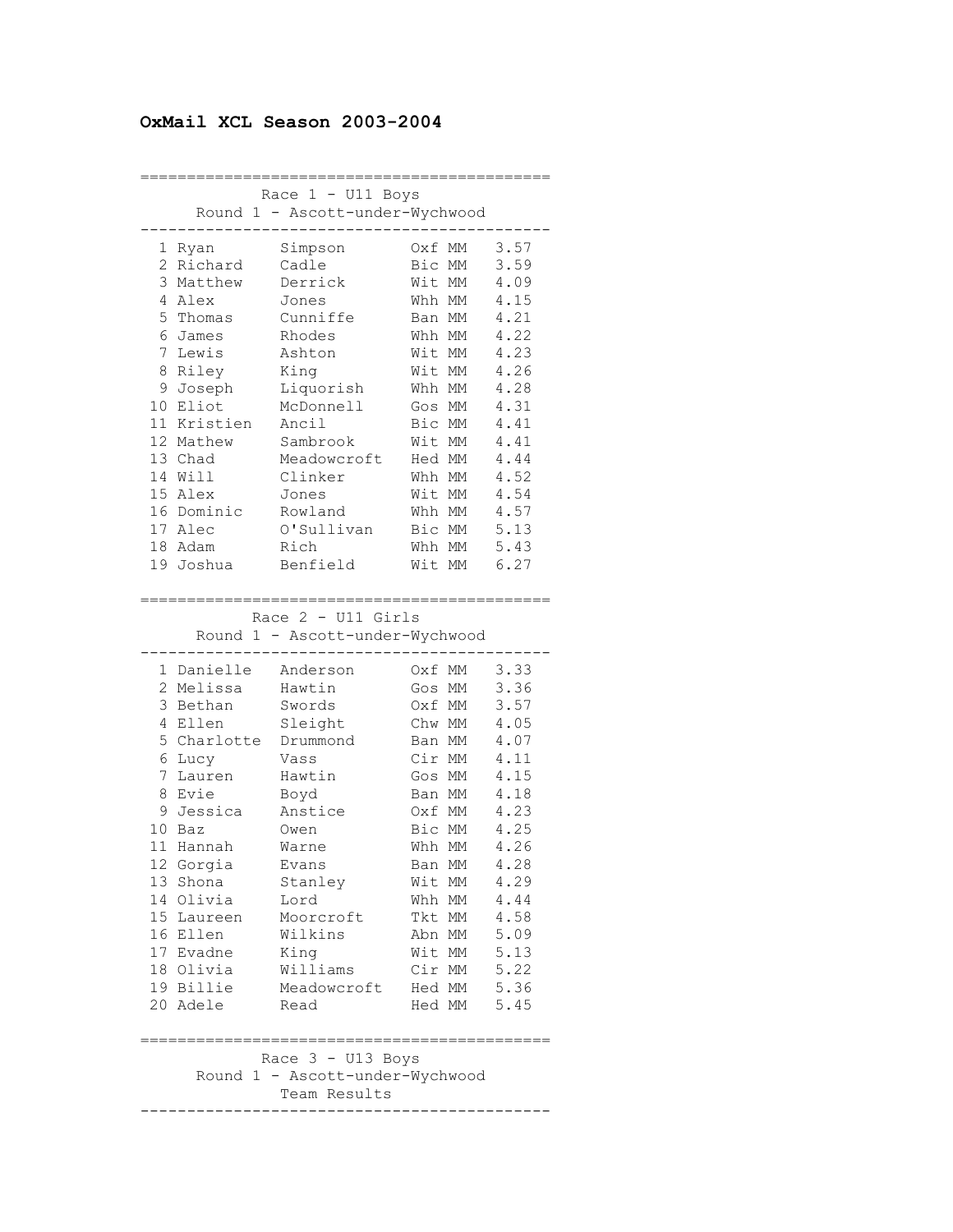|    | 1 Witney      |   | 15 | 4   | 5  |    |
|----|---------------|---|----|-----|----|----|
|    | 2 Radley      |   | 31 | 2   | 8  | 21 |
|    | 3 Oxford City |   | 35 | 3   | 11 | 21 |
| 4  | Witney        | в | 38 | 7   | 14 | 17 |
|    | 5 Abingdon    |   | 43 |     | 21 | 21 |
|    | White Horse   |   | 47 | 10  | 18 | 19 |
|    | 7 Banbury     |   | 51 | 9   | 21 | 21 |
|    | Cirencester   |   | 54 | 12  | 21 | 21 |
| 9  | Eynsham       |   | 55 | 13  | 21 | 21 |
| 10 | Bicester      |   | 57 | 1.5 | 21 | 21 |
|    | 11 Headington |   | 58 | 16  | 21 | 21 |
|    |               |   |    |     |    |    |

 Race 3 - U13 Boys Round 1 - Ascott-under-Wychwood Individual Results

| 1  | James    | Charleston |     | Abn U13 | 7.27  |
|----|----------|------------|-----|---------|-------|
| 2  | Alex     | Jones      | Rad | U13     | 7.29  |
| 3  | Aaron    | Simpson    | 0xf | U13     | 7.46  |
| 4  | Simon    | LeGood     | Wit | U13     | 8.05  |
| 5  | Adam     | Sambrook   | Wit | U13     | 8.11  |
| 6  | Collis   | King       | Wit | U13     | 8.13  |
| 7  | Darren   | Mason      | Wit | U13     | 8.15  |
| 8  | Sam      | Miller     | Rad | U13     | 8.17  |
| 9  | Jonathan | Gunn       | Ban | U13     | 8.31  |
| 10 | Matthew  | Boyles     | Whh | U13     | 8.54  |
| 11 | Craig    | Luke       | 0xf | U13     | 9.04  |
| 12 | Jack     | Stevens    | Cir | U13     | 9.21  |
| 13 | Ashley   | Hubbert    | Eyn | U13     | 9.29  |
| 14 | Sam      | Benfield   |     | Wit U13 | 9.33  |
| 15 | Owen     | Robinson   |     | Bic U13 | 9.50  |
| 16 | Simon    | Nickau     | Hed | U13     | 9.58  |
| 17 | Sam      | Bayliss    | Wit | U13     | 10.12 |
| 18 | Simon    | Rowland    | Whh | U13     | 10.41 |
| 19 | Matt     | Watson     | Whh | U13     | 10.47 |
| 20 | Thomas   | Grundy     | Whh | U13     | 10.56 |

### ============================================

 Race 4 - U13/U15 Girls Round 1 - Ascott-under-Wychwood Team Results

|     | 1 Oxford City |   | 8   | 1  | 3  | 4  |     |
|-----|---------------|---|-----|----|----|----|-----|
| 2   | Radlev        |   | 17  | 2  | 6  | 9  |     |
| 3   | Oxford City   | B | 39  | 5  | 16 | 18 |     |
| 4   | Banbury       |   | 48  |    | 8  | 33 |     |
| 5.  | Witney        |   | 50  | 13 | 14 | 23 |     |
| 6   | Radley        | В | 59  | 10 | 15 | 34 |     |
| 7   | Abingdon      |   | 63  | 11 | 17 | 35 |     |
| 8   | Bicester      |   | 65  | 19 | 22 | 24 |     |
| 9   | Exel Gosford  |   | 81  | 20 | 21 | 40 |     |
| 10  | White Horse   |   | 92  | 12 | 40 | 40 |     |
| 10  | Witney        | B | 92  | 27 | 28 | 37 | $=$ |
| 12  | Cirencester   |   | 101 | 30 | 31 | 40 |     |
| 1.3 | Swindon Str   |   | 105 | 26 | 39 | 40 |     |
| 14  | Headington    |   | 112 | 32 | 40 | 40 |     |
|     |               |   |     |    |    |    |     |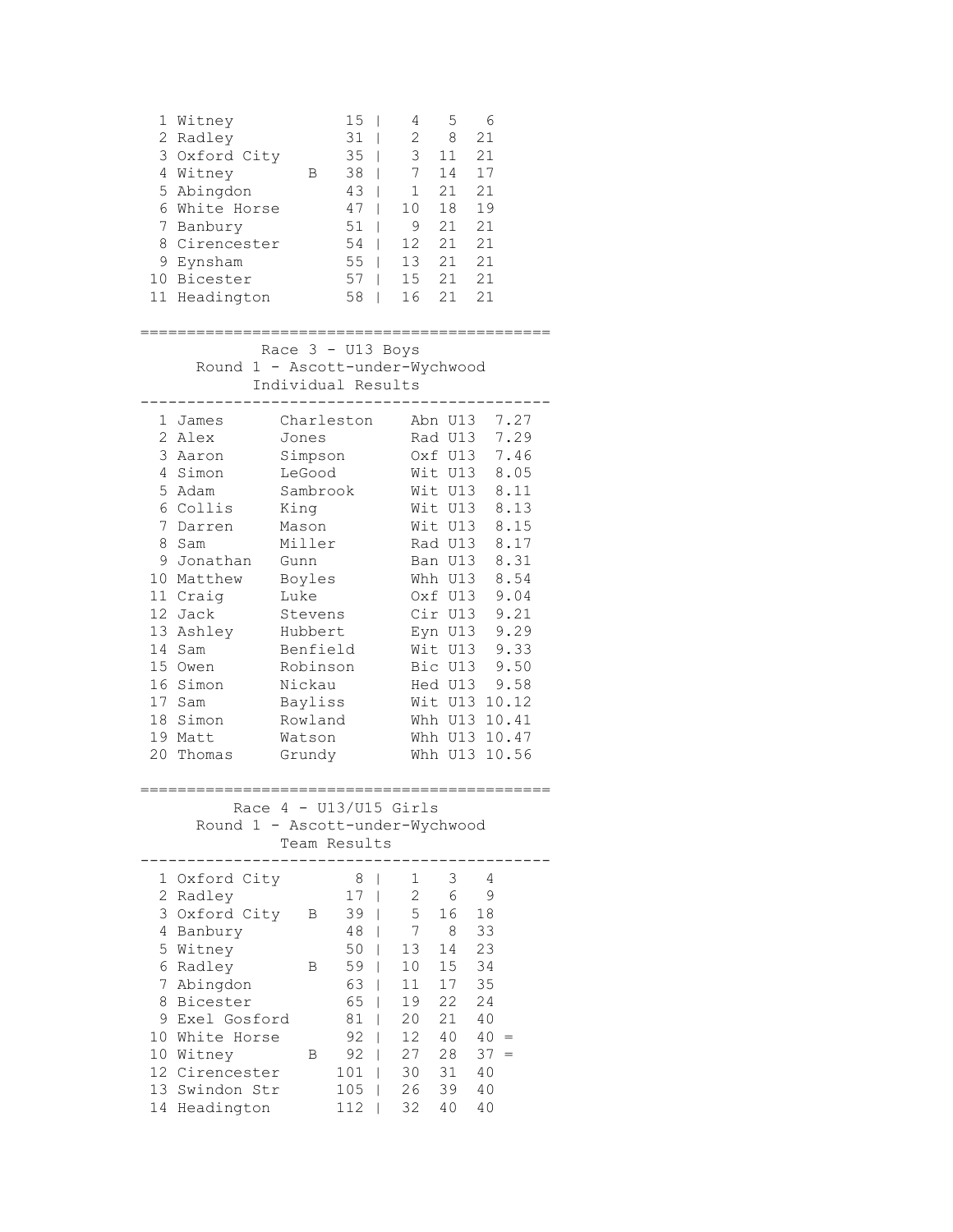| 15 Team Kennet | 118   38 40 40 |  |  |  |
|----------------|----------------|--|--|--|
|----------------|----------------|--|--|--|

| Race $4 - U13/U15$ Girls        |                  |                                 |            |         |               |  |  |
|---------------------------------|------------------|---------------------------------|------------|---------|---------------|--|--|
| Round 1 - Ascott-under-Wychwood |                  |                                 |            |         |               |  |  |
|                                 |                  | Individual Results              |            |         |               |  |  |
|                                 | 1 Martha         | Lloyd                           |            | Oxf U15 | 7.36          |  |  |
|                                 | 2 Hayley         | Chaundy                         |            | Rad U15 | 7.45          |  |  |
| 3                               | Bea              | Swords                          |            | Oxf U13 | 7.47          |  |  |
|                                 | 4 Gina           | Hood                            |            | Oxf U15 | 7.56          |  |  |
|                                 | 5 Hayley         | Luke                            |            | Oxf U15 | 7.59          |  |  |
|                                 | 6 Kimberley Daly |                                 |            | Rad U15 | 8.04          |  |  |
|                                 | 7 Sophie         | Tyers                           |            | Ban U13 | 8.13          |  |  |
|                                 | 8 Alice          | Gunn                            |            | Ban U15 | 8.28          |  |  |
|                                 | 9 Chloe          | Mitcham                         |            | Rad U15 | 8.30          |  |  |
|                                 | 10 Kelly         | Daly                            |            | Rad U15 | 8.31          |  |  |
|                                 | 11 Beth          | Hampson                         |            | Abn U15 | 8.33          |  |  |
|                                 | 12 Alice         | Lord                            |            | Whh U13 | 8.34          |  |  |
|                                 | 13 Jade          | Hewlett                         |            | Wit U13 | 8.35          |  |  |
|                                 | 14 Alice         | Parsons                         |            | Wit U13 | 8.39          |  |  |
|                                 | 15 Megan         | Roberts                         |            | Rad U13 | 8.42          |  |  |
|                                 | 16 Emily         | Patrick                         |            | Oxf U13 | 8.50          |  |  |
|                                 | 17 Ellis         | Corcoran                        |            | Abn U13 | 8.52          |  |  |
|                                 | 18 Jo            | Hart                            |            | Oxf U13 | 9.04          |  |  |
|                                 | 19 Bethany       | Harrison                        |            | Bic U13 | 9.06          |  |  |
|                                 | 20 Emily         | McDonnell                       |            | Gos U13 | 9.09          |  |  |
|                                 | 21 Hannah        | Mitchell                        |            | Gos U13 | 9.15          |  |  |
|                                 | 22 Nikki         | Holloway                        |            | Bic U13 | 9.21          |  |  |
|                                 | 23 Katharine     | Smith                           |            | Wit U13 | 9.21          |  |  |
|                                 | 24 Katie         | Allen                           |            | Bic U15 | 9.29          |  |  |
|                                 | 25 Alice         | McGill                          |            | Bic U15 | 9.31          |  |  |
|                                 | 26 Louise        | Gartt                           |            | Swi U15 | 9.31          |  |  |
|                                 | 27 Kitty         | Gorman                          |            | Wit U13 | 9.35          |  |  |
| 28                              | Ella             | Gorman                          |            | Wit U13 | 9.38          |  |  |
| 29                              | Martha           | Morey                           |            | Oxf U13 | 9.44          |  |  |
| 30                              | Ellie            | Puddifoot                       |            | Cir U13 | 9.49          |  |  |
|                                 | 31 Alice         | Thomas                          |            | Cir U13 | 9.54          |  |  |
|                                 | 32 Harriet       | Griffiths                       |            |         | Hed U15 10.12 |  |  |
|                                 | 33 Laura         | Cunniffe                        |            |         | Ban U15 10.26 |  |  |
|                                 | 34 Jennifer      | Graham                          |            |         | Rad U15 10.28 |  |  |
|                                 | 35 Emma          | Copley                          |            |         | Abn U13 10.50 |  |  |
|                                 | 36 Victoria      | Richards                        |            |         | Abn U13 10.55 |  |  |
|                                 | 37 Leah          | Gorman                          |            |         | Wit U13 11.05 |  |  |
|                                 | 38 Kim           | Wheeler                         |            |         | Tkt U15 11.31 |  |  |
|                                 | 39 Tracey        | Sharland                        |            |         | Swi U15 11.41 |  |  |
|                                 |                  |                                 | $:= = = :$ | ======  |               |  |  |
|                                 |                  | Race $5 - U15/U17$ Boys         |            |         |               |  |  |
|                                 |                  | Round 1 - Ascott-under-Wychwood |            |         |               |  |  |
|                                 |                  |                                 |            |         |               |  |  |

 Team Results -------------------------------------------- 1 Team Kennet 28 | 8 9 11 2 Oxford City 29 | 7 10 12 3 White Horse 39 | 5 14 20 4 Abingdon 40 | 6 15 19 5 Witney 55 | 13 18 24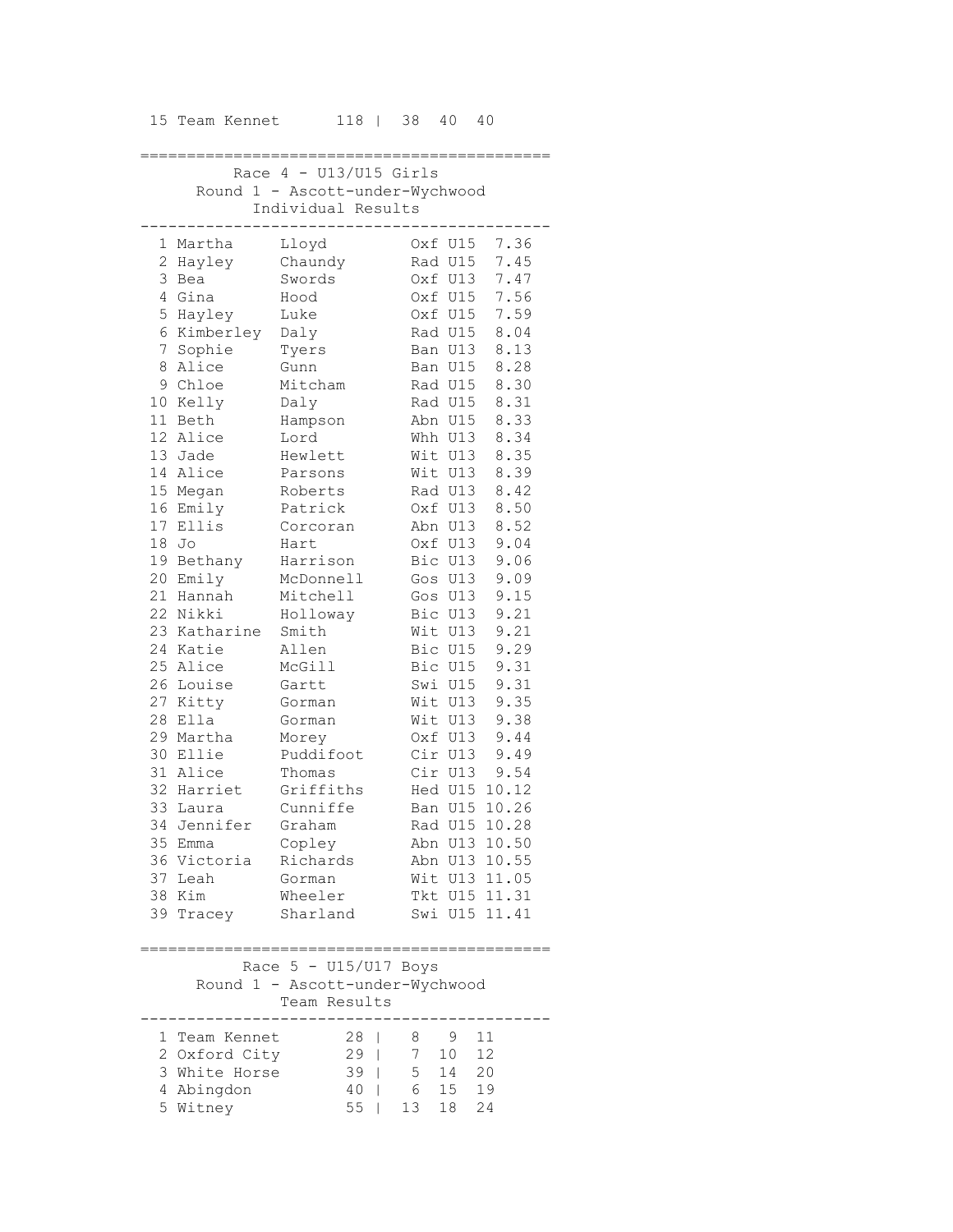| 6                                                                                                    | Cherwell<br>6 Cirencester<br>8 Bicester<br>9 Team Kennet<br>10 Woodstock                                                                                                                                                                                         | В                                                                                                                                                                                                                                                                               | 57<br>57<br>58<br>59<br>60                                                     | I<br>I<br>I<br>I<br>$\overline{\phantom{a}}$ | 3<br>$\mathbf{1}$<br>$\overline{2}$<br>16<br>4                     | 26<br>28<br>28<br>21<br>28                                                                                                       | 28<br>$=$<br>28<br>$=$<br>28<br>22<br>28                                                                                                                                                                                                                                                                                                                            |
|------------------------------------------------------------------------------------------------------|------------------------------------------------------------------------------------------------------------------------------------------------------------------------------------------------------------------------------------------------------------------|---------------------------------------------------------------------------------------------------------------------------------------------------------------------------------------------------------------------------------------------------------------------------------|--------------------------------------------------------------------------------|----------------------------------------------|--------------------------------------------------------------------|----------------------------------------------------------------------------------------------------------------------------------|---------------------------------------------------------------------------------------------------------------------------------------------------------------------------------------------------------------------------------------------------------------------------------------------------------------------------------------------------------------------|
| 5 - U15/U17 Boys<br>Race<br>Round 1 - Ascott-under-Wychwood<br>Individual Results                    |                                                                                                                                                                                                                                                                  |                                                                                                                                                                                                                                                                                 |                                                                                |                                              |                                                                    |                                                                                                                                  |                                                                                                                                                                                                                                                                                                                                                                     |
| 1<br>$\overline{c}$<br>4<br>7<br>8<br>14<br>17<br>18<br>20<br>21<br>22<br>23<br>24<br>25<br>26<br>27 | Tony<br>Joe<br>3 Carl<br>John<br>5 Tim<br>6 George<br>Philip<br>Mark<br>9 Robert<br>10 Ian<br>11 David<br>12 Jack<br>13 Gareth<br>Alex<br>15 Steve<br>16 Richard<br>James<br>Lewis<br>19 Jack<br>Henry<br>James<br>Thomas<br>Rob<br>Tom<br>Pete<br>Henry<br>Sven | Hill<br>Stachowiak<br>Tucker<br>Ewbank<br>Trainer<br>Wood<br>Castle<br>Vardy<br>Ridley<br>Castle<br>Livings<br>Plant<br>Petts<br><b>Briscoe</b><br>Copley<br>Knape<br>Smart<br>Warren<br>Hill<br>Penfold<br>Moorcroft<br>Ridley<br>Hill<br>Timms<br>Knopp<br>Sleight<br>Bayliss |                                                                                |                                              | Wit                                                                | Bic U17<br>Chw U17<br>Whh U15<br>Abn U15<br>Oxf U17<br>Tkt U17<br>Tkt U17<br>Tkt U17<br>Oxf U17<br>Wit U17<br>Whh U17<br>Abn U15 | Cir U17 18.41<br>18.58<br>19.08<br>Wds U15 19.18<br>19.29<br>19.37<br>19.57<br>20.02<br>20.08<br>Oxf U15 20.23<br>20.30<br>20.31<br>20.45<br>20.45<br>Abn U15 20.58<br>Tkt U15 21.01<br>Oxf U15 21.15<br>Wit U15 21.39<br>Abn U17 21.44<br>Whh U15 22.14<br>Tkt U15 22.46<br>Tkt U15 22.55<br>23.21<br>Wit U15 25.50<br>Whh U15 26.31<br>Chw U15 27.58<br>U15 28.24 |
| Race $6 -$ Women<br>Round 1 - Ascott-under-Wychwood<br>Team Results                                  |                                                                                                                                                                                                                                                                  |                                                                                                                                                                                                                                                                                 |                                                                                |                                              |                                                                    |                                                                                                                                  |                                                                                                                                                                                                                                                                                                                                                                     |
|                                                                                                      | 1 Witney<br>2 Cirencester<br>3 Banbury<br>3 Oxford City<br>5 Radley<br>6 Headington<br>7 White Horse<br>8 Woodstock<br>9 Swindon Str<br>10 Eynsham<br>11 Witney<br>12 Oxf Uni Press<br>13 Abingdon                                                               | В                                                                                                                                                                                                                                                                               | 25<br>33<br>34<br>34<br>51<br>56<br>69<br>75<br>91<br>106<br>107<br>119<br>121 | I<br>I<br>I                                  | 5<br>$\mathbf 1$<br>6<br>3<br>7<br>4<br>10<br>11<br>17<br>14<br>26 | 8<br>$\mathbf{2}$<br>9<br>13<br>21<br>25<br>28<br>16<br>22 24<br>20 35<br>29<br>47<br>33                                         | 12<br>30<br>$19 =$<br>18<br>$=$<br>23<br>27<br>31<br>48<br>45<br>51<br>61<br>58<br>62                                                                                                                                                                                                                                                                               |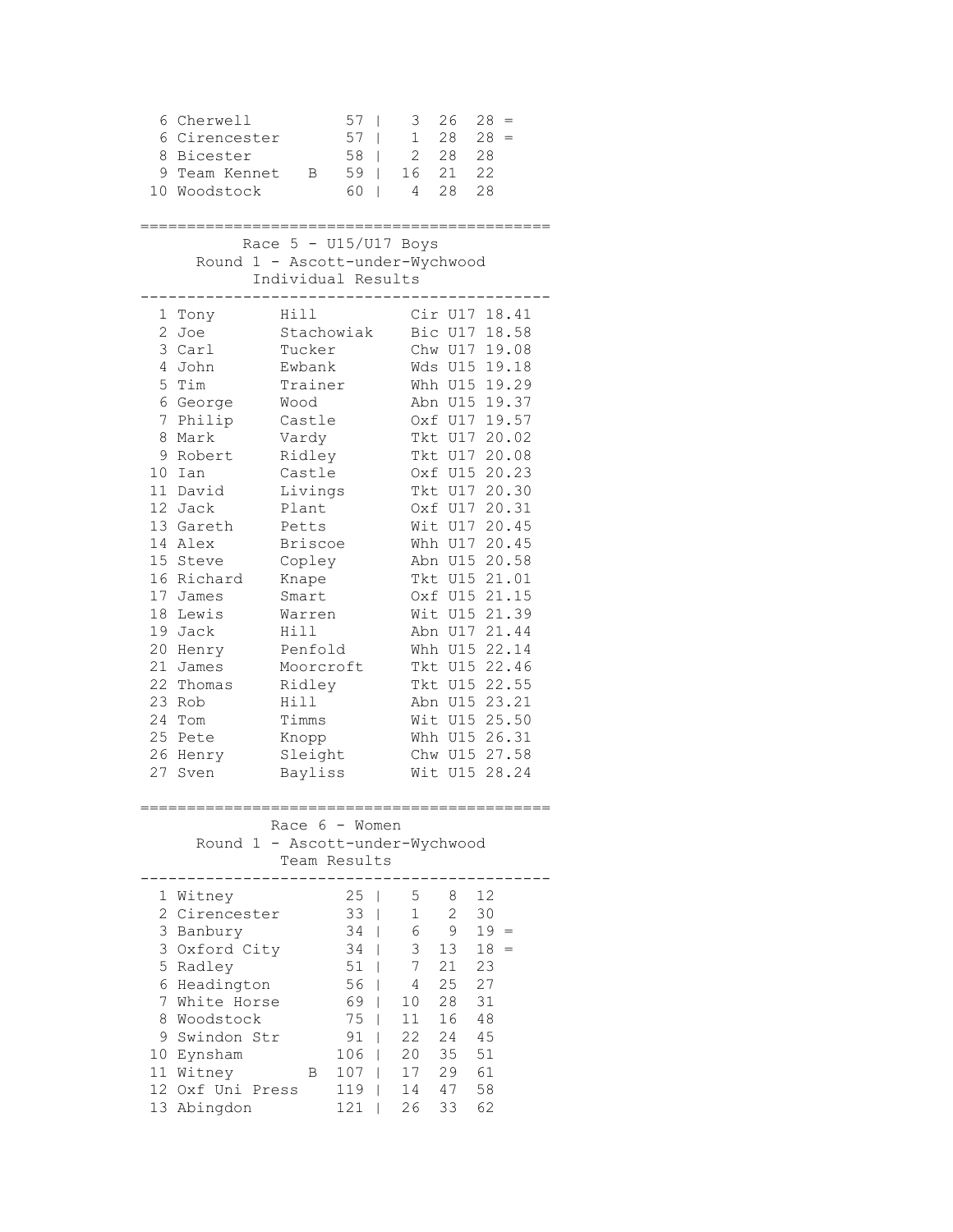| 14 | Headington   | в | 126 | 41 | 42 | 43        |
|----|--------------|---|-----|----|----|-----------|
| 15 | Cherwell     |   | 129 | 15 | 50 | 64        |
| 16 | Hook Norton  |   | 164 | 38 | 56 | 70        |
| 17 | Cirencester  | B | 165 | 34 | 44 | 87        |
| 18 | Headington   | С | 178 | 52 | 54 | 72        |
| 19 | White Horse  | B | 184 | 32 | 65 | 87        |
| 20 | Oxford City  | В | 187 | 37 | 63 | 87        |
| 21 | Radley       | В | 193 | 53 | 60 | 80        |
| 22 | Swindon Str  | в | 202 | 46 | 69 | 87        |
| 23 | Kidlington   |   | 209 | 40 | 82 | 87        |
| 24 | Exel Gosford |   | 210 | 36 | 87 | 87<br>$=$ |
| 24 | Woodstock    | B | 210 | 49 | 74 | 87<br>$=$ |
| 26 | Eynsham      | В | 212 | 59 | 66 | 87        |
| 27 | Team Kennet  |   | 213 | 39 | 87 | 87        |
| 28 | Banbury      | В | 222 | 67 | 68 | 87        |
| 29 | Headington   | D | 226 | 73 | 76 | 77        |
| 30 | Abingdon     | B | 228 | 71 | 78 | 79        |
| 31 | Alchester    |   | 229 | 55 | 87 | 87        |
| 32 | Bicester     |   | 231 | 57 | 87 | 87        |
| 33 | Hook Norton  | в | 244 | 75 | 84 | 85        |
|    |              |   |     |    |    |           |

============================================ Race 6 - Women

 Round 1 - Ascott-under-Wychwood Individual Results

|    | 1 Wendy             | Jones        | Cir S  |                | 19.12 |
|----|---------------------|--------------|--------|----------------|-------|
| 2  | Cathy               | Cook         | Cir    | S              | 19.35 |
| 3  | Hannah              | England      |        | Oxf U17        | 19.42 |
| 4  | Sophie              | Whitworth    | Hed    | $\rm S$        | 20.41 |
| 5  | Nicola              | Gomm         | Wit V1 |                | 20.50 |
| 6  | Rose                | Kelling      | Ban V1 |                | 21.29 |
| 7  | Veronica            | Boden        | Rad V1 |                | 21.48 |
| 8  | Elysia              | Ridley       |        | Wit U17        | 21.54 |
| 9  | Michelle            | Buzzard      | Ban    | S              | 21.58 |
| 10 | Gee                 | Armitage     | Whh    | V1             | 22.06 |
| 11 | Sharon              | Evans        | Wds    | S              | 22.17 |
| 12 | Sally               | Pitts        | Wit V1 |                | 22.25 |
| 13 | Gwyneth             | Hueter       |        | Oxf V2         | 22.31 |
| 14 | Sue                 | Zarutsky     | Oup V1 |                | 22.35 |
| 15 | Kim                 | Shaw         | Chw V2 |                | 22.43 |
| 16 | Sue                 | Donaldson    | Wds    | V1 -           | 23.02 |
| 17 | Sue                 | Helm         |        | Wit V1         | 23.20 |
| 18 | Charlotte           | Eadle        | Oxf    | U17            | 23.26 |
| 19 | Debbie              | Kukainis     | Ban    | S              | 23.30 |
| 20 | М                   | Ryan         | Eyn S  |                | 23.36 |
| 21 | Rose                | Cormack-Loyd |        | Rad U20        | 23.40 |
| 22 | Jude                | Rouse        | Swi    | V <sub>2</sub> | 23.42 |
| 23 | Jenny               | Roberts      |        | Rad U20        | 23.46 |
| 24 | Caroline            | McBeth       | Swi    | V1             | 23.54 |
| 25 | Marie-Anne Fischer  |              |        | Hed V1         | 24.16 |
| 26 | Laura-Jane Chisnall |              |        | Abn U17        | 24.18 |
| 27 | Elaine              | Welsh        | Hed V1 |                | 24.21 |
| 28 | Ross                | Knopp        |        | Whh V1         | 24.25 |
| 29 | Sarah               | LeGood       |        | Wit U20        | 24.31 |
| 30 | Elaine              | Wilson       | Cir    | V2             | 24.33 |
| 31 | Lulu                | Stoney       | Whh V1 |                | 24.33 |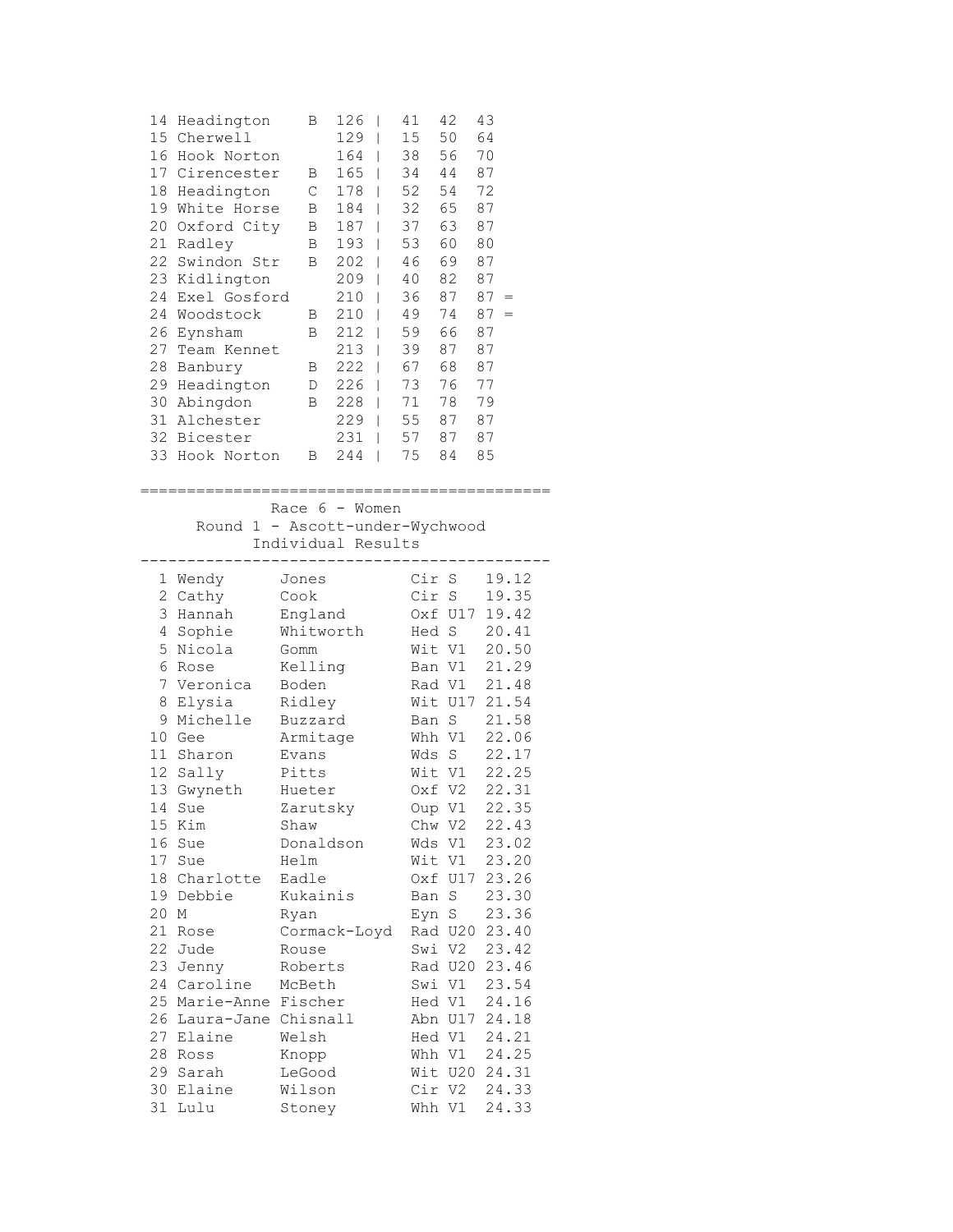| 32 | Victoria     | Lord              | Whh    | U17         | 24.42 |
|----|--------------|-------------------|--------|-------------|-------|
| 33 | Hilary       | O'Shea            | Abn    | V2          | 24.51 |
| 34 | Kim          | Ingleby           | Cir    | $\mathbf S$ | 24.54 |
| 35 | Jacky        | Pinnock           | Eyn V1 |             | 24.55 |
| 36 | Vareena      | McDonnell         | Gos    | V1          | 24.56 |
| 37 | Pippa        | Sprinz            | 0xf    | U17         | 24.59 |
| 38 | Anne         | Foster            | Hkn    | V1          | 25.05 |
|    | 39 Vicky     | Jordan            | Tkt    | $\rm S$     | 25.06 |
| 40 | Ruth         | Duffy             | Kid V1 |             | 25.18 |
| 41 | Edwina       | McDowall          | Hed    | $\mathbf S$ | 25.21 |
|    | 42 Catherine |                   |        |             | 25.25 |
| 43 | Karen        | Shelley<br>Gerard | Hed S  |             | 25.48 |
|    | Fiona        |                   | Hed V1 |             |       |
| 44 |              | West              | Cir    | $\mathbf S$ | 25.49 |
| 45 | Becki        | Smith             | Swi    | V1          | 25.52 |
| 46 | Sarah        | Whittle           | Swi    | $\mathbf S$ | 25.54 |
| 47 | Alison       | Harris            | Oup S  |             | 26.06 |
| 48 | Suzanne      | <b>Briggs</b>     | Wds V2 |             | 26.08 |
| 49 | Jenni        | Howard            | Wds    | V1          | 26.24 |
| 50 | Val          | Thomas            | Chw V1 |             | 26.26 |
| 51 | Jane         | Larbalestier      | Eyn V1 |             | 26.27 |
| 52 | Cassa        | Messervy          | Hed    | $\mathbf S$ | 26.28 |
| 53 | Hannah       | Roberts           |        | Rad U17     | 26.32 |
| 54 | Vincci       | Lau               | Hed S  |             | 26.34 |
| 55 | Hazel        | Howard            | Alc V1 |             | 26.38 |
| 56 | Samantha     | Rees              | Hkn V1 |             | 26.40 |
| 57 | Rachel       | Chicken           |        | Bic U17     | 26.55 |
| 58 | Steph        | Strachan          | Oup S  |             | 27.03 |
| 59 | Julia        | Edwards           | Eyn    | $\mathbf S$ | 27.06 |
| 60 | Sam          | Daly              |        | Rad U17     | 27.08 |
| 61 | Judith       | LeGood            | Wit V2 |             | 27.24 |
| 62 | Michelle     | Richards          | Abn V1 |             | 27.27 |
| 63 | Catherine    | Bartons           | Oxf    | S           | 27.41 |
| 64 | Jane         | Sinclair          | Chw    | V1          | 27.50 |
| 65 | Jill         | Crook             | Whh V1 |             | 27.56 |
| 66 | Tracey       | Sirot             | Eyn V1 |             | 28.06 |
|    | 67 Claire    | Goodwin           |        | Ban U20     | 28.09 |
| 68 |              |                   |        |             | 28.11 |
|    | Sandra       | Smith             | Ban V2 |             |       |
| 69 | Wendy        | Audrain           | Swi V2 |             | 28.32 |
| 70 | Jane         | Hailey            |        | Hkn V2      | 28.41 |
|    | 71 Louise    | Clark             |        | Abn V1      | 28.42 |
| 72 | Rita         | MitnachtKraus     | Hed V1 |             | 28.48 |
| 73 | Sarah        | Grylls            | Hed V2 |             | 28.52 |
| 74 | Susan        | Haines            | Wds    | V2          | 29.10 |
| 75 | Lillian      | Carpenter         | Hkn V3 |             | 29.13 |
| 76 | Eleanor      | Blyth             | Hed V1 |             | 29.46 |
| 77 | Maureen      | O'Sullivan        | Hed V3 |             | 30.20 |
| 78 | Karen        | Pulford           | Abn    | V2          | 30.31 |
| 79 | Noel         | Blatchford        | Abn    | V3          | 30.33 |
| 80 | Paula        | Woodland          | Rad    | S           | 30.38 |
| 81 | Denise       | Stanners          | Chw V2 |             | 30.49 |
| 82 | Anita        | Green             | Kid V1 |             | 31.08 |
| 83 | Χ            | Χ                 | Xxx    | X           | 31.47 |
| 84 | Sandra       | McCabe            | Hkn V2 |             | 32.24 |
| 85 | Kay          | Sole              | Hkn    | V3          | 33.23 |
| 86 | Gaynor       | Mitchell          | Wit V1 |             | 38.09 |
|    |              |                   |        |             |       |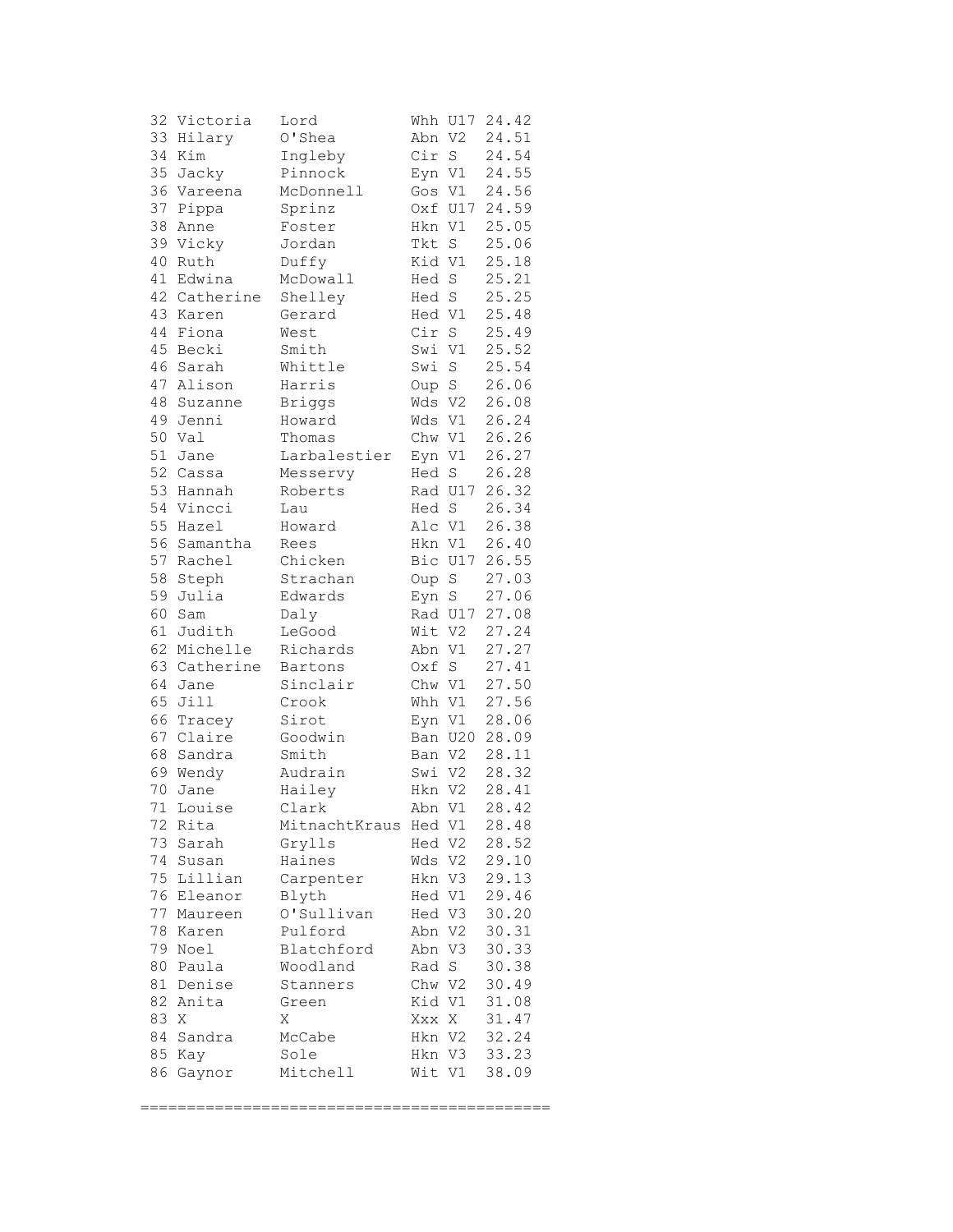| Race $7 - Men$  |                                 |             |                 |                          |     |                 |                            |           |  |
|-----------------|---------------------------------|-------------|-----------------|--------------------------|-----|-----------------|----------------------------|-----------|--|
|                 | Round 1 - Ascott-under-Wychwood |             |                 |                          |     |                 |                            |           |  |
|                 | First Division                  |             | Team Results    |                          |     |                 |                            |           |  |
|                 |                                 |             |                 |                          |     |                 |                            |           |  |
|                 | 1 Headington                    |             | 95 <sub>1</sub> |                          |     | $1 \quad 2$     | 5                          | 10        |  |
|                 |                                 |             |                 |                          |     | 24              | 25                         | 28        |  |
| 2.              | Woodstock                       |             | 102             | $\Box$                   | 3   | - 8             | 13                         | 15        |  |
|                 |                                 |             |                 |                          |     | 20              | 21                         | 22        |  |
| 3               | Abingdon                        |             | $222$           |                          | 18  | 19              | 26                         | 29        |  |
|                 |                                 |             |                 |                          |     | 35              | 40                         | 55        |  |
| 4               | White Horse                     |             | 273             | $\mathbf{I}$             | 4   | $7\overline{ }$ | 11                         | 17        |  |
|                 |                                 |             |                 |                          |     | 58              |                            | 69 107    |  |
| 5               | Woodstock                       |             | B 274           |                          | 30  | 33              | 34                         | 38        |  |
|                 |                                 |             |                 |                          |     |                 | 39 44                      | 56        |  |
| 6               | Witney                          |             | 343             | $\mathbf{I}$             | 12  | 23              | 27                         | 32        |  |
|                 |                                 |             |                 |                          |     | 71              | 87<br>71 87<br>47 49       | 91        |  |
| 7               | Headington                      |             | B 379           |                          | 37  |                 |                            | 52        |  |
|                 |                                 |             |                 |                          |     |                 | 60 64<br>53 95             | 70        |  |
| 8               | Cirencester                     |             | 631             | $\mathbf{I}$             | 46  |                 |                            | 96        |  |
|                 |                                 |             | 1175   86       |                          |     | 99              | 119 123                    |           |  |
|                 | 9 Oxford City                   |             |                 |                          |     |                 | 114 195 195<br>195 195 195 |           |  |
|                 |                                 |             |                 |                          |     |                 |                            |           |  |
| Second Division |                                 |             |                 |                          |     |                 |                            |           |  |
|                 |                                 |             |                 |                          |     |                 |                            |           |  |
|                 | 1 Banbury                       |             | 357             | $\Box$                   | 16  |                 | 31 43 54                   |           |  |
|                 |                                 |             |                 |                          |     |                 | 65 73                      | 75        |  |
| 2               | Hook Norton                     |             | 528             | $\mathbf{I}$             | 9   | 14              | 51                         | 88        |  |
|                 |                                 |             |                 |                          |     | 108             | 128 130                    |           |  |
| 3               | Cherwell                        |             | 602             | $\mathbf{I}$             | 36  | 57              | 66                         | 74        |  |
|                 |                                 |             |                 |                          |     | 116             | 124                        | 129       |  |
| 4               | Eynsham                         |             | 603             | $\mathbf{I}$             | 41  | 48              | 50                         | 81        |  |
|                 |                                 |             |                 |                          |     | 125             | 127                        | 131       |  |
| 5               | Woodstock                       | С           | $612$           |                          | 59  | 72              | 80                         | 83        |  |
|                 |                                 |             |                 |                          |     | 85              | 92                         | 141       |  |
| 6               | Headington                      | $\mathsf C$ | 643             |                          | 77  | 82<br>98        | 90<br>101                  | 93<br>102 |  |
| 7               | Abingdon                        | Β           | 661             | T                        | 61  |                 | 63 78                      | 84        |  |
|                 |                                 |             |                 |                          |     |                 | 104 134 137                |           |  |
| 8.              | Swindon Str                     |             | 727             |                          | 62  | 89              | 97                         | 100       |  |
|                 |                                 |             |                 |                          |     | 111             | 117                        | 151       |  |
|                 | 9 Team Kennet                   |             | $732$           |                          | 6   | 42              | 45                         | 68        |  |
|                 |                                 |             |                 |                          |     | 181             | 195 195                    |           |  |
| 10              | Headington                      |             | D 796           |                          | 103 |                 | 105 106 109                |           |  |
|                 |                                 |             |                 |                          |     | 112             | 122                        | 139       |  |
| 11              | Kidlington                      |             | 892             | $\overline{\phantom{0}}$ | 76  | 115             | 120                        | 132       |  |
|                 |                                 |             |                 |                          |     | 144             | 145                        | 160       |  |
|                 | 12 Alchester                    |             | 1062            | $\mathbf{I}$             | 113 | 118             | 147                        | 164       |  |
|                 |                                 |             |                 |                          |     | 165             | 173 182                    |           |  |
|                 | 13 Cirencester                  | B           | 1092            | $\mathbb{L}$             | 126 |                 | 136 140 158                |           |  |
|                 |                                 |             |                 |                          |     | 168             | 180                        | 184       |  |
|                 | 14 Witney                       | B           | 1102            |                          | 94  | 177             | 135 143<br>195 195         | 163       |  |
| 15              | Headington                      |             | E 1111          | $\Box$                   | 146 | 148             | 152 161                    |           |  |
|                 |                                 |             |                 |                          |     | 162             | 167 175                    |           |  |
|                 | 16 Banbury                      |             | B 1173          |                          | 110 |                 | 133 159 186                |           |  |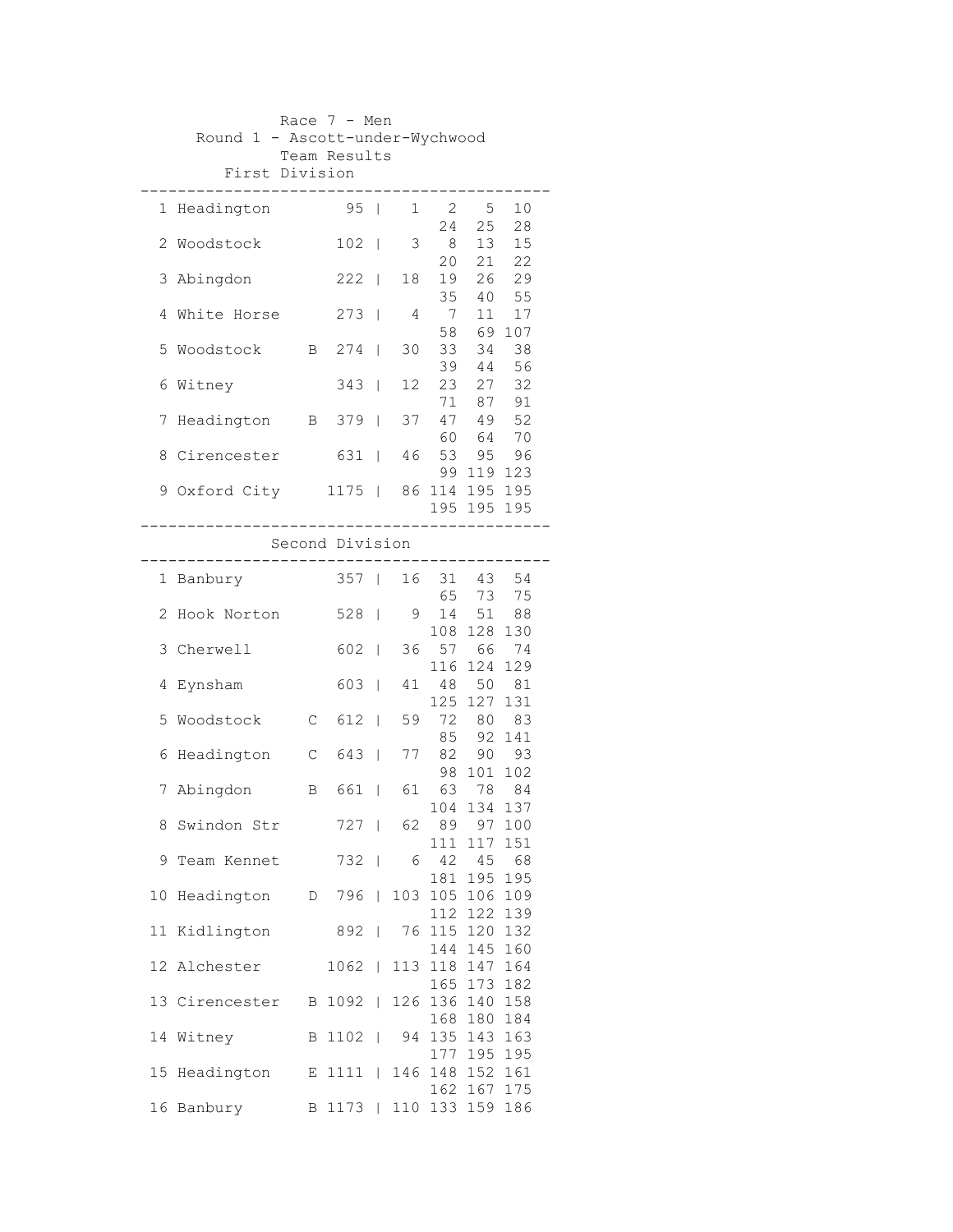| 17 Oxf Uni Press | 1194   | 79                  |         | 195 195 195<br>153 183 194                    |
|------------------|--------|---------------------|---------|-----------------------------------------------|
| 18 Radley        | 1220   | 67                  | 178 195 | 195 195 195<br>195                            |
| 19 Abingdon      | C 1227 | $\Box$              |         | 195 195 195<br>150 157 166 171<br>193 195 195 |
| 20<br>Bourton    | 1275   | 149<br>$\pm 1$      |         | 170 176 195<br>195 195 195                    |
| 21 Swindon Str   | B 1295 | $\Box$              | 195     | 155 174 190 191<br>195<br>195                 |
| 22 Oxf Uni CCC   | 1365   | 195<br>$\mathbf{L}$ | 195     | 195<br>195<br>195 195 195                     |

Race 7 - Men Round 1 - Ascott-under-Wychwood

Individual Results

| 1              | Pete     | Haarer         | Hed S      |                | 31.22 |
|----------------|----------|----------------|------------|----------------|-------|
| $\overline{2}$ | Gary     | Harris         | Hed        | S              | 31.34 |
| 3              | Greg     | Dell           | Wds        | $\mathbf S$    | 31.41 |
| 4              | Owain    | <b>Bristow</b> |            | Whh U20        | 32.23 |
| 5              | Chris    | Riley          | Hed        | S              | 32.28 |
| 6              | Tom      | Munt           | Tkt        | V1             | 32.31 |
| 7              | Paul     | Jegou          | Whh        | S              | 32.37 |
| 8              | Mike     | Spencer        | Wds        | V1             | 32.44 |
| 9              | Tom      | Bradford       | <b>Hkn</b> | S              | 32.54 |
| 10             | John     | Lisiewicz      | Hed        | $\mathbf S$    | 33.00 |
| 11             | Chris    | Gillespie      |            | Whh U20        | 33.06 |
| 12             | Tony     | Lock           | Wit        | S              | 33.14 |
| 13             | Tony     | Hunn           | Wds        | S              | 33.17 |
| 14             | Richard  | Hailey         | Hkn        | V1             | 33.30 |
| 15             | Nicholas | Baimbridge     | Wds        | S              | 33.48 |
| 16             | Simon    | Pritchard      | Ban        | $\rm S$        | 33.52 |
| 17             | Jason    | Cooke          | Whh        | S              | 34.18 |
| 18             | Phil     | Egerton        | Abn        | $\rm S$        | 34.21 |
| 19             | Les      | Newell         | Abn        | S              | 34.30 |
| 20             | Carl     | Thompson       | Wds        | V1             | 34.36 |
| 21             | Brian    | Vaughan        | Wds        | V <sub>2</sub> | 35.12 |
| 22             | Roger    | Bradley        | Wds        | S              | 35.16 |
| 23             | Kieran   | Roebuck        | Wit        | V1             | 35.25 |
| 24             | John     | Griffiths      | Hed V1     |                | 35.36 |
| 25             | Dave     | Gavaghan       | Hed        | S              | 35.37 |
| 26             | John     | Harvey         | Abn        | $\mathbf S$    | 35.39 |
| 27             | Chris    | Miles          |            | Wit U20        | 35.43 |
| 28             | Matthew  | <b>Barnes</b>  | Hed        | S              | 35.44 |
| 29             | Robin    | Schofield      | Abn        | V1             | 36.03 |
| 30             | Rob      | Linnell        | Wds        | S              | 36.06 |
| 31             | John     | Burke          | Ban        | U20            | 36.08 |
| 32             | Paul     | Clack          | Wit        | S              | 36.09 |
| 33             | Tom      | Glare          | Wds        | V1             | 36.14 |
| 34             | Kirk     | Adams          | Wds        | S              | 36.19 |
| 35             | Edward   | Williamson     | Abn        | S              | 36.26 |
| 36             | Phil     | Gilkes         | Chw V1     |                | 36.36 |
| 37             | Alan     | Foulkes        | Hed        | V <sub>1</sub> | 36.39 |
| 38             | Dean     | Sheppard       | Wds        | S              | 36.42 |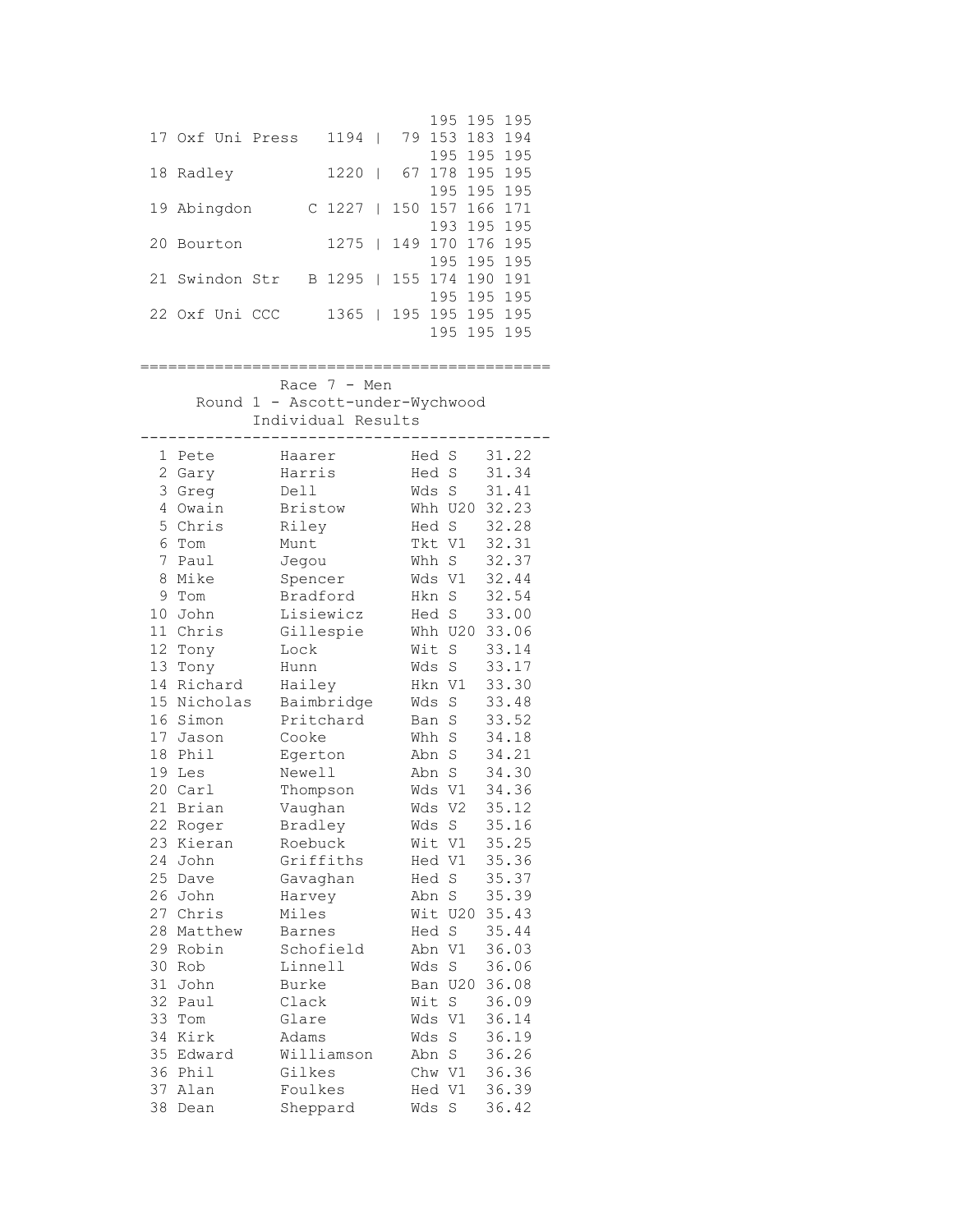| 39       | Martin          | Townsend          | Wds    | V1                         | 36.46 |
|----------|-----------------|-------------------|--------|----------------------------|-------|
| 40       | Gary            | Richards          | Abn V1 |                            | 36.52 |
| 41       | Mark            | Creasey           | Eyn    | V1                         | 36.56 |
| 42       | Dick            | Kearn             | Tkt    | V1                         | 36.57 |
| 43       | Ian             | Robinson          | Ban    | S                          | 37.14 |
| 44       | George          | Harvey            | Wds    | V1                         | 37.17 |
|          |                 |                   | Tkt    |                            |       |
| 45       | Nick            | Bull              |        | $\mathbf S$                | 37.18 |
|          | 46 Keith        | Firkin            | Cir V1 |                            | 37.21 |
| 47       | Elmar           | Kraus             | Hed V1 |                            | 37.24 |
| 48       | Luke            | Creasey           | Eyn    | $\rm S$                    | 37.29 |
| 49       | Chris           | Nellins           | Hed V1 |                            | 37.34 |
| 50       | Andy            | Grove             | Eyn    | $\mathbf S$                | 37.35 |
| 51       | John            | Brooks            | Hkn    | S                          | 37.37 |
| 52       | Ian             | Meadowcroft       | Hed V1 |                            | 37.41 |
| 53       | Justin          | Nicholls          | Cir    | $\rm S$                    | 37.44 |
| 54       | Phil            | Mestecky          | Ban    | $\rm S$                    | 37.46 |
|          | 55 Simon        | Cartright         | Abn V1 |                            | 37.50 |
|          | 56 Mike         | Shipway           | Wds    | V3                         | 37.52 |
| 57       | Gareth          | Bowden            | Chw    | $\rm S$                    | 37.56 |
| 58       | Dave            | Murfin            | Whh    | $\mathbf S$                | 38.00 |
| 59       | Richard         | Dunbabin          | Wds V1 |                            | 38.06 |
| 60       | Dave            | Luttig            | Hed    | S                          | 38.07 |
| 61       |                 |                   | Abn    |                            |       |
|          | Thornton        | Greenland         |        | V <sub>2</sub>             | 38.09 |
| 62       | Steve           | Leighfield        | Swi    | S                          | 38.11 |
| 63       | Rob             | Fogarty           | Abn    | $\rm S$                    | 38.13 |
| 64       | Jon             | Marshall          | Hed V1 |                            | 38.15 |
|          | 65 Dave         | Drummond          | Ban    | $\rm S$                    | 38.16 |
|          | 66 Guy          | Tucker            | Chw V1 |                            | 38.17 |
| 67       | Laz             | Boden             | Rad V2 |                            | 38.20 |
| 68       | Ian             | Adams             | Tkt    | $\rm S$                    | 38.21 |
| 69       | Nick            | Ponting           | Whh V1 |                            | 38.23 |
| 70       | Gavin           | Bird              | Hed S  |                            | 38.28 |
| 71       | Paul            | Ainslie           | Wit    | V1                         | 38.38 |
| 72       | Steve           | Caswell           | Wds    | V1                         | 38.43 |
| 73       | Glyn            | Pritchard         | Ban V2 |                            | 38.46 |
| 74       | Calvyn          | Hobday            | Chw    | $\rm S$                    | 38.52 |
| 75       | Phil            | Coy               | Ban V1 |                            | 38.53 |
| 76       | James           | Moss              | Kid S  |                            | 38.55 |
| 77       | Clive           | Slator            | Hed V1 |                            | 39.02 |
|          | 78 Ian          | Richardson        | Abn V1 |                            | 39.03 |
| 79       | Gary            | Mort              | Oup V1 |                            | 39.11 |
| 80       | Robin           | Gardner           | Wds    | V1                         | 39.15 |
| 81       | Ben             | Breaker           | Eyn    | $\rm S$                    | 39.18 |
| 82       | Andy            | Pike              | Hed    | $\mathbf S$                | 39.20 |
| 83       | Robert          | <b>Briggs</b>     | Wds    | V1                         | 39.23 |
| 84       | Jason           | <b>Bruce</b>      | Abn    | S                          | 39.24 |
| 85       | <b>Bill</b>     | Silto             | Wds    | V2                         | 39.25 |
| 86       | Paul            | Grimsdale         | Oxf V1 |                            | 39.26 |
| 87       | Graham          | LeGood            | Wit    | V <sub>2</sub>             | 39.27 |
| 88       | Malcolm         | Brown             | Hkn    | V1                         | 39.30 |
|          |                 |                   | Swi    |                            |       |
| 89<br>90 | Andy<br>Patrick | Scogings<br>Grant | Hed    | $\mathbf S$<br>$\mathbf S$ | 39.32 |
|          |                 |                   |        |                            | 39.37 |
| 91       | Michael         | Dix               | Wit    | $\rm S$                    | 39.37 |
| 92       | Mike            | Beerling          | Wds    | $\rm S$                    | 39.42 |
| 93       | Hanno           | Nickau            | Hed V1 |                            | 39.49 |
| 94       | Ken             | Chard             | Wit V1 |                            | 39.51 |
| 95       | Chris           | Riches            | Cir V2 |                            | 39.53 |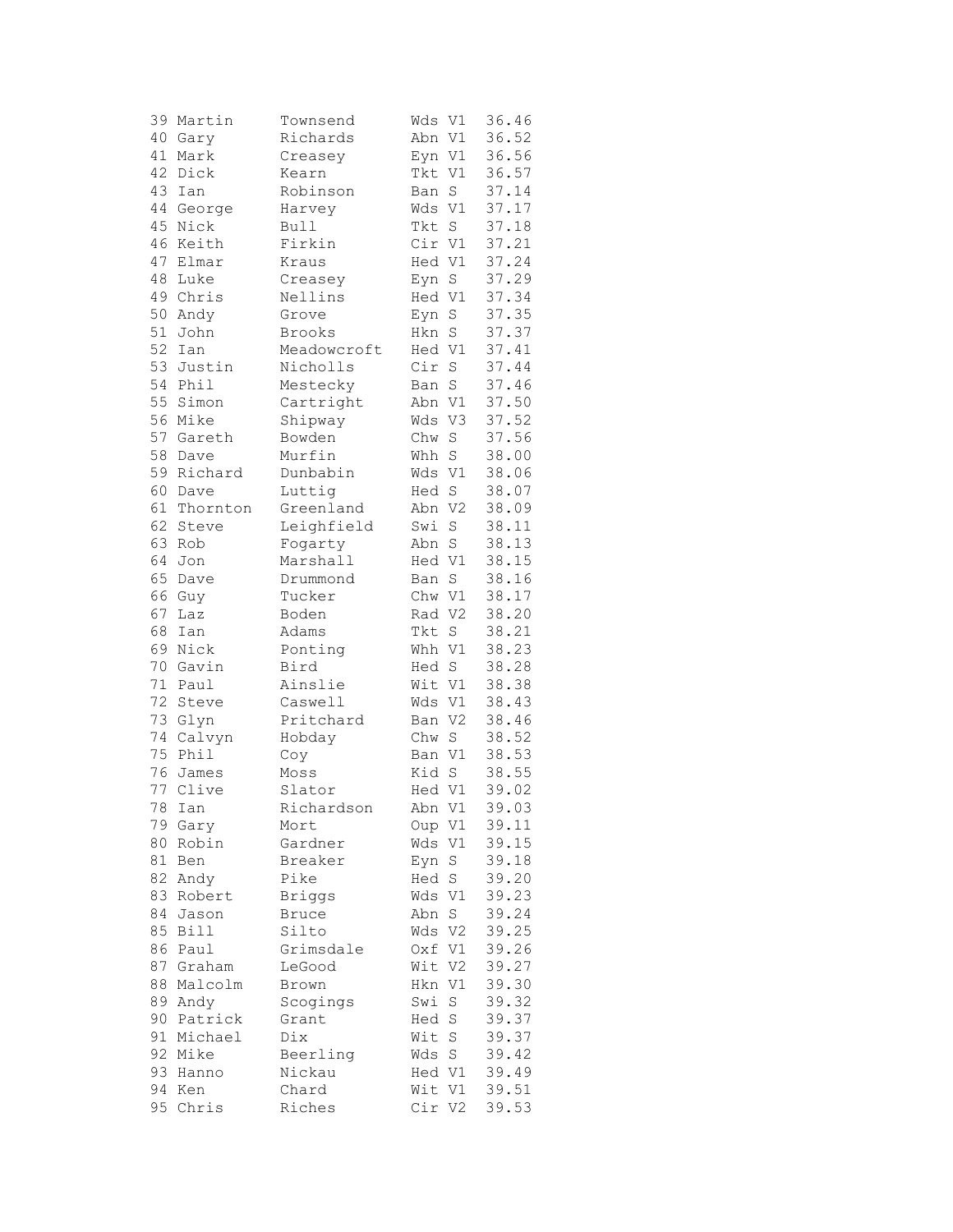| 96  | Bill        | Leggate      | Cir    | S           | 39.57 |
|-----|-------------|--------------|--------|-------------|-------|
|     | 97 Andy     | Rhodes       | Swi    | $\mathbf S$ | 40.07 |
| 98  | Manos       | Antoninis    | Hed V1 |             | 40.09 |
| 99  | Bob         | Ferris       | Cir V2 |             | 40.13 |
| 100 | Andy        | Bird         | Swi    | S           | 40.15 |
| 101 | Mike        | Davies       | Hed V1 |             | 40.17 |
|     | 102 Andy    | Phelps       | Hed V1 |             | 40.19 |
|     | 103 Andrea  | Demarchi     | Hed S  |             | 40.21 |
|     | 104 Andrew  | Garner       | Abn V1 |             | 40.25 |
|     | 105 Martin  | Rasgauski    | Hed V2 |             | 40.32 |
|     | 106 Adam    | Barnett      | Hed S  |             | 40.36 |
| 107 | Jeremy      | Smeddle      | Whh V1 |             | 40.40 |
| 108 | John        | Weaver       | Hkn V1 |             | 40.49 |
| 109 | Stuart      | Lovell       | Hed S  |             | 40.52 |
|     |             |              |        |             |       |
|     | 110 Geoff   | Smith        | Ban V2 |             | 40.54 |
|     | 111 Andy    | Read         | Swi V2 |             | 41.09 |
|     | 112 Anthony | Moore        | Hed V2 |             | 41.11 |
|     | 113 Steve   | Howard       | Alc V1 |             | 41.15 |
|     | 114 Phil    | Kimber       | Oxf V2 |             | 41.20 |
|     | 115 Graham  | Cripps       | Kid    | S           | 41.26 |
|     | 116 Jerry   | Ross         | Chw V1 |             | 41.40 |
| 117 | Mick        | Sharland     | Swi V1 |             | 41.46 |
| 118 | Dave        | Basham       | Alc V2 |             | 41.50 |
| 119 | Ian         | Fletcher     | Cir    | $\mathbf S$ | 41.52 |
| 120 | Wiz         | <b>Bunce</b> | Kid V2 |             | 41.53 |
|     | 121 Gareth  | Smith        | Whh V1 |             | 41.55 |
|     | 122 Fraser  | Howard       | Hed    | $\rm S$     | 41.56 |
|     | 123 Dave    | Cook         | Cir S  |             | 41.57 |
| 124 | Barry       | Bloomfield   | Chw V2 |             | 41.58 |
| 125 | Bernard     | Scanlan      | Eyn    | S           | 42.00 |
| 126 | Chris       | Sherington   | Cir V1 |             | 42.02 |
| 127 | М           | Tyrrell      | Eyn    | S           | 42.06 |
| 128 | John        | Brain        | Hkn V1 |             | 42.06 |
| 129 | Paul        | Watts        | Chw V1 |             | 42.12 |
| 130 | S           | Worrell      | Hkn    | S           | 42.16 |
|     | 131 Derek   | Breaker      | Eyn V1 |             | 42.18 |
|     | 132 Alan    | Caine        | Kid V1 |             | 42.27 |
|     | 133 Tim     | Lang         | Ban    | S           | 42.30 |
| 134 | Stuart      | Twinn        | Abn V2 |             | 42.31 |
|     | 135 Paul    | Clapham      | Wit V1 |             | 42.41 |
| 136 | Collin      | O'Hare       | Cir V2 |             | 42.43 |
| 137 | Dave        | Roberts      | Abn    | V1          | 42.57 |
| 138 | Tony        | Whitlock     | Eyn V1 |             | 43.04 |
| 139 |             | Burtenshaw   | Hed V2 |             | 43.06 |
|     | Fergus      |              |        |             | 43.07 |
| 140 | Tim         | Willson      | Cir    | V1          |       |
| 141 | Tony        | Maddison     | Wds    | S           | 43.08 |
| 142 | John        | Shaw         | Chw V1 |             | 43.14 |
| 143 | Paul        | Thomas       | Wit V2 |             | 43.19 |
| 144 | Mich        | Search       | Kid V2 |             | 43.22 |
| 145 | Brian       | Fiddian      | Kid V2 |             | 43.27 |
| 146 | Trevor      | Witts        | Hed V2 |             | 43.39 |
| 147 | Nigel       | Lambert      | Alc V3 |             | 43.49 |
| 148 | Ged         | Taylor       | Hed V2 |             | 44.00 |
|     | 149 Kevin   | Wise         | Bor    | S           | 44.10 |
| 150 | John        | Bethell      | Abn V2 |             | 44.12 |
| 151 | Neil        | Pringle      | Swi V1 |             | 44.16 |
| 152 | Pat         | Read         | Hed V1 |             | 44.25 |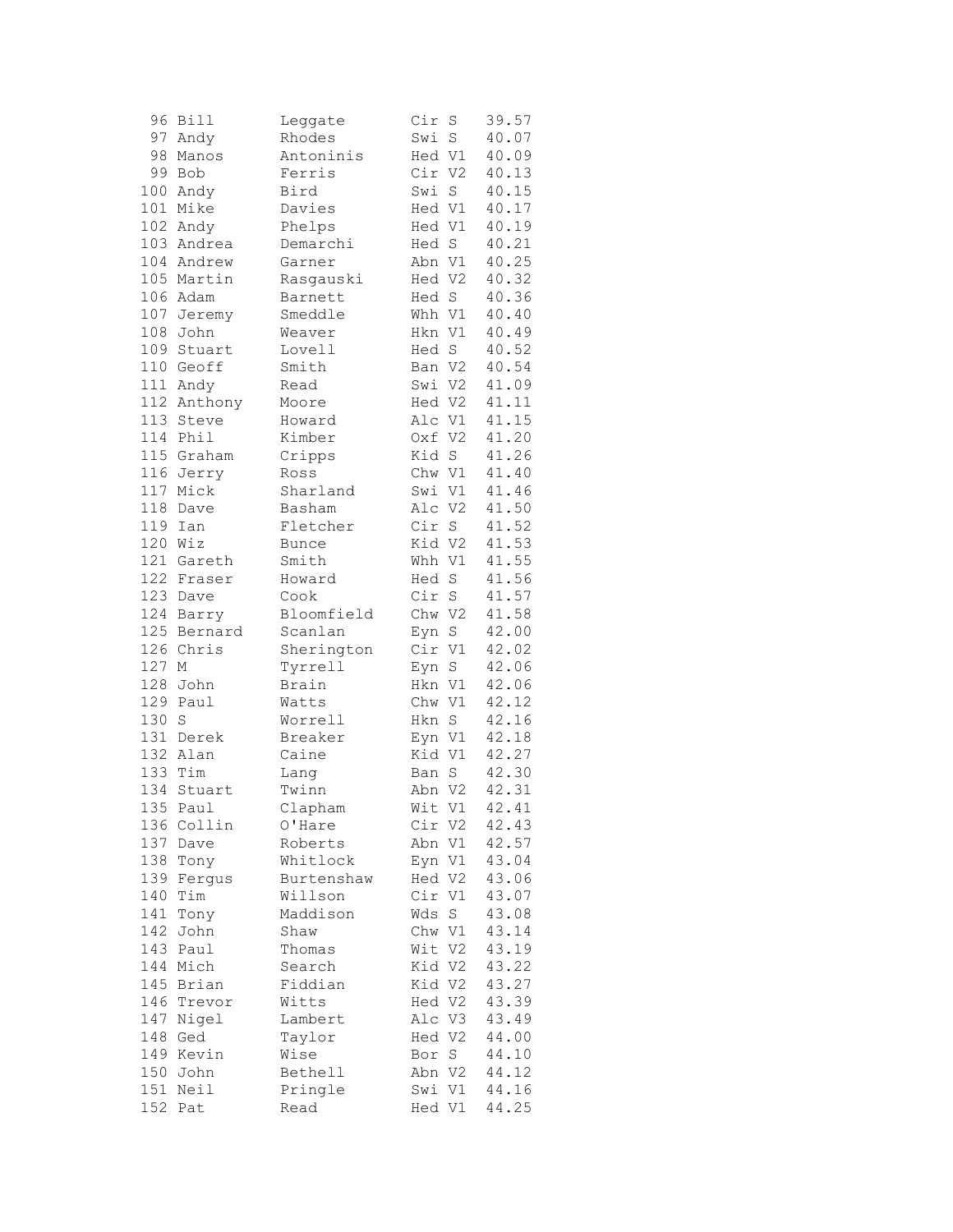| 153 | Ian     | Heptonstall | Oup    | S              | 44.49 |
|-----|---------|-------------|--------|----------------|-------|
| 154 | Harry   | Grundy      | Whh    | V1             | 44.55 |
| 155 | Kevin   | Bennett     | Swi    | S              | 45.13 |
| 156 | Anthony | Linnell     | Wds    | S              | 45.26 |
| 157 | Alan    | Ndee Mbe    | Abn    | S              | 45.27 |
| 158 | Richard | Waldron     | Cir    | V3             | 45.30 |
| 159 | Phil    | Bevis       | Ban V2 |                | 45.37 |
| 160 | Gordon  | Fogg        | Kid V1 |                | 45.41 |
| 161 | Kit     | Villiers    | Hed V3 |                | 45.50 |
| 162 | Kevin   | Byrne       | Hed V2 |                | 45.50 |
| 163 | Dave    | Leigh       | Wit    | V1             | 46.19 |
| 164 | Pete    | Chivers     | Alc V2 |                | 46.36 |
| 165 | Patrick | Ralph       | Alc V1 |                | 46.46 |
| 166 | David   | Berger      | Abn V1 |                | 47.08 |
| 167 | Graham  | Norris      | Hed V2 |                | 47.22 |
| 168 | Ian     | Pople       | Cir V1 |                | 47.27 |
| 169 | Andy    | Creasey     | Eyn V2 |                | 47.45 |
| 170 | Robin   | Macdonald   | Bor    | V <sub>2</sub> | 48.00 |
| 171 | Ivor    | Hopkins     | Abn V2 |                | 48.13 |
| 172 | Mike    | Glanville   | Eyn V2 |                | 48.19 |
| 173 | Dave    | Howse       | Alc    | V <sub>2</sub> | 48.25 |
| 174 | Andy    | Smith       | Swi    | V1             | 48.33 |
| 175 | Bob     | Green       | Hed V2 |                | 48.36 |
| 176 | Derek   | Wise        | Bor V3 |                | 49.01 |
| 177 | Mark    | Wilson      | Wit    | S              | 49.24 |
| 178 | Douglas | Graham      | Rad V2 |                | 49.24 |
| 179 | Gary    | Lancaster   | Kid S  |                | 49.38 |
| 180 | Bob     | May         | Cir V2 |                | 49.51 |
| 181 | Graham  | Chambers    | Tkt V2 |                | 50.04 |
| 182 | Ken     | Varney      | Alc    | V1             | 50.19 |
| 183 | Tony    | 0'Keefe     | Oup V1 |                | 50.33 |
| 184 | Tom     | Stevens     | Cir    | V1             | 51.12 |
| 185 | Jamie   | Cartwright  | Chw    | S              | 51.41 |
| 186 | Andy    | Barlett     | Ban V1 |                | 52.08 |
| 187 | Tom     | Cullen      | Kid V2 |                | 52.23 |
| 188 | Jon     | Moore       | Hed S  |                | 55.23 |
| 189 | Francis | Josephs     | Hed V2 |                | 55.46 |
| 190 | David   | Dewart      | Swi    | $\rm S$        | 56.06 |
| 191 | Alistor | McWilliam   | Swi    | S              | 56.06 |
| 192 | Pete    | Hart        | Chw    | V3             | 56.51 |
| 193 | Tim     | Hampson     | Abn    | V <sub>2</sub> | 57.26 |
| 194 | Nick    | Pilkington  | Oup    | V1             | 61.01 |

============================================ Race 1 - U11 Boys Round 2 - Enslow Quarry -------------------------------------------- 1 Harry Robertson Oxf MM 2.28 2 Michael Randall Tkt MM 2.34 3 Richard Cadle Bic MM 2.38 4 Lewis Ashton Wit MM 2.39 5 Alex Jones Whh MM 2.40 6 Marcus Taylor Tkt MM 2.43 7 Jack Savage Tkt MM 2.45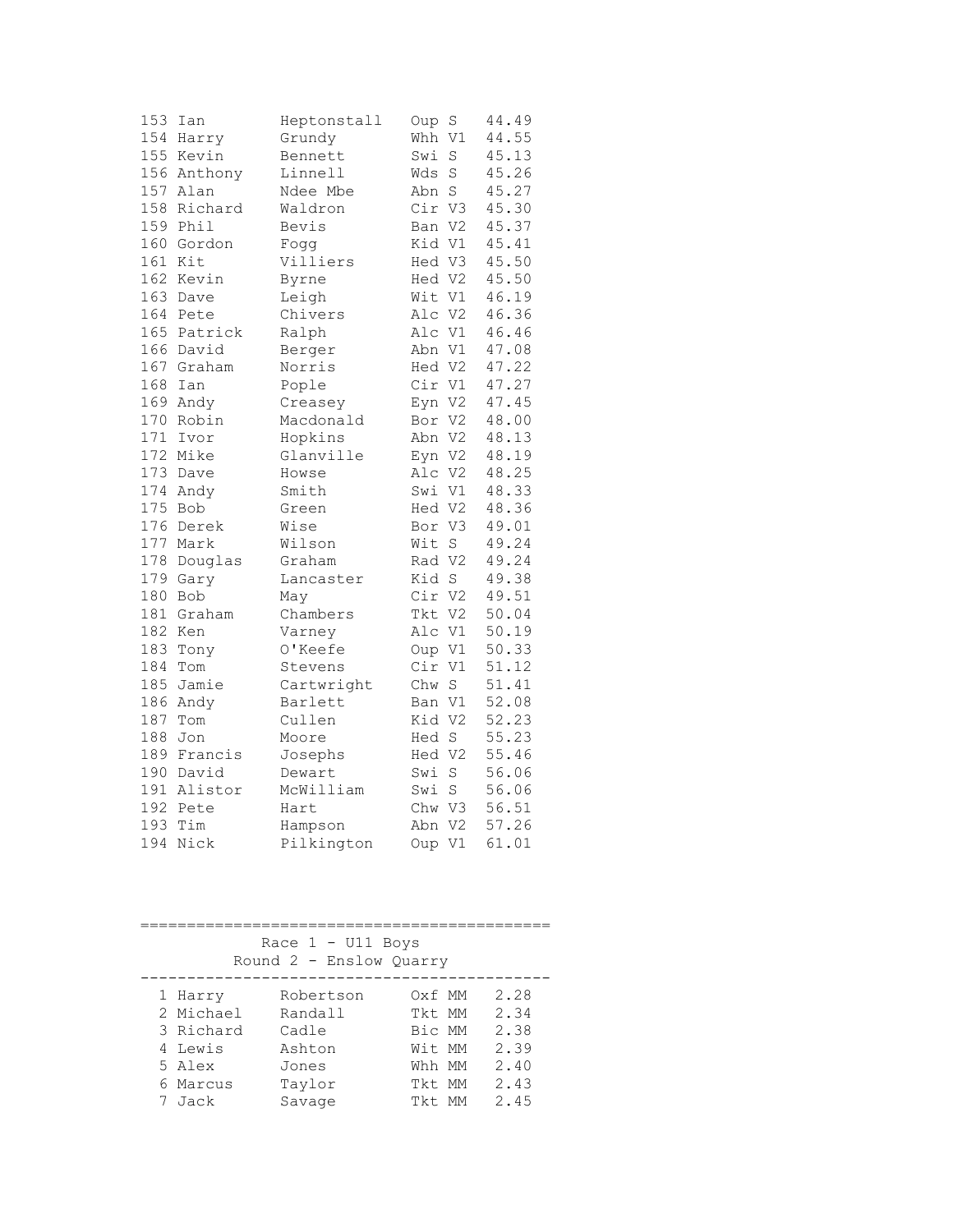|        | 8 Dominic         | Keenan                                        | Wit MM                 | 2.53                                                 |        |
|--------|-------------------|-----------------------------------------------|------------------------|------------------------------------------------------|--------|
|        | 9 Riley           | King                                          | Wit MM                 | 2.56                                                 |        |
|        | 10 Thomas         | Cunniffe                                      | Ban MM                 | 2.58                                                 |        |
|        | 11 Kristien       | Ancil                                         | Bic MM                 | 2.59                                                 |        |
|        | 12 Joseph         | Liquorish                                     | Whh MM                 | 3.01                                                 |        |
|        | 13 Will           | Clinker                                       | Whh MM                 | 3.02                                                 |        |
|        | 14 Martin         | Thetford                                      | Hed MM                 | 3.07                                                 |        |
|        | 15 Mathew         | Sambrook                                      | Wit MM                 | 3.09                                                 |        |
|        | 16 Chad           | Meadowcroft Hed MM                            |                        | 3.10                                                 |        |
|        | 17 Andrew         | Jones                                         | Rad MM                 | 3.12                                                 |        |
|        | 18 Jack           | Marshall                                      | Hed MM                 | 3.14                                                 |        |
| 19 Tom |                   | Hollis                                        | Cir MM                 | 3.24                                                 |        |
|        | 20 Andrew         | Knape                                         | Tkt MM                 | 3.25                                                 |        |
|        | 21 Alec           | O'Sullivan Bic MM 3.30                        |                        |                                                      |        |
|        | 22 Adam Rich      |                                               | Whh MM 3.41            |                                                      |        |
|        |                   | 23 Harry Savage Tkt MM 3.55                   | ___________________    |                                                      |        |
|        |                   | Overall U11 Boys                              | -------------          |                                                      |        |
|        | 1 Harry           | Robertson                                     | Oxf                    | $1 \mid$                                             | $1 =$  |
|        | 1 Ryan            | Simpson                                       | Oxf                    | $1 \mid$<br>$\mathbf 1$                              |        |
|        | 3 Michael         | Randall                                       | Tkt                    | $2 \mid$                                             | $2 =$  |
|        | 3 Richard Cadle   |                                               | Bic                    | $2 \mid$<br>$\mathbf{2}$                             | $3 =$  |
|        | 5 Matthew Derrick |                                               | Wit                    | 3<br>$3 \mid$                                        |        |
|        | 6 Alex            | Jones                                         | Whh                    | $4 -$<br>$4 \mid$                                    | $5 =$  |
|        | 6 Lewis           | Ashton                                        | Wit                    | 7 <sup>7</sup><br>$4 \mid$                           | $4 =$  |
|        | 8 Thomas          | Cunniffe                                      | Ban                    | 5<br>$5 \mid$                                        | 10     |
|        | 9 James           | Rhodes                                        | Whh                    | 6<br>$6 \mid$                                        |        |
|        | 9 Marcus          | Taylor                                        | Tkt                    | $6-1$                                                | $6 =$  |
|        | 11 Jack           | Savage                                        | Tkt                    | 7 <sup>1</sup>                                       | 7      |
|        | 12 Dominic        | Keenan                                        | Wit<br>8               | $\mathbf{I}$                                         | $8 =$  |
|        | 12 Riley          | King                                          | Wit<br>8               | $\mathbf{I}$<br>8                                    | $9 =$  |
|        | 14 Joseph         | Liquorish                                     | Whh<br>9               | 9<br>$\mathbf{I}$                                    | 12     |
|        | 15 Eliot          | McDonnell                                     | Gos<br>10              | $\Box$<br>10 <sub>o</sub>                            |        |
|        | 16 Kristien       | Ancil                                         | Bic                    | $11$                                                 | 11     |
|        | 17 Mathew         | Sambrook                                      | $\overline{W}$ it      | $\begin{array}{c} 11 \\ 12 \end{array}$<br>$12 \mid$ | 15     |
|        | 18 Chad           | Meadowcroft Hed                               |                        | 13 <br>13                                            | $16 =$ |
|        | 18 Will           | Clinker                                       | Whh                    | $13 \mid$<br>14                                      | $13 =$ |
|        | 20 Martin         | Thetford                                      | Hed<br>14              |                                                      | 14     |
|        | 21 Alex           | Jones                                         | Wit                    | $15 \mid$<br>15                                      |        |
|        | 22 Dominic        | Rowland                                       | Whh<br>16              | 16                                                   |        |
|        | 23 Alec           | O'Sullivan                                    | Bic<br>17              | 17                                                   | $21 =$ |
|        | 23 Andrew         | Jones                                         | Rad<br>17              |                                                      | $17 =$ |
|        | 25 Adam           | Rich                                          | Whh<br>18              | 18<br>$\mathbf{I}$                                   | $22 =$ |
|        | 25 Jack           | Marshall                                      | 18<br>Hed              | $\Box$                                               | $18 =$ |
|        | 27 Joshua         | Benfield                                      | Wit<br>19 <sub>1</sub> | 19                                                   | $=$    |
| 27 Tom |                   | Hollis                                        | Cir<br>19 <sub>1</sub> |                                                      | $19 =$ |
|        | 29 Andrew         | Knape                                         | Tkt<br>20              | $\Box$                                               | 20     |
|        | 30 Harry          | Savage                                        | 23<br>Tkt              |                                                      | 23     |
|        |                   |                                               |                        |                                                      |        |
|        |                   | Race 2 - U11 Girls<br>Round 2 - Enslow Quarry |                        |                                                      |        |
|        | 1 Danielle        | Anderson                                      | Oxf MM                 | 2.26                                                 |        |
|        | 2 Lucy            | Scott                                         | Tkt MM                 | 2.33                                                 |        |
|        | 3 Camilla         | Moon                                          | Rad MM                 | 2.34                                                 |        |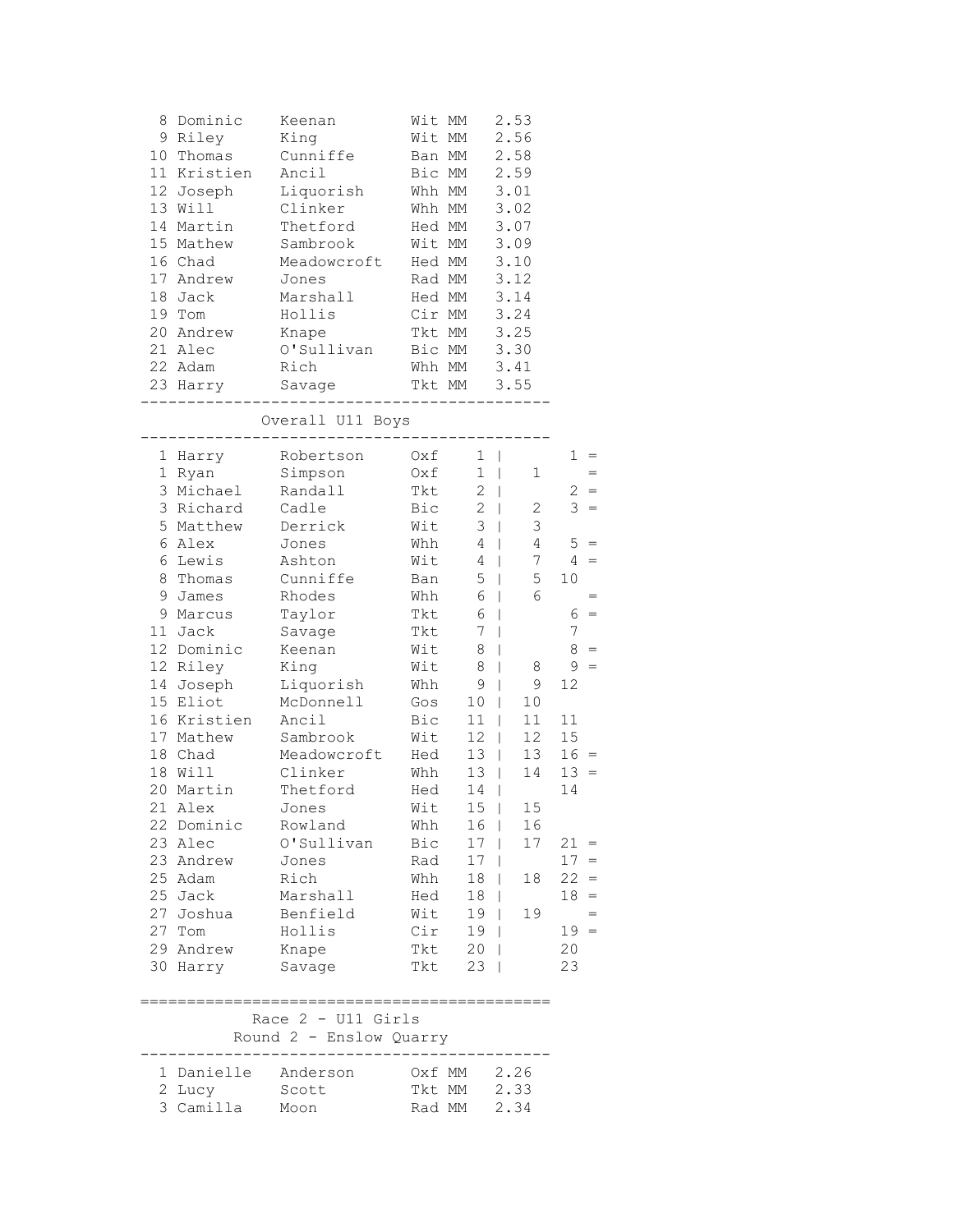|    | 4 Bethan            | Swords                                                | Oxf MM |                 | 2.37                      |                        |
|----|---------------------|-------------------------------------------------------|--------|-----------------|---------------------------|------------------------|
|    | 5 Evie              | Boyd                                                  | Ban MM |                 | 2.39                      |                        |
|    | 6 Rosie             | Rust                                                  | Oxf MM |                 | 2.40                      |                        |
| 7  | Charlotte Drummond  |                                                       | Ban MM |                 | 2.44                      |                        |
| 8  | Ellen Sleight       |                                                       | Chw MM |                 | 2.46                      |                        |
|    | 9 Lauren            | Hawtin                                                |        | Gos MM          | 2.47                      |                        |
|    | 10 Lily             | Cartwright                                            | Abn MM |                 | 2.49                      |                        |
|    | 11 Beth             | Pudifoot                                              | Cir MM |                 | 2.50                      |                        |
|    | 12 Hannah           | Warne                                                 | Whh MM |                 | 2.52                      |                        |
|    | 13 Baz              | Owen                                                  | Bic MM |                 | 2.52                      |                        |
|    | 14 Libby            | Rust                                                  | Oxf MM |                 | 2.53                      |                        |
|    | 15 Shona            | Stanley                                               | Wit MM |                 | 2.54                      |                        |
|    | 16 Lean             | O'Callaghan                                           | Oxf MM |                 | 2.55                      |                        |
|    | 17 Jessica          | Anstice                                               | Oxf MM |                 | 2.56                      |                        |
|    | 18 Georgina Hubbard |                                                       | Tkt MM |                 | 3.07                      |                        |
|    | 19 Laureen          | Moorcroft                                             | Tkt MM |                 | 3.18                      |                        |
|    | 20 Evadne           | King                                                  | Wit MM |                 | 3.22                      |                        |
|    | 21 Ellen            | Wilkins                                               | Abn MM |                 | 3.27                      |                        |
|    | 22 Adele            | Read                                                  | Hed MM |                 | 3.51                      |                        |
|    |                     | 23 Billie Meadowcroft Hed MM 4.13                     |        |                 |                           |                        |
|    |                     | Overall U11 Girls<br>-------------------------------- |        |                 |                           |                        |
|    | 1 Danielle Anderson |                                                       | Oxf    | $1 \mid$        | 1                         | 1                      |
|    | 2 Lucy              | Scott                                                 |        | Tkt 2           |                           | $2 =$                  |
|    | 2 Melissa           | Hawtin                                                |        | $Gos \t 2$      | $\mathbf{2}$              | $=$                    |
|    | 4 Bethan            | Swords                                                | Oxf    |                 | $3 \mid$<br>$\mathcal{S}$ | $4 =$                  |
|    | 4 Camilla           | Moon                                                  | Rad    | $\mathfrak{Z}$  | $\mathbb{R}$              | $3 =$                  |
|    | 6 Ellen             | Sleight                                               | Chw    | $\overline{4}$  | $\pm$ $\pm$<br>4          | 8                      |
| 7  | Charlotte Drummond  |                                                       | Ban    | $5\phantom{.0}$ | 5<br>$\mathbb{R}$         | 7 <sup>7</sup><br>$=$  |
| 7  | Evie                | Boyd                                                  | Ban    | 5               | 8<br>a kara               | $5 =$                  |
| 9  | Lucy                | Vass                                                  | Cir    | 6               | 6<br>$\mathbb{R}$         |                        |
|    | 9 Rosie             | Rust                                                  | Oxf    | 6               | $\Box$                    | $6 =$                  |
|    | 11 Lauren           | Hawtin                                                | Gos    | 7               | 7<br>$\Box$               | 9                      |
|    | 12 Jessica          | Anstice                                               | Oxf    | 9               | 9<br>$\Box$               | 17                     |
|    | 13 Baz              | Owen                                                  | Bic    | $10$            | 10                        | $13 =$                 |
|    | 13 Lily             | Cartwright                                            | Abn    | 10              |                           | $10 =$                 |
|    | 15 Beth             | Pudifoot                                              | Cir    | $11$            |                           | 11<br>$=$              |
|    | 15 Hannah           | Warne                                                 | Whh    |                 | $11$  <br>11              | 12 <sup>7</sup><br>$=$ |
|    | 17 Gorgia           | Evans                                                 | Ban    | $12 \quad  $    | 12 <sup>7</sup>           |                        |
| 18 | Shona               | Stanley                                               | Wit    | 13 <sup>1</sup> | 13                        | 15                     |
|    | 19 Libby            | Rust                                                  | Oxf    | $14$            |                           | $14 =$                 |
|    | 19 Olivia           | Lord                                                  | Whh    | 14              | 14<br>L                   |                        |
|    | 21 Laureen          | Moorcroft                                             | Tkt    | 15 <sub>2</sub> | 15<br>$\Box$              | 19                     |
|    | 22 Ellen            | Wilkins                                               | Abn    | 16              | 16<br>$\Box$              | $21 =$                 |
|    | 22 Lean             | O'Callaghan                                           | Oxf    | 16              | $\mathbf{I}$              | $16 =$                 |
|    | 24 Evadne           | King                                                  | Wit    | 17 <sub>1</sub> | 17                        | 20                     |
|    | 25 Georgina         | Hubbard                                               | Tkt    | 18              | - 1                       | $18 =$                 |
|    | 25 Olivia           | Williams                                              | Cir    |                 | 18  <br>18                |                        |
|    | 27 Billie           | Meadowcroft                                           | Hed    | 19 <sub>1</sub> | 19                        | 23                     |
|    | 28 Adele            | Read                                                  | Hed    | 20              | 20<br>$\mathbf{I}$        | 22                     |
|    |                     |                                                       |        |                 |                           |                        |
|    |                     | Race 3 - U13 Boys                                     |        |                 |                           |                        |
|    |                     | Round 2 - Enslow Quarry                               |        |                 |                           |                        |
|    |                     | Team Results                                          |        |                 |                           |                        |
|    |                     |                                                       |        |                 |                           |                        |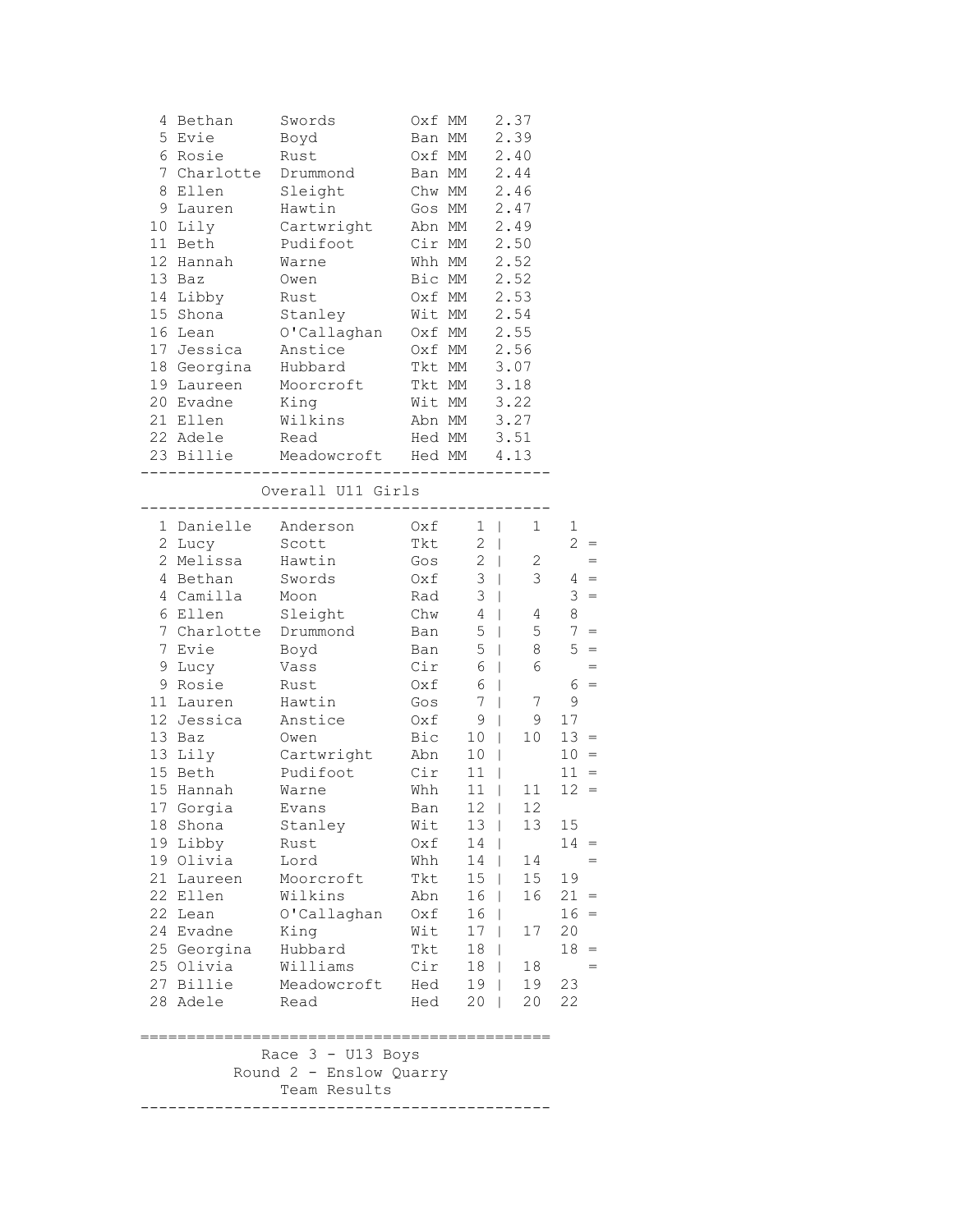| 5<br>8                           | 1 Witney<br>2 Radley<br>3 Banbury<br>4 Oxford City<br>Team Kennet<br>6 Witney<br>7 White Horse<br>Cirencester<br>9 Headington<br>10 Eynsham                                                                                         | $\mathbf{B}$                                                                                                                                                                                                                          | 22<br>$\mathbf{I}$<br>28<br>$\Box$<br>40<br>45                              | 6<br>$2^{\circ}$<br>35   58<br>37   3 12<br>$\begin{array}{ccc} \end{array}$ $\begin{array}{ccc} \end{array}$<br>10<br>52   11<br>55   15 18 22<br>57   16 19 22<br>$58$   14 22 22 | 7<br>4<br>17<br>13<br>20 21                                                                                                                                                                                                                                                                                  | 9<br>22<br>22<br>22<br>22<br>22                                     |                                                              |                      |
|----------------------------------|-------------------------------------------------------------------------------------------------------------------------------------------------------------------------------------------------------------------------------------|---------------------------------------------------------------------------------------------------------------------------------------------------------------------------------------------------------------------------------------|-----------------------------------------------------------------------------|-------------------------------------------------------------------------------------------------------------------------------------------------------------------------------------|--------------------------------------------------------------------------------------------------------------------------------------------------------------------------------------------------------------------------------------------------------------------------------------------------------------|---------------------------------------------------------------------|--------------------------------------------------------------|----------------------|
|                                  |                                                                                                                                                                                                                                     | Overall Standings                                                                                                                                                                                                                     |                                                                             |                                                                                                                                                                                     |                                                                                                                                                                                                                                                                                                              |                                                                     |                                                              |                      |
|                                  | 1 Witney<br>2 Radley<br>3 Oxford City<br>4 Witney<br>5 Banbury<br>6 White Horse<br>7 Cirencester<br>8 Eynsham<br>9 Headington                                                                                                       | B                                                                                                                                                                                                                                     | 37<br>$\mathbf{I}$<br>$59$  <br>$72 \mid$<br>83  <br>$86$  <br>113<br>$115$ | 31<br>35<br>38<br>51<br>99   47<br>$109$   54<br>55<br>58                                                                                                                           | 15 22<br>28<br>37<br>45<br>35<br>52<br>55<br>58<br>57                                                                                                                                                                                                                                                        |                                                                     |                                                              |                      |
|                                  |                                                                                                                                                                                                                                     | Race $3 - U13$ Boys<br>Round 2 - Enslow Quarry<br>Individual Results                                                                                                                                                                  |                                                                             |                                                                                                                                                                                     |                                                                                                                                                                                                                                                                                                              |                                                                     |                                                              |                      |
| 3<br>4<br>5<br>7<br>8<br>14      | 1 George<br>2 Alex<br>Aaron<br>Sam<br>Chris<br>6 Darren<br>Simon<br>Jonathan<br>9 Adam<br>10 Collis<br>11 Matthew<br>12 Craig<br>13 Sam<br>Ashley<br>15 Jack<br>16 Liam<br>17 Thomas<br>18 Liam<br>19 Simon<br>20 Matt<br>21 Thomas | Rossiter<br>Jones<br>Simpson<br>Miller<br>Hedworth<br>Mason<br>LeGood<br>Gunn<br>Sambrook<br>King<br>Coules<br>Luke<br>Benfield<br>Hubbert<br>Stevens<br>Marshall<br>Dyer<br>Frazer<br>Nickau<br>Watson<br>Grundy<br>Overall U13 Boys |                                                                             |                                                                                                                                                                                     | Tkt U13 7.58<br>Rad U13<br>Oxf U13 8.24<br>Rad U13 8.34<br>Ban U13<br>Wit U13<br>Wit U13<br>Ban U13<br>Wit U13<br>Wit U13<br>Whh U13 9.51<br>Oxf U13<br>Wit U13 9.59<br>Eyn U13 10.05<br>Cir U13 10.08<br>Hed U13 10.11<br>Tkt U13 10.18<br>Cir U13 10.41<br>Hed U13 10.52<br>Whh U13 11.22<br>Whh U13 11.53 |                                                                     | 8.14<br>8.37<br>8.58<br>9.03<br>9.05<br>9.18<br>9.33<br>9.56 |                      |
| ı,<br>$\mathbf 1$<br>3<br>4<br>5 | George<br>James<br>Alex<br>Aaron<br>Sam                                                                                                                                                                                             | Rossiter<br>Charleston<br>Jones<br>Simpson<br>Miller                                                                                                                                                                                  |                                                                             |                                                                                                                                                                                     | Tkt<br>Abn<br>Rad<br>Oxf<br>Rad                                                                                                                                                                                                                                                                              | $1 \mid$<br>$1 \mid$<br>$2 \mid$<br>3<br>$\blacksquare$<br>$4 \mid$ | 1<br>$\overline{c}$<br>3<br>8                                | $1 =$<br>2<br>3<br>4 |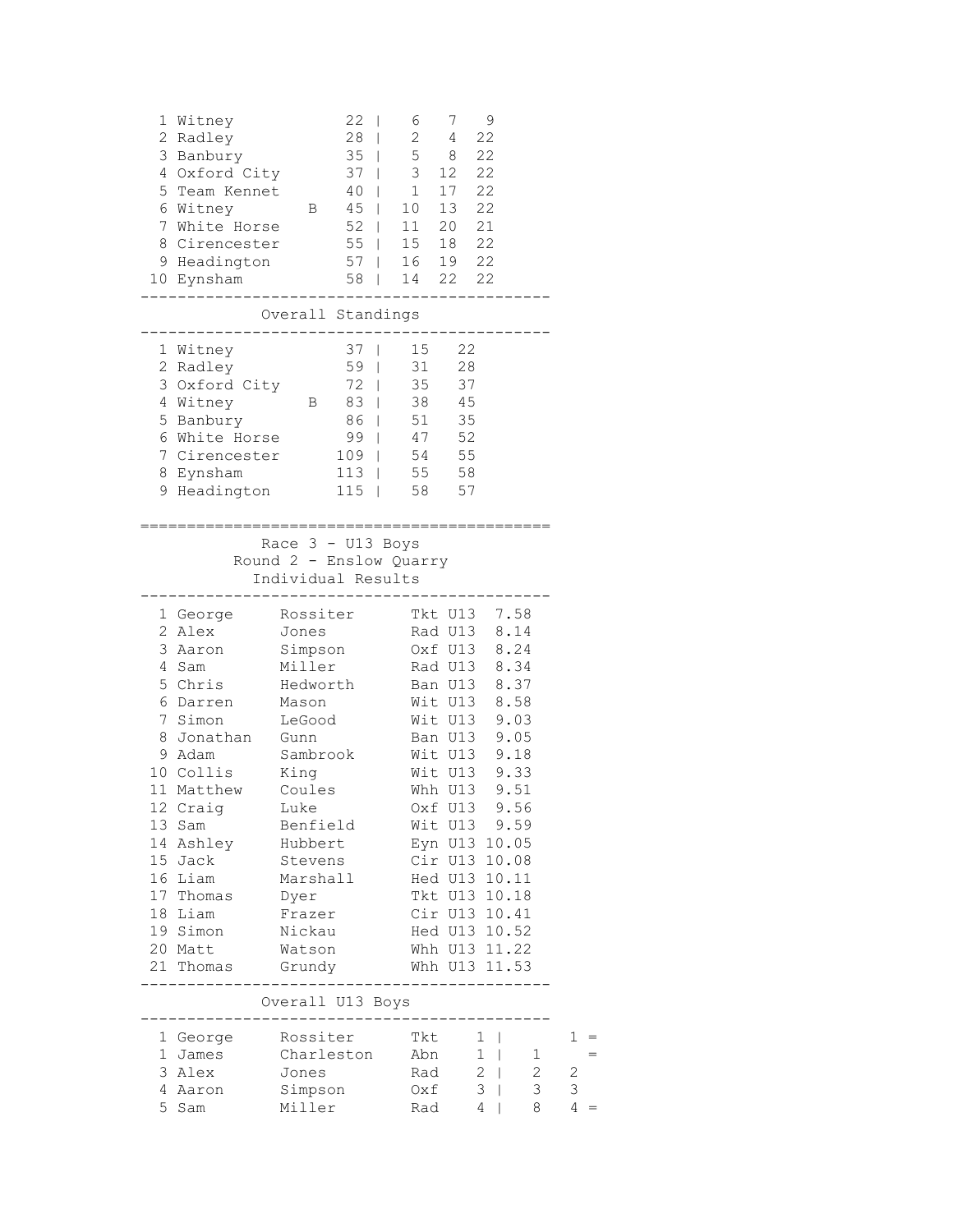| 5<br>Simon<br>7<br>Adam<br>7<br>Chris<br>9<br>Collis<br>9<br>Darren<br>Jonathan<br>11<br>12 Matthew<br>13 Craig<br>13 Matthew<br>15 Jack<br>16 Ashley<br>16<br>Sam<br>18<br>Owen<br>19<br>Liam<br>19<br>Simon<br>21<br>Sam<br>21<br>Thomas<br>23 Liam<br>23 Simon | LeGood<br>Sambrook<br>Hedworth<br>King<br>Mason<br>Gunn<br>Boyles<br>Luke<br>Coules<br>Stevens<br>Hubbert<br>Benfield<br>Robinson<br>Marshall<br>Nickau<br>Bayliss<br>Dyer<br>Frazer<br>Rowland |                                                                                                                                                                                                                                                                          | Wit<br>Wit<br>Ban<br>Wit<br>Wit<br>Ban<br>Whh<br>Oxf<br>Whh<br>Cir<br>Eyn<br>Wit<br>Bic<br>Hed<br>Wit<br>Tkt<br>Cir<br>Whh | Hed                                                                                           | 4<br>$\overline{\phantom{a}}$<br>5<br>$\Box$<br>5<br>$\mathbf{I}$<br>6<br>$\mathbf{I}$<br>6<br>$\mathbf{I}$<br>8<br>L<br>10<br>L<br>11<br>$\mathbf{I}$<br>11<br>$\perp$<br>12<br>$\overline{\phantom{a}}$<br>13<br>$\mathbb{R}$<br>13<br>$\Box$<br>15 <sub>2</sub><br>$\mathbf{I}$<br>16<br>$\mathbf{I}$<br>16<br>L<br>17<br>$\mathbf{I}$<br>17 <sub>1</sub><br>18<br>$\Box$<br>18<br>$\Box$ | 4<br>5<br>6<br>7<br>9<br>10<br>11<br>12<br>13<br>14<br>15<br>16<br>17<br>18 | $7 =$<br>$9 =$<br>$5 =$<br>$10 =$<br>$6 =$<br>8<br>$12 =$<br>$11 =$<br>15<br>$14 =$<br>$13 =$<br>$16 =$<br>$19 =$<br>$=$<br>$17 =$<br>$18 =$ |
|-------------------------------------------------------------------------------------------------------------------------------------------------------------------------------------------------------------------------------------------------------------------|-------------------------------------------------------------------------------------------------------------------------------------------------------------------------------------------------|--------------------------------------------------------------------------------------------------------------------------------------------------------------------------------------------------------------------------------------------------------------------------|----------------------------------------------------------------------------------------------------------------------------|-----------------------------------------------------------------------------------------------|----------------------------------------------------------------------------------------------------------------------------------------------------------------------------------------------------------------------------------------------------------------------------------------------------------------------------------------------------------------------------------------------|-----------------------------------------------------------------------------|----------------------------------------------------------------------------------------------------------------------------------------------|
| 25 Matt<br>26 Thomas                                                                                                                                                                                                                                              | Watson<br>Grundy                                                                                                                                                                                | Race $4 - U13/U15$ Girls                                                                                                                                                                                                                                                 | Whh<br>Whh                                                                                                                 |                                                                                               | 19<br>$\Box$<br>20<br>$\mathbf{I}$                                                                                                                                                                                                                                                                                                                                                           | 19<br>20                                                                    | 20<br>21                                                                                                                                     |
|                                                                                                                                                                                                                                                                   |                                                                                                                                                                                                 | Round 2 - Enslow Quarry<br>Team Results                                                                                                                                                                                                                                  |                                                                                                                            |                                                                                               |                                                                                                                                                                                                                                                                                                                                                                                              |                                                                             |                                                                                                                                              |
| 1 Oxford City<br>2 Radley<br>3<br>Oxford City<br>Radley<br>4<br>5 Witney<br>6 Abingdon<br>7<br>Banbury<br>8<br>Exel Gosford<br>9 Bicester<br>10 Witney<br>11<br>Radley<br>12 Headington<br>13 Swindon Str<br>14 Abingdon<br>15 Cirencester<br>16<br>Team Kennet   | B<br>В<br>Β<br>$\mathsf C$<br>Β                                                                                                                                                                 | 6<br>$\Box$<br>19<br>$\overline{\phantom{a}}$<br>34<br>$\Box$<br>36<br>$\mathbf{I}$<br>51<br>$\mathbb{L}$<br>53<br>L<br>61<br>$\mathbb{L}$<br>80<br>$\mathbf{1}$<br>83<br>$\perp$<br>92<br>$\mathbb{R}$<br>94<br>$\Box$<br>103<br>$\Box$<br>$105$  <br>107<br>111<br>113 | 1<br>4<br>7<br>10<br>12<br>8<br>5<br>20<br>19<br>26<br>24<br>25<br>32<br>33<br>35                                          | 2<br>6<br>13<br>11<br>16<br>18<br>17<br>21<br>30<br>28<br>31<br>39<br>29 37<br>36<br>39<br>39 | 3<br>$\mathsf 9$<br>14<br>15<br>23<br>27<br>39<br>39<br>34<br>38<br>39<br>39<br>39<br>39<br>39<br>39                                                                                                                                                                                                                                                                                         |                                                                             |                                                                                                                                              |
|                                                                                                                                                                                                                                                                   |                                                                                                                                                                                                 | Overall Standings                                                                                                                                                                                                                                                        |                                                                                                                            |                                                                                               |                                                                                                                                                                                                                                                                                                                                                                                              |                                                                             |                                                                                                                                              |
| 1 Oxford City<br>2<br>Radley<br>3<br>Oxford City<br>4<br>Radley<br>5<br>Witney<br>6<br>Banbury<br>7<br>Abingdon<br>8<br>Bicester<br>Exel Gosford<br>9<br>10 Witney<br>Swindon Str<br>11                                                                           | Β<br>В<br>Β                                                                                                                                                                                     | 14<br>36<br>L<br>73<br>95<br>101<br>109<br>116<br>L<br>148<br>161<br>184<br>210                                                                                                                                                                                          | - 8<br>17<br>39<br>59<br>50<br>48<br>63<br>65<br>81<br>92<br>105                                                           | 19<br>34<br>36<br>51<br>61<br>53<br>83<br>80<br>92<br>105                                     | 6                                                                                                                                                                                                                                                                                                                                                                                            |                                                                             |                                                                                                                                              |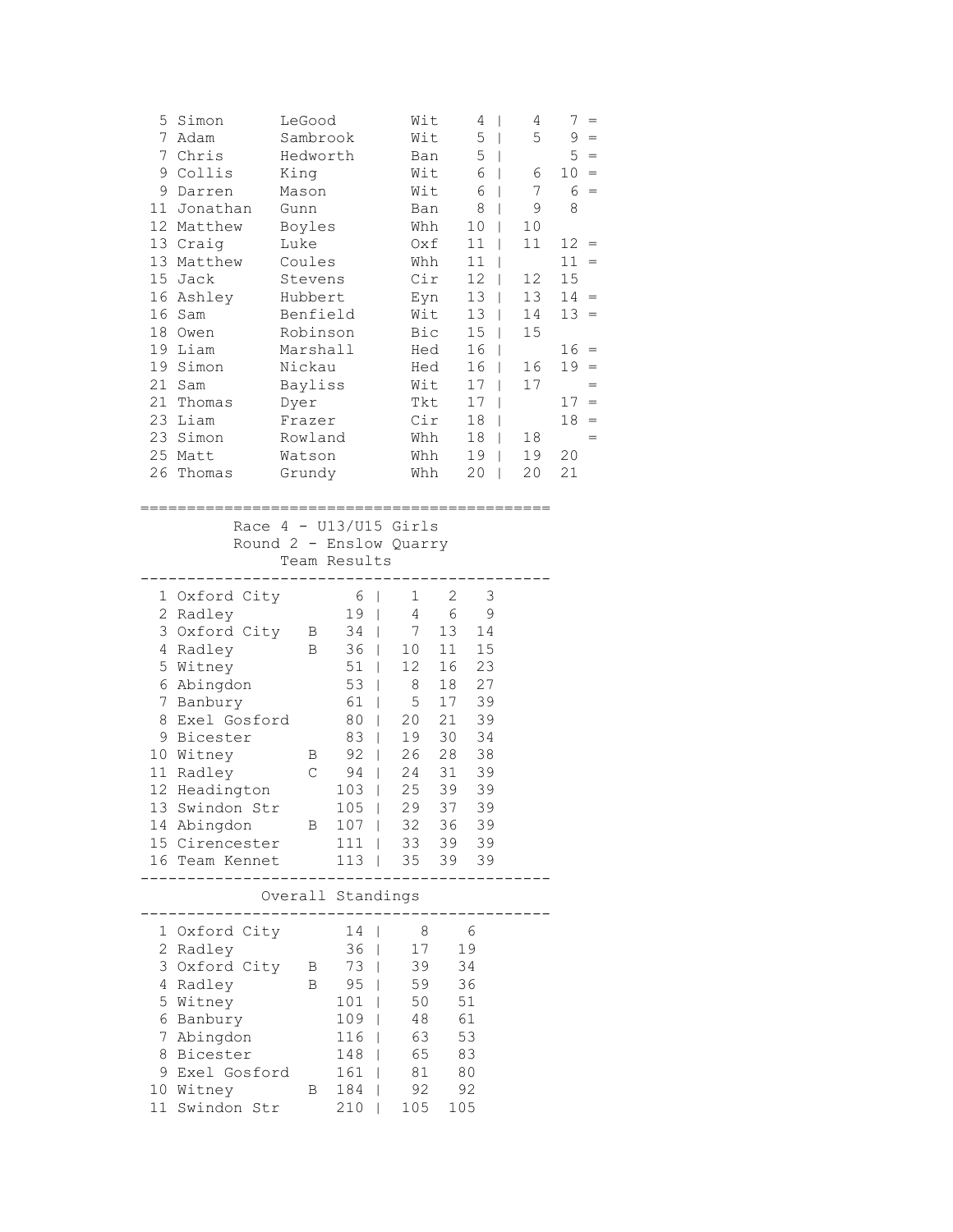| 12 Cirencester       | $212$                         | 101          | 111             |                         |                                         |
|----------------------|-------------------------------|--------------|-----------------|-------------------------|-----------------------------------------|
| 13 Headington        | $215$                         | 112          | 103             |                         |                                         |
| 14 Team Kennet       | $231$                         | 118 113      |                 |                         |                                         |
|                      |                               |              |                 |                         |                                         |
|                      | Race $4 - U13/U15$ Girls      |              |                 |                         |                                         |
|                      | Round 2 - Enslow Quarry       |              |                 |                         |                                         |
|                      | Individual Results            |              |                 |                         |                                         |
|                      |                               |              |                 |                         |                                         |
| 1 Hayley             | Luke                          |              | Oxf U15 8.28    |                         |                                         |
| 2 Martha             | Lloyd                         |              | Oxf U15         | 8.31                    |                                         |
| 3 Bea                | Swords                        |              | Oxf U13 8.37    |                         |                                         |
| 4 Jodie              | Kafke                         |              | Rad U15 8.41    |                         |                                         |
| 5 Sophie             | Tyers                         |              | Ban U13 8.46    |                         |                                         |
| 6 Hayley Chaundy     |                               | Rad U15 8.51 |                 |                         |                                         |
| 7 Gina               | Hood                          |              | Oxf U15 8.58    |                         |                                         |
| 8 Beth               | Hampson                       |              | Abn U15 9.01    |                         |                                         |
| 9 Kimberley Daly     |                               |              | Rad U15         | 9.12                    |                                         |
| 10 Emma              | Grant                         |              | Rad U13         | 9.15                    |                                         |
| 11 Kelly             | Daly                          |              | Rad U15         | 9.18                    |                                         |
| 12 Alice             | Parsons                       |              | Wit U13         | 9.20                    |                                         |
| 13 Jo                | Hart                          |              | Oxf U13 9.27    |                         |                                         |
| 14 Emily             | Patrick                       |              | Oxf U13 9.32    |                         |                                         |
| 15 Megan             | Roberts                       |              | Rad U13 9.32    |                         |                                         |
| 16 Jade              | Hewlett                       |              | Wit U13 9.38    |                         |                                         |
| 17 Amy               | Gallagher                     |              | Ban U15 9.40    |                         |                                         |
| 18 Amy               | Chisnall                      |              | Abn U15 9.43    |                         |                                         |
| 19 Katie             | Allen                         |              | Bic U15 9.46    |                         |                                         |
| 20 Hannah            | Mitchell                      |              | Gos U13 9.48    |                         |                                         |
| 21 Emily             | McDonnell                     |              | Gos U13         | 9.56                    |                                         |
| 22 Martha            | Morey                         |              | Oxf U13 10.01   |                         |                                         |
| 23 Kitty             | Gorman                        |              | Wit U13 10.04   |                         |                                         |
| 24 Emma              | McKee                         |              | Rad U13 10.13   |                         |                                         |
| 25 Harriet           | Griffiths                     |              | Hed U15 10.17   |                         |                                         |
| 26 Katharine Smith   |                               |              | Wit U13 10.18   |                         |                                         |
| 27 Ellis             | Corcoran                      |              | Abn U13 10.25   |                         |                                         |
| 28 Ella              | Gorman                        |              | Wit U13 10.31   |                         |                                         |
| 29 Louise            | Gartt                         |              | Swi U15 10.51   |                         |                                         |
| 30 Alice             | McGill                        |              | Bic U15 11.06   |                         |                                         |
| 31 Jennifer          | Graham                        |              | Rad U15 11.20   |                         |                                         |
| 32 Victoria Richards |                               |              | Abn U13 11.22   |                         |                                         |
| 33 Alice             | Thomas                        |              | Cir U13 11.26   |                         |                                         |
| 34 Amber             | Goodwin                       |              | Bic U15 11.43   |                         |                                         |
| 35 Kim               | Wheeler                       |              | Tkt U15 11.44   |                         |                                         |
| 36 Emma              | Copley                        |              | Abn U13 11.53   |                         |                                         |
| 37 Tracey<br>38 Leah | Sharland                      |              | Swi U15 11.57   |                         |                                         |
|                      | Gorman                        |              | Wit U13 12.04   |                         |                                         |
|                      | Overall U13 Girls             |              |                 | _______________________ |                                         |
|                      | ----------------------------- | Oxf          |                 |                         |                                         |
| 1 Bea                | Swords                        |              | 3 <sup>1</sup>  | 3<br>$7\phantom{.0}$    | $\overline{\phantom{a}}$<br>$5^{\circ}$ |
| 2 Sophie             | Tyers                         |              | Ban 5           |                         |                                         |
| 3 Emma               | Grant                         | Rad          | 10 <sup>1</sup> |                         | 10                                      |
| 4 Alice<br>4 Alice   | Lord<br>Parsons               | Whh<br>Wit   |                 | 12   12<br>12   14      | $12 =$                                  |
|                      |                               |              |                 |                         |                                         |

 6 Jade Hewlett Wit 13 | 13 16 = 6 Jo Hart Oxf 13 | 18 13 =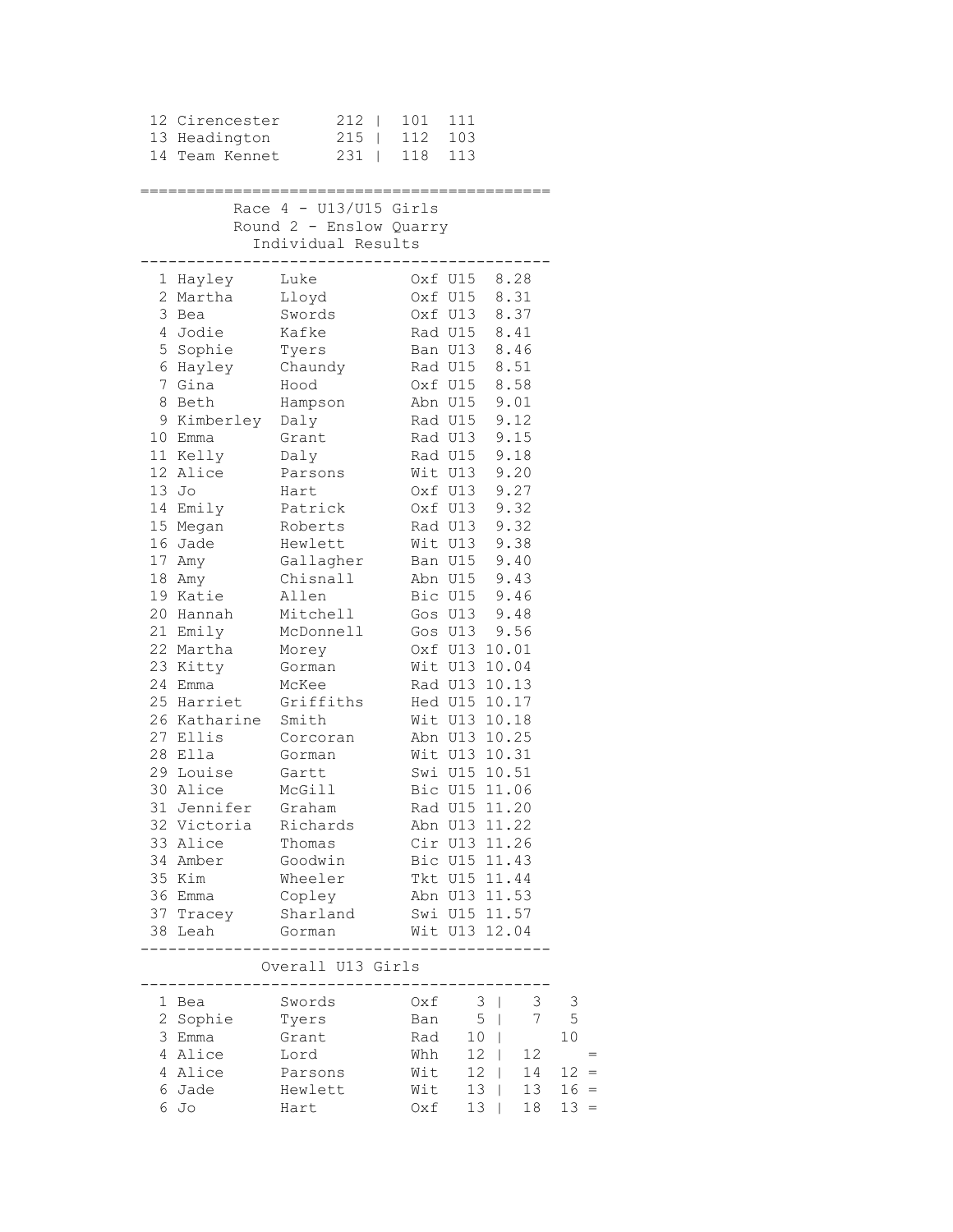| 8<br>9<br>10<br>11<br>12<br>12<br>18<br>19                                | Emily<br>Megan<br>Ellis<br>Bethany<br>Emily<br>Hannah<br>14 Martha<br>14 Nikki<br>16 Katharine<br>16 Kitty<br>Emma<br>Ella                                                                                      | Patrick<br>Roberts<br>Corcoran<br>Harrison<br>McDonnell<br>Mitchell<br>Morey<br>Holloway<br>Smith<br>Gorman<br>McKee<br>Gorman                                                                | Oxf<br>Rad<br>Abn<br>Bic<br>Gos<br>Gos<br>Oxf<br>Bic<br>Wit<br>Wit<br>Rad<br>Wit                                                                | 14<br>I<br>15<br>$\overline{\phantom{a}}$<br>17<br>$\mathbf{I}$<br>19<br>T<br>20<br>20<br>22<br>T<br>22<br>L<br>23<br>$\mathbf{I}$<br>23<br>$\Box$<br>24<br>$\perp$<br>28<br>$\overline{\phantom{a}}$                                                                                                     | 16<br>15<br>17<br>19<br>20<br>21<br>29<br>22<br>23<br>27<br>28                                                 | 14<br>15<br>27<br>$21 =$<br>$20 =$<br>22<br>$=$<br>$=$<br>$26 =$<br>$23 =$<br>24<br>28                                                                         |
|---------------------------------------------------------------------------|-----------------------------------------------------------------------------------------------------------------------------------------------------------------------------------------------------------------|-----------------------------------------------------------------------------------------------------------------------------------------------------------------------------------------------|-------------------------------------------------------------------------------------------------------------------------------------------------|-----------------------------------------------------------------------------------------------------------------------------------------------------------------------------------------------------------------------------------------------------------------------------------------------------------|----------------------------------------------------------------------------------------------------------------|----------------------------------------------------------------------------------------------------------------------------------------------------------------|
| 20<br>21                                                                  | Ellie<br>Alice<br>22 Victoria<br>23 Emma<br>24 Leah                                                                                                                                                             | Puddifoot<br>Thomas<br>Richards<br>Copley<br>Gorman                                                                                                                                           | Cir<br>Cir<br>Abn<br>Abn<br>Wit                                                                                                                 | 30<br>$\overline{\phantom{a}}$<br>31<br>L<br>32<br>L<br>35<br>L<br>37<br>$\mathbf{I}$                                                                                                                                                                                                                     | 30<br>31<br>36<br>35<br>37                                                                                     | 33<br>32<br>36<br>38                                                                                                                                           |
| 1                                                                         | Hayley                                                                                                                                                                                                          | Overall U15 Girls<br>Luke                                                                                                                                                                     | Oxf                                                                                                                                             | 1<br>$\mathbf{I}$                                                                                                                                                                                                                                                                                         | 5                                                                                                              | 1                                                                                                                                                              |
| 1<br>3<br>4<br>4<br>7<br>7<br>9<br>10<br>11<br>12<br>13<br>14<br>18<br>19 | Martha<br>Hayley<br>Gina<br>Jodie<br>6 Kimberley<br>Alice<br>Beth<br>Chloe<br>Kelly<br>Amy<br>Amy<br>Katie<br>Alice<br>14 Harriet<br>16 Louise<br>17 Jennifer<br>Laura<br>Amber<br>20 Kim<br>21 Tracey Sharland | Lloyd<br>Chaundy<br>Hood<br>Kafke<br>Daly<br>Gunn<br>Hampson<br>Mitcham<br>Daly<br>Gallagher<br>Chisnall<br>Allen<br>McGill<br>Griffiths<br>Gartt<br>Graham<br>Cunniffe<br>Goodwin<br>Wheeler | Oxf<br>Rad<br>Oxf<br>Rad<br>Rad<br>Ban<br>Abn<br>Rad<br>Rad<br>Ban<br>Abn<br>Bic<br>Bic<br>Hed<br>Swi<br>Rad<br>Ban<br>Bic<br><b>Tkt</b><br>Swi | $\mathbf{1}$<br>$\mathbf{I}$<br>2<br>$\perp$<br>4<br>L<br>4<br>L<br>6<br>L<br>8<br>$\mathbf{I}$<br>8<br>T<br>9<br>$\overline{\phantom{a}}$<br>10<br>$\mathbf{I}$<br>17<br>T<br>18<br>19<br>25<br>T<br>25<br>$\mathbf{I}$<br>26<br>$\Box$<br>31<br>$\Box$<br>33<br>$\mathbf{I}$<br>34<br>T<br>$35$  <br>37 | $\mathbf{1}$<br>$\overline{c}$<br>4<br>6<br>8<br>11<br>9<br>10<br>24<br>25<br>32<br>26<br>34<br>33<br>38<br>39 | $=$<br>$\overline{c}$<br>6<br>7<br>$=$<br>$\overline{4}$<br>$=$<br>9<br>8<br>11<br>17<br>18<br>19<br>30<br>$=$<br>25<br>$\equiv$<br>29<br>31<br>34<br>35<br>37 |
|                                                                           |                                                                                                                                                                                                                 | Race $5 - U15/U17$ Boys<br>Round 2 - Enslow Quarry<br>Team Results                                                                                                                            |                                                                                                                                                 |                                                                                                                                                                                                                                                                                                           |                                                                                                                |                                                                                                                                                                |
| 8                                                                         | 1 Team Kennet<br>2 Oxford City<br>3 Abingdon<br>4 Bicester<br>4 Witney<br>6 Cherwell<br>7 Woodstock<br>Team Kennet B<br>9 White Horse                                                                           | 18<br>L<br>19<br>$\mathbf{I}$<br>34<br>$\mathbf{L}$<br>42<br>$\mathbf{L}$<br>42<br>44<br>$\mathbf{1}$<br>48<br>$\mathbf{L}$<br>$50 \mid$<br>53<br>$\mathbf{I}$                                | 5 6<br>$1 \quad 8$<br>3 <sup>7</sup><br>11<br>$2^{\circ}$<br>20<br>12<br>$\mathbf{L}$<br>20<br>4<br>19<br>9<br>16<br>14<br>15<br>18             | - 7<br>10<br>20<br>$20 =$<br>$13 \quad 17 =$<br>20<br>20<br>20<br>20                                                                                                                                                                                                                                      |                                                                                                                |                                                                                                                                                                |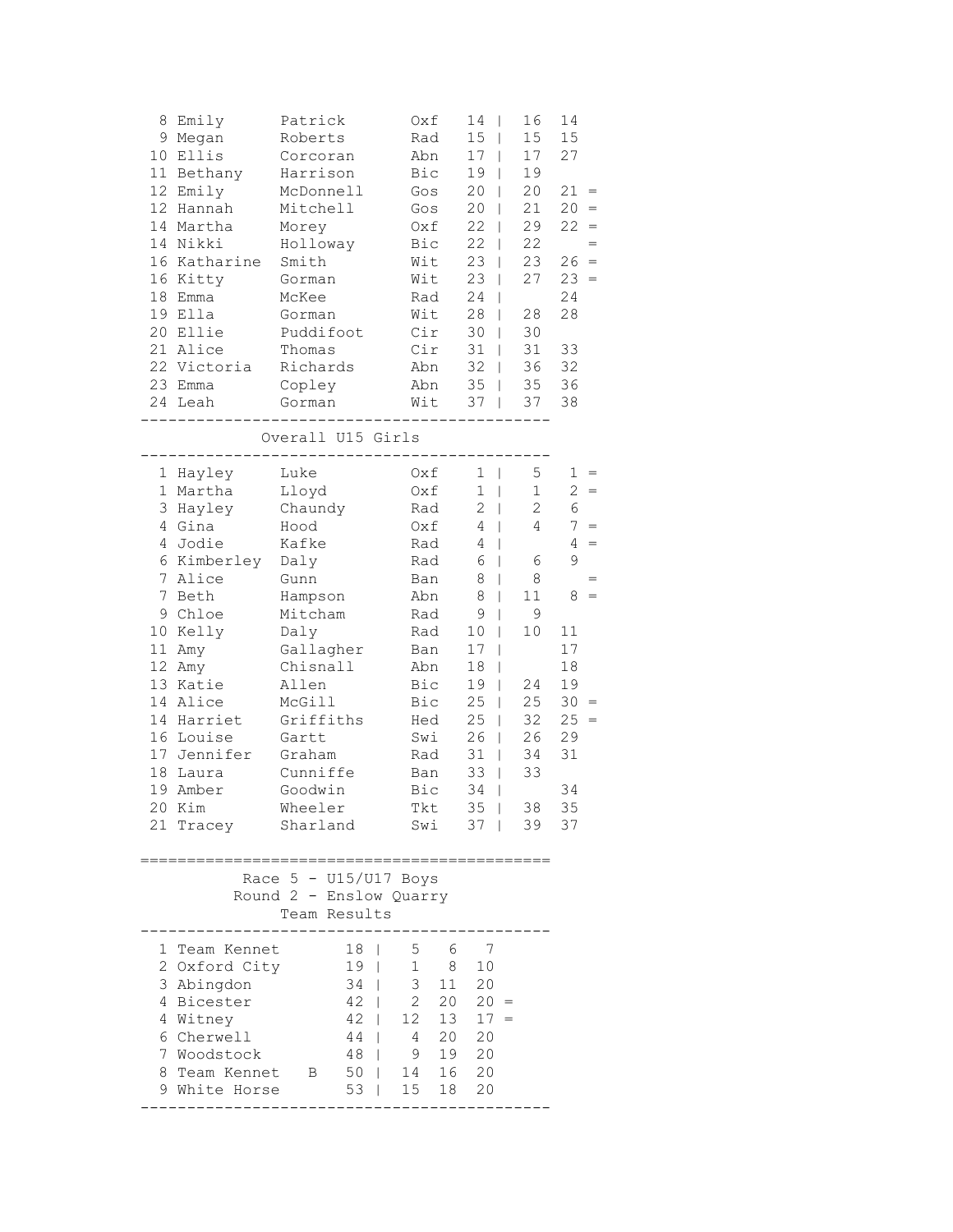## Overall Standings

|              | 1 Team Kennet | 46                      | 28  | 18            |    |    |
|--------------|---------------|-------------------------|-----|---------------|----|----|
|              | 2 Oxford City | 48<br>$\mathbf{I}$      | 29  | 19            |    |    |
|              | 3 Abingdon    | 74                      | 40  | 34            |    |    |
|              | 4 White Horse | $92 \quad \square$      |     |               |    |    |
|              |               |                         | 39  | 53            |    |    |
|              | 5 Witney      | $97 \mid$               | 55  | 42            |    |    |
|              | 6 Bicester    | $100$                   | 58  | 42            |    |    |
|              | 7 Cherwell    | $101$                   | 57  | 44            |    |    |
|              | 8 Woodstock   | $108$                   | 60  | 48            |    |    |
| 9            | Team Kennet B | $109$                   | 59  | 50            |    |    |
|              |               |                         |     |               |    |    |
|              |               |                         |     |               |    |    |
|              |               | Race $5 - U15/U17$ Boys |     |               |    |    |
|              |               | Round 2 - Enslow Quarry |     |               |    |    |
|              |               |                         |     |               |    |    |
|              |               | Individual Results      |     |               |    |    |
|              |               |                         |     |               |    |    |
|              | 1 Philip      | Castle                  |     | Oxf U17 16.48 |    |    |
| $\mathbf{2}$ | Joe           | Stachowiak              |     | Bic U17 16.52 |    |    |
|              | 3 George      | Wood                    |     | Abn U15 16.54 |    |    |
|              | 4 Carl        | Tucker                  |     | Chw U17 16.56 |    |    |
| 5            | Mark          | Vardy                   |     | Tkt U17 16.57 |    |    |
| 6            | Robert        | Ridley                  |     | Tkt U17 17.28 |    |    |
| 7            | Richard       | Knape                   |     | Tkt U15 17.32 |    |    |
| 8            | James         | Smart                   |     | Oxf U15 17.35 |    |    |
| 9            | John          | Ewbank                  |     | Wds U15 17.57 |    |    |
| 10           | Ian           | Castle                  |     | Oxf U15 18.13 |    |    |
|              |               |                         |     |               |    |    |
|              | 11 Steve      | Copley                  |     | Abn U15 18.20 |    |    |
|              | 12 Gareth     | Petts                   |     | Wit U17 18.50 |    |    |
|              | 13 Lewis      | Warren                  |     | Wit U15 18.57 |    |    |
|              | 14 James      | Moorcroft               |     | Tkt U15 19.43 |    |    |
|              | 15 Henry      | Penfold                 |     | Whh U15 20.22 |    |    |
|              | 16 Thomas     | Ridley                  |     | Tkt U15 21.45 |    |    |
|              | 17 Tom        | Timms                   |     | Wit U15 23.00 |    |    |
|              | 18 Pete       | Knopp                   |     | Whh U15 24.55 |    |    |
|              | 19 Charlie    | Hunt                    |     | Wds U15 24.55 |    |    |
|              |               |                         |     |               |    |    |
|              |               | Overall U15 Boys        |     |               |    |    |
|              |               |                         |     |               |    |    |
|              | 1 George      | Wood                    | Abn | $3 \mid$      | 6  | З  |
|              | 2 John        | Ewbank                  | Wds | 4             | 4  | 9  |
| 3            | Tim           | Trainer                 | Whh | 5             | 5  |    |
| 4            | Richard       | Knape                   | Tkt | 7             | 16 | 7  |
| 5            |               |                         |     | 8             | 17 |    |
|              | James         | Smart                   | Oxf |               |    | 8  |
| 6            | Ian           | Castle                  | Oxf | 10            | 10 | 10 |
| 7            | Steve         | Copley                  | Abn | 11<br>I       | 15 | 11 |
| 8            | Lewis         | Warren                  | Wit | 13<br>I       | 18 | 13 |
| 9            | James         | Moorcroft               | Tkt | 14<br>I       | 21 | 14 |
| 10           | Henry         | Penfold                 | Whh | 15            | 20 | 15 |
| 11           | Thomas        | Ridley                  | Tkt | 16            | 22 | 16 |
| 12           | Tom           | Timms                   | Wit | 17            | 24 | 17 |
| 13           | Pete          | Knopp                   | Whh | 18            | 25 | 18 |
| 14           |               |                         |     |               |    |    |
|              | Charlie       | Hunt                    | Wds | 19            |    | 19 |
| 15           | Rob           | Hill                    | Abn | 23            | 23 |    |
| 16           | Henry         | Sleight                 | Chw | 26            | 26 |    |
| 17           | Sven          | Bayliss                 | Wit | 27            | 27 |    |
|              |               |                         |     |               |    |    |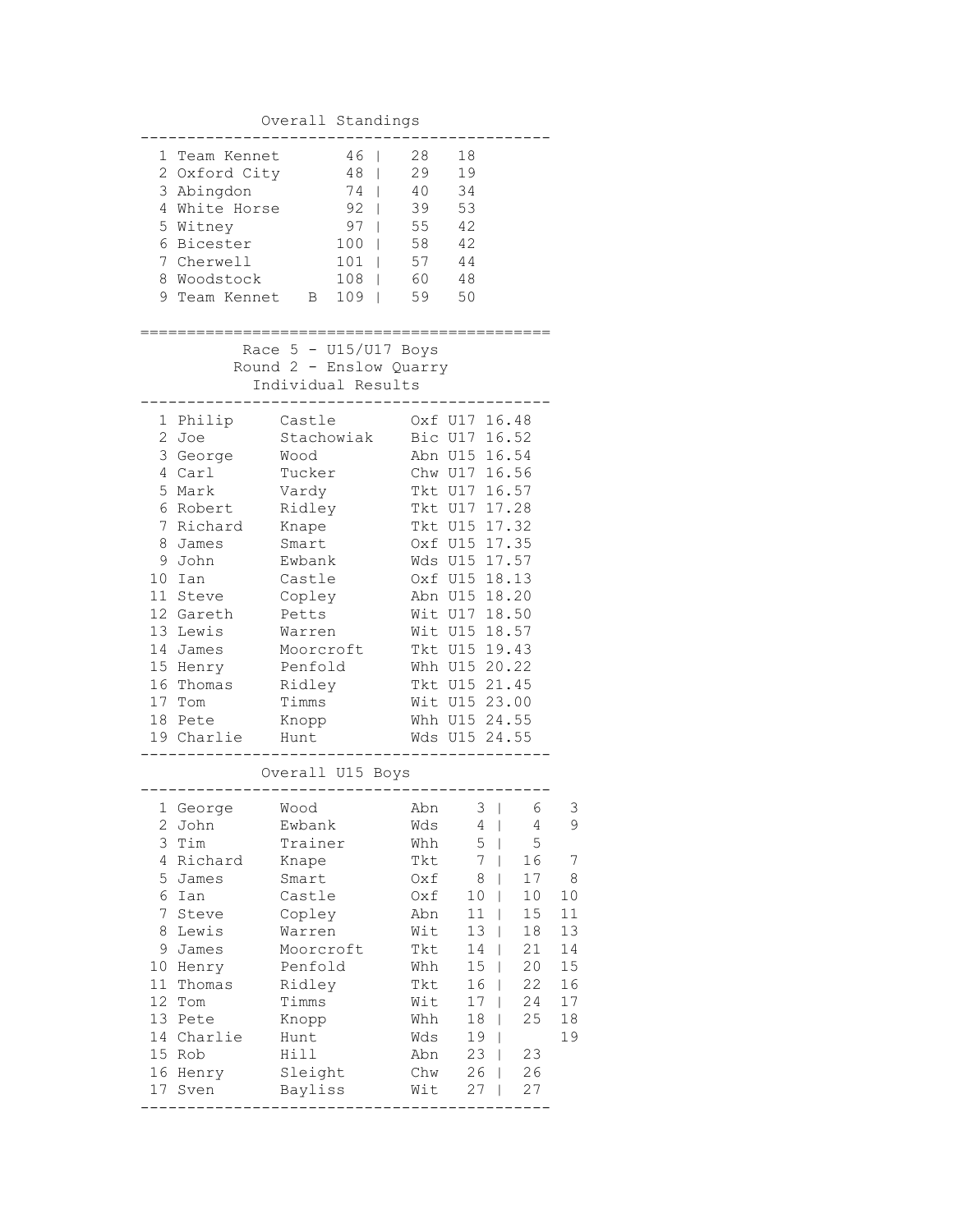Overall U17 Boys

|    | 1 Philip | Castle         | Oxf  | 1             |    |    |
|----|----------|----------------|------|---------------|----|----|
|    | Tony     | Hill           | Cir  | 1             | 1  |    |
|    | 3 Joe    | Stachowiak     | Bic  | $\mathcal{L}$ | 2  | 2  |
| 4  | Carl     | Tucker         | Chw  | 3             | 3  | 4  |
|    | 5 Mark   | Vardy          | Tkt. | 5             | 8  | 5  |
|    | 6 Robert | Ridley         | Tkt. | 6             | 9  | 6  |
|    | 7 David  | Livings        | Tkt. | 11            | 11 |    |
| 8  | Gareth   | Petts          | Wit  | 12            | 13 | 12 |
| 8  | Jack     | Plant          | Oxf  | 12            | 12 |    |
| 10 | Alex     | <b>Briscoe</b> | Whh  | 14            | 14 |    |
|    | Jack     | Hi 11          | Abn  | 19            | 19 |    |
|    |          |                |      |               |    |    |

============================================

 Race 6 - Women Round 2 - Enslow Quarry Team Results

|                 | 1 Cirencester                |   | 15  |                          | $1 \quad \blacksquare$ | 4  | 10     |  |
|-----------------|------------------------------|---|-----|--------------------------|------------------------|----|--------|--|
|                 | 2 Witney                     |   | 26  | $\overline{\phantom{a}}$ | 3                      | 6  | 17     |  |
| 3               | Headington                   |   | 39  | $\overline{\phantom{a}}$ | $2^{\circ}$            | 15 | 22     |  |
|                 | 4 Woodstock                  |   | 48  | $\overline{\phantom{a}}$ | 7 <sup>7</sup>         | 20 | 21     |  |
|                 | 5 Oxford City                |   | 60  | $\overline{1}$           | 14                     | 16 | 30     |  |
|                 | 6 Radley                     |   | 68  | $\overline{\phantom{a}}$ | 9                      | 19 | 40     |  |
|                 | 7 Banbury                    |   | 78  | I                        | 5                      | 13 | 60     |  |
| 8               | Oxf Uni Press                |   | 85  | $\overline{\phantom{a}}$ | 12 <sup>7</sup>        | 36 | 37     |  |
|                 | 9 Headington B               |   | 95  | $\overline{\phantom{a}}$ | 29                     | 32 | 34     |  |
|                 | 10 Witney<br>$\overline{B}$  |   | 103 | $\overline{\phantom{a}}$ | 24                     | 26 | 53     |  |
| 11              | Woodstock B                  |   | 118 | $\overline{\phantom{a}}$ | 25 43                  |    | 50     |  |
|                 | 12 Cirencester B             |   | 127 | $\overline{\phantom{a}}$ | 23                     | 39 | 65     |  |
|                 | 13 Headington C              |   | 140 | $\overline{\phantom{a}}$ | 42 44                  |    | 54     |  |
| 14              | Abingdon                     |   | 141 | $\mathbf{I}$             | 18                     | 41 | 82     |  |
| 15 <sub>1</sub> | Eynsham                      |   | 154 | $\overline{\phantom{a}}$ | 35                     | 47 | $72 =$ |  |
|                 | 15 White Horse               |   | 154 | $\overline{\phantom{a}}$ | 27                     | 45 | $82 =$ |  |
|                 | 17 Swindon Str               |   | 155 | $\overline{1}$           | 38                     | 55 | $62 =$ |  |
|                 | 17 Team Kennet               |   | 155 | $\overline{\phantom{a}}$ | 8                      | 68 | $79 =$ |  |
| 19              | Hook Norton                  |   | 158 | $\overline{1}$           | 33                     | 61 | 64     |  |
|                 | 20 Radley                    | B | 169 | $\overline{1}$           | 46                     | 52 | 71     |  |
|                 | 21 Oxf Uni CCC               |   | 175 | $\overline{\phantom{a}}$ | 11                     | 82 | 82     |  |
|                 | 22 Kidlington                |   | 180 | $\overline{1}$           | 28                     | 70 | 82     |  |
|                 | 23 Bicester                  |   | 190 | $\overline{1}$           | 49                     | 59 | 82     |  |
|                 | 24 Cherwell                  |   | 191 | $\overline{\phantom{a}}$ | 56                     | 58 | 77     |  |
|                 | 25 Exel Gosford              |   | 195 | $\overline{\phantom{a}}$ | 31                     | 82 | 82     |  |
|                 | 26 Headington D              |   | 198 | $\overline{\phantom{a}}$ | 57                     | 67 | 74     |  |
|                 | 27 Woodstock C 217           |   |     |                          | 66 69                  |    | 82     |  |
|                 | 28 Swindon Str B 233         |   |     |                          | 75 76                  |    | 82     |  |
|                 | 29 Hook Norton B 240   78 80 |   |     |                          |                        |    | 82     |  |
|                 | Overall Standings            |   |     |                          |                        |    |        |  |
|                 |                              |   |     |                          |                        |    |        |  |
|                 | 1 Cirencester                |   | 48  | $\overline{\phantom{a}}$ | 33                     |    | 15     |  |
|                 | 2 Witney                     |   | 51  | $\overline{\phantom{a}}$ | 25                     |    | 26     |  |
| 3               | Oxford City                  |   | 94  | $\overline{\phantom{a}}$ | 34                     |    | 60     |  |

 4 Headington 95 | 56 39 5 Banbury 112 | 34 78 6 Radley 119 | 51 68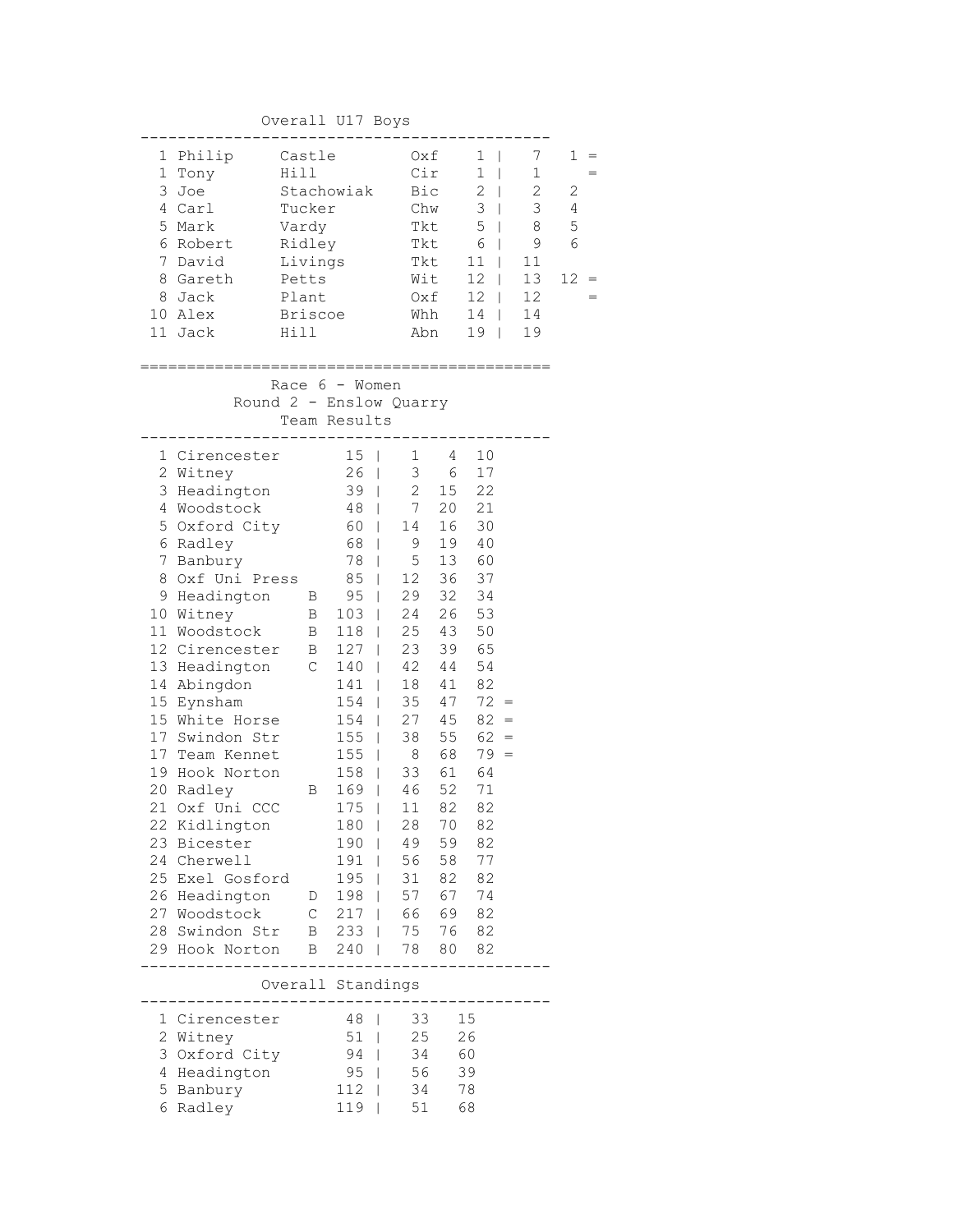|                 | 7 Woodstock<br>8 Oxf Uni Press<br>9 Witney<br>10 Headington<br>11 White Horse<br>12 Swindon Str<br>13 Eynsham<br>14 Abingdon<br>15 Cirencester B 292  <br>16 Headington<br>17 Cherwell<br>18 Hook Norton<br>19 Woodstock<br>20 Radley<br>21 Team Kennet<br>22 Kidlington<br>23 Exel Gosford<br>24 Bicester<br>25 Headington D 424   226 198<br>26 Swindon Str B 435   202 233<br>27 Hook Norton |         | $123 \mid$<br>$204$  <br>B 210  <br>B 221  <br>223  <br>$246$  <br>$260$  <br>262   121<br>$C$ 318  <br>$320$  <br>$322$  <br>B 328  <br>B 362   193<br>368   213<br>389   209<br>405   210<br>421   231<br>B 484<br>$\Box$ | 75<br>119<br>107<br>126<br>69<br>91<br>106<br>165<br>178 140<br>129<br>164<br>210<br>244 | 48<br>85<br>103<br>95<br>154<br>155<br>154<br>141<br>127<br>191<br>158<br>118<br>169<br>155<br>180<br>195<br>190<br>240 |                              |  |
|-----------------|-------------------------------------------------------------------------------------------------------------------------------------------------------------------------------------------------------------------------------------------------------------------------------------------------------------------------------------------------------------------------------------------------|---------|-----------------------------------------------------------------------------------------------------------------------------------------------------------------------------------------------------------------------------|------------------------------------------------------------------------------------------|-------------------------------------------------------------------------------------------------------------------------|------------------------------|--|
|                 |                                                                                                                                                                                                                                                                                                                                                                                                 |         | Race $6 -$ Women                                                                                                                                                                                                            |                                                                                          |                                                                                                                         |                              |  |
|                 |                                                                                                                                                                                                                                                                                                                                                                                                 |         | Round 2 - Enslow Quarry<br>Individual Results                                                                                                                                                                               |                                                                                          |                                                                                                                         |                              |  |
|                 | 1 Wendy                                                                                                                                                                                                                                                                                                                                                                                         | Jones   |                                                                                                                                                                                                                             |                                                                                          | Cir S                                                                                                                   | 17.16                        |  |
|                 | 2 Helen                                                                                                                                                                                                                                                                                                                                                                                         | Barnes  |                                                                                                                                                                                                                             |                                                                                          | Hed S                                                                                                                   | 18.20                        |  |
|                 | 3 Nicola                                                                                                                                                                                                                                                                                                                                                                                        | Gomm    |                                                                                                                                                                                                                             |                                                                                          |                                                                                                                         |                              |  |
|                 | 4 Jane                                                                                                                                                                                                                                                                                                                                                                                          | Wassell |                                                                                                                                                                                                                             |                                                                                          |                                                                                                                         | Wit V1 18.31<br>Cir V1 18.56 |  |
|                 | 5 Rose                                                                                                                                                                                                                                                                                                                                                                                          | Kelling |                                                                                                                                                                                                                             |                                                                                          |                                                                                                                         | Ban V1 19.04                 |  |
|                 | 6 Elysia                                                                                                                                                                                                                                                                                                                                                                                        | Ridley  |                                                                                                                                                                                                                             |                                                                                          |                                                                                                                         | Wit U17 19.08                |  |
|                 | 7 Jackie                                                                                                                                                                                                                                                                                                                                                                                        | Leak    |                                                                                                                                                                                                                             |                                                                                          | Wds V1                                                                                                                  | 19.16                        |  |
|                 | 8 Sue                                                                                                                                                                                                                                                                                                                                                                                           | Baigent |                                                                                                                                                                                                                             |                                                                                          | Tkt S                                                                                                                   | 19.22                        |  |
|                 | 9 Veronica                                                                                                                                                                                                                                                                                                                                                                                      | Boden   |                                                                                                                                                                                                                             |                                                                                          | Rad V1                                                                                                                  | 19.33                        |  |
|                 | 10 Helen                                                                                                                                                                                                                                                                                                                                                                                        | Langsam |                                                                                                                                                                                                                             |                                                                                          | Cir S                                                                                                                   | 19.39                        |  |
|                 | 11 Sian                                                                                                                                                                                                                                                                                                                                                                                         |         | Williams                                                                                                                                                                                                                    |                                                                                          | Ouc S                                                                                                                   | 19.56                        |  |
| 12 <sup>7</sup> | Sue                                                                                                                                                                                                                                                                                                                                                                                             |         | Zarutsky                                                                                                                                                                                                                    | Oup V1                                                                                   |                                                                                                                         | 20.01                        |  |
|                 | 13 Michelle                                                                                                                                                                                                                                                                                                                                                                                     | Buzzard |                                                                                                                                                                                                                             | Ban S                                                                                    |                                                                                                                         | 20.07                        |  |
|                 | 14 Charlotte                                                                                                                                                                                                                                                                                                                                                                                    | Eadle   |                                                                                                                                                                                                                             |                                                                                          | Oxf U17                                                                                                                 | 20.14                        |  |
|                 | 15 Hendriette Knouwds                                                                                                                                                                                                                                                                                                                                                                           |         |                                                                                                                                                                                                                             | Hed S                                                                                    |                                                                                                                         | 20.28                        |  |
|                 | 16 Gwyneth                                                                                                                                                                                                                                                                                                                                                                                      | Hueter  |                                                                                                                                                                                                                             |                                                                                          | Oxf V2                                                                                                                  | 20.30                        |  |
|                 | 17 Sue                                                                                                                                                                                                                                                                                                                                                                                          | Helm    |                                                                                                                                                                                                                             |                                                                                          | Wit V1                                                                                                                  | 20.31                        |  |
|                 | 18 Laura-Jane Chisnall                                                                                                                                                                                                                                                                                                                                                                          |         |                                                                                                                                                                                                                             |                                                                                          | Abn U17                                                                                                                 | 20.36                        |  |
|                 | 19 Rose                                                                                                                                                                                                                                                                                                                                                                                         |         | Cormack-Loyd                                                                                                                                                                                                                |                                                                                          |                                                                                                                         | Rad U20 20.49                |  |
|                 | 20 Sharon                                                                                                                                                                                                                                                                                                                                                                                       | Evans   |                                                                                                                                                                                                                             | Wds S                                                                                    |                                                                                                                         | 20.52                        |  |
|                 | 21 Sarah                                                                                                                                                                                                                                                                                                                                                                                        |         | Kerswell                                                                                                                                                                                                                    | Wds V1                                                                                   |                                                                                                                         | 21.01                        |  |
|                 | 22 Matty                                                                                                                                                                                                                                                                                                                                                                                        | Pipe    |                                                                                                                                                                                                                             | Hed S                                                                                    |                                                                                                                         | 21.08                        |  |
|                 | 23 Kim                                                                                                                                                                                                                                                                                                                                                                                          | Ingleby |                                                                                                                                                                                                                             | Cir S                                                                                    |                                                                                                                         | 21.09                        |  |
|                 | 24 Jeanette                                                                                                                                                                                                                                                                                                                                                                                     | Ashton  |                                                                                                                                                                                                                             | Wit V2                                                                                   |                                                                                                                         | 21.21                        |  |
|                 | 25 Sue                                                                                                                                                                                                                                                                                                                                                                                          |         | Donaldson                                                                                                                                                                                                                   | Wds V1                                                                                   |                                                                                                                         | 21.24                        |  |
|                 | 26 Sarah                                                                                                                                                                                                                                                                                                                                                                                        | LeGood  |                                                                                                                                                                                                                             |                                                                                          | Wit U20                                                                                                                 | 21.25                        |  |
|                 | 27 Ross                                                                                                                                                                                                                                                                                                                                                                                         | Knopp   |                                                                                                                                                                                                                             | Whh V1                                                                                   |                                                                                                                         | 21.34                        |  |
|                 | 28 Ruth                                                                                                                                                                                                                                                                                                                                                                                         | Duffy   |                                                                                                                                                                                                                             | Kid V1                                                                                   |                                                                                                                         | 21.43                        |  |
|                 | 29 Marie-Anne Fischer                                                                                                                                                                                                                                                                                                                                                                           |         |                                                                                                                                                                                                                             | Hed V1                                                                                   |                                                                                                                         | 21.46                        |  |
|                 | 30 Pippa                                                                                                                                                                                                                                                                                                                                                                                        | Sprinz  |                                                                                                                                                                                                                             |                                                                                          |                                                                                                                         | Oxf U17 21.54                |  |
|                 |                                                                                                                                                                                                                                                                                                                                                                                                 |         |                                                                                                                                                                                                                             |                                                                                          |                                                                                                                         |                              |  |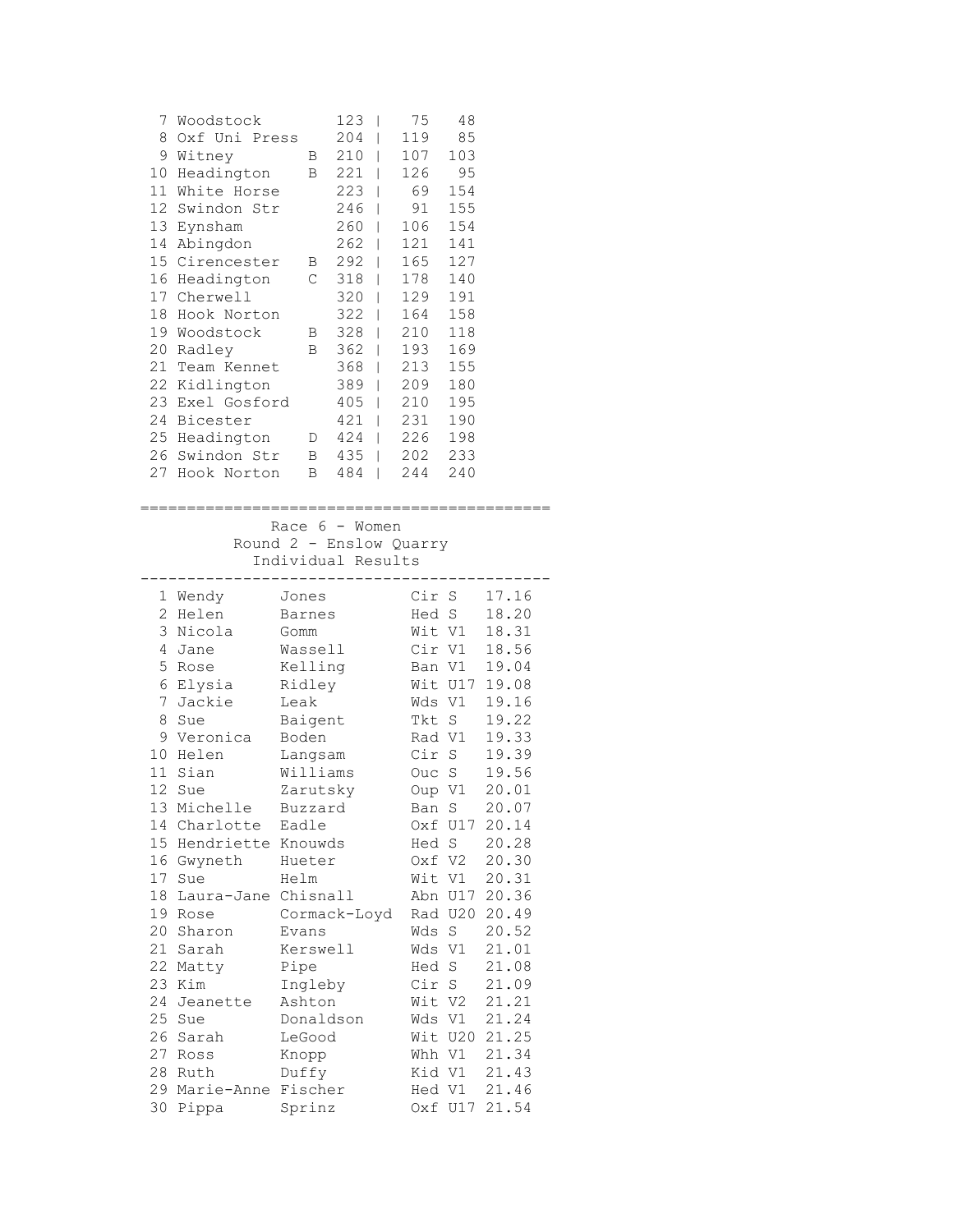|    | 31 Vareena        | McDonnell         | Gos V1        | 21.57               |    |
|----|-------------------|-------------------|---------------|---------------------|----|
|    | 32 Catherine      | Shelley           | Hed S         | 22.03               |    |
| 33 | Anne              | Foster            | Hkn V1        | 22.05               |    |
| 34 | Annette           | Hack              | Hed V1        | 22.11               |    |
|    | 35 Jacky          | Pinnock           | Eyn V1        | 22.14               |    |
|    | 36 Katie          | Allan             | Oup S         | 22.15               |    |
| 37 | Alison            | Harris            | Oup S         | 22.16               |    |
| 38 | Jude              | Rouse             | Swi V2        | 22.17               |    |
|    | 39 Paula          | Vass              | Cir V1        | 22.24               |    |
|    | 40 Michelle       | Pank              | Rad S         | 22.25               |    |
|    | 41 Hilary         | O'Shea            | Abn V2        | 22.32               |    |
|    | 42 Malanda        | Wisdom            | Hed S         | 22.39               |    |
| 43 | Jenni             | Howard            | Wds Vl        | 22.51               |    |
|    | 44 Cassa          | Messervy          | Hed S         | 22.57               |    |
|    | 45 Melanie        | Roberts           | Whh V2        | 23.01               |    |
|    | 46 Hannah         | Roberts           | Rad U17       | 23.14               |    |
|    | 47 Julia          | Edwards           | Eyn S         | 23.32               |    |
| 48 | Steph             | Strachan          | Oup S         | 23.41               |    |
| 49 | Rachel            | Chicken           | Bic U17 23.43 |                     |    |
| 50 | Suzanne           | <b>Briggs</b>     | Wds V2        | 23.44               |    |
|    | 51 Catherine      | Bartons           | Oxf S         | 24.02               |    |
| 52 | Sam               | Daly              | Rad U17 24.07 |                     |    |
| 53 | Judith            | LeGood            | Wit V2        | 24.08               |    |
| 54 | Liz               | Sang              | Hed S         | 24.11               |    |
| 55 | Sarah             | Whittle           | Swi S         | 24.20               |    |
|    | 56 Val            | Thomas            | Chw V1        | 24.23               |    |
|    | 57 Vincci         | Lau               | Hed S         | 24.25               |    |
| 58 | Jane              | Sinclair          | Chw V1        | 24.30               |    |
| 59 | Lyn               | Sweeney           | Bic U17 24.34 |                     |    |
| 60 | Claire            | Goodwin           | Ban U20 24.36 |                     |    |
|    | 61 Samantha       | Rees              | Hkn V1        | 24.38               |    |
| 62 | Becki             | Smith             | Swi V1        | 24.40               |    |
| 63 | Sandra            | Smith             | Ban V2        | 24.47               |    |
| 64 | J                 | Jeffries          | Hkn V1        | 24.59               |    |
| 65 | Loraine           | Ferris            | Cir V1        | 25.13               |    |
|    | 66 Susan          | Haines            | Wds V2        | 25.34               |    |
|    | 67 Alison         | Barry             | Hed V1        | 25.45               |    |
| 68 | Sue               | Cameron           | Tkt V2        | 25.56               |    |
| 69 | Jackie            | Phillips          | Wds V1        | 26.04               |    |
|    | 70 Anita          | Green             | Kid V1 26.28  |                     |    |
|    | 71 Rose           | Webb              | Rad V3        | 26.32               |    |
| 72 | Tracey            | Sirot             | Eyn V1        | 26.56               |    |
| 73 | Jan               | Kavanagh          | Eyn V2        | 27.05               |    |
| 74 | Maureen           | O'Sullivan        | Hed V3        | 27.09               |    |
| 75 | Helen             | Smith             | Swi V2        | 27.58               |    |
|    | 76 Wendy          | Audrain           | Swi V2        | 27.58               |    |
|    | 77 Denise         | Stanners          | Chw V2        | 28.36               |    |
| 78 | Sandra            | McCabe            | Hkn V2        | 29.23               |    |
|    | 79 Anne           | Perkins           | Tkt V1        | 30.01               |    |
|    | 80 Kay            | Sole              | Hkn V3 30.43  |                     |    |
|    | 81 Kirsten        | Cannatella        | Hed V1        | 30.59               |    |
|    |                   | Overall U17 Women |               |                     |    |
|    | 1 Hannah          | England           | Oxf           | 3<br>3              |    |
|    | 2 Elysia          | Ridley            | Wit           | 6 <sup>1</sup><br>8 | 6  |
|    | 3 Charlotte Eadle |                   | Oxf           | 14<br>18            | 14 |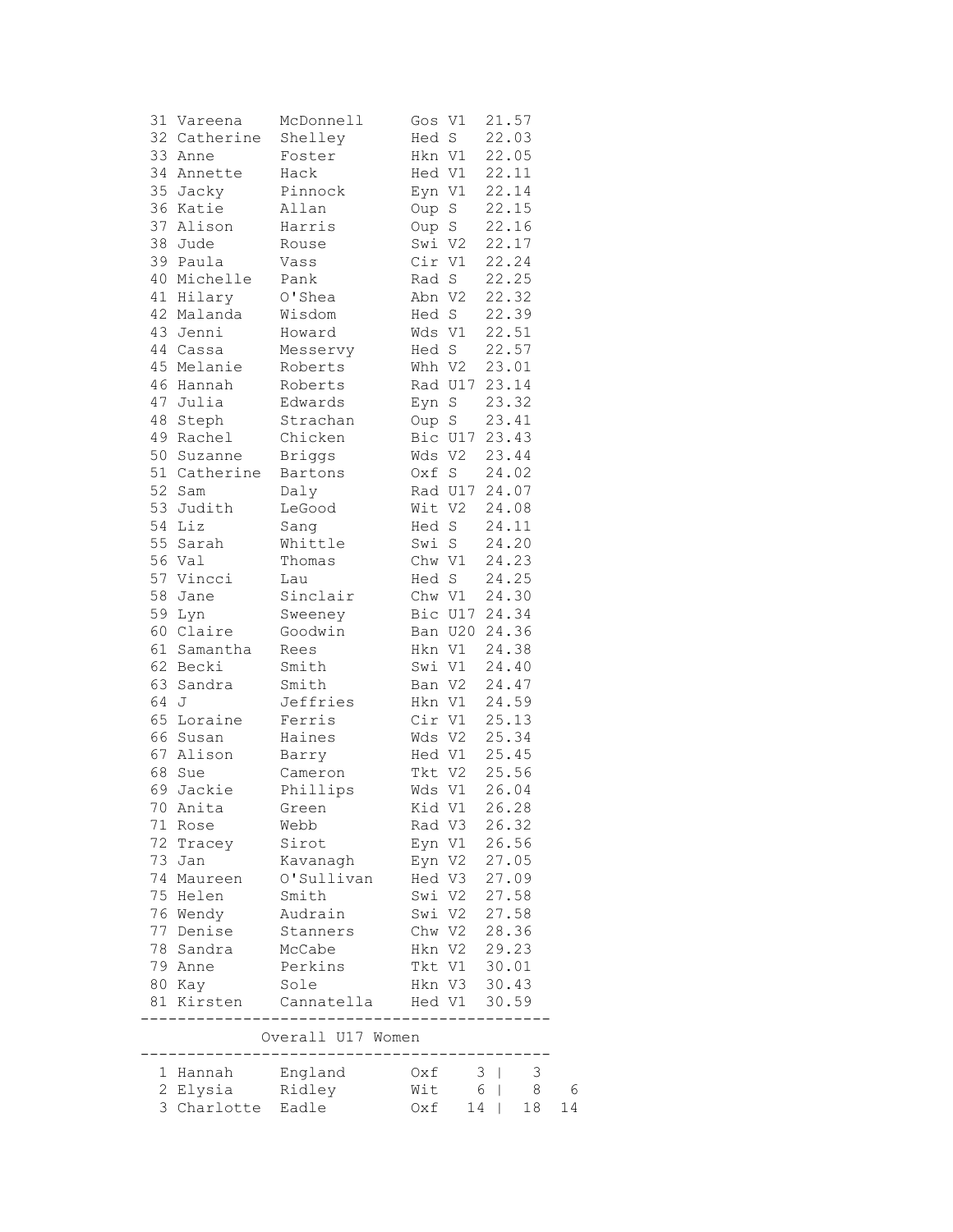| 4<br>5               | Laura-Jane Chisnall<br>Pippa | Sprinz               | Abn<br>Oxf | 18<br>30                       | 26<br>37       | 18<br>30        |  |  |  |  |
|----------------------|------------------------------|----------------------|------------|--------------------------------|----------------|-----------------|--|--|--|--|
| 6                    | Victoria                     | Lord                 | Whh        | 32                             | 32             |                 |  |  |  |  |
| 7                    | Hannah                       | Roberts              | Rad        | 46<br>L                        | 53             | 46              |  |  |  |  |
| 8                    | Rachel                       | Chicken              | Bic        | 49                             | 57             | 49              |  |  |  |  |
|                      |                              |                      |            | 52                             |                | 52              |  |  |  |  |
| 9                    | Sam                          | Daly                 | Rad        | $\mathbf{I}$                   | 60             |                 |  |  |  |  |
| 10                   | Lyn                          | Sweeney              | Bic        | 59<br>I                        |                | 59              |  |  |  |  |
|                      |                              | Overall U20 Women    |            |                                |                |                 |  |  |  |  |
| 1                    | Rose                         | Cormack-Loyd         | Rad        | 19                             | 21             | 19              |  |  |  |  |
| 2                    | Jenny                        | Roberts              | Rad        | 23                             | 23             |                 |  |  |  |  |
| 3                    | Sarah                        | LeGood               | Wit        | 26                             | 29             | 26              |  |  |  |  |
|                      | 4 Claire                     | Goodwin              | Ban        | 60<br>$\overline{\phantom{a}}$ | 67             | 60              |  |  |  |  |
| Overall Senior Women |                              |                      |            |                                |                |                 |  |  |  |  |
| 1                    | Wendy                        | Jones                | Cir        | 1<br>T                         | 1              | 1               |  |  |  |  |
| $\mathbf{2}$         | Cathy                        | Cook                 | Cir        | 2<br>L                         | $\overline{2}$ |                 |  |  |  |  |
| $\mathbf{2}$         | Helen                        | <b>Barnes</b>        | Hed        | 2                              |                | 2               |  |  |  |  |
| 4                    | Sophie                       | Whitworth            | Hed        | 4                              | 4              |                 |  |  |  |  |
| 5                    | Sue                          | Baigent              | Tkt        | 8                              |                | 8               |  |  |  |  |
|                      | 6 Michelle                   | Buzzard              | Ban        | 9                              | 9              | 13              |  |  |  |  |
| 7                    | Helen                        | Langsam              | Cir        | 10                             |                | 10              |  |  |  |  |
| 8                    | Sharon                       | Evans                | Wds        | 11                             | 11             | 20              |  |  |  |  |
| 8                    | Sian                         | Williams             | Ouc        | 11                             |                | 11              |  |  |  |  |
| 10                   | Hendriette Knouwds           |                      | Hed        | 15                             |                | 15              |  |  |  |  |
| 11                   | Debbie                       | Kukainis             | Ban        | 19                             | 19             |                 |  |  |  |  |
| 12                   |                              |                      |            |                                | 20             |                 |  |  |  |  |
|                      | М                            | Ryan                 | Eyn        | 20                             |                |                 |  |  |  |  |
| 13                   | Matty                        | Pipe                 | Hed        | 22                             |                | 22              |  |  |  |  |
|                      | 14 Kim                       | Ingleby              | Cir        | 23                             | 34             | 23              |  |  |  |  |
|                      | 15 Catherine                 | Shelley              | Hed        | 32<br>L                        | 42             | 32              |  |  |  |  |
|                      | 16 Katie                     | Allan                | Oup        | 36<br>I                        |                | 36              |  |  |  |  |
|                      | 17 Alison                    | Harris               | Oup        | 37<br>L                        | 47             | 37              |  |  |  |  |
| 18                   | Vicky                        | Jordan               | Tkt        | 39                             | 39             |                 |  |  |  |  |
| 19                   | Michelle                     | Pank                 | Rad        | 40                             |                | 40              |  |  |  |  |
| 20                   | Edwina                       | McDowall             | Hed        | 41                             | 41             |                 |  |  |  |  |
|                      | 21 Malanda                   | Wisdom               | Hed        | 42                             |                | 42              |  |  |  |  |
|                      | 22 Cassa                     | Messervy             | Hed        | 44                             | 52             | 44              |  |  |  |  |
|                      | 22 Fiona                     | West                 | Cir        | $44$                           | 44             |                 |  |  |  |  |
|                      | 24 Sarah                     | Whittle              | Swi        | 46                             | 46             | 55              |  |  |  |  |
|                      | 25 Julia                     | Edwards              | Eyn        | $47 \mid$                      | 59             | 47              |  |  |  |  |
|                      | 26 Steph                     | Strachan             | Oup        | $48$                           | 58             | 48              |  |  |  |  |
|                      | 27 Catherine Bartons         |                      | Oxf        | $51$                           | 63             | 51              |  |  |  |  |
|                      | 28 Liz                       | Sang                 | Hed        | $54$                           |                | $54 =$          |  |  |  |  |
|                      | 28 Vincci                    | Lau                  | Hed        | 54                             | 54             | $57 =$          |  |  |  |  |
|                      | 30 Paula                     | Woodland             | Rad        | 80                             | 80             |                 |  |  |  |  |
|                      |                              | Overall Vet 35 Women |            |                                |                |                 |  |  |  |  |
|                      |                              |                      |            |                                |                |                 |  |  |  |  |
|                      | 1 Nicola                     | Gomm                 | Wit        | 3                              | 5              | 3               |  |  |  |  |
|                      | 2 Jane                       | Wassell              | Cir        | $4 \mid$                       |                | 4               |  |  |  |  |
|                      | 3 Rose                       | Kelling              | Ban        | $5 \mid$                       | 6              | 5               |  |  |  |  |
|                      | 4 Jackie                     | Leak                 | Wds        | 7                              |                | $7\overline{ }$ |  |  |  |  |
|                      | 4 Veronica Boden             |                      | Rad        | 7                              | 7              | 9               |  |  |  |  |
|                      | 6 Gee                        | Armitage             | Whh        | 10                             | 10             |                 |  |  |  |  |

7 Sally Pitts Wit 12 | 12 =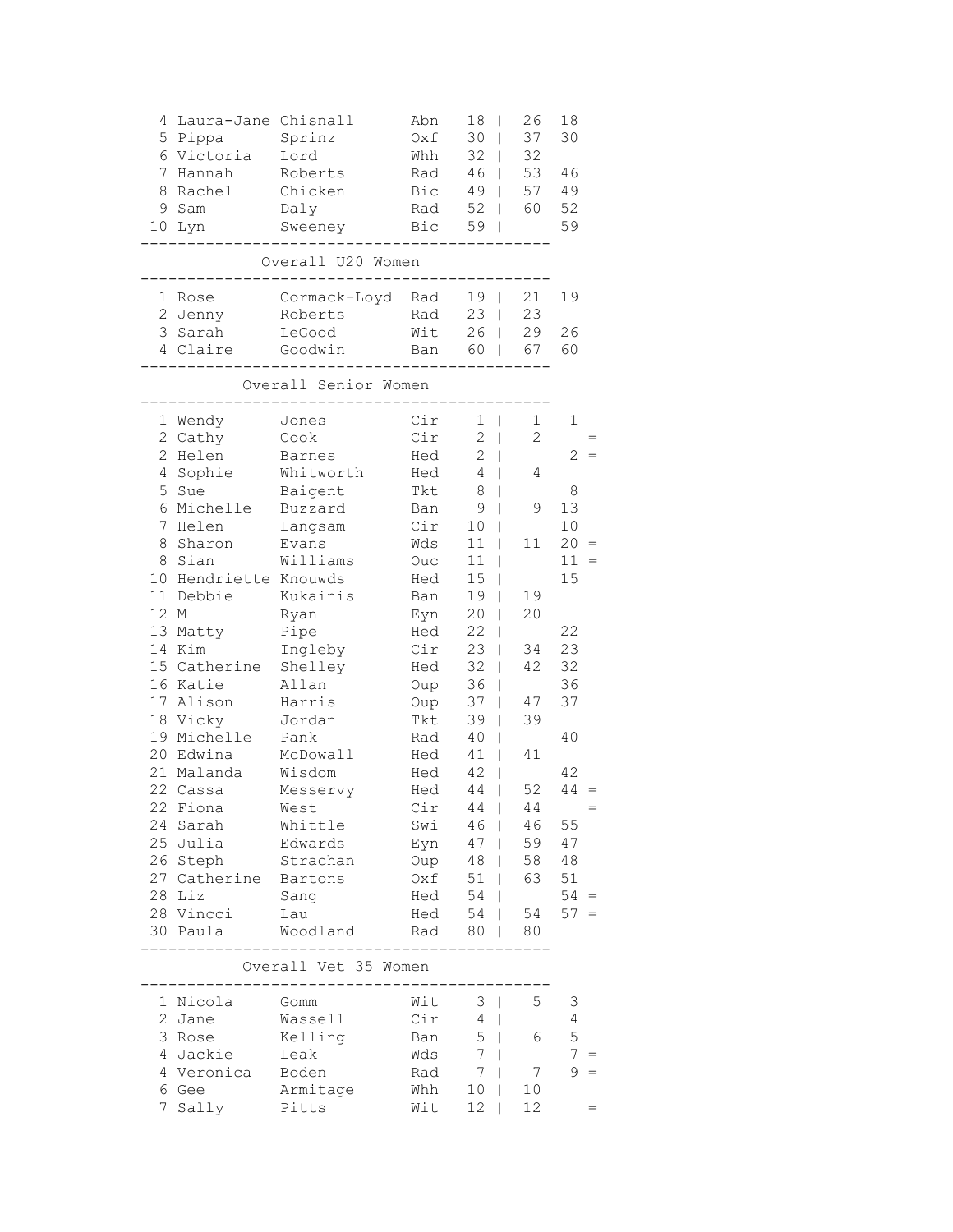| 7  | Sue                   | Zarutsky             | Oup  | 12<br>$\overline{\phantom{a}}$ | 14            | 12       | $\hspace{1.6cm} = \hspace{1.6cm}$ |
|----|-----------------------|----------------------|------|--------------------------------|---------------|----------|-----------------------------------|
| 9  | Sue                   | Donaldson            | Wds  | 16<br>$\overline{1}$           | 16            | 25       |                                   |
| 10 | Sue                   | Helm                 | Wit  | 17<br>T                        | 17            | 17       |                                   |
| 11 | Sarah                 | Kerswell             | Wds  | 21<br>T                        |               | 21       |                                   |
|    | 12 Caroline           | McBeth               | Swi  | 24<br>$\overline{1}$           | 24            |          |                                   |
|    | 13 Marie-Anne Fischer |                      | Hed  | 25<br>$\overline{1}$           | 25            | 29       |                                   |
| 14 | Elaine                | Welsh                | Hed  | 27<br>$\overline{1}$           | 27            |          |                                   |
| 14 | Ross                  | Knopp                | Whh  | 27<br>$\overline{1}$           | 28            | 27       | $=$                               |
|    | 16 Ruth               | Duffy                | Kid  | 28<br>$\overline{1}$           | 40            | 28       |                                   |
| 17 | Lulu                  | Stoney               | Whh  | 31<br>$\overline{1}$           | 31            |          | $=$                               |
|    | 17 Vareena            | McDonnell            | Gos  | 31<br>T                        | 36            | 31       | $=$                               |
| 19 | Anne                  | Foster               | Hkn  | 33<br>T                        | 38            | 33       |                                   |
|    | 20 Annette            | Hack                 | Hed  | 34<br>$\overline{1}$           |               | 34       |                                   |
|    | 21 Jacky              | Pinnock              | Eyn  | 35<br>$\overline{1}$           | 35            | 35       |                                   |
| 22 | Paula                 | Vass                 | Cir  | 39<br>$\overline{1}$           |               | 39       |                                   |
| 23 | Jenni                 | Howard               | Wds  | 43<br>T                        | 49            | 43       | $=$                               |
|    | 23 Karen              | Gerard               | Hed  | 43<br>$\overline{1}$           | 43            |          |                                   |
|    | 25 Becki              | Smith                | Swi  | 45<br>$\overline{1}$           | 45            | 62       |                                   |
| 26 | Val                   | Thomas               | Chw  | 50<br>$\overline{1}$           | 50            | 56       |                                   |
| 27 | Jane                  | Larbalestier         | Eyn  | 51<br>T                        | 51            |          |                                   |
| 28 | Hazel                 | Howard               | Alc  | 55<br>T                        | 55            |          |                                   |
|    | 29 Samantha           | Rees                 | Hkn  | 56<br>$\overline{1}$           | 56            | 61       |                                   |
| 30 | Jane                  | Sinclair             | Chw  | 58<br>$\overline{1}$           | 64            | 58       |                                   |
| 31 | Michelle              | Richards             | Abn  | 62<br>T                        | 62            |          |                                   |
| 32 | J                     | Jeffries             | Hkn  | 64<br>T                        |               | 64       |                                   |
| 33 | Jill                  | Crook                | Whh  | 65<br>$\overline{1}$           | 65            |          |                                   |
| 33 | Loraine               | Ferris               | Cir  | 65<br>$\overline{1}$           |               | 65       | $=$                               |
| 35 | Tracey                | Sirot                | Eyn  | 66<br>$\mathbf{I}$             | 66            | 72       |                                   |
|    | 36 Alison             | Barry                | Hed  | 67<br>I                        |               | 67       |                                   |
| 37 | Jackie                | Phillips             | Wds  | 69<br>$\overline{1}$           |               | 69       |                                   |
|    | 38 Anita              | Green                | Kid  | 70<br>T                        | 82            | 70       |                                   |
| 39 | Louise                | Clark                | Abn  | 71<br>T                        | 71            |          |                                   |
| 40 | Rita                  | MitnachtKraus        | Hed  | 72<br>I                        | 72            |          |                                   |
| 41 | Eleanor               | Blyth                | Hed  | 76<br>$\mathsf{I}$             | 76            |          |                                   |
|    | 42 Anne               | Perkins              | Tkt  | 79<br>$\overline{1}$           |               | 79       |                                   |
|    | 43 Kirsten            | Cannatella           | Hed  | 81<br>$\mathsf{I}$             |               | 81       |                                   |
|    | 44 Gaynor             | Mitchell             | Wit  | 86<br>$\overline{1}$           | 86            |          |                                   |
|    |                       | Overall Vet 45 Women |      |                                |               |          |                                   |
| 1  | Gwyneth               | Hueter               | Oxf  | 13<br>$\mathsf{I}$             | 13            | 16       |                                   |
| 2  | Kim                   | Shaw                 | Chw  | 15<br>$\mathsf{I}$             | 15            |          |                                   |
|    | 2.7.3.4               | $D = 12$             | 0.11 | $22 - 1$                       | $\cap$ $\cap$ | $\Omega$ |                                   |

|    | 2 Kim    | Shaw          | Chw | 15 | 15 |    |
|----|----------|---------------|-----|----|----|----|
| 3  | Jude     | Rouse         | Swi | 22 | 22 | 38 |
| 4  | Jeanette | Ashton        | Wit | 24 |    | 24 |
| 5. | Elaine   | Wilson        | Cir | 30 | 30 |    |
| 6  | Hilary   | O'Shea        | Abn | 33 | 33 | 41 |
| 7  | Melanie  | Roberts       | Whh | 45 |    | 45 |
| 8  | Suzanne  | <b>Briggs</b> | Wds | 48 | 48 | 50 |
| 9  | Judith   | LeGood        | Wit | 53 | 61 | 53 |
| 10 | Sandra   | Smith         | Ban | 63 | 68 | 63 |
| 11 | Susan    | Haines        | Wds | 66 | 74 | 66 |
| 12 | Sue      | Cameron       | Tkt | 68 |    | 68 |
| 13 | Wendy    | Audrain       | Swi | 69 | 69 | 76 |
| 14 | Jane     | Hailey        | Hkn | 70 | 70 |    |
| 15 | Jan      | Kavanagh      | Eyn | 73 |    | 73 |
| 15 | Sarah    | Grylls        | Hed | 73 | 73 |    |
| 17 | Helen    | Smith         | Swi | 75 |    | 75 |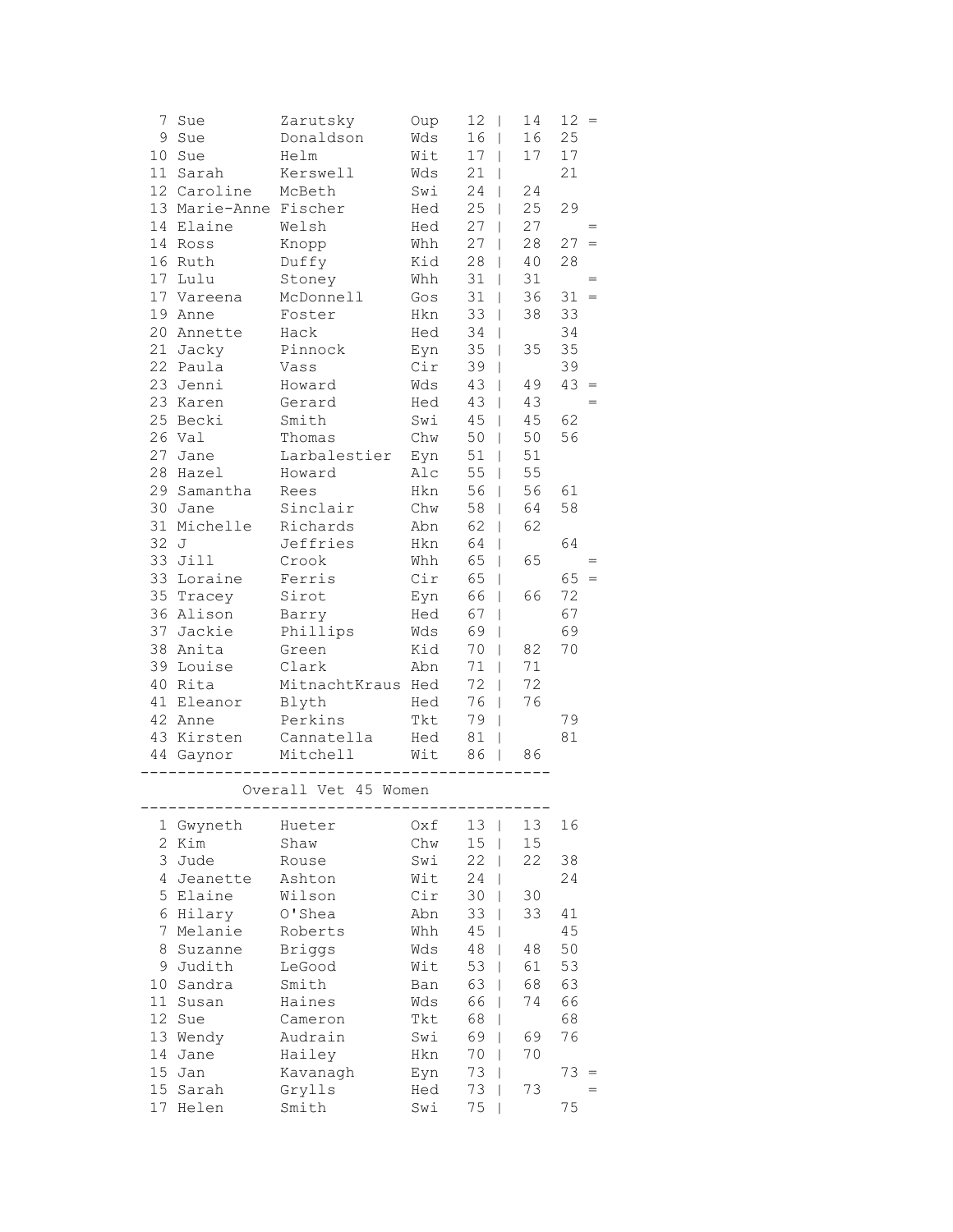|   | 18 Denise<br>Stanners<br>Pulford<br>19 Karen |                                                           |               | Chw<br>Abn   |     | 77                                          | 81<br>78   78<br>78   84 | 77         |     |
|---|----------------------------------------------|-----------------------------------------------------------|---------------|--------------|-----|---------------------------------------------|--------------------------|------------|-----|
|   | 19 Sandra                                    | McCabe                                                    |               |              |     | Hkn                                         |                          |            | 78: |
|   |                                              | Overall Vet 55 Women                                      |               |              |     |                                             |                          |            |     |
|   | 1 Rose                                       | Webb                                                      |               |              |     | Rad                                         | $71 \quad  $             |            | 71  |
|   | 2 Maureen O'Sullivan Hed                     |                                                           |               |              |     |                                             |                          | 74   77 74 |     |
|   | 3 Lillian Carpenter Hkn 75   75              |                                                           |               |              |     |                                             |                          |            |     |
|   | 4 Noel                                       | Blatchford                                                |               |              | Abn |                                             |                          | 79   79    |     |
|   | 5 Kay                                        | Sole                                                      |               |              |     | Hkn                                         |                          | 80   85    | 80  |
|   |                                              | Race $7 - Men$<br>Round 2 - Enslow Quarry<br>Team Results |               |              |     |                                             |                          |            |     |
|   | First Division                               |                                                           |               |              |     |                                             |                          |            |     |
|   | 1 Woodstock                                  |                                                           | 96   68 11 15 |              |     | 17                                          | 19                       | 20         |     |
|   | 2 Headington                                 |                                                           | $100$         |              |     | $\begin{array}{ccc} 1 & 2 & 13 \end{array}$ |                          | 16         |     |
|   |                                              |                                                           |               |              |     |                                             | 18  23  27               |            |     |
| 3 | Woodstock                                    | B 238   21 22 26                                          |               |              |     |                                             |                          | 34         |     |
|   | 4 Abingdon                                   |                                                           | $293$         |              |     | 10 12 29 35                                 | 40  43  52               |            |     |
|   |                                              |                                                           |               |              |     |                                             | 37 79 91                 |            |     |
| 5 | Headington B 322                             |                                                           |               |              |     | 30 33 45 48                                 |                          |            |     |
| 6 | Witney                                       |                                                           | 347           | $\mathbb{R}$ | 7   |                                             | 51 57 58<br>$24$ 32 61   |            |     |
|   |                                              |                                                           |               |              |     |                                             | 63 77 83                 |            |     |
|   | 7 White Horse                                |                                                           | $465$         |              |     | 3 4 46 75                                   |                          |            |     |
| 8 | Cirencester                                  |                                                           | 563   44      |              |     |                                             | 99 116 122<br>47 84 89   |            |     |
|   |                                              |                                                           |               |              |     |                                             | 94 101 104               |            |     |
|   | 9 Oxford City 965   36 86 107 184            |                                                           |               |              |     |                                             |                          |            |     |
|   |                                              |                                                           |               |              |     |                                             | 184 184 184              |            |     |
|   |                                              | Second Division                                           |               |              |     |                                             |                          |            |     |
|   | 1 Banbury 350   14 38 49                     |                                                           |               |              |     |                                             |                          | 50         |     |
|   |                                              |                                                           |               |              |     | 53                                          | 72                       | 74         |     |
|   | 2 Headington C 501   60 65 67 69             |                                                           |               |              |     |                                             |                          |            |     |
|   | 3 Eynsham                                    |                                                           | 522           |              |     | 28 31 64 66                                 | 78 80                    | 82         |     |
|   |                                              |                                                           |               |              |     |                                             | 103 105                  | 125        |     |
| 4 | Hook Norton                                  |                                                           | 602           |              |     | 5 71 81 85                                  |                          |            |     |
|   |                                              |                                                           |               |              |     | 111                                         | 114                      | 135        |     |
| 5 | Woodstock C 650                              |                                                           |               |              |     | 62 73 76<br>100                             | 109                      | 97<br>133  |     |
| 6 | Team Kennet 658                              |                                                           |               |              | 9   | 39                                          | 41                       | 92         |     |
|   |                                              |                                                           |               |              |     | 154                                         | 161                      | 162        |     |
| 7 | Headington                                   |                                                           | D 758         |              | 90  | 95                                          | 106                      | 112        |     |
|   | 8 Swindon Str                                |                                                           | 766           |              |     | 113<br>55 87 98                             | 119                      | 123<br>102 |     |
|   |                                              |                                                           |               |              |     | 118                                         | 147                      | 159        |     |
|   | 9 Oxf Uni CCC                                |                                                           | 862           |              |     | 25 42 59 184                                |                          |            |     |
|   |                                              |                                                           |               |              |     |                                             | 184 184 184              |            |     |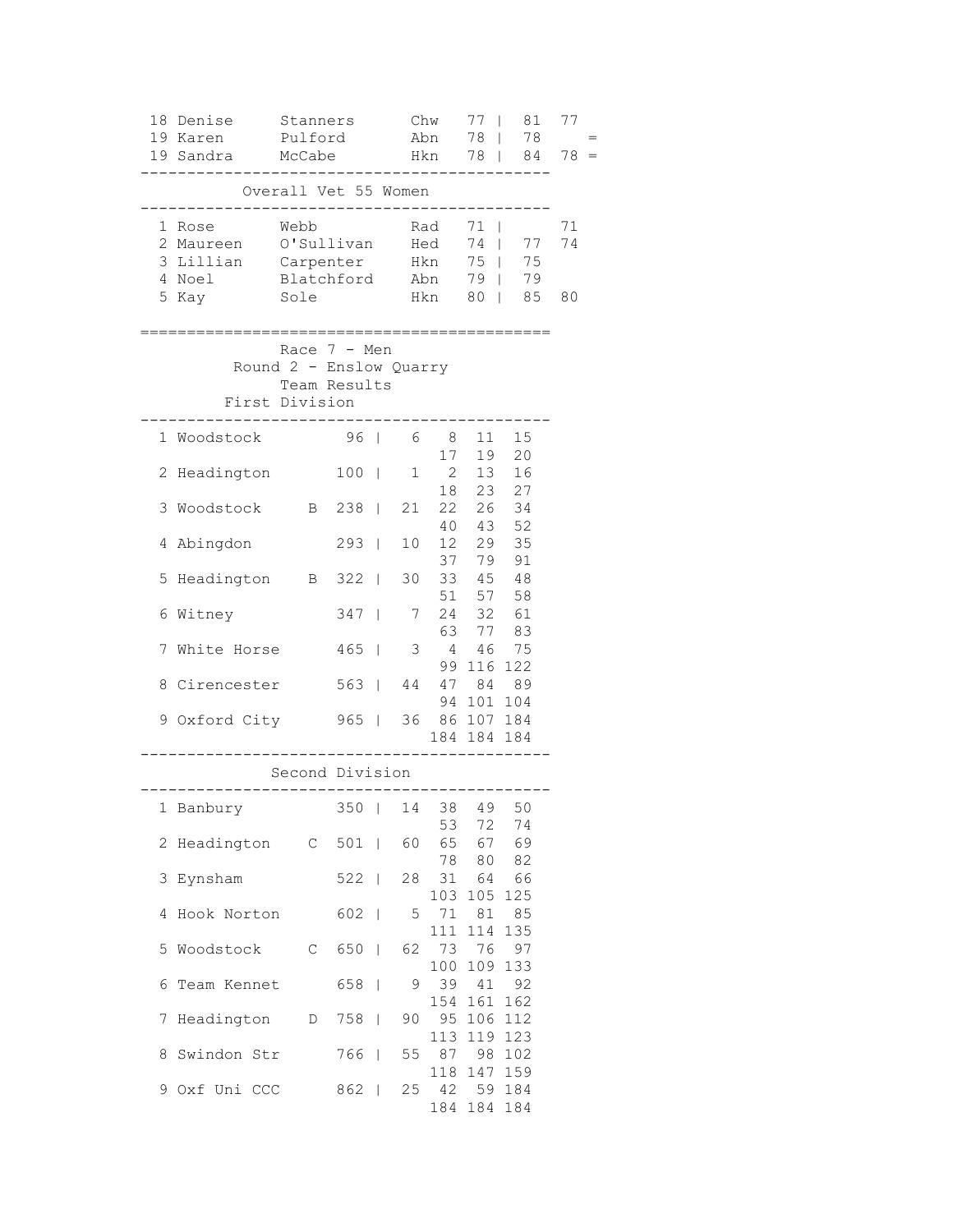| 10                                                                                           | Abingdon                                                                                                                                                                                                                                                         | Β                          | 869                                                                                                                                                     | $\blacksquare$                                                                         | 96                                                                                                                                        | 115<br>126                                                                                                                               | 117<br>141 | 124<br>150         |  |
|----------------------------------------------------------------------------------------------|------------------------------------------------------------------------------------------------------------------------------------------------------------------------------------------------------------------------------------------------------------------|----------------------------|---------------------------------------------------------------------------------------------------------------------------------------------------------|----------------------------------------------------------------------------------------|-------------------------------------------------------------------------------------------------------------------------------------------|------------------------------------------------------------------------------------------------------------------------------------------|------------|--------------------|--|
| 11                                                                                           | Cherwell                                                                                                                                                                                                                                                         |                            | 880                                                                                                                                                     | T                                                                                      | 54                                                                                                                                        | 93<br>152                                                                                                                                | 110<br>166 | 132<br>173         |  |
| 12                                                                                           | Kidlington                                                                                                                                                                                                                                                       |                            | 893                                                                                                                                                     | I                                                                                      | 56                                                                                                                                        | 121<br>140                                                                                                                               | 128<br>155 | 137<br>156         |  |
| 13                                                                                           | Headington                                                                                                                                                                                                                                                       | Е                          | 1053                                                                                                                                                    | T                                                                                      | 131                                                                                                                                       | 138<br>157                                                                                                                               | 142<br>160 | 146<br>179         |  |
| 14                                                                                           | Radley                                                                                                                                                                                                                                                           |                            | 1120                                                                                                                                                    | $\overline{1}$                                                                         | 70                                                                                                                                        | 139<br>184                                                                                                                               | 175<br>184 | 184<br>184         |  |
| 15                                                                                           | Banbury                                                                                                                                                                                                                                                          | B                          | 1122                                                                                                                                                    | $\mathsf{I}$                                                                           | 88                                                                                                                                        | 144<br>184                                                                                                                               | 164<br>184 | 174<br>184         |  |
| 16                                                                                           | Witney                                                                                                                                                                                                                                                           | B                          | 1127                                                                                                                                                    | $\overline{1}$                                                                         | 130                                                                                                                                       | 145<br>184                                                                                                                               | 184        | 149 151<br>184     |  |
| 17                                                                                           | Oxf Uni Press                                                                                                                                                                                                                                                    |                            | 1128                                                                                                                                                    | $\mathsf{I}$                                                                           | 68                                                                                                                                        | 143<br>184                                                                                                                               | 181<br>184 | 184<br>184         |  |
| 18                                                                                           | Bourton                                                                                                                                                                                                                                                          |                            | 1173                                                                                                                                                    | L                                                                                      | 120                                                                                                                                       | 153<br>184                                                                                                                               | 171<br>184 | 177<br>184         |  |
|                                                                                              | 19 Alchester                                                                                                                                                                                                                                                     |                            | 1211                                                                                                                                                    | $\Box$                                                                                 |                                                                                                                                           | 129 170<br>184                                                                                                                           |            | 176 184<br>184 184 |  |
|                                                                                              |                                                                                                                                                                                                                                                                  |                            | Overall Standings<br>First Division                                                                                                                     |                                                                                        |                                                                                                                                           |                                                                                                                                          |            |                    |  |
| 2<br>7                                                                                       | 1 Headington<br>Woodstock<br>3 Woodstock<br>4 Abingdon<br>5 Witney<br>6 Headington<br>White Horse<br>8 Cirencester<br>9 Oxford City                                                                                                                              | B<br>Β                     | 195<br>198<br>512<br>515<br>690<br>701<br>738<br>1194<br>2140                                                                                           | I<br>I<br>I<br>I<br>I<br>I<br>I<br>T<br>I                                              | 95<br>102<br>274<br>222<br>343<br>379<br>273<br>631<br>1175                                                                               | 100<br>238<br>293<br>347<br>322<br>465<br>563<br>965                                                                                     | 96         |                    |  |
|                                                                                              |                                                                                                                                                                                                                                                                  |                            | Second Division                                                                                                                                         |                                                                                        |                                                                                                                                           |                                                                                                                                          |            |                    |  |
| 2<br>3<br>4<br>5<br>6<br>7<br>8<br>10<br>11<br>12<br>13<br>14<br>17 <sub>2</sub><br>18<br>19 | 1 Banbury<br>Eynsham<br>Hook Norton<br>Headington<br>Woodstock<br>Team Kennet<br>Cherwell<br>Swindon Str<br>9 Abingdon<br>Headington<br>Kidlington<br>Headington<br>Oxf Uni CCC<br>Witney<br>15 Alchester<br>16 Banbury<br>Oxf Uni<br>Press<br>Radley<br>Bourton | С<br>В<br>D<br>Е<br>В<br>В | 707<br>1125<br>1130<br>$C$ 1144<br>1262<br>1390<br>1482<br>1493<br>1530<br>1554<br>1785<br>2164<br>2227<br>2229<br>2273<br>2295<br>2322<br>2340<br>2448 | T<br>I<br>I<br>I<br>ı<br>I<br>I<br>I<br>I<br>I<br>I<br>I<br>I<br>L<br>I<br>I<br>I<br>I | 357<br>603<br>528<br>643<br>612<br>732<br>602<br>727<br>661<br>796<br>892<br>1111<br>1365<br>1102<br>1062<br>1173<br>1194<br>1220<br>1275 | 350<br>522<br>602<br>501<br>650<br>658<br>880<br>766<br>869<br>758<br>893<br>1053<br>862<br>1127<br>1211<br>1122<br>1128<br>1120<br>1173 |            |                    |  |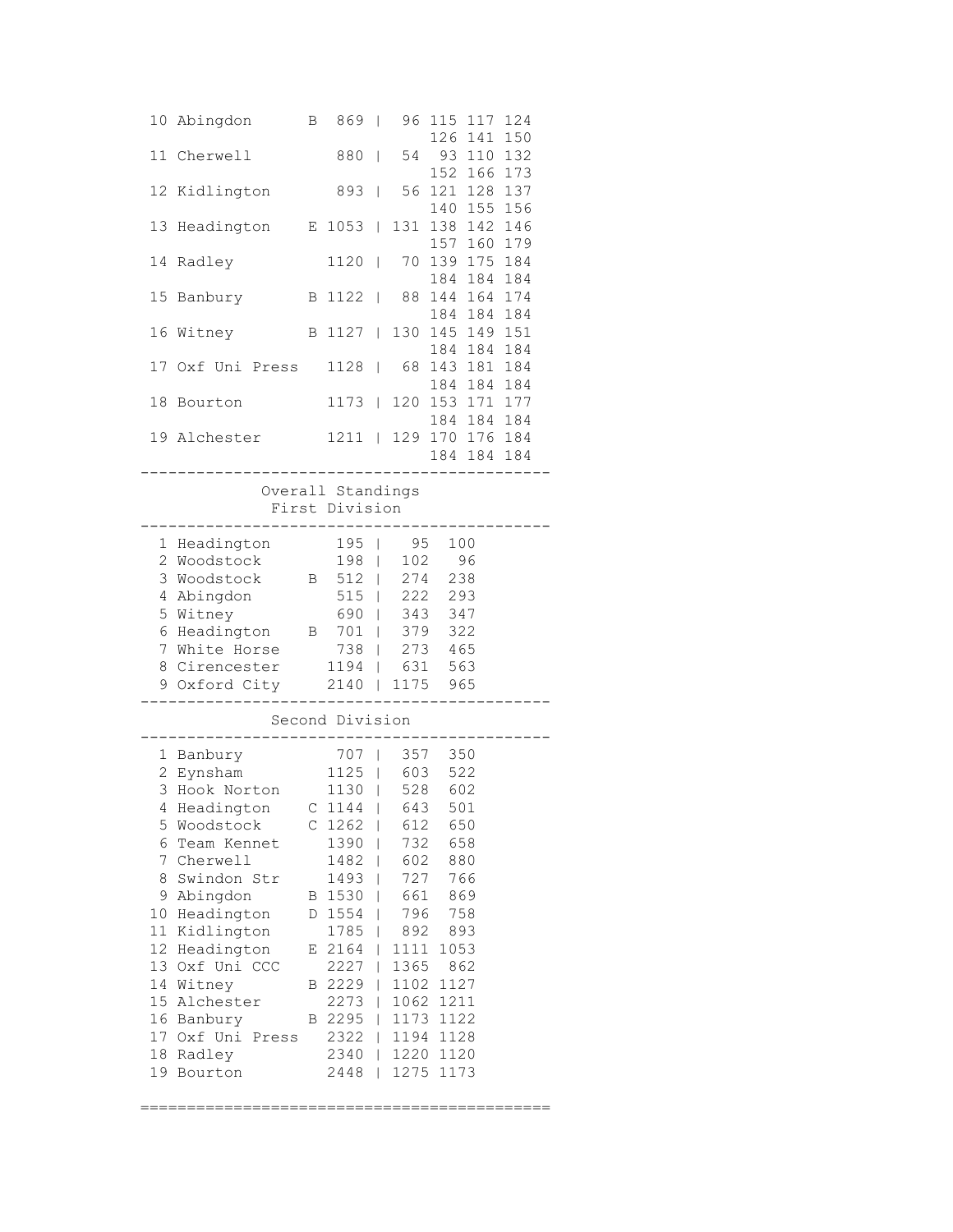|                |            | Race $7 - Men$          |        |         |               |
|----------------|------------|-------------------------|--------|---------|---------------|
|                |            | Round 2 - Enslow Quarry |        |         |               |
|                |            | Individual Results      |        |         |               |
|                |            | ------------            |        |         |               |
| 1              | Pete       | Haarer                  | Hed S  |         | 29.55         |
|                | 2 Gary     | Harris                  |        |         | Hed S 30.16   |
|                | 3 Owain    | Bristow                 |        |         | Whh U20 30.18 |
|                | 4 Paul     | Jegou                   | Whh S  |         | 30.51         |
|                | 5 Tom      | Bradford                | Hkn S  |         | 30.53         |
|                | 6 Greg     | Dell                    | Wds S  |         | 31.04         |
| 7 <sup>1</sup> | Tony       | Lock                    | Wit S  |         | 31.21         |
| 8              | Nicholas   | Baimbridge              | Wds S  |         | 31.30         |
|                | 9 Tom      | Munt                    |        |         | Tkt V1 31.38  |
|                | 10 Phil    | Egerton                 | Abn S  |         | 31.53         |
|                | 11 Tony    | Hunn                    | Wds    | S       | 32.00         |
|                | 12 Les     | Newell                  | Abn S  |         | 32.02         |
|                | 13 Roger   | Thetford                | Hed V1 |         | 32.03         |
|                | 14 Simon   | Pritchard               | Ban S  |         | 32.26         |
|                | 15 Peter   | George                  | Wds S  |         | 32.36         |
|                | 16 Dave    | Gavaghan                | Hed S  |         | 32.40         |
|                | 17 Marcus  | Maxwell                 |        | Wds S   | 32.42         |
|                | 18 John    | Griffiths               |        |         | Hed V1 32.49  |
|                | 19 John    | Reason                  |        |         | Wds V1 32.56  |
|                | 20 Carl    | Thompson                | Wds V1 |         | 32.59         |
|                | 21 Rob     | Linnell                 | Wds S  |         | 33.01         |
|                | 22 Brian   | Vaughan                 | Wds V2 |         | 33.03         |
|                | 23 Martin  | Gainsborough            | Hed S  |         | 33.08         |
|                | 24 Mike    | Baillie                 | Wit S  |         | 33.11         |
|                | 25 Adam    | Cary                    | Ouc S  |         | 33.22         |
|                | 26 Roger   | Bradley                 | Wds S  |         | 33.28         |
|                | 27 Roger   | Fagerheim               | Hed S  |         | 33.40         |
|                | 28 Luke    | Creasey                 | Eyn S  |         | 33.48         |
|                | 29 Robin   | Schofield               | Abn V1 |         | 33.51         |
|                | 30 Luke    | McNeill                 | Hed S  |         | 33.57         |
|                | 31 Mark    | Creasey                 | Eyn V1 |         | 34.00         |
|                | 32 Chris   | Miles                   |        |         | Wit U20 34.03 |
|                | 33 Neville | Baker                   |        | Hed V1  | 34.04         |
|                | 34 Martin  | Townsend                |        |         | Wds V1 34.06  |
|                | 35 Gary    | Richards                |        |         | Abn V1 34.09  |
|                | 36 Trevor  | Dixon                   |        |         | Oxf V1 34.10  |
| 37             | John       | Harvey                  | Abn S  |         | 34.13         |
| 38             | John       | Burke                   | Ban    | U20     | 34.14         |
|                | 39 Dick    | Kearn                   | Tkt V1 |         | 34.21         |
| 40             | Dean       | Sheppard                | Wds    | S       | 34.28         |
| 41             | Nick       | Bull                    | Tkt    | $\rm S$ | 34.32         |
| 42             | John       | McKeane                 | Ouc S  |         | 34.35         |
|                | 43 Tom     | Glare                   | Wds V1 |         | 34.47         |
| 44             | Kevin      | Ferris                  | Cir V1 |         | 34.50         |
| 45             | Ian        | Meadowcroft             | Hed V1 |         | 34.53         |
|                | 46 Nick    | Ponting                 | Whh V1 |         | 34.55         |
| 47             | Keith      | Firkin                  | Cir V1 |         | 35.00         |
| 48             | Laurie     | Hurman                  | Hed V1 |         | 35.04         |
| 49             | Ian        | Robinson                | Ban    | S       | 35.09         |
|                | 50 Tim     | Chambers                | Ban    | S       | 35.19         |
| 51             | Chris      | Dibben                  | Hed S  |         | 35.21         |
|                | 52 Richard | Dunbabin                | Wds V1 |         | 35.23         |
| 53             | Phil       | Mestecky                | Ban S  |         | 35.26         |
|                |            |                         |        |         |               |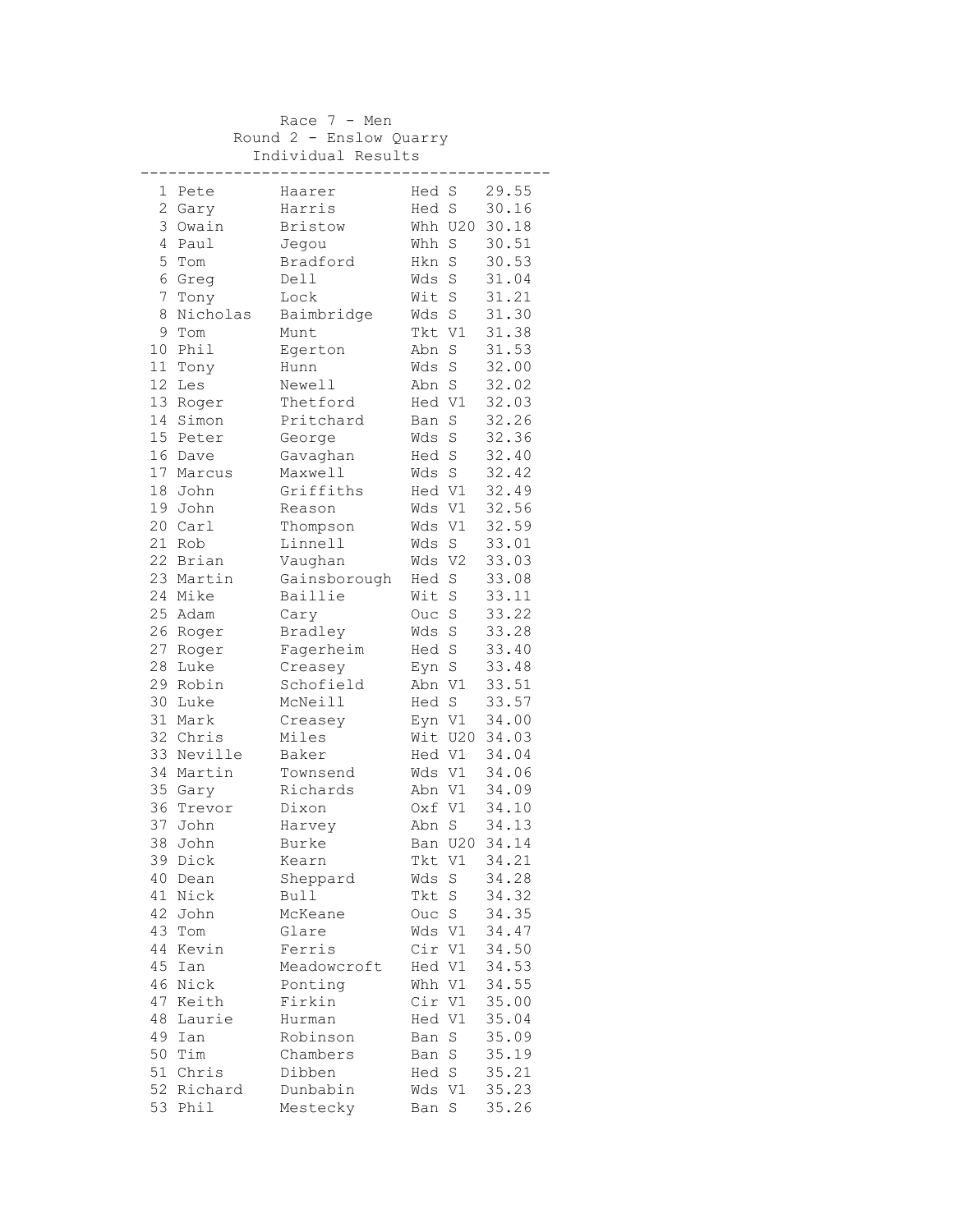| 54  | Guy       | Tucker        | Chw V1 |             | 35.38 |
|-----|-----------|---------------|--------|-------------|-------|
| 55  | Tim       | Osman         | Swi    | V1          | 35.42 |
| 56  | James     | Moss          | Kid    | $\rm S$     | 35.48 |
| 57  | Chris     | Nellins       | Hed V1 |             | 35.49 |
| 58  | Jon       | Marshall      | Hed V1 |             | 35.50 |
| 59  | Nick      | Aggelopoulos  | Ouc    | $\rm S$     | 35.51 |
| 60  | Dave      | Luttig        | Hed    | $\rm S$     | 35.52 |
| 61  | Michael   | Dix           | Wit    | $\rm S$     | 35.53 |
|     | 62 Robert | <b>Briggs</b> | Wds V1 |             | 35.54 |
| 63  | Paul      | Ainslie       | Wit V1 |             | 35.56 |
| 64  | Andy      | Grove         | Eyn    | $\rm S$     | 36.02 |
| 65  | Andy      | Sears         | Hed S  |             | 36.16 |
| 66  | Bernard   | Scanlan       | Eyn S  |             | 36.18 |
| 67  | Clive     | Slator        | Hed V1 |             | 36.22 |
| 68  | Gary      | Mort          | Oup V1 |             | 36.26 |
| 69  | Stuart    | Lovell        | Hed    | S           | 36.30 |
| 70  | Laz       | Boden         | Rad V2 |             | 36.32 |
| 71  | John      | Brooks        | Hkn    | S           | 36.32 |
| 72  | Glyn      | Pritchard     | Ban V2 |             | 36.39 |
| 73  | Jon       | Ashworth      | Wds    | $\rm S$     | 36.40 |
| 74  | Phil      |               | Ban V1 |             | 36.41 |
| 75  | Daniel    | Coy<br>New    | Whh S  |             | 36.45 |
| 76  | Mike      |               |        |             | 36.54 |
|     |           | Shipway       | Wds V3 |             |       |
| 77  | Graham    | LeGood        | Wit V2 |             | 36.56 |
| 78  | Andy      | Pike          | Hed S  |             | 36.57 |
| 79  | Thornton  | Greenland     | Abn V2 |             | 36.58 |
| 80  | Andy      | Phelps        | Hed V1 |             | 36.59 |
| 81  | Michael   | Hailey        | Hkn V2 |             | 37.00 |
| 82  | Martin    | Rasgauski     | Hed V2 |             | 37.01 |
| 83  | Nick      | Dalton        | Wit    | S           | 37.18 |
| 84  | Bob       | Ferris        | Cir V2 |             | 37.21 |
| 85  | Malcolm   | Brown         | Hkn V1 |             | 37.22 |
| 86  | Dominic   | Swords        | Oxf V1 |             | 37.23 |
| 87  | Mick      | Sharland      | Swi V1 |             | 37.25 |
| 88  | Geoff     | Smith         | Ban V2 |             | 37.26 |
| 89  | Tim       | Collings      | Cir V1 |             | 37.27 |
| 90  | Andrea    | Demarchi      | Hed    | $\mathbf S$ | 37.29 |
| 91  | Jason     | Bruce         | Abn    | $\mathbf S$ | 37.31 |
| 92  | Ian       | Adams         | Tkt    | $\rm S$     | 37.34 |
|     | 93 Gareth | Bowden        | Chw S  |             | 37.35 |
| 94  | Chris     | Riches        | Cir V2 |             | 37.38 |
| 95  | Will      | Atkinson      | Hed    | V2          | 37.49 |
| 96  | Ian       | Richardson    | Abn    | V1          | 37.54 |
| 97  | Robin     | Gardner       | Wds    | V1          | 38.03 |
| 98  | Andy      | Bird          | Swi    | S           | 38.08 |
| 99  | Gareth    | Smith         | Whh    | V1          | 38.10 |
| 100 | Mike      | Beerling      | Wds    | $\rm S$     | 38.11 |
| 101 | М         | Fallows       | Cir    | S           | 38.22 |
| 102 | Andy      | Rhodes        | Swi    | S           | 38.23 |
| 103 | Ben       | Breaker       | Eyn    | S           | 38.24 |
| 104 | Dave      | Cook          | Cir    | $\rm S$     | 38.33 |
| 105 | Μ         | Tyrrell       | Eyn    | S           | 38.36 |
| 106 | Adam      | Barnett       | Hed    | $\mathbf S$ | 38.44 |
| 107 | Paul      | Grimsdale     | Oxf V1 |             | 38.51 |
| 108 | Peter     | Langsam       | Cir    | $\rm S$     | 38.55 |
| 109 | Steve     | Caswell       | Wds    | V1          | 38.56 |
| 110 | Jerry     | Ross          | Chw V1 |             | 38.56 |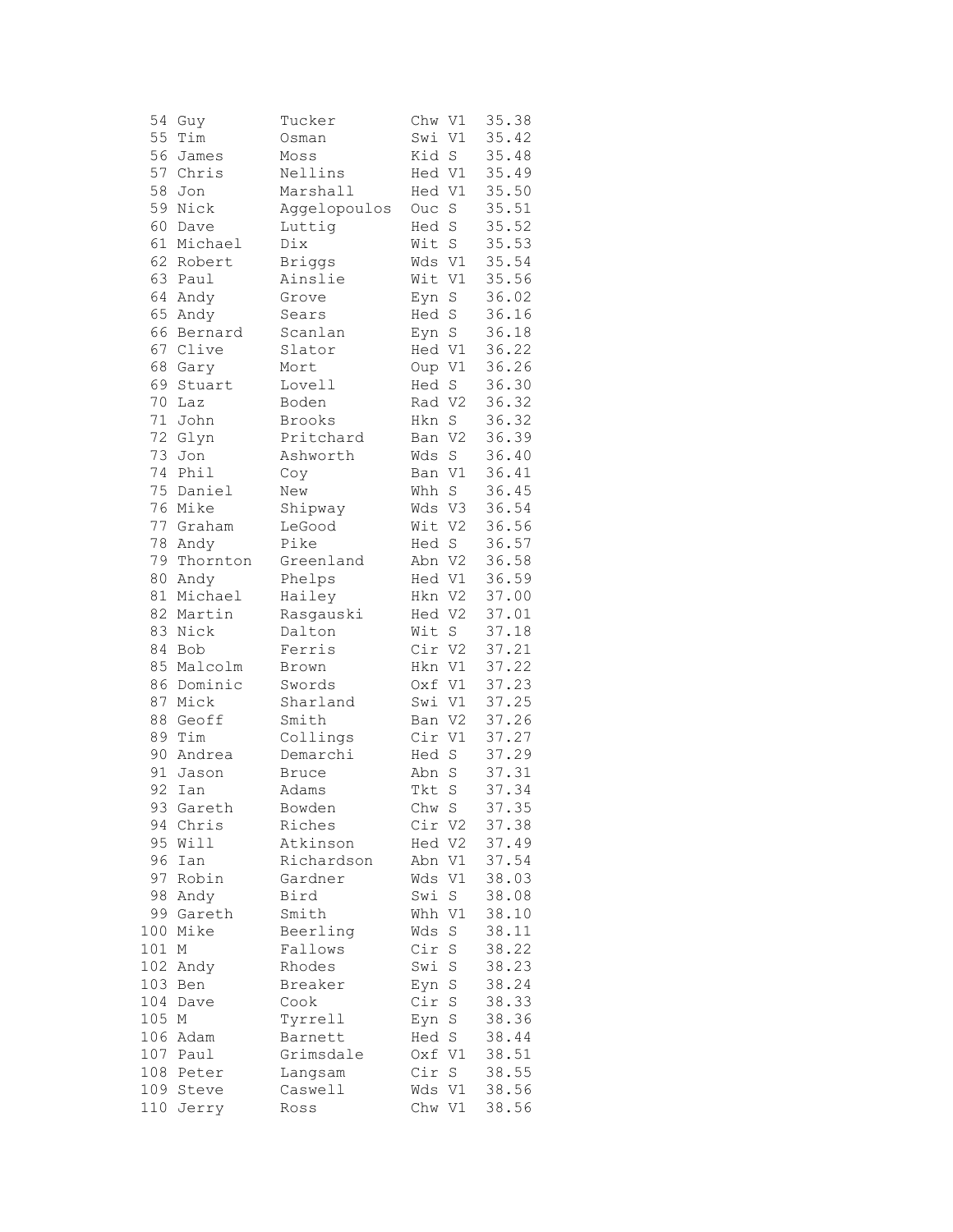| 111 | Simon       | Wooley             | Hkn    | S           | 38.57 |
|-----|-------------|--------------------|--------|-------------|-------|
|     | 112 Fraser  | Howard             | Hed S  |             | 39.10 |
|     | 113 Anthony | Moore              | Hed V2 |             | 39.12 |
| 114 | John        | Weaver             | Hkn V1 |             | 39.24 |
| 115 | Stuart      | Twinn              | Abn V2 |             | 39.32 |
| 116 | Simon       | Williamson         | Whh V1 |             | 39.36 |
|     | 117 Mike    | Northener          | Abn V1 |             | 39.41 |
|     | 118 Kevin   | Benham             | Swi V1 |             | 39.44 |
|     | 119 Pat     | Read               | Hed V1 |             | 39.45 |
|     | 120 Jerome  | Wise               | Bor    | $\rm S$     | 40.01 |
|     | 121 Graham  | Cripps             | Kid S  |             | 40.02 |
|     |             |                    |        |             |       |
| 123 | 122 Harry   | Grundy<br>Robinson | Whh V1 |             | 40.03 |
|     | Everard     |                    | Hed V3 |             | 40.18 |
| 124 | John        | Bethell            | Abn V2 |             | 40.23 |
| 125 | Tony        | Whitlock           | Eyn V1 |             | 40.24 |
| 126 | Dave        | Roberts            | Abn V1 |             | 40.31 |
|     | 127 Collin  | O'Hare             | Cir V2 |             | 40.33 |
|     | 128 Alan    | Caine              | Kid V1 |             | 40.35 |
|     | 129 Nigel   | Lambert            | Alc V3 |             | 40.48 |
| 130 | Steve       | Parfitt            | Wit V1 |             | 40.52 |
| 131 | Trevor      | Witts              | Hed V2 |             | 40.55 |
| 132 | Larry       | Parkes             | Chw V1 |             | 40.57 |
| 133 | Tony        | Maddison           | Wds    | $\mathbf S$ | 40.59 |
| 134 | Richard     | Waldron            | Cir V3 |             | 41.05 |
|     | 135 John    | Critchfield        | Hkn V1 |             | 41.22 |
| 136 | Ian         | Cartwright         | Wds V1 |             | 41.27 |
|     | 137 Mich    | Search             | Kid V2 |             | 41.38 |
|     | 138 Graham  | Norris             | Hed V2 |             | 42.00 |
|     | 139 Frank   | Moon               | Rad V1 |             | 42.04 |
|     | 140 Brian   | Fiddian            | Kid V2 |             | 42.08 |
| 141 | Jean-Luc    | Coudret            | Abn S  |             | 42.11 |
| 142 | Kevin       | Byrne              | Hed V2 |             | 42.25 |
| 143 | Ian         | Heptonstall        | Oup S  |             | 42.31 |
| 144 | Tony        | Petruso            | Ban V1 |             | 42.36 |
|     | 145 Keith   | Morgan             | Wit V2 |             | 42.45 |
|     | 146 Gordon  | Manning            | Hed V1 |             | 42.54 |
|     | 147 Andy    | Read               | Swi V2 |             | 42.59 |
|     | 148 Mike    |                    |        |             |       |
|     |             | Glanville          | Eyn V2 |             | 43.05 |
| 149 | Paul        | Timms              | Wit V1 |             | 43.19 |
|     | 150 David   | Berger             | Abn V1 |             | 43.25 |
| 151 | Mark        | Wilson             | Wit    | S.          | 43.27 |
| 152 | Andy        | Sleight            | Chw V1 |             | 43.36 |
| 153 | Derek       | Wise               | Bor V3 |             | 43.40 |
| 154 | Richard     | Greenwood          | Tkt V2 |             | 43.43 |
|     | 155 John    | Warnock            | Kid V1 |             | 43.49 |
|     | 156 Gordon  | Fogg               | Kid V1 |             | 44.05 |
| 157 | Kit         | Villiers           | Hed V3 |             | 44.13 |
| 158 | Simon       | Wysocki-Jones      | Whh    | S           | 44.27 |
| 159 | Andy        | Smith              | Swi V1 |             | 44.29 |
| 160 | Richard     | Newhouse           | Hed    | S           | 44.35 |
| 161 | Steve       | Savage             | Tkt    | S           | 44.54 |
| 162 | Dave        | Simmons            | Tkt    | S           | 44.57 |
| 163 | Andy        | Creasey            | Eyn V2 |             | 45.06 |
| 164 | Phil        | Bevis              | Ban V2 |             | 45.12 |
|     | 165 Tim     | Westcott           | Swi V1 |             | 45.23 |
|     | 166 Alan    | Thomas             | Chw V1 |             | 45.28 |
|     | 167 Graham  | Chambers           | Tkt V2 |             | 45.33 |
|     |             |                    |        |             |       |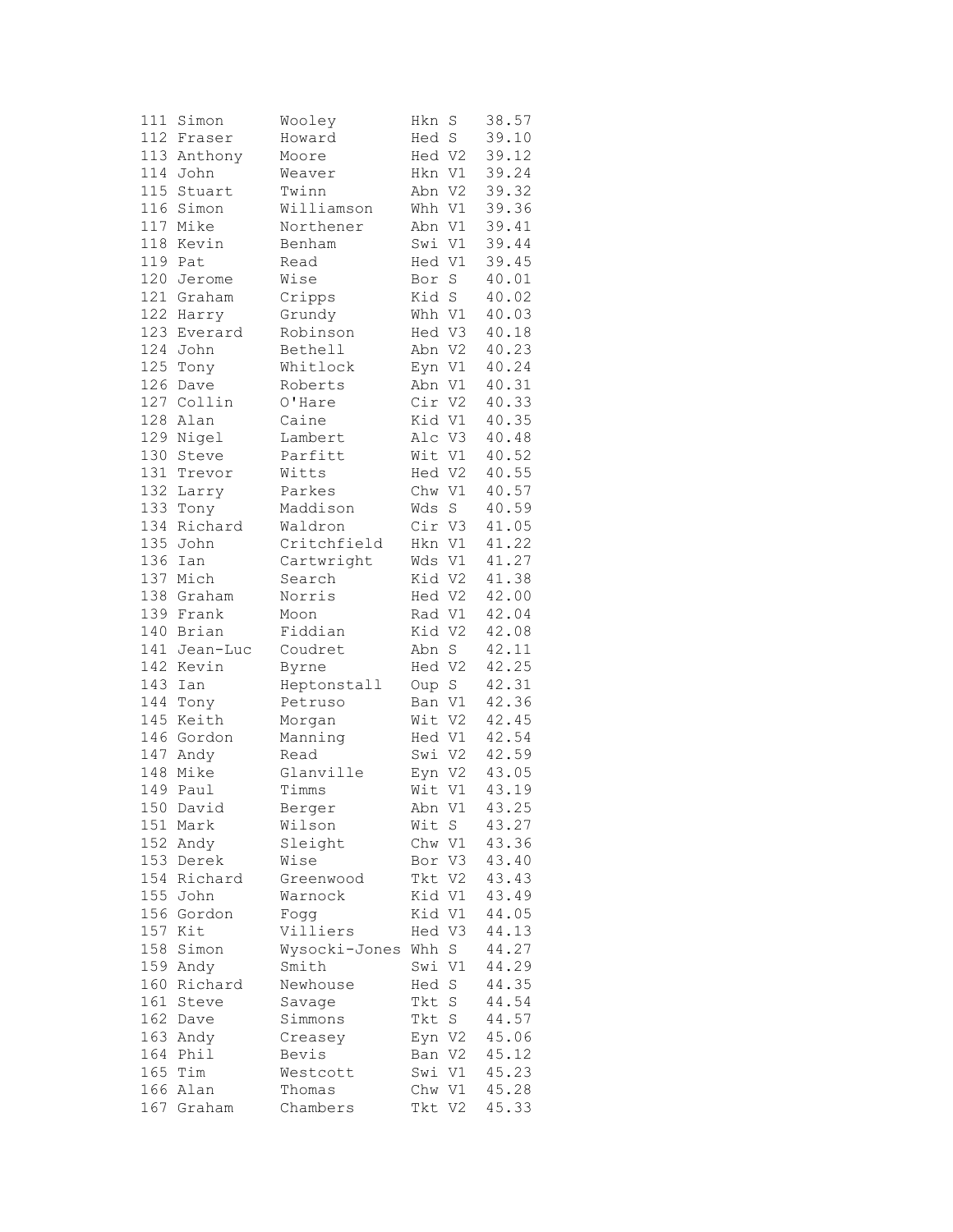| 173 E    | 168 Keith<br>169 Ivor<br>170 Brian<br>171 Kevin<br>172 Mike<br>174 Jim<br>175 Tim<br>176 Dave<br>177 Jonathan<br>178 Trevor<br>179 Francis | Baker<br>Hopkins<br>Page<br>Wise<br>Andrews<br>Prichard<br>Tippins<br>Loyd<br>Howse<br>Willson<br>Langrish<br>Josephs | Rad V1<br>Alc V2 | Eyn V2 45.35<br>Abn V2<br>Alc V3 46.37<br>Bor S 46.46<br>Tkt V1 46.50<br>Chw S 46.58<br>Ban V3 47.27<br>Bor V2 49.27<br>Kid V1 50.37<br>Hed V2 52.20 | 45.56<br>47.50<br>48.09         |                |
|----------|--------------------------------------------------------------------------------------------------------------------------------------------|-----------------------------------------------------------------------------------------------------------------------|------------------|------------------------------------------------------------------------------------------------------------------------------------------------------|---------------------------------|----------------|
|          | 180 Tim                                                                                                                                    | Hampson                                                                                                               |                  | Abn V2 53.47                                                                                                                                         |                                 |                |
|          | 181 John                                                                                                                                   | Spooner                                                                                                               |                  | Oup V3 54.19                                                                                                                                         |                                 |                |
|          | 182 Andrew                                                                                                                                 | Griffits                                                                                                              |                  | Swi S 55.05                                                                                                                                          |                                 |                |
|          | 183 Jon<br>-------                                                                                                                         | Moore                                                                                                                 |                  | Hed S 57.45                                                                                                                                          |                                 |                |
|          |                                                                                                                                            | Overall U20 Men<br>-------------                                                                                      |                  |                                                                                                                                                      |                                 |                |
|          | 1 Owain                                                                                                                                    | Bristow                                                                                                               | Whh              | $3 \mid$                                                                                                                                             | 4                               | 3              |
|          | 2 Chris                                                                                                                                    | Gillespie                                                                                                             | Whh              |                                                                                                                                                      | 11   11                         |                |
|          | 3 Chris                                                                                                                                    | Miles                                                                                                                 | Wit              |                                                                                                                                                      | 27   27 32                      |                |
|          | 4 John                                                                                                                                     | Burke                                                                                                                 |                  | Ban 31   31<br>--------------                                                                                                                        |                                 | 38             |
|          |                                                                                                                                            | Overall Senior Men<br>_________________                                                                               |                  |                                                                                                                                                      |                                 |                |
| 1        | Pete                                                                                                                                       | Haarer                                                                                                                | Hed              | $1 \mid$                                                                                                                                             | $\mathbf{1}$                    | 1              |
|          | 2 Gary                                                                                                                                     | Harris                                                                                                                | Hed              | $2 \mid$                                                                                                                                             | $\overline{2}$                  | $\overline{c}$ |
|          | 3 Greg                                                                                                                                     | Dell                                                                                                                  | Wds              | $3 \mid$                                                                                                                                             | $\mathfrak{Z}$                  | $\epsilon$     |
| 4        | Paul                                                                                                                                       | Jegou                                                                                                                 | Whh              | $4 \mid$                                                                                                                                             | 7                               | 4              |
| 5        | Chris                                                                                                                                      | Riley                                                                                                                 | Hed              | 5                                                                                                                                                    | $5\phantom{.0}$<br>$\Box$       |                |
| 5        | Tom                                                                                                                                        | Bradford                                                                                                              | Hkn              | 5<br>$\mathbb{R}$                                                                                                                                    | 9                               | 5              |
| 7        | Tony                                                                                                                                       | Lock                                                                                                                  | Wit              | 7                                                                                                                                                    | 12 <sup>°</sup><br>$\mathbb{R}$ | 7              |
| 8        | Nicholas                                                                                                                                   | Baimbridge                                                                                                            | Wds              | 8                                                                                                                                                    | 15<br>$\mathbf{1}$              | 8              |
| 9        | John                                                                                                                                       | Lisiewicz                                                                                                             | Hed              | 10                                                                                                                                                   | 10                              |                |
|          | 9 Phil                                                                                                                                     | Egerton                                                                                                               | Abn              | 10 <sub>1</sub>                                                                                                                                      | 18                              | $10 =$         |
|          | 11 Tony                                                                                                                                    | Hunn                                                                                                                  | Wds              | $11$                                                                                                                                                 | 13                              | 11             |
|          | 12 Les                                                                                                                                     | Newell                                                                                                                | Abn              | $12$                                                                                                                                                 | 19                              | 12             |
| 13       | Simon                                                                                                                                      | Pritchard                                                                                                             | Ban              | $14$                                                                                                                                                 | 16                              | 14             |
|          | 14 Peter                                                                                                                                   | George                                                                                                                | Wds              | 15 <sub>1</sub>                                                                                                                                      |                                 | 15             |
| 15       | Dave                                                                                                                                       | Gavaghan                                                                                                              | Hed              | 16                                                                                                                                                   | 25                              | 16             |
| 16       | Jason                                                                                                                                      | Cooke                                                                                                                 | Whh              | 17                                                                                                                                                   | 17                              |                |
| 16       | Marcus                                                                                                                                     | Maxwell                                                                                                               | Wds              | 17                                                                                                                                                   |                                 | 17<br>$=$      |
| 18       | Rob                                                                                                                                        | Linnell                                                                                                               | Wds              | 21                                                                                                                                                   | 30                              | 21             |
| 19       | Roger                                                                                                                                      | Bradley                                                                                                               | Wds              | 22                                                                                                                                                   | 22                              | 26             |
| 20       | Martin                                                                                                                                     | Gainsborough                                                                                                          | Hed              | 23                                                                                                                                                   | I                               | 23             |
| 21       | Mike                                                                                                                                       | Baillie                                                                                                               | Wit              | 24                                                                                                                                                   | I                               | 24             |
| 22       | Adam                                                                                                                                       | Cary                                                                                                                  | Ouc              | 25                                                                                                                                                   |                                 | 25             |
| 23       | John                                                                                                                                       | Harvey                                                                                                                | Abn              | 26                                                                                                                                                   | 26                              | 37             |
| 24<br>25 | Roger                                                                                                                                      | Fagerheim                                                                                                             | Hed              | 27                                                                                                                                                   |                                 | 27             |
| 25       | Luke                                                                                                                                       | Creasey                                                                                                               | Eyn              | 28<br>28                                                                                                                                             | 48<br>28                        | 28             |
| 27       | Matthew<br>Luke                                                                                                                            | <b>Barnes</b><br>McNeill                                                                                              | Hed              | 30                                                                                                                                                   |                                 | 30             |
| 28       | Paul                                                                                                                                       | Clack                                                                                                                 | Hed<br>Wit       | 32                                                                                                                                                   | 32                              |                |
| 29       | Kirk                                                                                                                                       | Adams                                                                                                                 | Wds              | 34                                                                                                                                                   | 34                              |                |
| 30       | Edward                                                                                                                                     | Williamson                                                                                                            | Abn              | 35                                                                                                                                                   | 35                              |                |
| 31       | Dean                                                                                                                                       | Sheppard                                                                                                              | Wds              | 38                                                                                                                                                   | 38                              | 40             |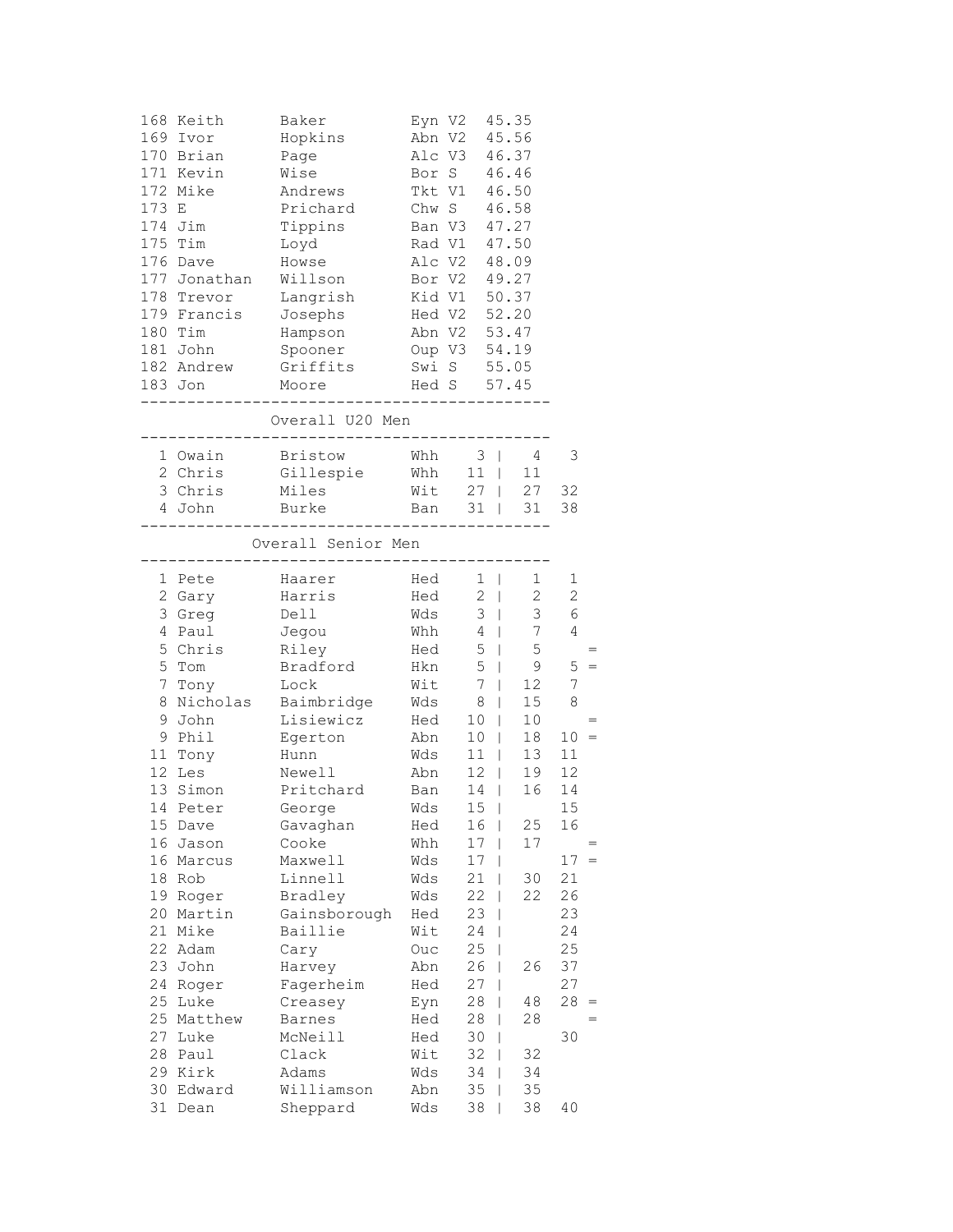| 32 | Nick               | Bull                | Tkt        | 41<br>$\overline{\phantom{a}}$ | 45                             | 41         |                                   |
|----|--------------------|---------------------|------------|--------------------------------|--------------------------------|------------|-----------------------------------|
|    | 33 John            | McKeane             | Ouc        | 42<br>$\overline{\phantom{a}}$ |                                | 42         |                                   |
| 34 | Ian                | Robinson            | Ban        | 43                             | 43<br>I                        | 49         |                                   |
| 35 | Andy               | Grove               | Eyn        | 50                             | 50<br>I                        | 64         | $\hspace{1.6cm} = \hspace{1.6cm}$ |
| 35 | Tim                | Chambers            | Ban        | 50<br>I                        |                                | 50         | $\hspace{1.6cm} = \hspace{1.6cm}$ |
| 37 | Chris              | Dibben              | Hed        | 51<br>I                        |                                | 51         | $=$                               |
| 37 | John               | Brooks              | Hkn        | 51                             | 51<br>I                        | 71         | $=$                               |
| 39 | Justin             | Nicholls            | Cir        | 53                             | 53<br>I                        |            | $=$                               |
|    | 39 Phil            | Mestecky            | Ban        | 53                             | 54<br>$\overline{\phantom{a}}$ | 53         | $=$                               |
| 41 | James              | Moss                | Kid        | 56                             | 76<br>I                        | 56         |                                   |
|    | 42 Gareth          | Bowden              | Chw        | 57                             | 57<br>I                        | 93         |                                   |
| 43 | Dave               | Murfin              | Whh        | 58                             | 58<br>I                        |            |                                   |
| 44 | Nick               | Aggelopoulos        | Ouc        | 59<br>I                        |                                | 59         |                                   |
| 45 | Dave               | Luttig              | Hed        | 60<br>I                        | 60                             | 60         |                                   |
| 46 | Michael            | Dix                 | Wit        | 61                             | 91<br>I                        | 61         |                                   |
| 47 | Steve              | Leighfield          | Swi        | 62                             | 62<br>I                        |            |                                   |
| 48 | Rob                | Fogarty             | Abn        | 63                             | 63<br>$\overline{\phantom{a}}$ |            |                                   |
|    | 49 Andy            | Sears               | Hed        | 65                             | I                              | 65         | $=$                               |
|    | 49 Dave            | Drummond            | Ban        | 65                             | 65<br>I                        |            |                                   |
| 51 | Bernard            | Scanlan             | Eyn        | 66                             | 125<br>I                       | 66         |                                   |
| 52 | Ian                | Adams               | Tkt        | 68                             | 68<br>T                        | 92         |                                   |
| 53 | Stuart             | Lovell              | Hed        | 69                             | 109<br>I                       | 69         |                                   |
|    | 54 Gavin           | Bird                | Hed        | 70                             | 70<br>I                        |            |                                   |
| 55 | Jon                | Ashworth            | Wds        | 73                             | I                              | 73         |                                   |
|    | 56 Calvyn          | Hobday              | Chw        | 74                             | 74<br>I                        |            |                                   |
|    | 57 Daniel          | New                 | Whh        | 75                             | I                              | 75         |                                   |
| 58 | Andy               | Pike                | Hed        | 78                             | I<br>82                        | 78         |                                   |
|    | 59 Ben             | Breaker             | Eyn        | 81<br>$\overline{\phantom{a}}$ | 81                             | 103        |                                   |
| 60 | Nick               | Dalton              | Wit        | 83                             | I                              | 83         |                                   |
| 61 | Jason              | <b>Bruce</b>        | Abn        | 84                             | I<br>84                        | 91         |                                   |
| 62 | Andy               | Scogings            | Swi        | 89                             | 89<br>I                        |            |                                   |
|    | 63 Andrea          | Demarchi            | Hed        | 90                             | 103<br>I                       | 90         | $=$                               |
|    | 63 Patrick         | Grant               | Hed        | 90                             | 90<br>T                        |            |                                   |
|    | 65 Mike            | Beerling            | Wds        | 92                             | 92<br>I                        | 100        |                                   |
|    | 66 Bill            | Leggate             | Cir        | 96                             | 96<br>I                        |            |                                   |
| 67 | Andy               | Rhodes              | Swi        | 97                             | 97<br>$\overline{1}$           | 102        |                                   |
| 68 | Andy               | Bird                | Swi        | 98                             | 100<br>I                       | 98         |                                   |
| 69 | $\mathbb M$        | Fallows             | Cir        | 101                            | I                              | 101        |                                   |
| 70 | Dave               | Cook                | Cir        | 104                            | 123<br>I                       | 104        |                                   |
| 71 | М                  | Tyrrell             | Eyn        | $105$                          | 127                            | 105        |                                   |
| 72 | Adam               | Barnett             | Hed        | 106                            | I                              | 106 106    |                                   |
|    | 73 Peter           | Langsam             | Cir        | 108                            |                                | 108        |                                   |
|    | 74 Simon           | Wooley              | Hkn        | 111                            |                                | 111        |                                   |
| 75 | Fraser             | Howard              | Hed        | 112                            | 122<br>I                       | 112        |                                   |
|    | 76 Graham          | Cripps              | Kid        | 115                            | 115<br>I                       | 121        |                                   |
| 77 | Ian                | Fletcher            | Cir        | 119                            | 119<br>I                       |            |                                   |
| 78 | Jerome             | Wise                | Bor        | 120                            | I                              | 120        |                                   |
| 79 | S                  | Worrell             | Hkn        | 130                            | 130<br>T                       |            |                                   |
| 80 | Tim                | Lang                | Ban        | 133                            | 133<br>T                       |            |                                   |
| 80 | Tony               | Maddison            | Wds        | 133                            | 141<br>T                       | $133 =$    |                                   |
| 82 | Jean-Luc<br>83 Ian | Coudret             | Abn        | 141                            | ı<br>153                       | 141        |                                   |
|    | 84 Kevin           | Heptonstall<br>Wise | Oup<br>Bor | 143                            | T<br>149                       | 143<br>171 |                                   |
|    | 85 Mark            | Wilson              | Wit        | 149<br>151                     | L<br>177<br>T                  | 151        |                                   |
|    | 86 Kevin           | Bennett             | Swi        | 155                            | 155<br>T                       |            |                                   |
|    | 87 Anthony         | Linnell             | Wds        | 156                            | 156<br>I                       |            |                                   |
|    | 88 Alan            | Ndee Mbe            | Abn        | 157                            | 157                            |            |                                   |
|    |                    |                     |            |                                |                                |            |                                   |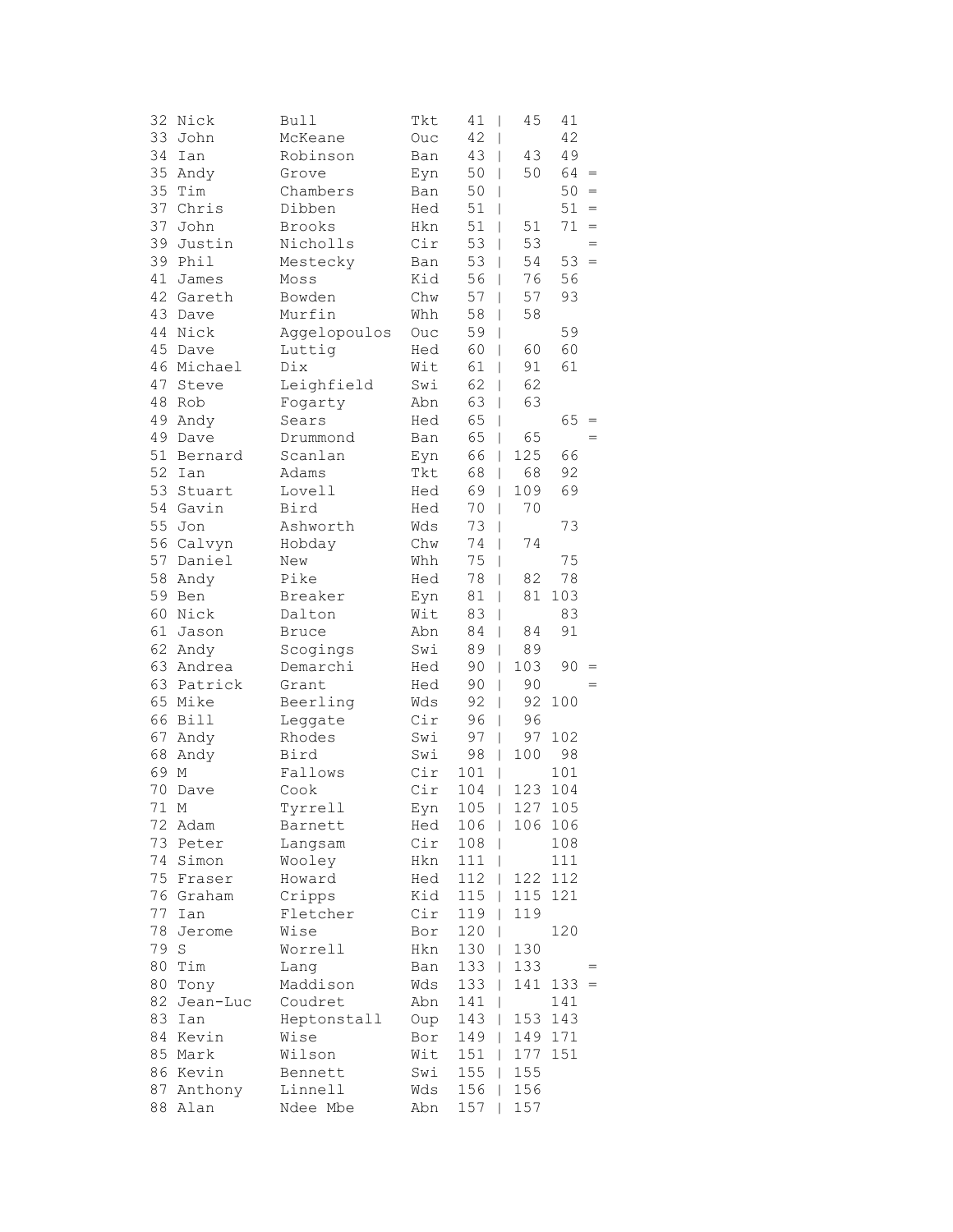| 89 | Simon     | Wysocki-Jones | Whh | 158 |     | 158 |
|----|-----------|---------------|-----|-----|-----|-----|
| 90 | Richard   | Newhouse      | Hed | 160 |     | 160 |
| 91 | Steve     | Savage        | Tkt | 161 |     | 161 |
|    | 92 Dave   | Simmons       | Tkt | 162 |     | 162 |
| 93 | E.        | Prichard      | Chw | 173 |     | 173 |
|    | 94 Gary   | Lancaster     | Kid | 179 | 179 |     |
|    | 95 Andrew | Griffits      | Swi | 182 |     | 182 |
|    | 96 Jon    | Moore         | Hed | 183 | 188 | 183 |
| 97 | Jamie     | Cartwright    | Chw | 185 | 185 |     |
| 98 | David     | Dewart        | Swi | 190 | 190 |     |
| 99 | Alistor   | McWilliam     | Swi | 191 | 191 |     |
|    |           |               |     |     |     |     |

Overall Vet 40 Men

| 1               | Tom       | Munt          | Tkt | 6<br>$\overline{1}$            | 6   | 9   |          |
|-----------------|-----------|---------------|-----|--------------------------------|-----|-----|----------|
| 2               | Mike      | Spencer       | Wds | 8<br>$\mathbf{I}$              | 8   |     |          |
| 3               | Roger     | Thetford      | Hed | 13<br>$\mathsf{I}$             |     | 13  |          |
| 4               | Richard   | Hailey        | Hkn | 14<br>L                        | 14  |     |          |
| 5               | John      | Griffiths     | Hed | 18<br>I                        | 24  | 18  |          |
| 6               | John      | Reason        | Wds | 19<br>I                        |     | 19  |          |
| 7               | Carl      | Thompson      | Wds | 20<br>$\overline{1}$           | 20  | 20  |          |
| 8               | Kieran    | Roebuck       | Wit | 23<br>T                        | 23  |     |          |
| 9               | Robin     | Schofield     | Abn | 29<br>L                        | 29  | 29  |          |
|                 | 10 Mark   | Creasey       | Eyn | 31<br>$\overline{1}$           | 41  | 31  |          |
| 11              | Neville   | Baker         | Hed | 33<br>I                        |     | 33  | $=$      |
| 11              | Tom       | Glare         | Wds | 33<br>I                        | 33  | 43  | $=$      |
|                 | 13 Martin | Townsend      | Wds | 34<br>$\overline{1}$           | 39  | 34  |          |
| 14              | Gary      | Richards      | Abn | 35<br>T                        | 40  | 35  |          |
| 15              | Phil      | Gilkes        | Chw | 36<br>T                        | 36  |     |          |
| 15 <sub>1</sub> | Trevor    | Dixon         | 0xf | 36<br>I                        |     | 36  |          |
| 17              | Alan      | Foulkes       | Hed | 37<br>T                        | 37  |     |          |
| 18              | Dick      | Kearn         | Tkt | 39<br>I                        | 42  | 39  |          |
|                 | 19 George | Harvey        | Wds | 44<br>I                        | 44  |     | $=$      |
|                 | 19 Kevin  | Ferris        | Cir | 44<br>I                        |     | 44  | $=$      |
| 21              | Ian       | Meadowcroft   | Hed | 45<br>T                        | 52  | 45  |          |
| 22              | Keith     | Firkin        | Cir | 46<br>T                        | 46  | 47  | $=$      |
|                 | 22 Nick   | Ponting       | Whh | 46<br>L                        | 69  | 46  | $=$      |
|                 | 24 Elmar  | Kraus         | Hed | 47<br>T                        | 47  |     |          |
| 25              | Laurie    | Hurman        | Hed | 48<br>I                        |     | 48  |          |
|                 | 26 Chris  | Nellins       | Hed | 49<br>$\overline{\phantom{a}}$ | 49  | 57  |          |
| 27              | Richard   | Dunbabin      | Wds | 52<br>I                        | 59  | 52  |          |
| 28              | Guy       | Tucker        | Chw | 54<br>T                        | 66  | 54  |          |
| 29              | Simon     | Cartright     | Abn | 55<br>T                        | 55  |     |          |
| 29              | Tim       | Osman         | Swi | 55<br>T                        |     | 55  | $\equiv$ |
| 31              | Jon       | Marshall      | Hed | 58<br>T                        | 64  | 58  |          |
| 32              | Robert    | <b>Briggs</b> | Wds | 62<br>I                        | 83  | 62  |          |
| 33              | Paul      | Ainslie       | Wit | 63<br>I                        | 71  | 63  |          |
|                 | 34 Clive  | Slator        | Hed | 67<br>I                        | 77  | 67  |          |
| 35              | Gary      | Mort          | Oup | 68<br>T                        | 79  | 68  |          |
| 36              | Steve     | Caswell       | Wds | 72<br>T                        | 72  | 109 |          |
| 37              | Phil      | Coy           | Ban | 74<br>I                        | 75  | 74  |          |
| 38              | Ian       | Richardson    | Abn | 78<br>T                        | 78  | 96  |          |
| 39              | Andy      | Phelps        | Hed | 80<br>I                        | 102 | 80  | $\equiv$ |
| 39              | Robin     | Gardner       | Wds | 80<br>T                        | 80  | 97  | $=$      |
| 41              | Malcolm   | Brown         | Hkn | 85<br>I                        | 88  | 85  |          |
| 42              | Dominic   | Swords        | Oxf | 86<br>I                        |     | 86  | $=$      |
| 42              | Paul      | Grimsdale     | Oxf | 86                             | 86  | 107 | $=$      |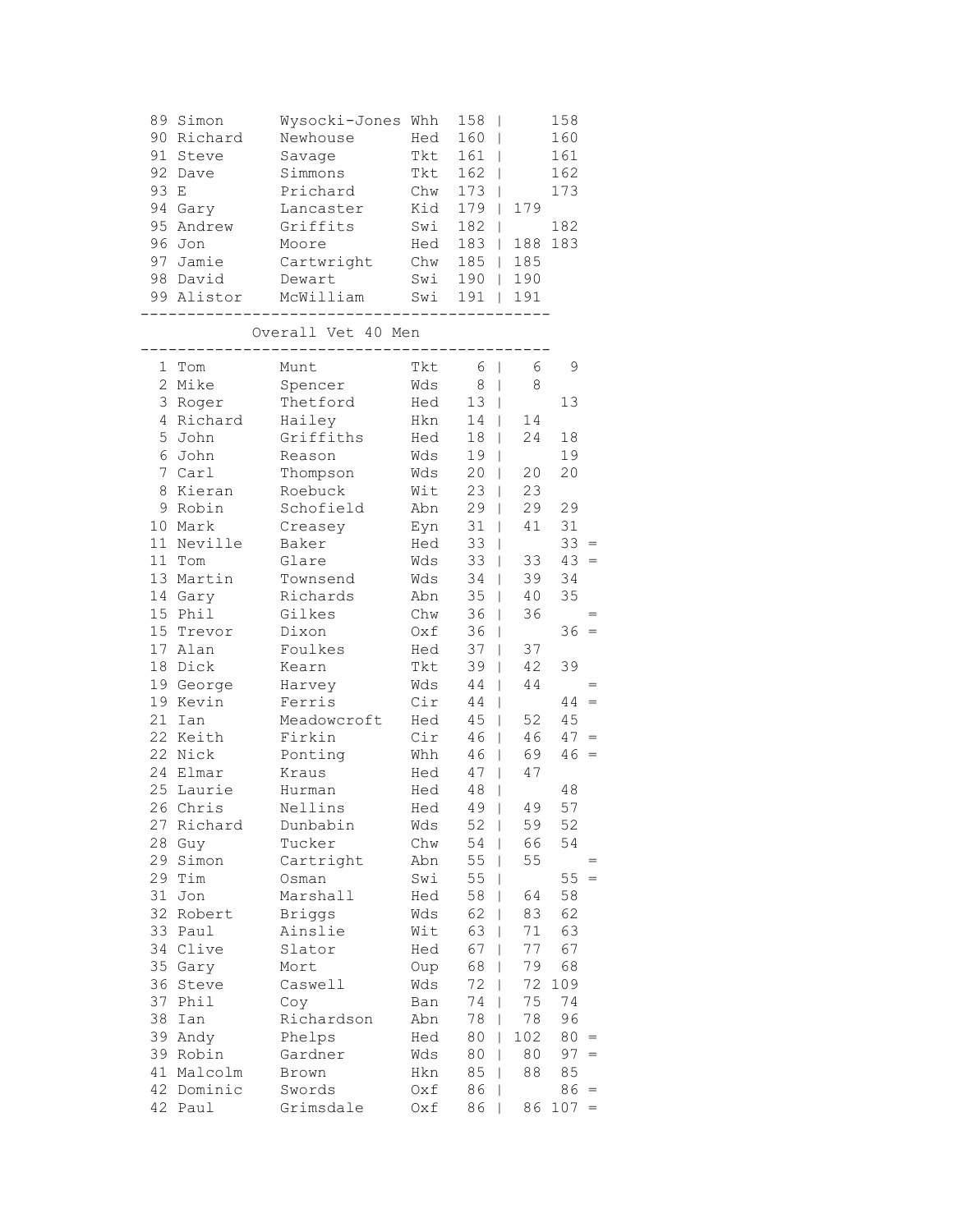|    | 44 Mick    | Sharland           | Swi        | 87            | 117<br>-1                | 87      |     |
|----|------------|--------------------|------------|---------------|--------------------------|---------|-----|
|    | 45 Tim     | Collings           | Cir        | 89            | $\overline{\phantom{a}}$ | 89      |     |
| 46 | Hanno      | Nickau             | Hed        | 93            | 93<br>$\mathbf{I}$       |         |     |
| 47 | Ken        | Chard              | Wit        | 94            | 94<br>$\mathbf{I}$       |         |     |
| 48 | Manos      | Antoninis          | Hed        | 98            | 98<br>L                  |         |     |
|    | 49 Gareth  | Smith              | Whh        | 99            | 121<br>L                 | 99      |     |
|    | 50 Mike    | Davies             | Hed        | 101           | 101<br>L                 |         |     |
|    | 51 Andrew  | Garner             | Abn        | 104           | 104<br>L                 |         |     |
|    | 52 Jeremy  | Smeddle            | Whh        | 107           | 107<br>$\mathbf{L}$      |         |     |
| 53 | John       | Weaver             | Hkn        | 108           | $\mathbf{L}$             | 108 114 |     |
| 54 | Jerry      | Ross               | Chw        | 110           | 116<br>$\mathbf{L}$      | 110     |     |
| 55 | Steve      | Howard             | Alc        | 113           | 113<br>L                 |         |     |
| 56 | Simon      | Williamson         | Whh        | 116           | $\mathbf{I}$             | 116     |     |
| 57 | Mike       | Northener          | Abn        | 117           | -1                       | 117     |     |
| 58 | Kevin      | Benham             | Swi        | 118           |                          | 118     |     |
| 59 | Pat        | Read               | Hed        | 119           | 152<br>L                 | 119     |     |
| 60 | Harry      | Grundy             | Whh        | 122           | 154<br>L                 | 122     |     |
| 61 | Tony       | Whitlock           | Eyn        | 125           | 138<br>$\mathbf{L}$      | 125     |     |
|    | 62 Chris   | Sherington         | Cir        | 126           | 126<br>L                 |         |     |
|    | 62 Dave    | Roberts            | Abn        | 126           | 137<br>$\mathbf{L}$      | 126     |     |
|    | 64 Alan    | Caine              | Kid        | 128           | 132<br>$\mathbf{L}$      | 128     |     |
| 64 | John       | Brain              | Hkn        | 128           | 128<br>$\mathbf{L}$      |         |     |
| 66 | Paul       | Watts              | Chw        | 129           | 129<br>L                 |         |     |
| 67 | Steve      | Parfitt            | Wit        | 130           | L                        | 130     |     |
| 68 | Derek      | Breaker            | Eyn        | 131           | 131<br>L                 |         |     |
| 69 | Larry      | Parkes             | Chw        | 132           | T                        | 132     |     |
| 70 | John       | Critchfield        | Hkn        | 135           | T                        | 135     | $=$ |
| 70 | Paul       | Clapham            | Wit        | 135           | 135<br>$\mathbf{I}$      |         |     |
| 72 | Ian        | Cartwright         | Wds        | 136           | $\overline{1}$           | 136     |     |
| 73 | Frank      | Moon               | Rad        | 139           | L                        | 139     |     |
| 74 | Tim        | Willson            | Cir        | 140           | 140<br>$\mathbf{L}$      |         |     |
| 75 | John       | Shaw               | Chw        | 142           | 142<br>L                 |         |     |
| 76 | Tony       | Petruso            | Ban        | 144           | T                        | 144     |     |
| 77 | Gordon     | Manning            | Hed        | 146           | L                        | 146     |     |
| 78 | Paul       | Timms              | Wit        | 149           | L                        | 149     |     |
|    | 79 David   | Berger             | Abn        | 150           | 166<br>L                 | 150     |     |
|    | 80 Neil    | Pringle            | Swi        | 151           | 151<br>$\overline{1}$    |         |     |
|    | 81 Andy    | Sleight            | Chw        | 152           | $\overline{\phantom{a}}$ | 152     |     |
| 82 | John       | Warnock            | Kid        | 155           |                          | 155     |     |
|    | 83 Gordon  |                    |            | $156$         | T                        | 160 156 |     |
|    |            | Fogg               | Kid<br>Swi |               |                          | 174 159 |     |
|    | 84 Andy    | Smith              |            | 159           |                          |         |     |
|    | 85 Dave    | Leigh              | Wit        | $163$         | 163                      |         |     |
|    | 86 Patrick | Ralph              | Alc        | $165$         | 165                      |         |     |
|    | 86 Tim     | Westcott           | Swi        | 165           |                          | $165 =$ |     |
|    | 88 Alan    | Thomas             | Chw        | $166$         |                          | 166     |     |
|    | 89 Ian     | Pople              | Cir        | $168$         | 168                      |         |     |
|    | 90 Mike    | Andrews            | Tkt        | 172           |                          | 172     |     |
|    | 91 Tim     | Loyd               | Rad        | $175$         |                          | 175     |     |
|    | 92 Trevor  | Langrish           | Kid        | 178           |                          | 178     |     |
|    | 93 Ken     | Varney             | Alc        | 182           | 182                      |         |     |
|    | 94 Tony    | O'Keefe            | Oup        | 183           | 183                      |         |     |
|    | 95 Tom     | Stevens            | Cir        | 184           | 184                      |         |     |
|    | 96 Andy    | Barlett            |            | Ban 186   186 |                          |         |     |
|    | 97 Nick    | Pilkington         | Oup        | 194           | 194                      |         |     |
|    |            | Overall Vet 50 Men |            |               |                          |         |     |

--------------------------------------------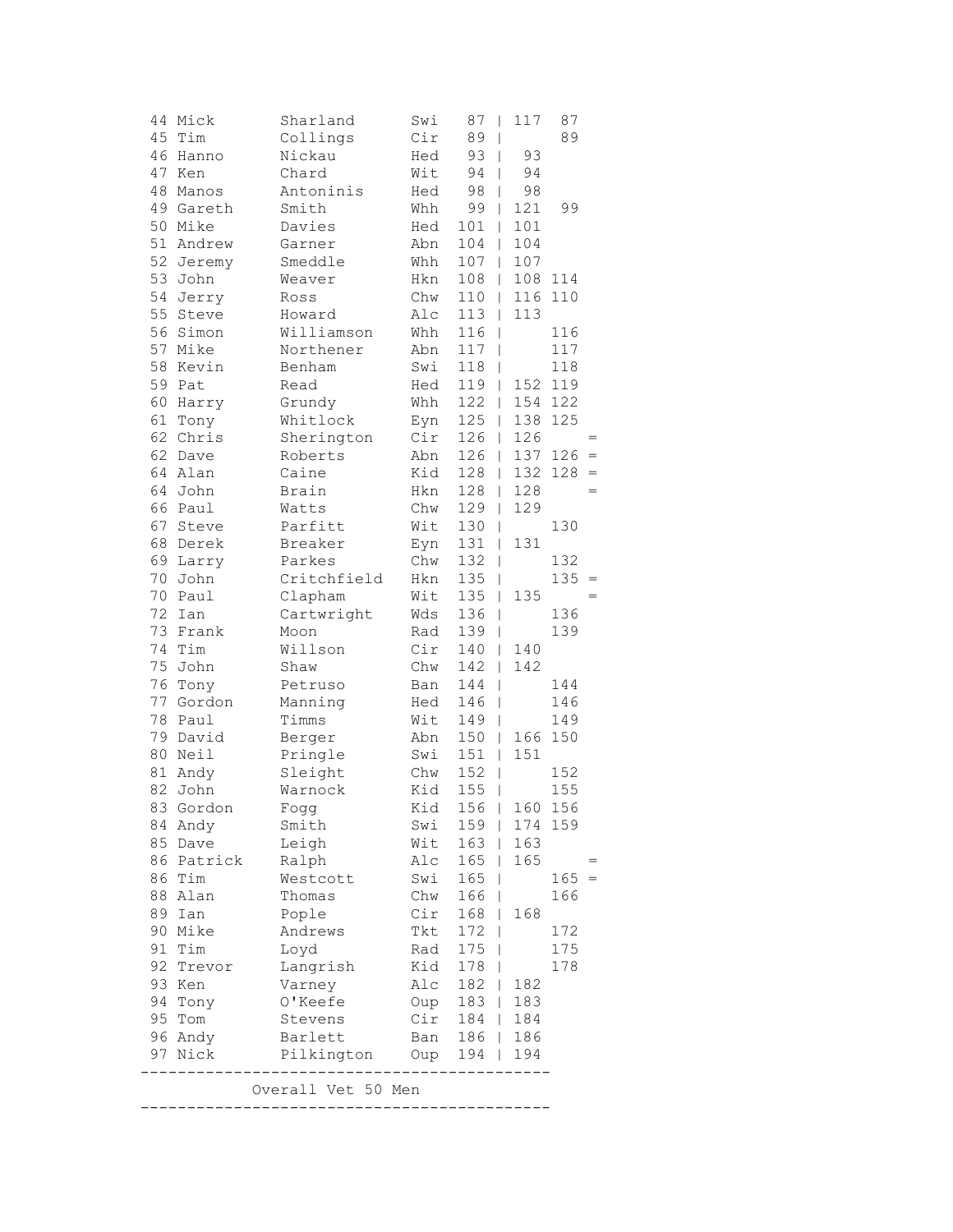| 1  | Brian                      | Vaughan      | Wds | 21<br>$\overline{\phantom{a}}$ | 21                                    | 22            |     |
|----|----------------------------|--------------|-----|--------------------------------|---------------------------------------|---------------|-----|
|    | $\overline{2}$<br>Thornton | Greenland    | Abn | 61<br>$\overline{\phantom{a}}$ | 61                                    | 79            |     |
| 3  | Laz                        | Boden        | Rad | 67                             | 67<br>$\overline{\phantom{a}}$        | 70            |     |
| 4  | Glyn                       | Pritchard    | Ban | 72                             | 73<br>$\mathbf{I}$                    | 72            |     |
| 5  | Graham                     | LeGood       | Wit | 77                             | 87<br>$\mathbf{I}$                    | 77            |     |
| 6  | Michael                    | Hailey       | Hkn | $8\,1$                         | T                                     | 81            |     |
| 7  | Martin                     | Rasgauski    | Hed | 82                             | 105<br>$\mathbf{I}$                   | 82            |     |
| 8  | Bob                        | Ferris       | Cir | 84                             | 99<br>$\mathbf{I}$                    | 84            |     |
| 9  | <b>Bill</b>                | Silto        | Wds | 85                             | 85<br>$\overline{1}$                  |               |     |
| 10 | Geoff                      | Smith        | Ban | 88                             | 110<br>$\mathbf{I}$                   | 88            |     |
| 11 | Chris                      | Riches       | Cir | 94                             | 95<br>$\overline{1}$                  | 94            |     |
| 12 | Will                       | Atkinson     | Hed | 95                             | $\mathbf{I}$                          | 95            |     |
| 13 | Andy                       | Read         | Swi | 111                            | 111<br>$\mathbb{L}$                   | 147           |     |
| 14 | Anthony                    | Moore        | Hed | 112                            | 112<br>$\mathbf{L}$                   | 113           |     |
| 15 | Phil                       | Kimber       | Oxf | 114                            | 114<br>$\mathbf{L}$                   |               |     |
| 16 | Stuart                     | Twinn        | Abn | 115                            | 134<br>$\mathbb{L}$                   | 115           |     |
| 17 | Dave                       | Basham       | Alc | 118                            | 118<br>$\mathbb{L}$                   |               |     |
| 18 | Wiz                        | <b>Bunce</b> | Kid | 120                            | 120<br>$\mathbf{L}$                   |               |     |
| 19 | Barry                      | Bloomfield   | Chw | 124                            | 124<br>$\mathbb{L}$                   |               |     |
| 19 | John                       | Bethell      | Abn | 124                            | $\mathbb{L}$                          | $150$ $124 =$ |     |
| 21 | Collin                     | O'Hare       | Cir | 127                            | $\mathbb{L}$                          | 136 127       |     |
| 22 | Trevor                     | Witts        | Hed | 131                            | 146<br>$\mathbf{L}$                   | 131           |     |
| 23 | Mich                       | Search       | Kid | 137                            | 144<br>$\mathbf{L}$                   | 137           |     |
| 24 | Graham                     | Norris       | Hed | 138                            | 167<br>$\mathbf{L}$                   | 138           |     |
| 25 | Fergus                     | Burtenshaw   | Hed | 139                            | 139<br>$\mathbb{L}$                   |               |     |
| 26 | Brian                      | Fiddian      | Kid | 140                            | $\mathbf{L}$                          | 145 140       |     |
| 27 | Kevin                      | Byrne        | Hed | 142                            | 162<br>$\mathbf{L}$                   | 142           |     |
| 28 | Paul                       | Thomas       | Wit | 143                            | 143<br>$\mathbb{L}$                   |               |     |
|    | 29 Keith                   | Morgan       | Wit | 145                            | $\mathbf{I}$                          | 145           |     |
| 30 | Ged                        | Taylor       | Hed | 148                            | 148<br>$\mathbb{L}$                   |               |     |
| 30 | Mike                       | Glanville    | Eyn | 148                            | 172<br>$\mathbb{L}$                   | $148 =$       |     |
| 32 | Richard                    | Greenwood    | Tkt | 154                            | $\mathbf{I}$                          | 154           |     |
| 33 | Phil                       | Bevis        | Ban | 159                            | 159<br>$\mathbf{I}$                   | 164           |     |
| 34 | Andy                       | Creasey      | Eyn | 163                            | 169<br>$\mathbf{L}$                   | 163           |     |
| 35 | Pete                       | Chivers      | Alc | 164                            | 164<br>$\mathbf{L}$                   |               |     |
| 36 | Graham                     | Chambers     | Tkt | 167                            | 181<br>$\mathbf{I}$                   | 167           |     |
| 37 | Keith                      | Baker        | Eyn | 168                            | $\begin{array}{c} \hline \end{array}$ | 168           |     |
| 38 | Ivor                       | Hopkins      | Abn | 169                            | 171<br>$\mathbf{L}$                   | 169           |     |
| 39 | Robin                      | Macdonald    | Bor | 170                            | 170<br>$\overline{\phantom{a}}$       |               |     |
|    |                            |              |     | 173                            |                                       | 173 176       |     |
|    | 40 Dave                    | Howse        | Alc |                                | 175                                   |               |     |
| 41 | Bob                        | Green        | Hed | $175$                          |                                       |               |     |
| 42 | Jonathan                   | Willson      | Bor | 177                            |                                       | 177           |     |
| 43 | Douglas                    | Graham       | Rad | 178                            | 178<br>$\mathbf{I}$                   |               |     |
| 44 | Francis                    | Josephs      | Hed | 179                            | 189<br>$\mathbf{1}$                   | 179           |     |
| 45 | Bob                        | May          | Cir | 180                            | 180<br>L                              |               | $=$ |
| 45 | Tim                        | Hampson      | Abn | 180                            | 193<br>L                              | 180           | $=$ |
| 47 | Tom                        | Cullen       | Kid | 187                            | 187<br>T                              |               |     |
|    |                            |              |     |                                |                                       |               |     |

### Overall Vet 60 Men

| 1 Mike    | Shipway<br>Robinson | Wds 56   56 76    |  |     |
|-----------|---------------------|-------------------|--|-----|
|           |                     |                   |  |     |
| 2 Everard |                     | Hed 123           |  | 123 |
| 3 Nigel   | Lambert             | Alc 129   147 129 |  |     |
| 4 Richard | Waldron             | Cir 134   158 134 |  |     |
| 5 Derek   | Wise                | Bor 153   176 153 |  |     |
| 6 Kit     | Villiers            | Hed 157   161 157 |  |     |
| 7 Brian   | Page                | Alc 170           |  | 170 |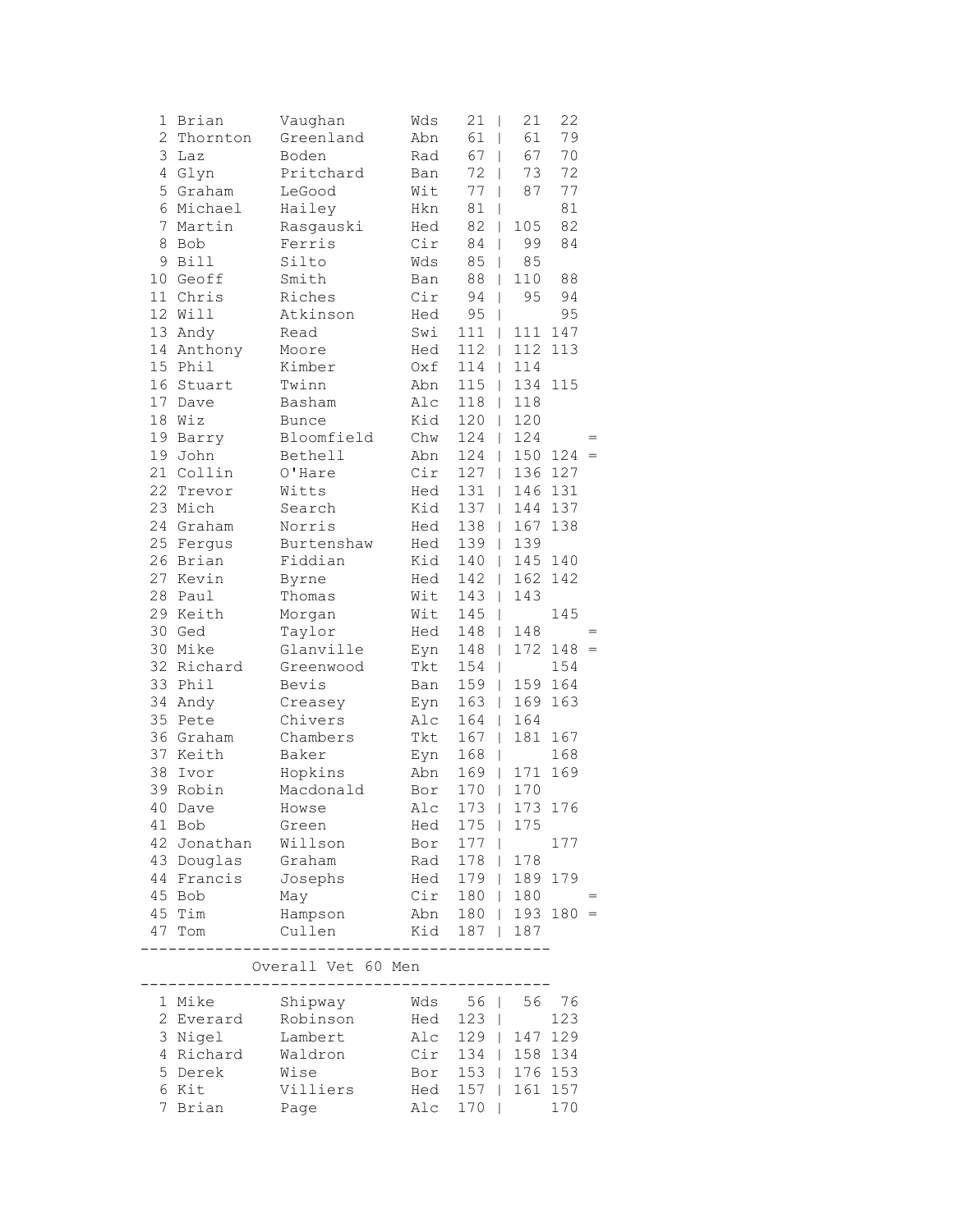|    | 8 Jim             | Tippins                               |        | Ban 174                                   |               | 174              |                   |
|----|-------------------|---------------------------------------|--------|-------------------------------------------|---------------|------------------|-------------------|
|    | 9 John            | Spooner                               |        | Oup 181                                   |               | 181              |                   |
|    | Hart<br>10 Pete   |                                       |        |                                           | Chw 192   192 |                  |                   |
|    |                   | $=$ $=$ $=$ $=$                       |        |                                           |               |                  |                   |
|    |                   | Race $1 - U11$ Boys                   |        |                                           |               |                  |                   |
|    |                   | Round 3 - Radley College              |        |                                           |               |                  |                   |
|    | 1 Harry           | Robertson                             |        | Oxf MM 3.20                               |               |                  |                   |
|    | 2 Ryan            |                                       | Oxf MM |                                           | 3.24          |                  |                   |
|    |                   |                                       |        | Bic MM                                    | 3.27          |                  |                   |
|    | 4 Michael Randall |                                       |        | Tkt MM 3.32                               |               |                  |                   |
|    | 5 Jack            | Savage                                |        | Tkt MM 3.38                               |               |                  |                   |
|    |                   | 6 Alex Ferguson Tkt MM 3.48           |        |                                           |               |                  |                   |
|    |                   | 7 Matthew Derrick Wit MM 3.49         |        |                                           |               |                  |                   |
|    | 8 Alex Jones      |                                       |        | Whh MM 3.51                               |               |                  |                   |
|    | 9 Marcus          | Taylor                                |        | Tkt MM 3.53                               |               |                  |                   |
|    | 10 Aston          |                                       |        |                                           |               |                  |                   |
|    | 11 Joseph         |                                       |        |                                           |               |                  |                   |
|    | 12 James          | Nichols<br>Liquorish<br>Rhodes        |        | Tkt MM 3.55<br>Whh MM 4.01<br>Whh MM 4.04 |               |                  |                   |
|    | 13 Daniel         | Brooker                               |        | Tkt MM 4.11                               |               |                  |                   |
|    | 14 Mathew         | Sambrook Wit MM                       |        |                                           | 4.15          |                  |                   |
|    |                   | 15 Will Clinker Whh MM 4.16           |        |                                           |               |                  |                   |
|    | 16 Jack           | Marshall Hed MM 4.18                  |        |                                           |               |                  |                   |
|    |                   | 17 Riley King Mit MM 4.23             |        |                                           |               |                  |                   |
|    |                   | 18 Chad Meadowcroft Hed MM 4.25       |        |                                           |               |                  |                   |
|    | 19 Alec           | O'Sullivan                            |        |                                           |               |                  |                   |
|    |                   |                                       |        | Bic MM 4.29<br>Whh MM 4.32                |               |                  |                   |
|    |                   | 20 Dominic Rowland<br>21 Andrew Jones |        | Rad MM 4.33                               |               |                  |                   |
|    | 22 Kristien Ancil |                                       |        | Bic MM 4.36                               |               |                  |                   |
|    |                   | 23 Adam Burgess Cir MM 4.37           |        |                                           |               |                  |                   |
|    | 24 Adam Rich      |                                       |        | Whh MM 4.51                               |               |                  |                   |
|    | 25 Harry Savage   |                                       |        | Tkt MM 5.06                               |               |                  |                   |
|    | 26 Tom            | Hollis                                |        | Cir MM 5.09                               |               |                  |                   |
|    |                   | 27 Chris Watkinson Tkt MM 5.30        |        |                                           |               |                  |                   |
|    |                   |                                       |        | ___________                               |               |                  |                   |
|    |                   | Overall U11 Boys                      |        |                                           |               |                  |                   |
|    |                   | 1 Harry Robertson 0xf 2               |        |                                           |               | $\mathbf 1$      |                   |
|    |                   | 2 Ryan Simpson 0xf 3   1              |        |                                           |               |                  | 1<br>$\mathbf{2}$ |
|    |                   | 3 Richard Cadle Bic 5   2             |        |                                           |               | 3                | 3                 |
| 4  | Michael           | Randall                               | Tkt    | 6                                         | I             | $\mathbf{2}$     | 4                 |
|    | 5 Alex            | Jones                                 | Whh    | 9                                         | 4             | 5                | 8                 |
|    | 6 Matthew         | Derrick                               | Wit    | 10                                        | 3             |                  | 7                 |
| 7  | Lewis             | Ashton                                | Wit    | 11                                        | 7             | 4                |                   |
| 8  | Jack              | Savage                                | Tkt    | 12                                        | T             | $\boldsymbol{7}$ | 5                 |
| 9  | Marcus            | Taylor                                | Tkt    | 15                                        | I             | 6                | 9                 |
| 9  | Thomas            | Cunniffe                              | Ban    | 15                                        | 5<br>T        | 10               |                   |
| 11 | Riley             | King                                  | Wit    | 17                                        | 8             | 9                | $17\,$            |
| 12 | James             | Rhodes                                | Whh    | 18                                        | 6             |                  | 12                |
| 13 | Joseph            | Liquorish                             | Whh    | 20                                        | 9             | 12               | 11                |
| 14 | Kristien          | Ancil                                 | Bic    | 22                                        | 11            | 11               | 22                |
|    | 15 Mathew         | Sambrook                              | Wit    | 26                                        | 12            | 15               | 14                |
|    | 16 Will           | Clinker                               | Whh    | 27                                        | 14            | 13               | 15                |
|    | 17 Chad           | Meadowcroft                           | Hed    | 29                                        | 13<br>T       | 16               | 18                |
| 18 | Jack              | Marshall                              | Hed    | 34                                        | T             | 18               | 16                |
| 19 | Alec              | O'Sullivan                            | Bic    | 36                                        | 17<br>T       | 21               | 19                |
| 19 | Dominic           | Rowland                               | Whh    | 36                                        | 16<br>L       |                  | 20<br>$=$         |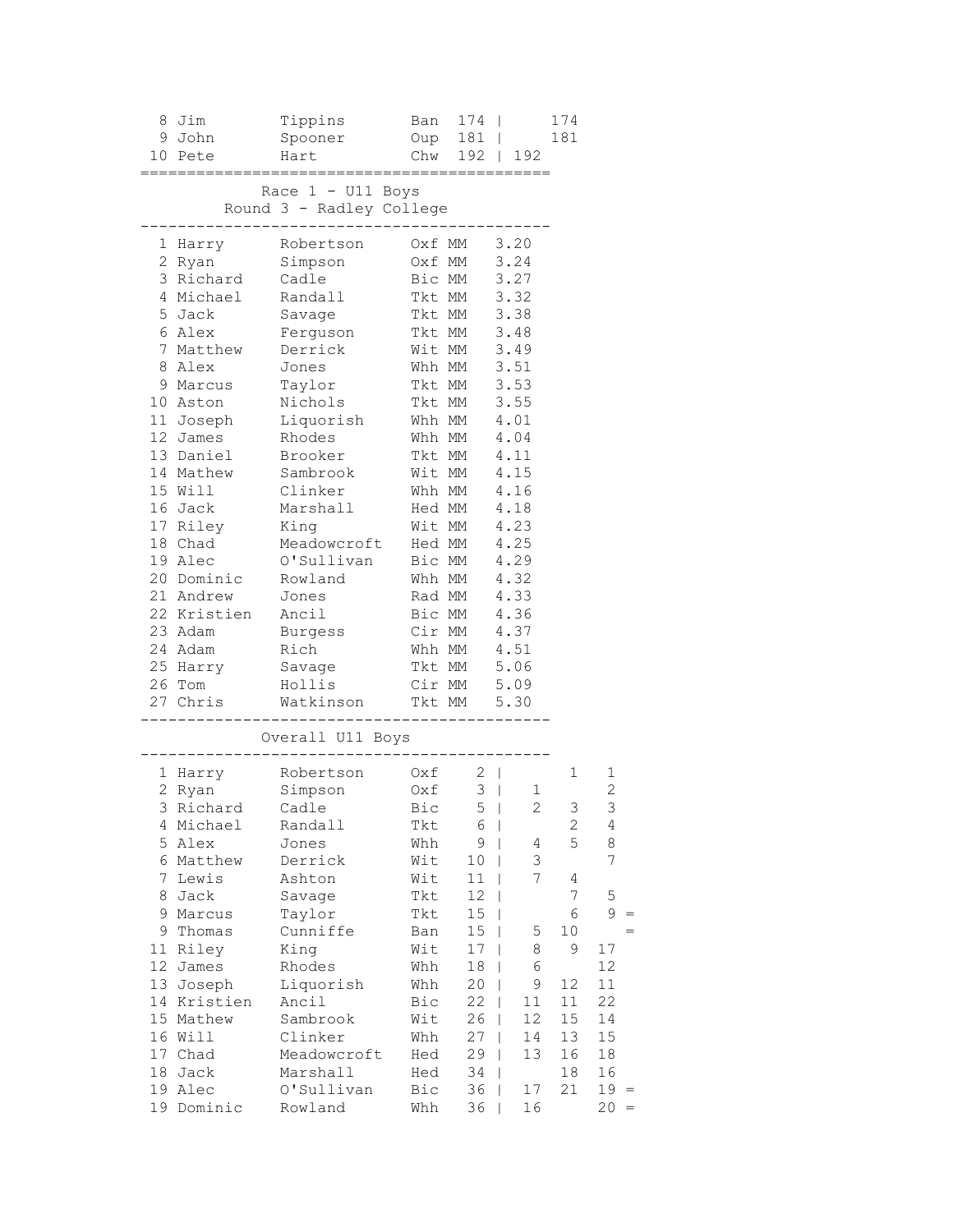| ====================<br>Race $2 - U11$ Girls<br>Round 3 - Radley College<br>1 Danielle Anderson<br>Oxf MM 3.17<br>2 Melissa Hawtin<br>Gos MM 3.24                                                                                                                                                                                                                                                                                                                                                                                                                                                                                             | 19  26<br>23  25                                                                                                                                                                                                            |
|-----------------------------------------------------------------------------------------------------------------------------------------------------------------------------------------------------------------------------------------------------------------------------------------------------------------------------------------------------------------------------------------------------------------------------------------------------------------------------------------------------------------------------------------------------------------------------------------------------------------------------------------------|-----------------------------------------------------------------------------------------------------------------------------------------------------------------------------------------------------------------------------|
|                                                                                                                                                                                                                                                                                                                                                                                                                                                                                                                                                                                                                                               |                                                                                                                                                                                                                             |
| 3 Bethan<br>Oxf MM 3.31<br>Tkt MM 3.41<br>Swords<br>Tkt MM<br>4 Lucy<br>Scott<br>3.41<br>5 Ellen Sleight Chw MM 3.44<br>6 Charlotte Drummond Ban MM 3.47<br>Oxf MM 3.49<br>7 Rosie Rust<br>8 Lauren Hawtin Gos MM 3.53<br>Cir MM 3.56<br>9 Lucy Vass<br>10 Jess Davies Cir MM 3.57<br>Whh $MM$ 4.00<br>11 Hannah Warne<br>0xf MM 4.03<br>Cir MM 4.04<br>Bic MM 4.04<br>12 Libby Rust<br>13 Beth Pudifoot<br>14 Baz Owen<br>15 Katie Pontin<br>Tkt MM 4.11<br>16 Laureen Moorcroft Tkt MM 4.25<br>17 Olivia Williams Cir MM 4.33<br>18 Ellen Wilkins Abn MM 4.38<br>19 Sarah Richardson Abn MM 4.55<br>20 Evadne King Mit MM 5.03<br>21 Billie |                                                                                                                                                                                                                             |
| Meadowcroft Hed MM 5.11<br>22 Adele<br>____________                                                                                                                                                                                                                                                                                                                                                                                                                                                                                                                                                                                           |                                                                                                                                                                                                                             |
| Overall U11 Girls                                                                                                                                                                                                                                                                                                                                                                                                                                                                                                                                                                                                                             |                                                                                                                                                                                                                             |
| 1 Danielle Anderson 0xf 2   1 1<br>2 Melissa Hawtin Gos 4   2<br>3 Bethan Swords 0xf 6   3 4<br>$\begin{array}{ccc} - & & 6 \\ \text{Tkt} & & 6 \\ \text{Chw} & & 9 \end{array}$<br>3 Lucy Scott<br>5 Ellen Sleight<br>$9 \mid$<br>6 Charlotte Drummond<br>Ban 11  <br>7<br>Evie<br>13<br>Boyd<br>$\perp$<br>Ban<br>7<br>Rosie<br>Rust<br>Oxf<br>13<br>I<br>15<br>9.<br>Gos                                                                                                                                                                                                                                                                   | $\mathbf{1}$<br>2<br>$3 =$<br>$2 \t 4 =$<br>5<br>8 <sup>8</sup><br>4<br>$7\overline{ }$<br>6<br>5 <sup>5</sup><br>8<br>5<br>$=$<br>6<br>7<br>$=$<br>7<br>9<br>$=$<br>8                                                      |
| Lauren<br>Hawtin<br>T<br>Cir<br>15<br>9<br>Lucy<br>Vass<br>Hannah<br>Whh<br>22<br>11<br>Warne<br>12<br>Bic<br>23<br>Baz<br>Owen<br>13 Beth<br>Pudifoot<br>Cir<br>24<br>26<br>14<br>Jessica<br>Anstice<br>Oxf<br>26<br>14<br>Libby<br>Rust<br>Oxf<br>28<br>16 Shona<br>Stanley<br>Wit<br>T<br>17<br>Moorcroft<br>Tkt<br>31<br>Laureen<br>T<br>Wilkins<br>34<br>18<br>Ellen<br>Abn<br>T<br>Williams<br>19 Olivia<br>Cir<br>35<br>Evadne<br>King<br>Wit<br>20<br>37<br>21<br>Billie<br>Meadowcroft<br>Hed<br>40<br>22 Adele<br>42<br>Read<br>Hed                                                                                                 | $=$<br>6<br>9<br>11<br>11<br>12<br>10<br>13<br>14<br>11<br>13<br>9<br>17<br>12<br>14<br>$\qquad \qquad =$<br>13<br>15<br>15<br>19<br>16<br>16<br>21<br>18<br>18<br>17<br>17<br>20<br>20<br>21<br>19<br>23<br>20<br>22<br>22 |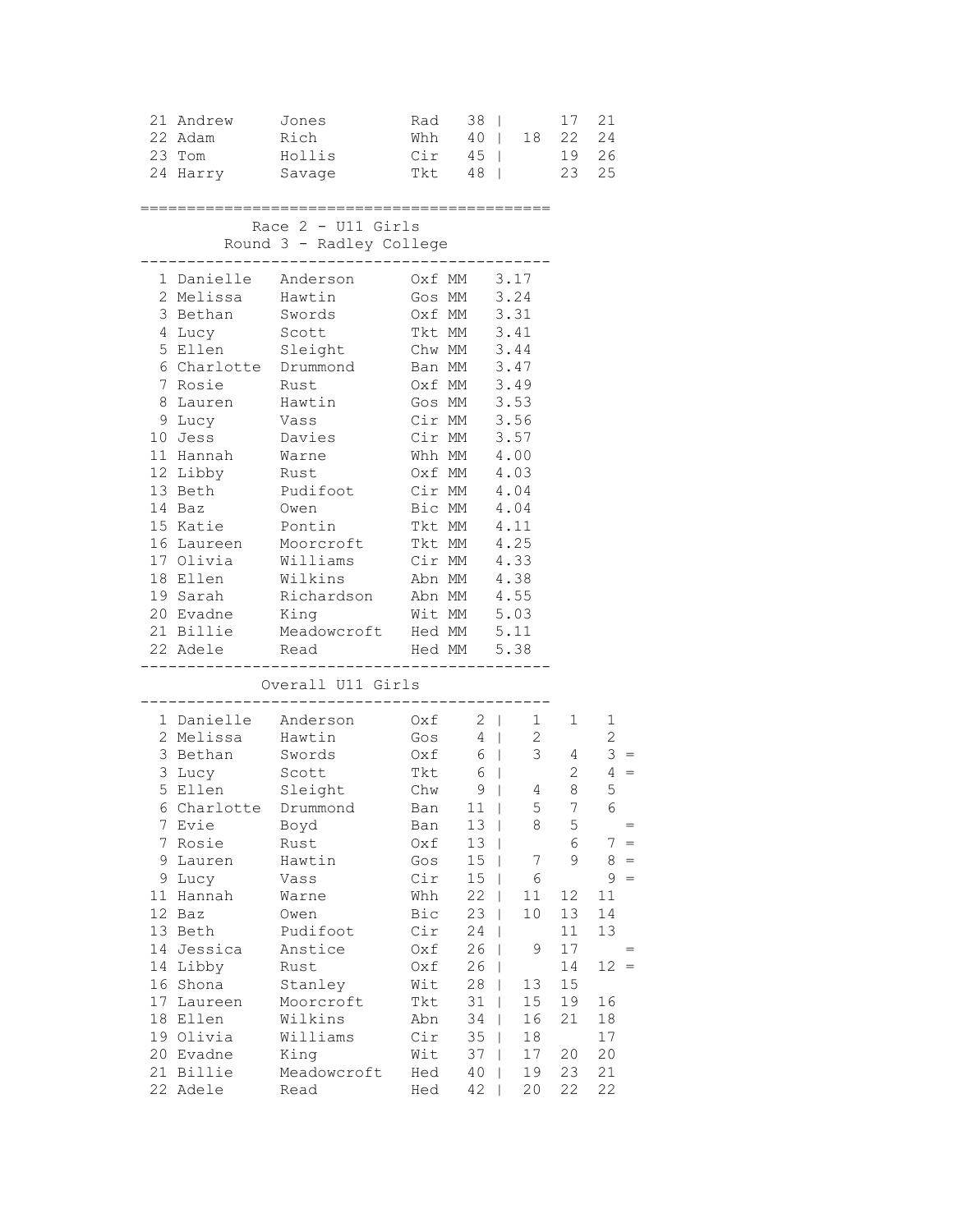|                           | Race 3 - U13 Boys             |      |                                                                                                           |               |       |                     |   |        |
|---------------------------|-------------------------------|------|-----------------------------------------------------------------------------------------------------------|---------------|-------|---------------------|---|--------|
|                           | Round 3 - Radley College      |      |                                                                                                           |               |       |                     |   |        |
|                           | Team Results                  |      |                                                                                                           |               |       |                     |   |        |
|                           |                               |      |                                                                                                           |               |       |                     |   |        |
| 1 Witney                  |                               | $28$ | 8 9 11                                                                                                    |               |       |                     |   |        |
| 2 Radley                  |                               |      | 30   4 5 21                                                                                               |               |       |                     |   |        |
| 3 Banbury                 |                               |      |                                                                                                           |               |       |                     |   |        |
| 4 Headington              |                               |      |                                                                                                           |               |       |                     |   |        |
| 5 Team Kennet             |                               |      | $\begin{array}{c ccccc} 37 &   & 6 & 10 & 21 \\ 38 &   & 7 & 14 & 17 \\ 40 &   & 3 & 16 & 21 \end{array}$ |               |       |                     |   |        |
| 6 Oxford City             |                               |      | 43   1 21 21                                                                                              |               |       |                     |   |        |
| 7 Abingdon                |                               |      | $44$   2                                                                                                  | 21 21         |       |                     |   |        |
| 8 Witney                  | B 51                          |      |                                                                                                           | 12 18 21      |       |                     |   |        |
| 9 Cirencester 53          |                               |      |                                                                                                           | 13 19 21      |       |                     |   |        |
| 10 Eynsham                |                               |      | 57   15 21 21                                                                                             |               |       |                     |   |        |
|                           |                               |      |                                                                                                           |               |       |                     |   |        |
|                           | Overall Standings             |      |                                                                                                           |               |       |                     |   |        |
| 1 Witney                  |                               |      | 65   15                                                                                                   |               | 22 28 |                     |   |        |
| 2 Radley                  | 89                            |      | 31                                                                                                        | 28            |       | 30                  |   |        |
| 3 Oxford City             |                               |      | 115   35 37                                                                                               |               |       | 43                  |   |        |
| 4 Banbury                 |                               |      | 123   51 35                                                                                               |               |       | 37                  |   |        |
| 5 Witney B 134   38 45 51 |                               |      |                                                                                                           |               |       |                     |   |        |
| 6 Headington 153   58 57  |                               |      |                                                                                                           |               |       | 38                  |   |        |
| 7 Cirencester             |                               |      | 162   54 55                                                                                               |               |       | 53                  |   |        |
| 8 Eynsham                 |                               | 170  |                                                                                                           | 55 58         |       | 57                  |   |        |
|                           |                               |      |                                                                                                           |               |       |                     |   |        |
|                           |                               |      |                                                                                                           |               |       |                     |   |        |
|                           | Race $3 - U13$ Boys           |      |                                                                                                           |               |       |                     |   |        |
|                           | Round 3 - Radley College      |      |                                                                                                           |               |       |                     |   |        |
|                           |                               |      |                                                                                                           |               |       |                     |   |        |
|                           | Individual Results            |      |                                                                                                           |               |       |                     |   |        |
|                           |                               |      |                                                                                                           |               |       |                     |   |        |
| 1 Aaron                   | Simpson                       |      |                                                                                                           | Oxf U13 11.46 |       |                     |   |        |
| 2 James                   | Charleston                    |      | Abn U13 11.53                                                                                             |               |       |                     |   |        |
| 3 George                  | Rossiter                      |      | Tkt U13 11.55                                                                                             |               |       |                     |   |        |
| 4 Alex                    | Jones                         |      |                                                                                                           | Rad U13 11.58 |       |                     |   |        |
| 5 Sam                     | Miller                        |      |                                                                                                           | Rad U13 12.14 |       |                     |   |        |
| 6 Chris                   | Hedworth                      |      | Ban U13 12.14                                                                                             |               |       |                     |   |        |
| 7 Phillippe Manning       |                               |      | Hed U13 12.38                                                                                             |               |       |                     |   |        |
| 8 Simon LeGood            |                               |      |                                                                                                           | Wit U13 13.33 |       |                     |   |        |
| 9 Collis                  | King                          |      |                                                                                                           | Wit U13 13.42 |       |                     |   |        |
| 10 Jonathan               | Gunn                          |      |                                                                                                           | Ban U13 14.04 |       |                     |   |        |
| 11 Adam                   | Sambrook                      |      |                                                                                                           | Wit U13 14.09 |       |                     |   |        |
| 12 Darren                 | Mason                         |      |                                                                                                           | Wit U13 14.15 |       |                     |   |        |
| 13 Jack                   | Stevens                       |      |                                                                                                           | Cir U13 14.16 |       |                     |   |        |
| 14 Liam                   | Marshall                      |      |                                                                                                           | Hed U13 14.35 |       |                     |   |        |
| 15 Ashley                 | Hubbert                       |      |                                                                                                           | Eyn U13 14.55 |       |                     |   |        |
| 16 Thomas                 | Dyer                          |      |                                                                                                           | Tkt U13 15.22 |       |                     |   |        |
| 17 Simon                  | Nickau                        |      |                                                                                                           | Hed U13 15.36 |       |                     |   |        |
| 18 Sam                    | Benfield                      |      | Wit U13 15.59                                                                                             |               |       |                     |   |        |
| 19 Liam                   | Frazer                        |      |                                                                                                           | Cir U13 16.03 |       |                     |   |        |
| 20 Salvadore Cannatella   | ----------                    |      | Hed U13 17.26                                                                                             | _________     |       |                     |   |        |
|                           |                               |      |                                                                                                           |               |       |                     |   |        |
|                           | Overall U13 Boys              |      |                                                                                                           |               |       |                     |   |        |
| l James<br>2 Aaron        | Charleston Abn 3  <br>Simpson |      |                                                                                                           | $0xf \t4$     |       | 1<br>3 <sup>7</sup> | 3 | 2<br>1 |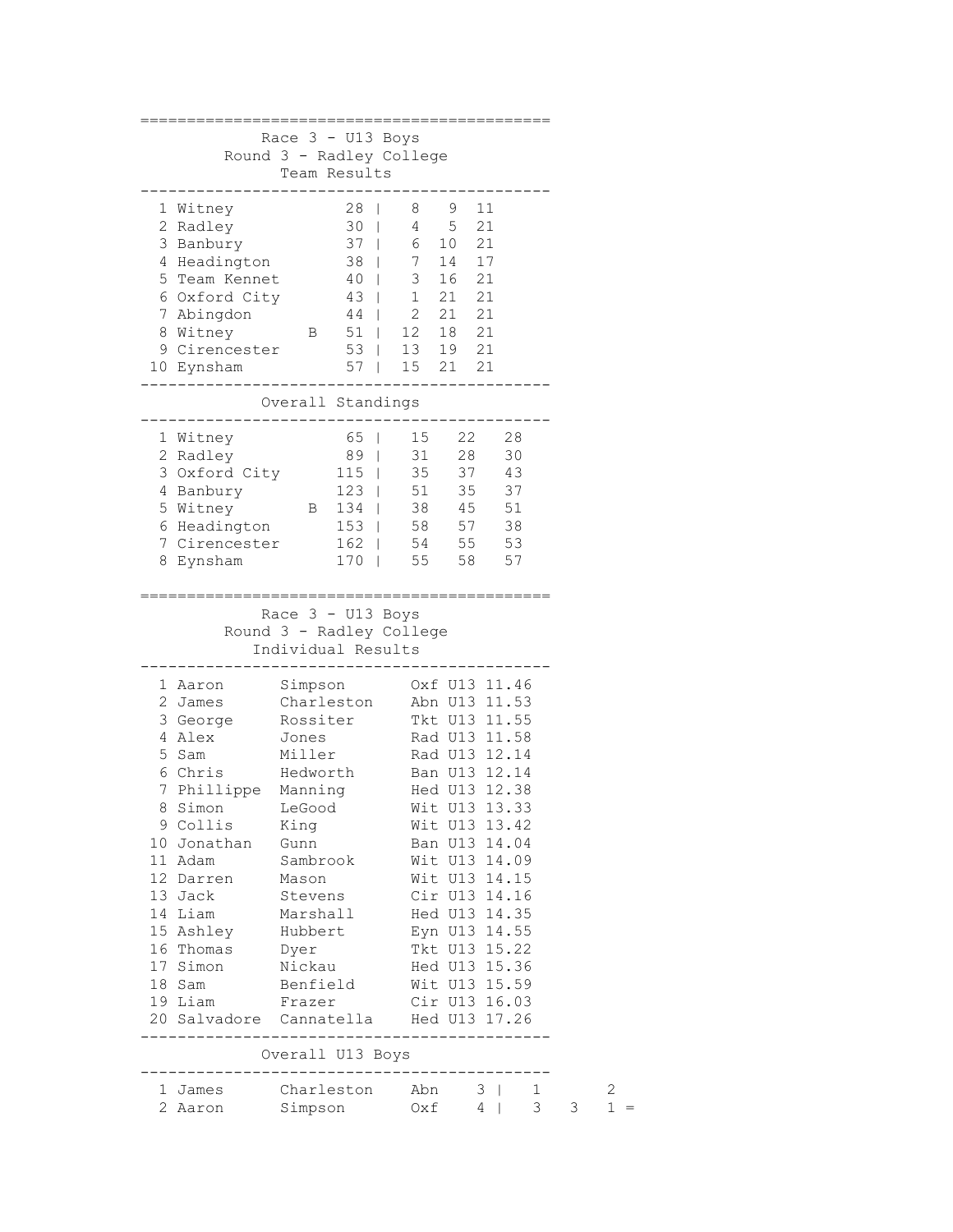| 5           | 2 Alex<br>2 George<br>Sam<br>6 Chris<br>6 Simon<br>8 Darren<br>9 Adam<br>10 Collis<br>11 Jonathan<br>12 Craig<br>13 Jack<br>14 Ashley<br>14 Sam<br>16 Liam<br>17 Simon<br>17 Thomas<br>19 Liam                                                   | Jones<br>Rossiter<br>Miller<br>Hedworth<br>LeGood<br>Mason<br>Sambrook<br>King<br>Gunn<br>Luke<br>Stevens<br>Hubbert<br>Benfield<br>Marshall<br>Nickau<br>Dyer<br>Frazer |                                                                                                                                                                                             | Rad<br>Tkt<br>Rad<br>Ban<br>Wit<br>Wit<br>Wit<br>Wit<br>Ban<br>Oxf<br>Cir<br>Eyn<br>Hed<br>Tkt<br>Cir                                                                                                                                  | Wit<br>Hed                                                                                           | 4<br>$\overline{\phantom{a}}$<br>4<br>$\overline{\phantom{a}}$<br>9<br>$\perp$<br>11<br>11<br>13<br>14<br>15<br>17<br>23<br>$\perp$<br>25<br>$\Box$<br>$27 \mid$<br>27<br>30<br>33<br>33<br>37 | T<br>T<br>T<br>$\mathbf{I}$<br>$\mathbf{I}$<br>$\mathbf{I}$<br>T<br>$\mathbf{I}$<br>$\mathbf{I}$<br>$\mathbf{I}$ | 2<br>8<br>4<br>7<br>5<br>6<br>9<br>11<br>12<br>13<br>14<br>16 | 2<br>$\mathbf{1}$<br>4<br>5<br>7<br>6<br>9<br>10<br>8<br>12<br>15<br>14<br>13<br>16<br>19<br>17<br>18 | $4 =$<br>$3 =$<br>$\mathsf S$<br>$6 =$<br>8<br>$=$<br>12<br>11<br>$\mathsf 9$<br>10<br>13<br>$15 =$<br>$18 =$<br>14<br>$17 =$<br>16<br>$=$<br>19 |
|-------------|--------------------------------------------------------------------------------------------------------------------------------------------------------------------------------------------------------------------------------------------------|--------------------------------------------------------------------------------------------------------------------------------------------------------------------------|---------------------------------------------------------------------------------------------------------------------------------------------------------------------------------------------|----------------------------------------------------------------------------------------------------------------------------------------------------------------------------------------------------------------------------------------|------------------------------------------------------------------------------------------------------|------------------------------------------------------------------------------------------------------------------------------------------------------------------------------------------------|------------------------------------------------------------------------------------------------------------------|---------------------------------------------------------------|-------------------------------------------------------------------------------------------------------|--------------------------------------------------------------------------------------------------------------------------------------------------|
|             | 20 Matt<br>21 Thomas                                                                                                                                                                                                                             | Watson                                                                                                                                                                   |                                                                                                                                                                                             | Whh                                                                                                                                                                                                                                    |                                                                                                      | 39<br>$\Box$                                                                                                                                                                                   |                                                                                                                  | 19                                                            | 20<br>21                                                                                              |                                                                                                                                                  |
|             |                                                                                                                                                                                                                                                  | Grundy                                                                                                                                                                   |                                                                                                                                                                                             | Whh                                                                                                                                                                                                                                    |                                                                                                      | $41$                                                                                                                                                                                           |                                                                                                                  | 20                                                            |                                                                                                       |                                                                                                                                                  |
|             | Round 3 - Radley College                                                                                                                                                                                                                         |                                                                                                                                                                          | Team Results                                                                                                                                                                                | Race $4 - U13/U15$ Girls                                                                                                                                                                                                               |                                                                                                      |                                                                                                                                                                                                |                                                                                                                  |                                                               |                                                                                                       |                                                                                                                                                  |
| $7^{\circ}$ | 1 Oxford City<br>2 Radley<br>3 Radley<br>4 Abingdon<br>5 Witney<br>6 Banbury<br>Bicester<br>8 Cirencester<br>9 Oxford City<br>10 Exel Gosford<br>11 Radley<br>11 Team Kennet<br>13 White Horse<br>14 Abingdon<br>15 Headington<br>16 Swindon Str | В<br>Β<br>C<br>В                                                                                                                                                         | 8<br>$\mathbf{I}$<br>13  <br>40 <sub>1</sub><br>50<br>56<br>$\mathbf{I}$<br>57<br>76<br>81<br>82<br>85<br>89<br>89<br>$\overline{\phantom{a}}$<br>92<br>$\perp$<br>98<br>$111$ $\pm$<br>114 | 1<br>$\overline{c}$<br>8<br>9<br>$\mathbf{I}$<br>14<br>7<br>$\mathbf{I}$<br>11<br>$\mathbf{I}$<br>20<br>$\mathbf{I}$<br>15<br>$\mathbf{I}$<br>22<br>$\mathbf{I}$<br>28<br>$\overline{1}$<br>18<br>12<br>25<br>$\mathbf{I}$<br>31<br>34 | 3<br>$\mathsf S$<br>13<br>17<br>16<br>10<br>30<br>21<br>27<br>23<br>29<br>33<br>40<br>36<br>40<br>40 | 4<br>6<br>19<br>24<br>26<br>40<br>35<br>40<br>40<br>40<br>$32 =$<br>$38 =$<br>40<br>37<br>40<br>40                                                                                             |                                                                                                                  |                                                               |                                                                                                       |                                                                                                                                                  |
|             |                                                                                                                                                                                                                                                  |                                                                                                                                                                          | Overall Standings                                                                                                                                                                           |                                                                                                                                                                                                                                        |                                                                                                      |                                                                                                                                                                                                |                                                                                                                  |                                                               |                                                                                                       |                                                                                                                                                  |
|             | 1 Oxford City<br>2 Radley<br>3 Radley<br>4 Oxford City<br>5 Witney<br>6 Abingdon<br>6 Banbury<br>8 Bicester<br>9 Exel Gosford<br>10 Cirencester<br>11 Team Kennet<br>12 Swindon Str<br>13 Headington                                             | Β<br>В                                                                                                                                                                   | 22<br>49<br>135<br>155<br>157<br>166<br>166<br>224<br>246<br>$293$  <br>320<br>324<br>326                                                                                                   | 8<br>17<br>59<br>I<br>39<br>50<br>63<br>48<br>65<br>81<br>L<br>101<br>118<br>$\mathbf{I}$<br>105<br>I<br>112                                                                                                                           | 111<br>113                                                                                           | - 6<br>19<br>36<br>34<br>51<br>53<br>61<br>83<br>80<br>105<br>103                                                                                                                              | 8<br>13<br>40<br>82<br>56<br>$50 =$<br>$57 =$<br>76<br>85<br>81<br>89<br>114<br>111                              |                                                               |                                                                                                       |                                                                                                                                                  |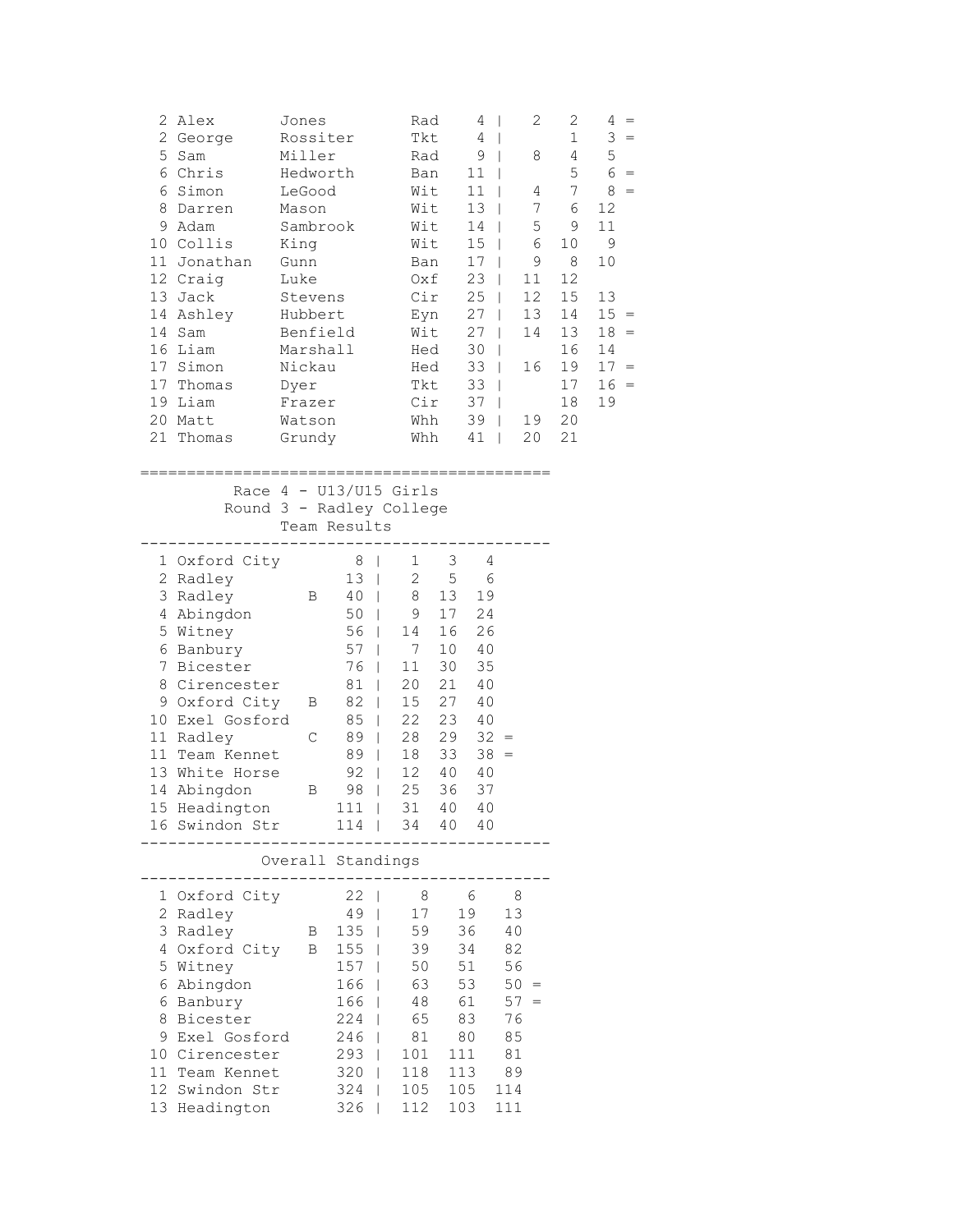|   |                    | Race $4 - U13/U15$ Girls |     |                |                |                |        |
|---|--------------------|--------------------------|-----|----------------|----------------|----------------|--------|
|   |                    | Round 3 - Radley College |     |                |                |                |        |
|   |                    | Individual Results       |     |                |                |                |        |
|   |                    |                          |     |                |                |                |        |
|   | l Martha           | Lloyd                    |     | Oxf U15 11.42  |                |                |        |
|   | 2 Hayley Chaundy   |                          |     | Rad U15 12.23  |                |                |        |
|   | 3 Gina             | Hood                     |     | Oxf U15 12.30  |                |                |        |
|   | 4 Bea              | Swords                   |     | Oxf U13 12.34  |                |                |        |
|   | 5 Jodie            | Kafke                    |     | Rad U15 12.40  |                |                |        |
|   | 6 Chloe            | Mitcham                  |     | Rad U15 12.42  |                |                |        |
| 7 | Sophie             | Tyers                    |     | Ban U13 12.45  |                |                |        |
| 8 | Emma               | Grant                    |     | Rad U13 13.03  |                |                |        |
|   | 9 Beth             | Hampson                  |     | Abn U15 13.18  |                |                |        |
|   | 10 Alice           | Gunn                     |     | Ban U15 13.32  |                |                |        |
|   | 11 Katie           | Allen                    |     | Bic U15 13.34  |                |                |        |
|   | 12 Alice           | Lord                     |     | Whh U13 13.36  |                |                |        |
|   | 13 Kimberley Daly  |                          |     | Rad U15 13.44  |                |                |        |
|   | 14 Alice           | Parsons                  |     | Wit U13 13.46  |                |                |        |
|   | 15 Emily           | Patrick                  |     | Oxf U13 13.51  |                |                |        |
|   | 16 Jade            | Hewlett                  |     | Wit U13 13.52  |                |                |        |
|   | 17 Amie            | Galvin                   |     | Abn U15 13.58  |                |                |        |
|   | 18 Sam             | Walker                   |     | Tkt U13 14.06  |                |                |        |
|   | 19 Kelly           | Daly                     |     | Rad U15 14.09  |                |                |        |
|   | 20 Sophie          | McKeeman                 |     | Cir U13 14.09  |                |                |        |
|   | 21 Ellie           | Puddifoot                |     | Cir U13 14.13  |                |                |        |
|   | 22 Emily           | McDonnell                |     | Gos U13 14.21  |                |                |        |
|   | 23 Hannah          | Mitchell                 |     | Gos U13 14.30  |                |                |        |
|   | 24 Amy             | Chisnall                 |     | Abn U15 14.46  |                |                |        |
|   | 25 Ellis           | Corcoran                 |     | Abn U13 15.10  |                |                |        |
|   | 26 Katharine Smith |                          |     | Wit U13 15.11  |                |                |        |
|   | 27 Martha          | Morey                    |     | Oxf U13 15.13  |                |                |        |
|   | 28 Megan           | Roberts                  |     | Rad U13 15.25  |                |                |        |
|   | 29 Jennifer Graham |                          |     | Rad U15 15.28  |                |                |        |
|   | 30 Nikki           | Holloway                 |     | Bic U13 15.42  |                |                |        |
|   | 31 Harriet         | Griffiths                |     | Hed U15 15.52  |                |                |        |
|   | 32 Emma            | McKee                    |     | Rad U13 16.35  |                |                |        |
|   | 33 Amanda          | Watkinson                |     | Tkt U13 16.55  |                |                |        |
|   | 34 Tracey          | Sharland                 |     | Swi U15 16.56  |                |                |        |
|   | 35 Alice           | McGill                   |     | Bic U15 17.13  |                |                |        |
|   |                    | 36 Victoria Richards     |     | Abn U13 17.28  |                |                |        |
|   | 37 Emma            | Copley                   |     | Abn U13 18.15  |                |                |        |
|   | 38 Kim             | Wheeler Tkt U15 18.20    |     |                |                |                |        |
|   | 39 Amber           | Goodwin Bic U15 18.21    |     |                |                |                |        |
|   | --------           |                          |     |                |                |                |        |
|   |                    | Overall U13 Girls        |     |                |                |                |        |
|   |                    |                          |     |                |                |                |        |
|   | 1 Bea              | Swords                   | Oxf | 6 <sup>1</sup> | 3 <sup>7</sup> | 3              | 4      |
|   | 2 Sophie           | Tyers                    | Ban | $12$           |                | 7 <sub>5</sub> | 7      |
|   | 3 Emma             | Grant                    | Rad | $18$           |                | 10             | - 8    |
|   | 4 Alice            | Lord                     | Whh | 24             | $12\,$         |                | 12     |
|   | 5 Alice            | Parsons                  | Wit | $26$           | 14             | 12             | 14     |
|   | 6 Emily            | Patrick                  | Oxf | $29$           | 16             | 14             | $15 =$ |
|   | 6 Jade             | Hewlett                  | Wit | $29$           | 13             | 16             | $16 =$ |
| 8 | Megan              | Roberts                  | Rad | $30$           | $15\,$         | 15             | 28     |
|   | 9 Jo               | Hart                     | Oxf | $31$           | 18             | 13             |        |
|   |                    |                          |     |                |                |                |        |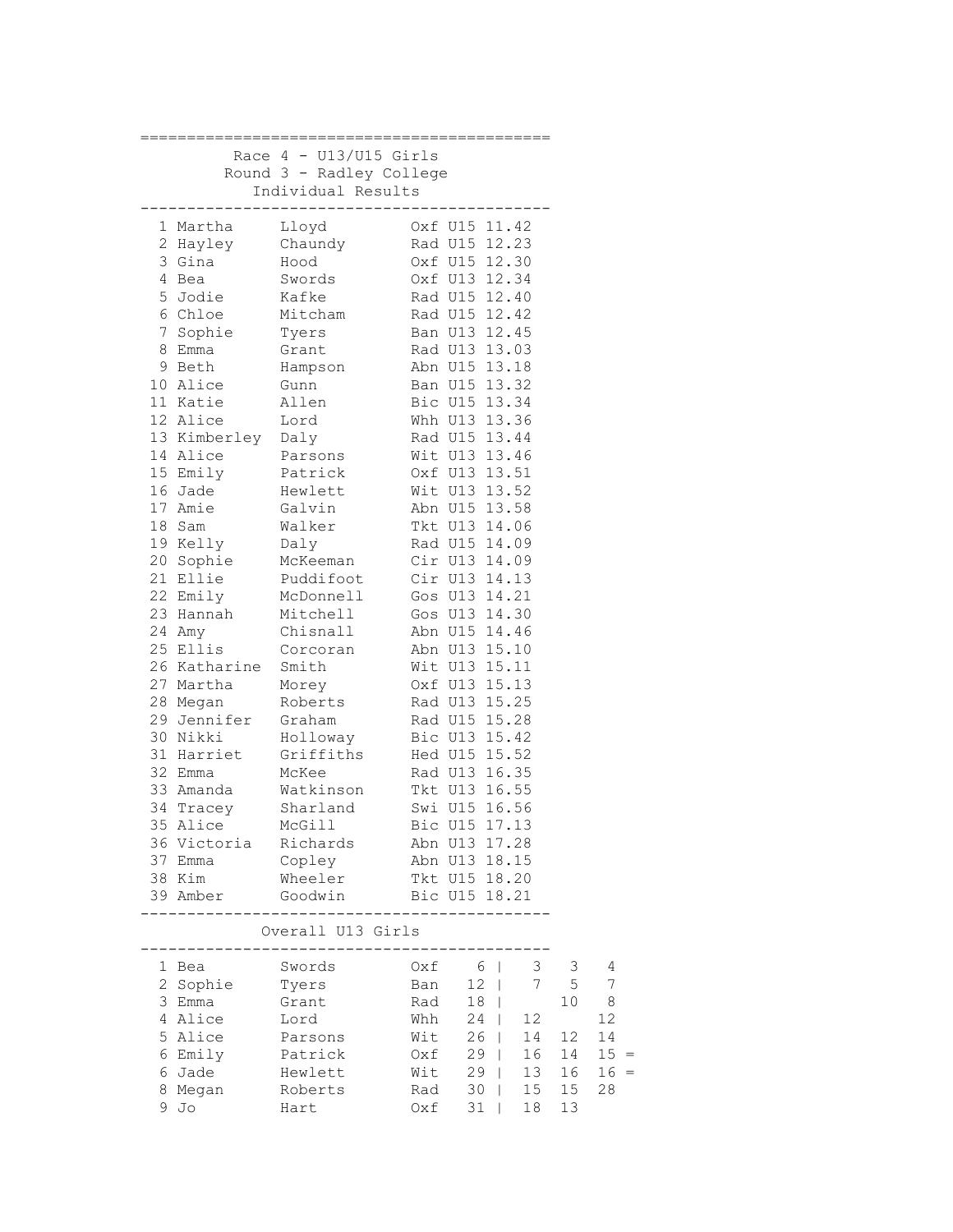|                                    | 10 Emily<br>10 Hannah<br>12 Ellis<br>13 Katharine<br>13 Martha<br>15 Kitty<br>16 Ellie<br>17 Nikki<br>18 Ella<br>18 Emma<br>20 Alice<br>21 Victoria<br>22 Emma<br>23 Leah                                      | McDonnell<br>Mitchell<br>Corcoran<br>Smith<br>Morey<br>Gorman<br>Puddifoot<br>Holloway<br>Gorman<br>McKee<br>Thomas<br>Richards<br>Copley<br>Gorman                                      |                                                                                                                                                            | Gos<br>Gos<br>Abn<br>Wit<br>Oxf<br>Wit<br>Cir<br>Bic<br>Wit<br>Rad<br>Cir<br>Abn<br>Abn<br>Wit                                    |                                                                        | 41<br>T<br>41<br>T<br>42<br>49<br>$\Box$<br>49<br>$\overline{\phantom{a}}$<br>50<br>$\overline{1}$<br>51<br>52<br>T<br>56<br>56<br>T<br>64<br>68<br>$\Box$<br>71<br>75                                                                                                                                | T<br>L<br>L<br>L<br>$\mathbf{I}$ | 20<br>21<br>17<br>23<br>29<br>27<br>30<br>22<br>28<br>31<br>36<br>35<br>37                       | 21<br>20<br>27<br>26<br>22<br>23<br>28<br>24<br>33<br>32<br>36<br>38                                  | $22 =$<br>$23 =$<br>25<br>$26 =$<br>$27 =$<br>21<br>30<br>32<br>36<br>37                                                    |  |
|------------------------------------|----------------------------------------------------------------------------------------------------------------------------------------------------------------------------------------------------------------|------------------------------------------------------------------------------------------------------------------------------------------------------------------------------------------|------------------------------------------------------------------------------------------------------------------------------------------------------------|-----------------------------------------------------------------------------------------------------------------------------------|------------------------------------------------------------------------|-------------------------------------------------------------------------------------------------------------------------------------------------------------------------------------------------------------------------------------------------------------------------------------------------------|----------------------------------|--------------------------------------------------------------------------------------------------|-------------------------------------------------------------------------------------------------------|-----------------------------------------------------------------------------------------------------------------------------|--|
|                                    |                                                                                                                                                                                                                | Overall U15 Girls                                                                                                                                                                        |                                                                                                                                                            |                                                                                                                                   |                                                                        |                                                                                                                                                                                                                                                                                                       |                                  |                                                                                                  |                                                                                                       |                                                                                                                             |  |
| 5<br>6<br>8<br>9<br>10<br>17<br>18 | 1 Martha<br>2 Hayley<br>3 Hayley<br>4 Gina<br>Jodie<br>6 Chloe<br>Kimberley<br>Beth<br>Alice<br>Kelly<br>11 Katie<br>12 Amy<br>13 Alice<br>13 Louise<br>15 Harriet<br>16 Jennifer<br>Tracey<br>Amber<br>18 Kim | Lloyd<br>Chaundy<br>Luke<br>Hood<br>Kafke<br>Mitcham<br>Daly<br>Hampson<br>Gunn<br>Daly<br>Allen<br>Chisnall<br>McGill<br>Gartt<br>Griffiths<br>Graham<br>Sharland<br>Goodwin<br>Wheeler |                                                                                                                                                            | Oxf<br>Rad<br>Oxf<br>Oxf<br>Rad<br>Rad<br>Rad<br>Abn<br>Ban<br>Rad<br>Bic<br>Abn<br>Bic<br>Swi<br>Hed<br>Rad<br>Swi<br>Bic<br>Tkt |                                                                        | $2 \mid$<br>4<br>$\perp$<br>6<br>$\mathbf{I}$<br>$7\phantom{.0}$<br>$\overline{1}$<br>9<br>$\mathsf{I}$<br>15 <sub>1</sub><br>15<br>$\overline{1}$<br>17<br>18<br>T<br>21<br>T<br>30<br>T<br>42<br>T<br>55<br>55<br>$\perp$<br>56<br>$\mathbf{I}$<br>60<br>$\mathbf{I}$<br>71<br>73<br>T<br>$73 \mid$ | L<br>L<br>$\mathbf{I}$           | 1<br>$\mathbf{2}$<br>5<br>4<br>9<br>6<br>11<br>8<br>10<br>24<br>25<br>26<br>32<br>34<br>39<br>38 | 2<br>6<br>$\mathbf 1$<br>7<br>4<br>9<br>8<br>11<br>19<br>18<br>30<br>29<br>25<br>31<br>37<br>34<br>35 | 1<br>$\overline{2}$<br>3<br>5<br>6<br>$13 =$<br>$\mathsf 9$<br>10<br>19<br>11<br>24<br>35<br>31<br>29<br>34<br>$39 =$<br>38 |  |
|                                    |                                                                                                                                                                                                                | Race $5 - U15/U17$ Boys                                                                                                                                                                  |                                                                                                                                                            |                                                                                                                                   |                                                                        |                                                                                                                                                                                                                                                                                                       |                                  |                                                                                                  |                                                                                                       |                                                                                                                             |  |
|                                    |                                                                                                                                                                                                                | Round 3 - Radley College<br>Team Results                                                                                                                                                 |                                                                                                                                                            |                                                                                                                                   |                                                                        |                                                                                                                                                                                                                                                                                                       |                                  |                                                                                                  |                                                                                                       |                                                                                                                             |  |
|                                    | 1 Abingdon<br>2 Oxford City<br>3 Team Kennet<br>4 Abingdon<br>4 White Horse<br>6 Cherwell<br>7 Woodstock<br>8 Bicester<br>9 Abingdon<br>10 Witney<br>11 Headington                                             | В<br>С                                                                                                                                                                                   | 17<br>22<br>I<br>36<br>$\mathbf{I}$<br>48<br>$\mathbf{I}$<br>$48$  <br>$57 \mid$<br>61<br>$\overline{1}$<br>63<br>$\mathbf{I}$<br>67<br>T<br>68<br>74<br>I | 4<br>2<br>10<br>15<br>3<br>$\mathbf 1$<br>6<br>7<br>21<br>20<br>18                                                                | $5^{\circ}$<br>9<br>12<br>16<br>19<br>28<br>27<br>28<br>22<br>23<br>28 | 8 <sup>8</sup><br>11<br>14<br>$17 =$<br>$26 =$<br>28<br>28<br>28<br>24<br>25<br>28                                                                                                                                                                                                                    |                                  |                                                                                                  |                                                                                                       |                                                                                                                             |  |
|                                    |                                                                                                                                                                                                                | Overall Standings                                                                                                                                                                        |                                                                                                                                                            |                                                                                                                                   |                                                                        |                                                                                                                                                                                                                                                                                                       |                                  |                                                                                                  |                                                                                                       |                                                                                                                             |  |
|                                    | 1 Oxford City                                                                                                                                                                                                  |                                                                                                                                                                                          | 70                                                                                                                                                         |                                                                                                                                   | 29 19                                                                  |                                                                                                                                                                                                                                                                                                       | 22                               |                                                                                                  |                                                                                                       |                                                                                                                             |  |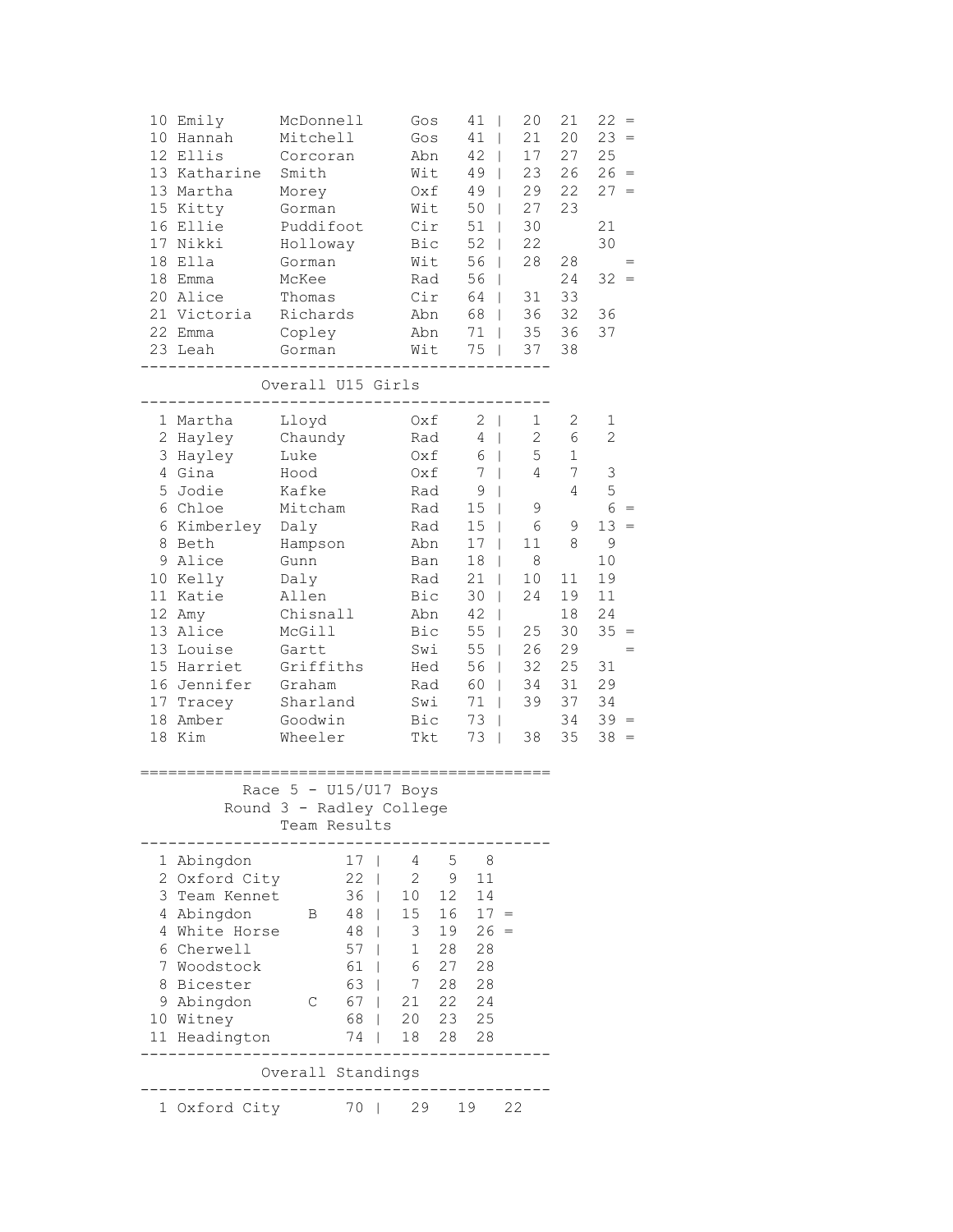|                           | 3 Abingdon<br>5 Cherwell<br>6 Bicester<br>7 Witney<br>8 Woodstock                                              | 2 Team Kennet 82  <br>91<br>4 White Horse 140  <br>$158$  <br>$163$  <br>165  <br>$169$ | 28<br>40<br>39<br>57<br>58 | 18<br>34<br>53 48<br>44<br>42<br>$55 \t 42 \t 68$<br>60 48 61 | 36<br>17<br>57<br>63 |    |            |
|---------------------------|----------------------------------------------------------------------------------------------------------------|-----------------------------------------------------------------------------------------|----------------------------|---------------------------------------------------------------|----------------------|----|------------|
|                           |                                                                                                                |                                                                                         |                            |                                                               |                      |    |            |
|                           |                                                                                                                | Race $5 - U15/U17$ Boys                                                                 |                            |                                                               |                      |    |            |
|                           |                                                                                                                | Round 3 - Radley College                                                                |                            |                                                               |                      |    |            |
|                           |                                                                                                                | Individual Results<br>. <u>.</u>                                                        |                            |                                                               |                      |    |            |
|                           | 1 Carl                                                                                                         | Tucker                                                                                  |                            | Chw U17 24.35                                                 |                      |    |            |
|                           | 2 James                                                                                                        | Bird                                                                                    |                            | Oxf U15 24.55                                                 |                      |    |            |
|                           | 3 Tim                                                                                                          | Trainer                                                                                 |                            | Whh U15 25.06                                                 |                      |    |            |
|                           | 4 George                                                                                                       | Wood                                                                                    |                            | Abn U15 25.12                                                 |                      |    |            |
|                           | 5 Jack                                                                                                         | Hill                                                                                    |                            | Abn U17 25.35                                                 |                      |    |            |
|                           | 6 John to the season of the season of the season of the season of the season of the season of the season of th | Ewbank                                                                                  |                            | Wds U15 25.57                                                 |                      |    |            |
|                           | 7 Joe                                                                                                          | Stachowiak                                                                              |                            | Bic U17 26.20                                                 |                      |    |            |
|                           | 8 John                                                                                                         | Lodowski                                                                                |                            | Abn U17 26.26                                                 |                      |    |            |
|                           | 9 Philip                                                                                                       | Castle                                                                                  |                            | Oxf U17 26.48                                                 |                      |    |            |
|                           | 10 Richard<br>11 James                                                                                         | Knape<br>Smart                                                                          |                            | Tkt U15 26.54<br>Oxf U15 26.56                                |                      |    |            |
|                           | 12 Mark                                                                                                        | Vardy                                                                                   |                            | Tkt U17 27.11                                                 |                      |    |            |
|                           | 13 Ian                                                                                                         | Castle                                                                                  |                            | Oxf U15 27.22                                                 |                      |    |            |
|                           | 14 James                                                                                                       | Moorcroft                                                                               |                            | Tkt U15 27.31                                                 |                      |    |            |
|                           | 15 Sean                                                                                                        | Harris                                                                                  |                            | Abn U15 27.45                                                 |                      |    |            |
|                           | 16 Grant                                                                                                       | Harris                                                                                  |                            | Abn U15 27.58                                                 |                      |    |            |
|                           | 17 Rob                                                                                                         | Hill Theory                                                                             |                            | Abn U15 28.16                                                 |                      |    |            |
|                           | 18 Jack                                                                                                        | Griffiths                                                                               |                            | Hed U15 28.46                                                 |                      |    |            |
|                           | 19 Henry                                                                                                       | Penfold                                                                                 |                            | Whh U15 28.49                                                 |                      |    |            |
|                           | 20 Lewis                                                                                                       | Warren                                                                                  |                            | Wit U15 29.30                                                 |                      |    |            |
|                           | 21 Thomas                                                                                                      | Wilkins                                                                                 |                            | Abn U15 29.33                                                 |                      |    |            |
|                           | 22 Steve                                                                                                       | Copley                                                                                  |                            | Abn U15 29.41                                                 |                      |    |            |
|                           | 23 Gareth                                                                                                      | Petts                                                                                   |                            | Wit U17 30.00                                                 |                      |    |            |
|                           | 24 Brendan<br>25 Tom                                                                                           | Schofield                                                                               |                            | Abn U15 32.25                                                 |                      |    |            |
|                           | 26 Pete                                                                                                        | Timms<br>Knopp                                                                          |                            | Wit U15 35.34<br>Whh U15 36.53                                |                      |    |            |
|                           | 27 George                                                                                                      | Holding                                                                                 |                            | Wds U15 nt                                                    |                      |    |            |
|                           |                                                                                                                |                                                                                         |                            |                                                               |                      |    |            |
|                           |                                                                                                                | Overall U15 Boys                                                                        |                            |                                                               |                      |    |            |
|                           | 1 George                                                                                                       | Wood                                                                                    | Abn                        | 7<br>$\blacksquare$                                           | 6                    | 3  | 4          |
| $\mathbf{2}^{\mathsf{I}}$ | Tim                                                                                                            | Trainer                                                                                 | Whh                        | 8                                                             | 5                    |    | 3          |
| 3                         | John                                                                                                           | Ewbank                                                                                  | Wds                        | 10                                                            | 4                    | 9  | $\epsilon$ |
|                           | 4 Richard                                                                                                      | Knape                                                                                   | Tkt                        | 17                                                            | 16                   | 7  | 10         |
|                           | 5 James                                                                                                        | Smart                                                                                   | Oxf                        | 19                                                            | 17                   | 8  | 11         |
| 6                         | Ian                                                                                                            | Castle                                                                                  | Oxf                        | 20                                                            | 10                   | 10 | 13         |
| 7                         | Steve                                                                                                          | Copley                                                                                  | Abn                        | 26                                                            | 15                   | 11 | 22         |
| 8                         | James                                                                                                          | Moorcroft                                                                               | Tkt                        | 28                                                            | 21                   | 14 | 14         |
| 9                         | Lewis                                                                                                          | Warren                                                                                  | Wit                        | 31<br>I                                                       | 18                   | 13 | 20         |
| 10                        | Henry                                                                                                          | Penfold                                                                                 | Whh                        | 34<br>T                                                       | 20                   | 15 | 19         |
| 11                        | Thomas                                                                                                         | Ridley                                                                                  | Tkt                        | 38                                                            | 22                   | 16 |            |
| 12                        | Rob                                                                                                            | Hill                                                                                    | Abn                        | 40                                                            | 23                   |    | 17         |
| 13                        | Tom                                                                                                            | Timms                                                                                   | Wit                        | 41                                                            | 24                   | 17 | 25         |
| 14                        | Pete                                                                                                           | Knopp                                                                                   | Whh                        | 43<br>ı                                                       | 25                   | 18 | 26         |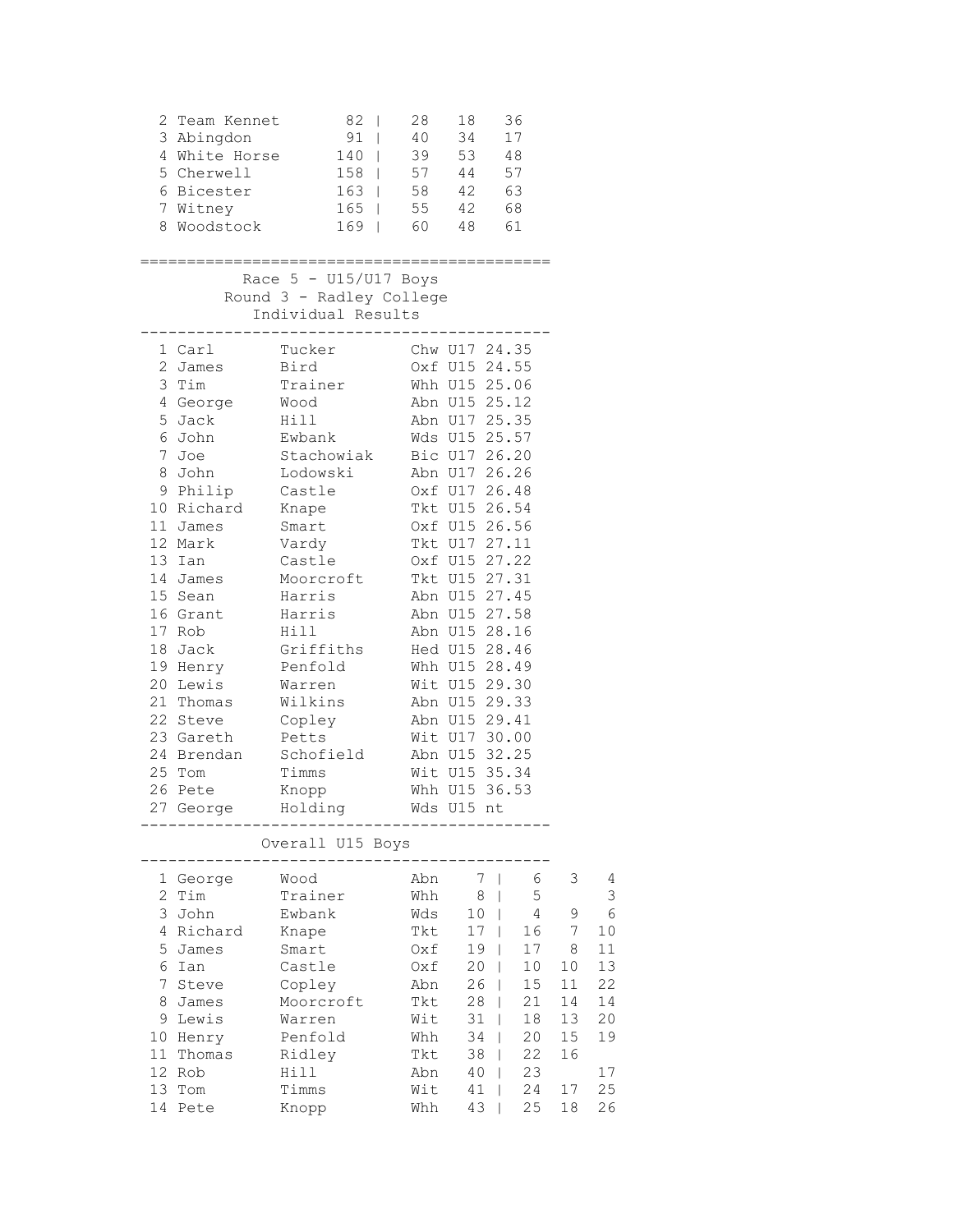| Overall U17 Boys                            |                |                                                   |                             |          |             |    |                |              |          |
|---------------------------------------------|----------------|---------------------------------------------------|-----------------------------|----------|-------------|----|----------------|--------------|----------|
| 1 Carl                                      | Tucker         |                                                   | Chw                         |          | $4 \mid$    |    | 3 <sup>7</sup> | 4            | 1<br>$=$ |
| 1 Joe                                       |                |                                                   | Stachowiak Bic              |          | $4 \mid$    |    | $2^{\circ}$    | $\mathbf{2}$ | 7        |
| 3 Philip Castle                             |                |                                                   |                             |          | $0xf 8$     |    |                | $7\quad1$    | 9        |
| 4 Mark                                      | Vardy          |                                                   | Tkt                         |          | $13 \mid$   |    | 8              | 5            | 12       |
| 5 Robert Ridley                             |                |                                                   | Tkt 15                      |          |             |    | 9              | 6            |          |
| 6 Jack                                      | Hill           |                                                   | Abn 24                      |          |             |    | 19             |              | 5        |
| 7 Gareth                                    | Petts          |                                                   |                             | Wit      | $25 \mid$   |    | 13             | 12           | 23       |
|                                             |                |                                                   |                             |          |             |    |                |              |          |
| Round 3 - Radley College                    |                | Race $6 -$ Women                                  |                             |          |             |    |                |              |          |
|                                             |                | Team Results                                      |                             |          |             |    |                |              |          |
| 1 Headington                                |                | . <u>.</u> .                                      | 19   2 3                    |          | 14          |    |                |              |          |
| 2 Cirencester 24                            |                |                                                   | $1 \t 8$                    |          | 15          |    |                |              |          |
| 3 Radley                                    |                |                                                   | 7 <sub>11</sub>             |          | 26          |    |                |              |          |
| 4 Witney                                    |                | $\begin{array}{c c} 44 &   \\ 45 &   \end{array}$ |                             | 19       | 22          |    |                |              |          |
| 5 Oxford City                               |                |                                                   | $45$   $4$<br>53   13<br>13 | 17       | 23          |    |                |              |          |
| 6 Woodstock                                 |                | $54 \mid 9$                                       |                             | 20       | 25          |    |                |              |          |
| 7 White Horse                               |                | 76                                                | 16                          | 21       | 39          |    |                |              |          |
| 8 Banbury                                   |                | 78                                                | 6                           | 10       | 62          |    |                |              |          |
| 9 Headington B                              |                | 79                                                | 24                          | 27       | 28          |    |                |              |          |
| 10 Abingdon                                 |                | 99 <sub>1</sub>                                   | 12 40                       |          | 47          |    |                |              |          |
| 11 Cirencester B                            |                | $101  $                                           | 29                          | 31       | 41          |    |                |              |          |
| 12 Headington C                             |                | 116                                               | 30                          | 33       | 53          |    |                |              |          |
| 13 Cherwell                                 |                | $\frac{1}{26}$                                    | 18                          | 51       | 57          |    |                |              |          |
| 14 Team Kennet                              |                | $129$                                             | $5^{\circ}$<br>32           | 43<br>52 | 81          |    |                |              |          |
| 15 Swindon Str                              | $\mathbf B$    | $143 \mid$                                        | 156   37                    |          | 59<br>56 63 |    |                |              |          |
| 16 Radley<br>17 Oxford City B               |                | $160$                                             | 35 44                       |          | 81          |    |                |              |          |
| 18 Cirencester C                            |                | $161$                                             | 45 55                       |          | 61          |    |                |              |          |
| 19 White Horse B                            |                | 169                                               | 42 46                       |          | 81          |    |                |              |          |
| 20 Witney                                   | $\overline{B}$ | $171$                                             | 36                          | 54       | 81          |    |                |              |          |
| 21 Abingdon B                               |                | 184                                               | 50 65 69                    |          |             |    |                |              |          |
| 22 Woodstock B 190  <br>23 Exel Gosford 196 |                |                                                   | 49                          | 60       | 81          |    |                |              |          |
| 23 Exel Gosford                             |                | 196<br>$\Box$                                     | 34                          | 81       | 81          |    |                |              |          |
| 24 Oxf Uni Press                            |                | $200$                                             | 38                          | 81       | 81          |    |                |              |          |
| 25 Swindon Str                              | В              | $209$                                             | 64                          | 71       | 74          |    |                |              |          |
| 26 Eynsham                                  |                | $210$                                             | 48                          | 81       | 81          |    |                |              |          |
| 27 Hook Norton                              |                | $215$                                             | 58                          | 78       | 79          |    |                |              |          |
| 28 Radley                                   | $\mathbb{C}$   | $221$                                             | 68                          |          | 76 77       |    |                |              |          |
| 29 Headington D                             |                | 223                                               | 70                          | 73       | 80          |    |                |              |          |
| 30 Bicester                                 |                | $229$                                             | 67<br>72                    | 81       | 81          |    |                |              |          |
| 31 Kidlington                               |                | $234$                                             |                             | 81       | 81          |    |                |              |          |
|                                             |                | Overall Standings<br>________________             |                             |          |             |    |                |              |          |
| 1 Cirencester                               |                | 72<br>I                                           | 33                          |          | 15          | 24 |                |              |          |
| 2 Witney                                    |                | 96<br>T                                           | 25                          |          | 26          | 45 |                |              |          |
| 3 Headington                                |                | 114                                               | 56<br>L                     |          | 39          | 19 |                |              |          |
| 4 Oxford City                               |                | 147                                               | 34<br>$\mathbf{I}$          |          | 60          | 53 |                |              |          |
| 5 Radley                                    |                | 163                                               | 51<br>$\mathbf{I}$          |          | 68          | 44 |                |              |          |
| 6 Woodstock                                 |                | 177                                               | 75                          |          | 48          | 54 |                |              |          |
| 7 Banbury                                   |                | 190                                               | 34                          |          | 78          | 78 |                |              |          |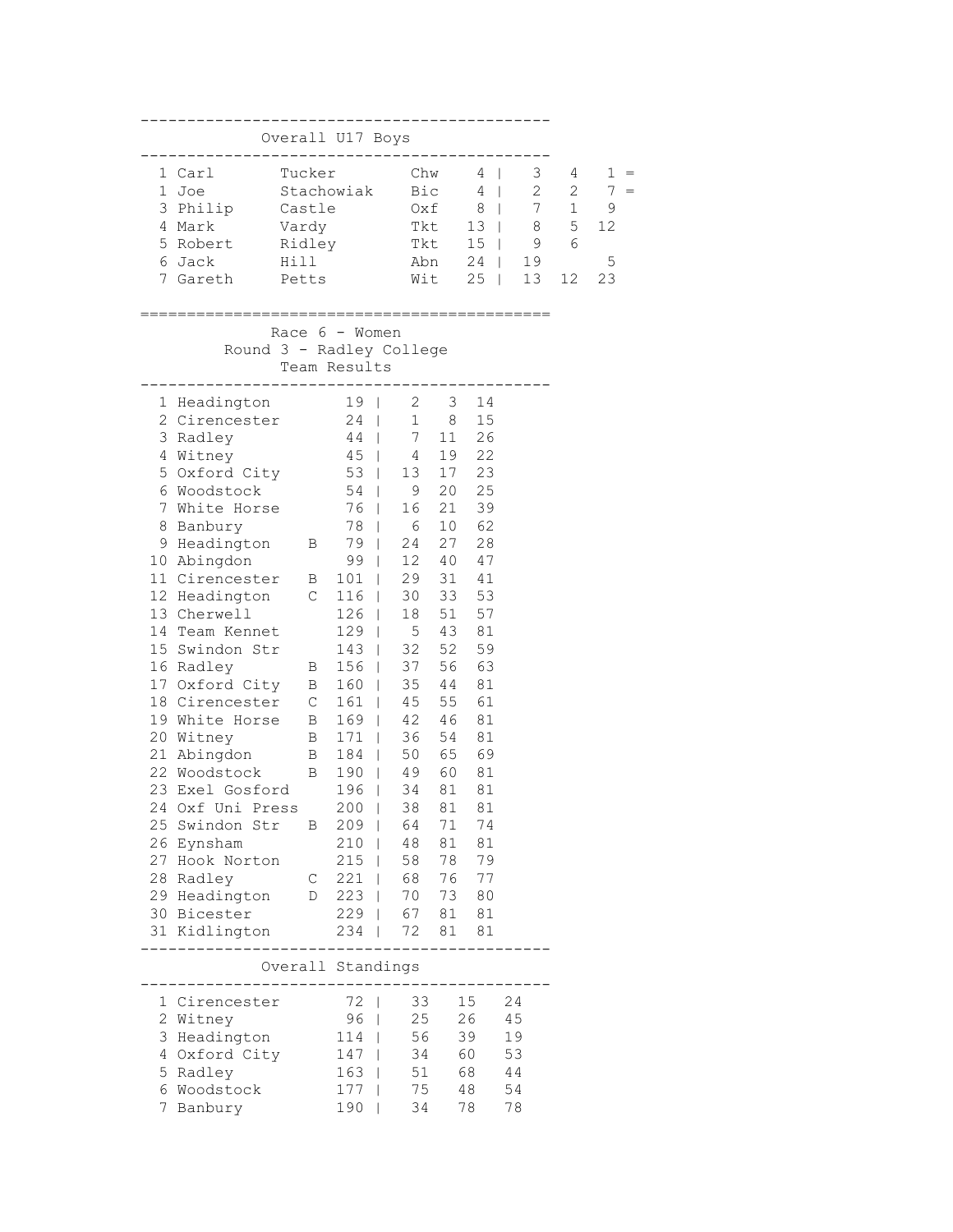| 8<br>9<br>10<br>11<br>12<br>14<br>15<br>16<br>17<br>18<br>19<br>19<br>21<br>22<br>23<br>24<br>25<br>26                                | White Horse<br>Headington<br>Abingdon<br>Witney<br>Swindon Str<br>13 Cirencester<br>Oxf Uni Press<br>Headington<br>Cherwell<br>Eynsham<br>Team Kennet<br>Radley<br>Woodstock<br>Hook Norton<br>Exel Gosford<br>Kidlington<br>Swindon Str<br>Headington<br>Bicester | Β<br>В<br>В<br>С<br>В<br>В<br>B<br>D                                                                                                                                                                                 | 299<br>300<br>361<br>381<br>389<br>393<br>404<br>434<br>446<br>470<br>497<br>518<br>518<br>537<br>601<br>623<br>644<br>647<br>650 | 69<br>I<br>126<br>T<br>121<br>L<br>107<br>I<br>91<br>I<br>165<br>I<br>119<br>I<br>178<br>I<br>129<br>I<br>106<br>I<br>213<br>I<br>193<br>I<br>210<br>I<br>164<br>I<br>210<br>I<br>209<br>I<br>$\overline{\phantom{a}}$<br>202<br>226<br>I<br>231<br>I | 154<br>95<br>141<br>103<br>155<br>127<br>85<br>140<br>191<br>154<br>155<br>169<br>118<br>158<br>195<br>180<br>233<br>198<br>190 | 76<br>79<br>99<br>171<br>143<br>101<br>200<br>116<br>126<br>210<br>129<br>156<br>190<br>$=$<br>215<br>196<br>234<br>209<br>223<br>229                                                                                         |
|---------------------------------------------------------------------------------------------------------------------------------------|--------------------------------------------------------------------------------------------------------------------------------------------------------------------------------------------------------------------------------------------------------------------|----------------------------------------------------------------------------------------------------------------------------------------------------------------------------------------------------------------------|-----------------------------------------------------------------------------------------------------------------------------------|-------------------------------------------------------------------------------------------------------------------------------------------------------------------------------------------------------------------------------------------------------|---------------------------------------------------------------------------------------------------------------------------------|-------------------------------------------------------------------------------------------------------------------------------------------------------------------------------------------------------------------------------|
|                                                                                                                                       | Race                                                                                                                                                                                                                                                               | 6 - Women<br>Round 3 - Radley College<br>Individual Results                                                                                                                                                          |                                                                                                                                   |                                                                                                                                                                                                                                                       |                                                                                                                                 |                                                                                                                                                                                                                               |
| $\overline{c}$<br>3<br>4<br>5<br>6<br>7<br>8<br>9<br>10<br>11<br>12<br>13<br>14<br>15<br>16<br>17<br>18<br>20<br>21<br>22<br>23<br>24 | 1 Ellen<br>Allison<br>Tracey<br>Nicola<br>Sue<br>Rose<br>Veronica<br>Jane<br>Jackie<br>Michelle<br>Carolyn<br>Elizabeth<br>Charlotte<br>Jo<br>Helen<br>Jo<br>Gwyneth<br>Kim<br>19 Sally<br>Sue<br>Ross<br>Jeanette<br>Rebecca<br>Elaine<br>25 Sharon               | Leggate<br>Hirst<br>Gomm<br>Baigent<br>Kelling<br>Boden<br>Wassell<br>Leak<br>Buzzard<br>Plateau<br>Gottwald<br>Eadle<br>Langsam<br>Rhodes<br>Hueter<br>Shaw<br>Pitts<br>Knopp<br>Ashton<br>Bolton<br>Welsh<br>Evans | Galbraith<br>Choulerton<br>Donaldson                                                                                              | Cir S<br>Hed V1<br>Hed V1<br>Wit V1<br>Tkt S<br>Ban V1<br>Rad V1<br>Cir V1<br>Wds V1<br>Ban S<br>Oxf<br>Hed S<br>Oxf V2<br>Chw V2<br>Wit V1<br>Hed V1<br>Wds S                                                                                        | Rad U17<br>Abn U20<br>U17<br>Cir S<br>Whh U17<br>Wds V1<br>Whh V1<br>Wit V2<br>Oxf U20                                          | 24.35<br>24.40<br>25.02<br>26.13<br>26.26<br>26.42<br>26.54<br>27.08<br>27.20<br>27.51<br>27.55<br>27.58<br>28.17<br>28.23<br>28.28<br>28.30<br>28.43<br>28.55<br>28.59<br>29.20<br>29.24<br>29.36<br>29.41<br>29.48<br>29.53 |
| 26<br>27<br>28<br>29<br>30<br>31<br>32                                                                                                | Rose<br>Marie-Anne Fischer<br>Helen<br>Kim<br>Annette<br>Sue<br>Jude                                                                                                                                                                                               | Turley<br>Ingleby<br>Hack<br>McKeeman<br>Rouse                                                                                                                                                                       | Cormack-Loyd                                                                                                                      | Hed V1<br>Hed V2<br>Cir S                                                                                                                                                                                                                             | Rad U20<br>Hed V1<br>Cir V1<br>Swi V2                                                                                           | 29.59<br>30.08<br>30.25<br>30.30<br>30.45<br>31.03<br>31.04                                                                                                                                                                   |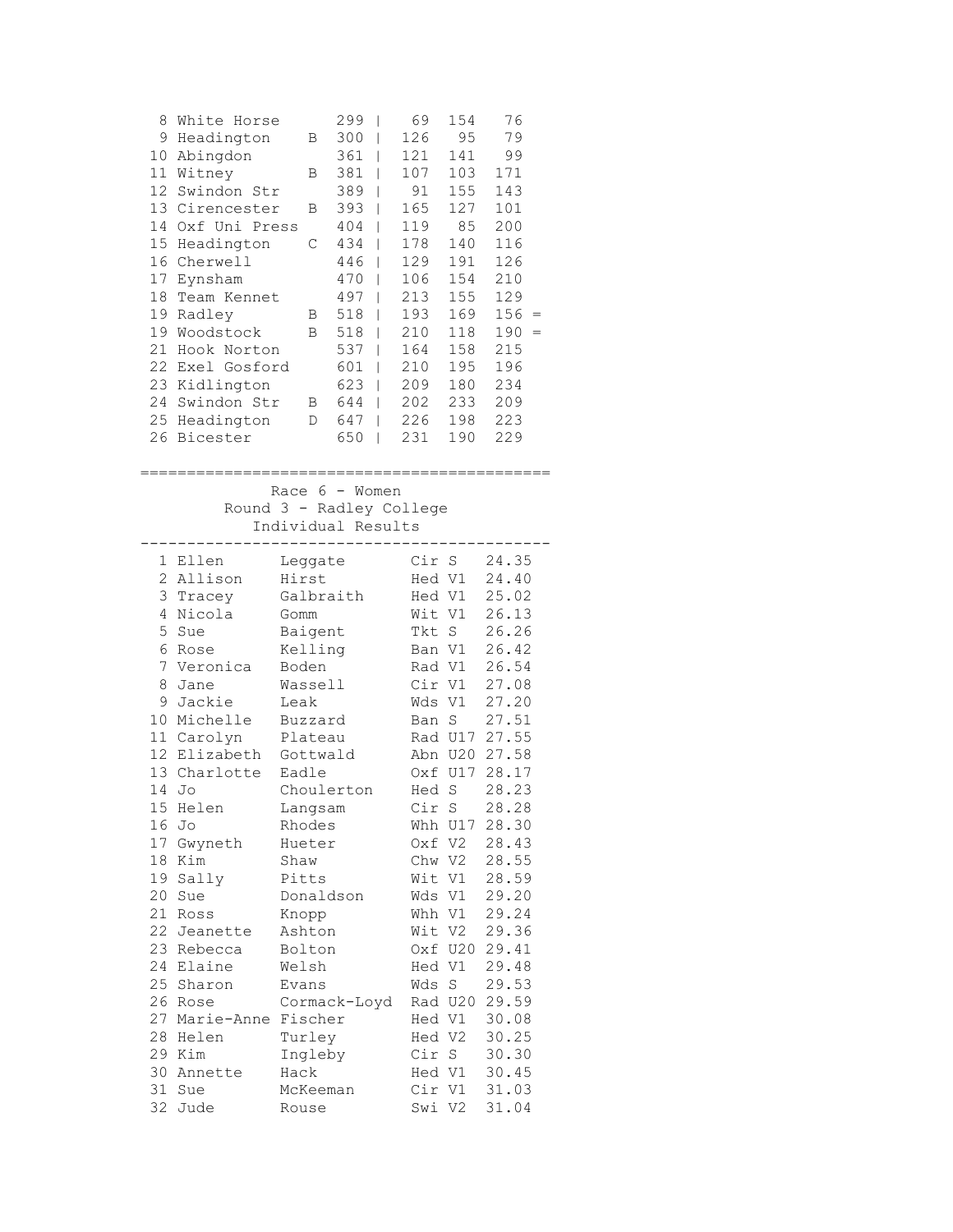|      | 33 Edwina              | McDowall       | Hed S  |        | 31.16         |
|------|------------------------|----------------|--------|--------|---------------|
|      | 34 Vareena             | McDonnell      | Gos V1 |        | 31.21         |
|      | 35 Pippa               | Sprinz         |        |        | Oxf U17 31.27 |
|      | 36 Sarah               | LeGood         |        |        | Wit U20 31.30 |
|      | 37 Zoe                 | Barber         | Rad S  |        | 31.33         |
|      | 38 Alison              | Harris         |        | Oup S  | 31.55         |
|      | 39 Melanie             | Roberts        |        | Whh V2 | 32.04         |
|      | 40 Hilary              | O'Shea         |        | Abn V2 | 32.08         |
|      | 41 Elaine              | Wilson         |        | Cir V2 | 32.18         |
|      | 42 Angela              | <b>Briscoe</b> |        | Whh V2 | 32.22         |
|      | 43 Vicky               | Jordan         |        | Tkt S  | 32.23         |
|      | 44 Catherine           | Bartons        |        | Oxf S  | 32.28         |
|      | 45 Carol               | Clarke         |        | Cir V2 | 32.48         |
|      | 46 Victoria            | Lord           |        |        | Whh U17 32.55 |
|      | 47 Michelle            | Richards       |        | Abn V1 | 33.05         |
|      | 48 Jane                | Larbalestier   |        | Eyn V2 | 33.17         |
|      | 49 Suzanne             | <b>Briggs</b>  |        | Wds V2 | 33.23         |
|      | 50 Laura-Jane Chisnall |                |        |        | Abn U17 33.27 |
|      | 51 Val                 | Thomas         |        | Chw V1 | 33.32         |
|      | 52 Sarah               | Whittle        |        | Swi S  | 33.56         |
|      | 53 Vincci              | Lau            | Hed S  |        | 33.57         |
|      | 54 Judith              | LeGood         |        | Wit V2 | 34.07         |
|      | 55 Loraine             | Ferris         |        | Cir V1 | 34.14         |
|      | 56 Hannah              | Roberts        |        |        | Rad U17 34.22 |
|      | 57 Jane                | Sinclair       |        | Chw V1 | 34.23         |
| 58 J |                        | Jeffries       |        | Hkn V1 | 34.34         |
|      | 59 Becki               | Smith          |        | Swi V1 | 34.58         |
|      | 60 Susan               | Haines         |        | Wds V2 | 35.06         |
|      | 61 Sue                 | Brown          |        | Cir V2 | 35.08         |
|      | 62 Sandra              | Smith          |        | Ban V2 | 35.14         |
|      | 63 Sam                 | Daly           |        |        | Rad U17 35.16 |
|      | 64 Tiffany             | Hughes         |        | Swi V1 | 35.27         |
|      | 65 Kate                | Kruscko        |        |        | Abn U17 35.45 |
|      | 66 Claire              | Goodwin        |        |        | Ban U20 36.03 |
|      | 67 Rachel              | Chicken        |        |        | Bic U17 36.16 |
|      | 68 Rose                | Webb           |        | Rad V3 | 36.17         |
|      | 69 Ruth                | Hampson        |        |        | Abn U17 36.57 |
|      | 70 Sarah               | Grylls         |        | Hed V2 | 37.01         |
|      | 71 Wendy               | Audrain        |        | Swi V2 | 37.29         |
|      | 72 Anita               | Green          |        | Kid V1 | 37.44         |
|      | 73 Maureen             | O'Sullivan     |        | Hed V3 | 38.04         |
|      | 74 Helen               | Smith          |        | Swi V2 | 38.13         |
|      | 75 Noel                | Blatchford     | Abn V3 |        | 39.06         |
|      | 76 Tamsin              | Rawle          | Rad S  |        | 40.40         |
|      | 77 Karen               | Barron         | Rad S  |        | 40.41         |
|      | 78 Sandra              | McCabe         | Hkn V2 |        | 40.51         |
|      | 79 Kay                 | Sole           |        | Hkn V3 | 41.58         |
|      |                        |                |        | Hed V1 | 43.29         |

| Overall U17 Women     |         |             |      |  |         |     |      |  |  |  |  |
|-----------------------|---------|-------------|------|--|---------|-----|------|--|--|--|--|
| 1 Elysia Ridley       |         | $W$ it 14 l |      |  | 8       | - 6 |      |  |  |  |  |
| 2 Charlotte           | Eadle   | $Oxf = 27$  |      |  | 18      | 14  |      |  |  |  |  |
| 3 Laura-Jane Chisnall |         | Abn         | 44   |  | 26      | 18  | 50   |  |  |  |  |
| 4 Pippa               | Sprinz  | Oxf         |      |  | 65   37 | 30  | - 35 |  |  |  |  |
| 5 Victoria            | Lord    | Whh         | 78 I |  | 32      |     | 46   |  |  |  |  |
| 6 Hannah              | Roberts | Rad         | 99   |  | 53      | 46  | 56   |  |  |  |  |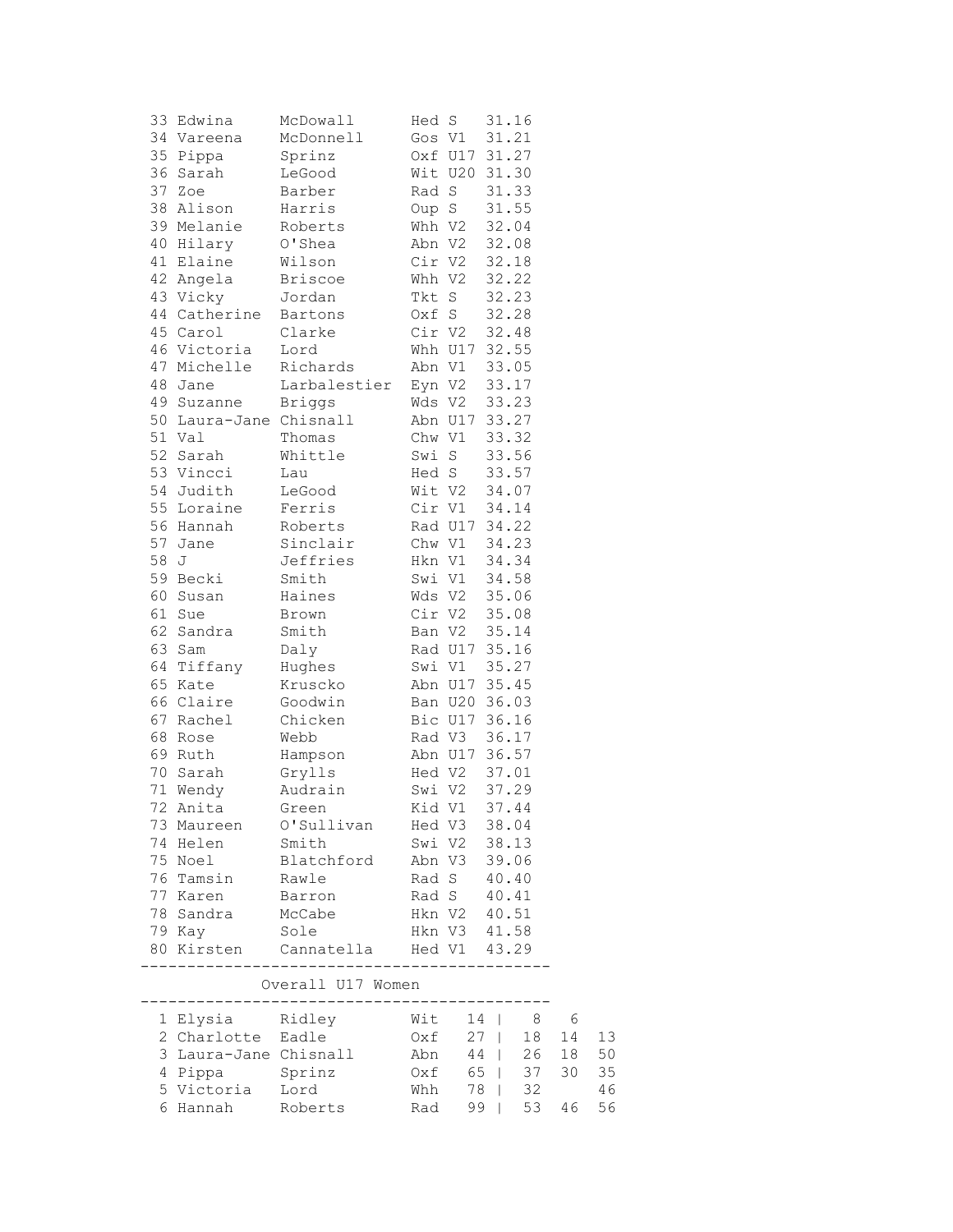| 7<br>8         | Rachel<br>Sam         | Chicken<br>Daly      | Bic<br>Rad | 106<br>112                         | 57<br>60           | 49<br>52 | 67<br>63 |
|----------------|-----------------------|----------------------|------------|------------------------------------|--------------------|----------|----------|
|                |                       | Overall U20 Women    |            |                                    |                    |          |          |
|                | 1 Rose                | Cormack-Loyd         | Rad        | $4\,0$                             | 21<br>$\mathbf{I}$ | 19       | 26       |
|                | 2 Sarah               | LeGood               | Wit        | 55                                 | 29<br>$\mathbf{I}$ | 26       | 36       |
|                | 3 Claire              | Goodwin              | Ban        | 126                                | 67<br>$\mathbf{I}$ | 60       | 66       |
|                |                       | Overall Senior Women |            |                                    |                    |          |          |
| ı,             | Wendy                 | Jones                | Cir        | 2                                  | 1<br>T             | 1        |          |
| 2              | Sue                   | Baigent              | Tkt        | 13                                 | T                  | 8        | 5        |
|                | 3 Michelle            | Buzzard              | Ban        | 19                                 | 9<br>$\mathbf{I}$  | 13       | 10       |
|                | 4 Helen               | Langsam              | Cir        | 25                                 | $\mathbf{I}$       | 10       | 15       |
| 5              | Sharon                | Evans                | Wds        | 31                                 | $\mathbf{I}$<br>11 | 20       | 25       |
| 6              | Kim                   | Ingleby              | Cir        | 52                                 | 34<br>$\mathbf{I}$ | 23       | 29       |
| 7              | Catherine             | Shelley              | Hed        | 74                                 | 42<br>$\mathbf{I}$ | 32       |          |
| 7              | Edwina                | McDowall             | Hed        | 74                                 | 41<br>$\mathbf{I}$ |          | 33       |
| 9              | Alison                | Harris               | Oup        | 75                                 | 47                 | 37       | 38       |
|                | 10 Vicky              | Jordan               | Tkt        | 82                                 | 39                 |          | 43       |
|                | 11 Catherine          | Bartons              | Oxf        | 95                                 | 63<br>L            | 51       | 44       |
|                | 12 Cassa              | Messervy             | Hed        | 96                                 | 52<br>$\mathbf{I}$ | 44       |          |
|                | 13 Sarah              | Whittle              | Swi        | 98                                 | 46<br>$\mathbf{I}$ | 55       | 52       |
|                | 14 Julia              | Edwards              | Eyn        | 106                                | 59<br>$\mathbf{I}$ | 47       |          |
|                | 14 Steph              | Strachan             | Oup        | 106                                | 58<br>$\mathbf{I}$ | 48       |          |
|                | 16 Vincci             | Lau                  | Hed        | 107                                | 54<br>$\mathbf{I}$ | 57       | 53       |
|                |                       | Overall Vet 35 Women |            |                                    |                    |          |          |
|                | 1 Nicola              | Gomm                 | Wit        | 7                                  | 5<br>T             | 3        | 4        |
| $\overline{2}$ | Rose                  | Kelling              | Ban        | 11                                 | 6<br>T             | 5        | 6        |
| 3              | Jane                  | Wassell              | Cir        | 12                                 | $\mathbf{I}$       | 4        | $\,8\,$  |
| 4              | Veronica              | Boden                | Rad        | 14                                 | 7<br>$\mathbf{I}$  | 9        | 7        |
| 5              | Jackie                | Leak                 | Wds        | 16                                 | $\mathbf{I}$       | 7        | 9        |
| 6              | Sue                   | Zarutsky             | Oup        | 26                                 | 14<br>$\mathbf{I}$ | 12       |          |
| 7              | Sally                 | Pitts                | Wit        | 31                                 | 12                 |          | 19       |
| 8              | Sue                   | Helm                 | Wit        | 34                                 | 17                 | 17       |          |
| 9              | Sue                   | Donaldson            | Wds        | 36                                 | 16                 | 25       | 20       |
|                | 10 Ross               | Knopp                | Whh        | $4\,8$<br>$\overline{\phantom{0}}$ | 28                 | 27       | 21       |
|                | 11 Elaine             | Welsh                | Hed        | 51                                 | 27<br>T            |          | 24       |
|                | 12 Marie-Anne Fischer |                      | Hed        | 52                                 | 25<br>T            | 29       | 27       |
|                | 13 Annette            | Hack                 | Hed        | 64                                 |                    | 34       | 30       |
|                | 14 Vareena            | McDonnell            | Gos        | 65                                 | 36<br>L            | 31       | 34       |
| 15             | Ruth                  | Duffy                | Kid        | 68                                 | 40<br>L            | 28       |          |
| 16             | Jacky                 | Pinnock              | Eyn        | 70                                 | 35                 | 35       |          |
| 17             | Anne                  | Foster               | Hkn        | $71\,$                             | 38                 | 33       |          |
| 18             | Jenni                 | Howard               | Wds        | 92                                 | 49                 | 43       |          |
|                | 19 Val                | Thomas               | Chw        | 101                                | 50                 | 56       | 51       |
| 20             | Becki                 | Smith                | Swi        | 104                                | 45                 | 62       | 59       |
| 21             | Michelle              | Richards             | Abn        | 109                                | 62                 |          | 47       |
| 22             | Jane                  | Sinclair             | Chw        | 115                                | 64                 | 58       | 57       |
| 23             | Samantha              | Rees                 | Hkn        | 117                                | 56<br>T            | 61       |          |
| 24             | Loraine               | Ferris               | Cir        | 120                                | T                  | 65       | 55       |
| 25             | J                     | Jeffries             | Hkn        | 122                                |                    | 64       | 58       |
| 26             | Tracey                | Sirot                | Eyn        | 138                                | 66                 | 72       |          |
| 27             | Anita                 | Green                | Kid        | 142                                | 82                 | 70       | 72       |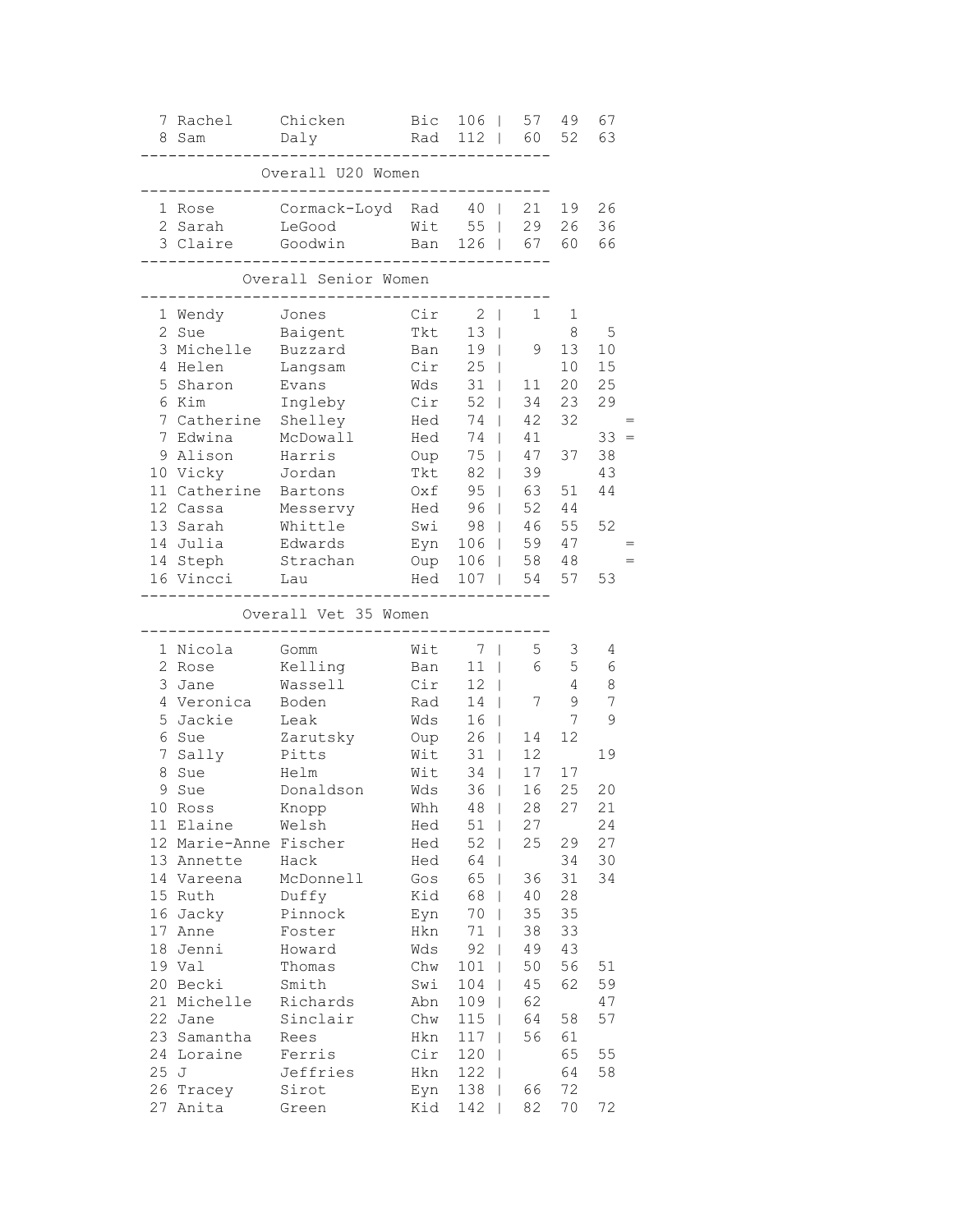|                 | 28 Kirsten Cannatella Hed 161 |                      |               |                   |                |                    |                      | 81 | 80 |
|-----------------|-------------------------------|----------------------|---------------|-------------------|----------------|--------------------|----------------------|----|----|
|                 |                               | Overall Vet 45 Women |               |                   |                |                    |                      |    |    |
|                 | 1 Gwyneth                     | Hueter               |               |                   | Oxf            | 29<br>$\mathbf{I}$ | 13                   | 16 | 17 |
| 2               | Kim                           | Shaw                 |               |                   | Chw            | 33                 | 15<br>$\mathbf{L}$   |    | 18 |
| 3               | Jeanette                      | Ashton               |               | Wit               |                | 46<br>$\mathbf{I}$ |                      | 24 | 22 |
| 4               | Jude                          | Rouse                |               | Swi               |                | 54                 | 22<br>$\mathbf{L}$   | 38 | 32 |
| 5               | Elaine                        | Wilson               |               | Cir               |                | $71$               | 30                   |    | 41 |
| 6               | Hilary                        | O'Shea               |               |                   | Abn            | 73                 | 33<br>$\mathbb{R}$   | 41 | 40 |
| 7               | Melanie                       | Roberts              |               |                   | Whh            | 84                 | $\perp$              | 45 | 39 |
| 8               | Suzanne                       | <b>Briggs</b>        |               |                   | Wds            | 97                 | $\mathbb{R}$<br>48   | 50 | 49 |
| 9               | Jane                          | Larbalestier Eyn     |               |                   |                | 99                 | 51<br>$\mathbf{1}$   |    | 48 |
| 10              | Judith                        | LeGood               |               | Wit               |                | $107$              | 61                   | 53 | 54 |
| 11              | Sandra                        | Smith                |               | Ban               |                | $125$              | 68                   | 63 | 62 |
| 12 <sup>°</sup> | Susan                         | Haines               |               | Wds               |                | 126                | 74<br>$\mathbf{1}$   | 66 | 60 |
|                 | 13 Wendy                      | Audrain              |               | Swi               |                | $140$              | 69                   | 76 | 71 |
| 14              | Sarah                         | Grylls               |               | Hed               |                | 143                | 73<br>$\sim 10^{-1}$ |    | 70 |
|                 | 15 Helen                      | Smith                |               | Swi               |                | $149$              |                      | 75 | 74 |
|                 | 16 Sandra                     | McCabe               |               | Hkn               |                |                    | 156   84             | 78 | 78 |
|                 | 17 Denise                     | Stanners             |               | Chw               |                |                    | 158   81             | 77 |    |
|                 |                               |                      |               |                   |                |                    |                      |    |    |
|                 |                               | Overall Vet 55 Women |               | ----------        |                |                    |                      |    |    |
|                 | 1 Rose                        | Webb                 |               | Rad               |                | $139$              |                      | 71 | 68 |
|                 | 2 Maureen                     | O'Sullivan           |               |                   |                | Hed 147            | 77                   | 74 | 73 |
|                 | 3 Noel                        | Blatchford           |               |                   |                | Abn 154            | 79                   |    | 75 |
|                 | 4 Kay                         | Sole                 |               | Hkn               |                | $159$              | 85                   | 80 | 79 |
|                 |                               |                      |               |                   |                |                    |                      |    |    |
|                 |                               | Race $7 - Men$       |               |                   |                |                    |                      |    |    |
|                 | Round 3 - Radley College      | Team Results         |               |                   |                |                    |                      |    |    |
|                 | First Division                |                      |               |                   |                |                    |                      |    |    |
|                 |                               |                      |               |                   |                |                    |                      |    |    |
|                 | 1 Woodstock                   |                      | $105$         | 8                 | 10<br>18       | 11<br>21           | 12<br>25             |    |    |
| 2               | Headington                    |                      | $135 \quad  $ | 2                 | 6              |                    | 22 23                |    |    |
|                 |                               |                      |               | 228   14 15 16 33 | 24             | 28                 | 30                   |    |    |
|                 | 3 Abingdon                    |                      |               |                   | 34             | 52                 | 64                   |    |    |
|                 | 4 Oxford City 281   3         |                      |               |                   | 29             | 35                 | 40                   |    |    |
|                 |                               |                      |               |                   |                | 44 49              | 81                   |    |    |
|                 | 5 White Horse                 |                      | 307           | 1                 | $\overline{4}$ |                    | 26 37                |    |    |
|                 |                               |                      |               |                   | 76             |                    | 77 86                |    |    |
| 6               | Headington B 340              |                      |               |                   |                | 32 42 43 45        |                      |    |    |
|                 |                               |                      |               |                   |                | 54 56 68           |                      |    |    |
| 7               | Woodstock                     |                      | B 366         |                   | 36 48          |                    | 50 51                |    |    |
|                 |                               |                      |               |                   |                | 55 60 66           |                      |    |    |
| 8               | Witney                        |                      | $525$         | 9                 |                | 27 57 59           |                      |    |    |
|                 |                               |                      |               |                   |                | 93 134 146         |                      |    |    |
| 9               | Cirencester 582               |                      |               |                   |                | 53 65 82 84        |                      |    |    |
|                 |                               |                      |               |                   |                | 94 95 109          |                      |    |    |
|                 |                               |                      |               |                   |                |                    |                      |    |    |
|                 |                               | Second Division      |               |                   |                |                    |                      |    |    |
|                 | 1 Banbury                     |                      |               | 329   5 19        |                | 31                 | 46                   |    |    |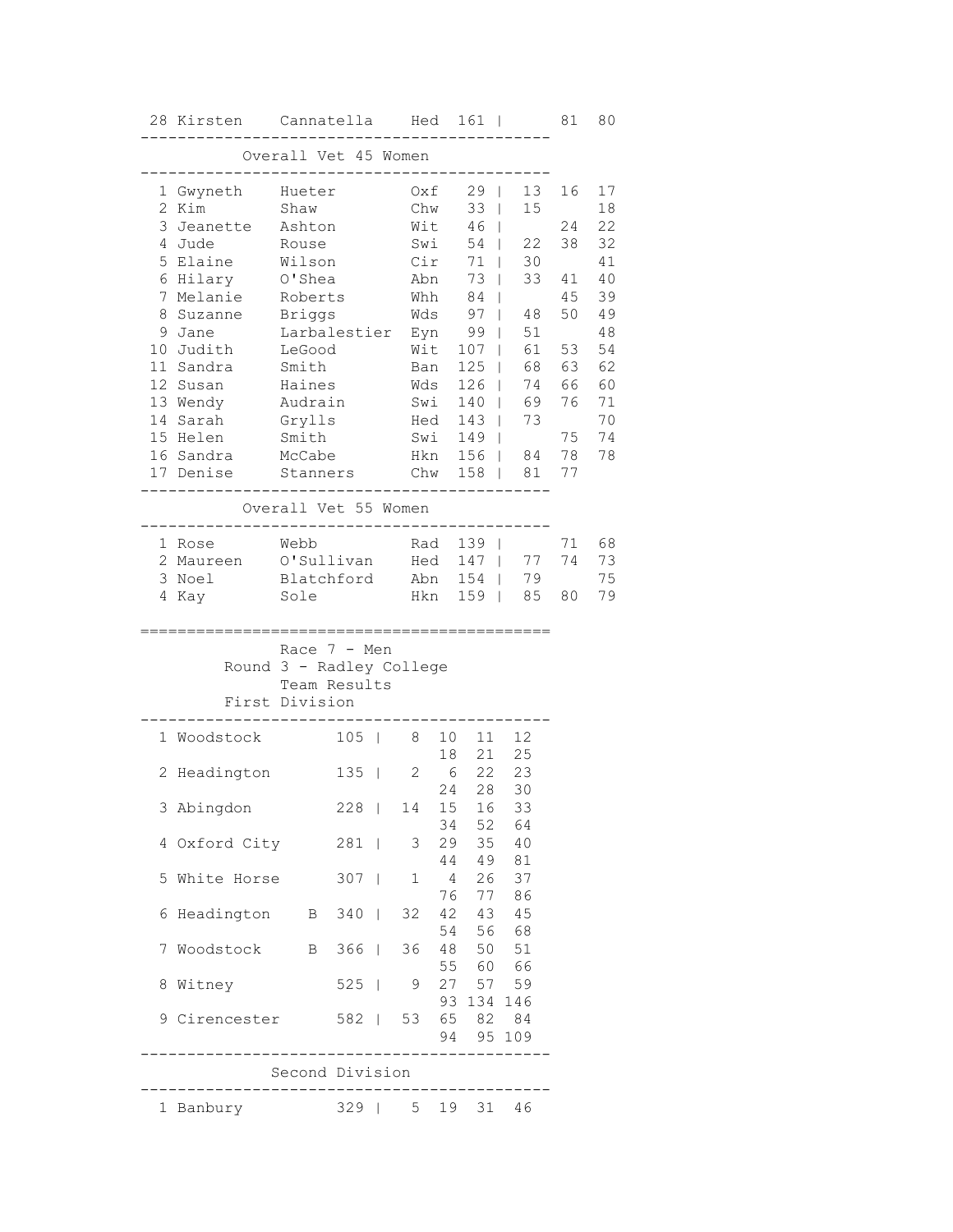|                                        |             |                          |    | 67      | 70              | 91      |
|----------------------------------------|-------------|--------------------------|----|---------|-----------------|---------|
| 2 Hook Norton                          |             | $495$                    | 13 | 17      | 47              | 71      |
|                                        |             |                          |    | 90      | 115             | 142     |
| 3 Headington                           | $\mathbb C$ | $642$                    | 72 | 83      | 87              | 96      |
|                                        |             |                          |    | 100     | 101             | 103     |
| 4 Team Kennet                          |             | 648                      | 7  | 39      | 62              | 75      |
|                                        |             |                          |    |         | 85 176 204      |         |
| 5 Woodstock                            | $\mathbb C$ | 682                      | 69 |         | 73 74           | 99      |
|                                        |             |                          |    | 111     |                 | 117 139 |
| 6 Abingdon B                           |             | 732                      | 78 |         | 79 97 113       |         |
|                                        |             |                          |    |         | 119 122 124     |         |
| 7 Swindon Str                          |             | 765                      | 41 | 89      |                 | 92 118  |
|                                        |             |                          |    | 132     |                 | 140 153 |
| 8 Cherwell                             |             | 793                      |    |         | 61 63 125 130   |         |
|                                        |             |                          |    |         |                 |         |
|                                        |             |                          |    |         | 136 137 141     |         |
|                                        |             |                          |    |         |                 |         |
|                                        |             |                          |    |         | 123 129 135     |         |
| 10 Eynsham                             |             | 831                      | 38 |         | 58 98 143       |         |
|                                        |             |                          |    | 159     | 167 168         |         |
| 11 Kidlington                          |             | 1016                     |    |         | 80 120 128 148  |         |
|                                        |             |                          |    |         | 172 182 186     |         |
| 12 Abingdon                            |             | $C$ 1065                 |    |         | 127 131 138 145 |         |
|                                        |             |                          |    | 171     | 173 180         |         |
| 13 Banbury                             |             | B 1073   102 107 150 162 |    |         |                 |         |
|                                        |             |                          |    |         | 164 189 199     |         |
| 14 White Horse B 1087                  |             |                          |    |         | 114 116 126 133 |         |
|                                        |             |                          |    |         | 184 207 207     |         |
| 15 Headington                          |             | E 1147                   |    |         | 147 154 155 160 |         |
|                                        |             |                          |    |         | 174 178 179     |         |
| 16 Cirencester B 1217                  |             |                          |    |         | 112 144 152 197 |         |
|                                        |             |                          |    |         | 198 207 207     |         |
| 17 Bicester                            |             | $1262$                   |    |         | 20 207 207 207  |         |
|                                        |             |                          |    |         | 207 207 207     |         |
| 18 Cherwell B 1285                     |             |                          |    |         | 149 151 177 191 |         |
|                                        |             |                          |    |         | 203 207 207     |         |
| 19 Witney                              |             | B 1291                   |    | 157 161 | 169 194         |         |
|                                        |             |                          |    |         | 196 207 207     |         |
| 20 Swindon Str B 1313                  |             |                          |    |         | 156 166 170     | 200     |
|                                        |             |                          |    |         | 207 207 207     |         |
| 21 Alchester                           |             | 1317   158 163 187 188   |    |         |                 |         |
|                                        |             |                          |    |         | 207 207 207     |         |
| 22 Oxf Uni Press 1329   88 206 207 207 |             |                          |    |         |                 |         |
|                                        |             |                          |    |         | 207 207 207     |         |
| 23 Headington F 1391   181 183 201 205 |             |                          |    |         |                 |         |
|                                        |             |                          |    |         | 207 207 207     |         |
|                                        |             |                          |    |         |                 |         |
| 24 Radley                              |             | 1405   175 195 207 207   |    |         |                 |         |
|                                        |             |                          |    |         | 207 207 207     |         |
|                                        |             |                          |    |         |                 |         |
|                                        |             | Overall Standings        |    |         |                 |         |
|                                        |             | First Division           |    |         |                 |         |

| 1 Woodstock   |   | 303  | 102 | 96  | 105 |  |
|---------------|---|------|-----|-----|-----|--|
| 2 Headington  |   | 330  | 95  | 100 | 135 |  |
| 3 Abingdon    |   | 743  | 222 | 293 | 228 |  |
| 4 Woodstock   | В | 878  | 274 | 238 | 366 |  |
| 5 Headington  | R | 1041 | 379 | 322 | 340 |  |
| 6 White Horse |   | 1045 |     | 465 |     |  |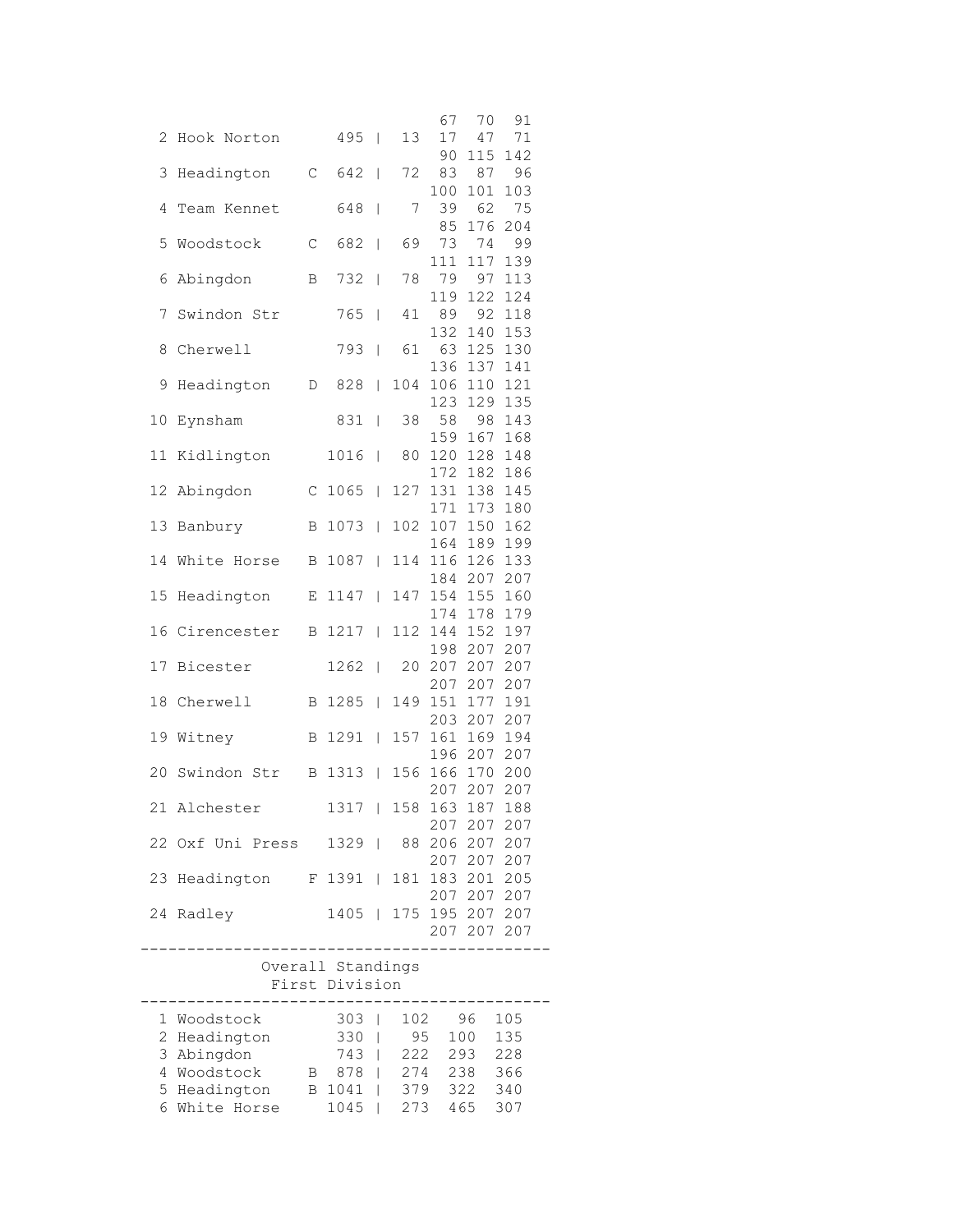|                                                                                                                                        | 7 Witney<br>8 Cirencester<br>9 Oxford City                                                                                                                                                                                                                |                                                                                                                                                                                                                 | 1215<br>1776<br>$2421$                                                                                                                   | T<br>L                                    | 343<br>631<br>1175                                                                                                        | 347<br>563<br>965                                                                                                                                                                                                                                             | 525<br>582<br>281                                                                                                                                                                                                                                                |
|----------------------------------------------------------------------------------------------------------------------------------------|-----------------------------------------------------------------------------------------------------------------------------------------------------------------------------------------------------------------------------------------------------------|-----------------------------------------------------------------------------------------------------------------------------------------------------------------------------------------------------------------|------------------------------------------------------------------------------------------------------------------------------------------|-------------------------------------------|---------------------------------------------------------------------------------------------------------------------------|---------------------------------------------------------------------------------------------------------------------------------------------------------------------------------------------------------------------------------------------------------------|------------------------------------------------------------------------------------------------------------------------------------------------------------------------------------------------------------------------------------------------------------------|
|                                                                                                                                        |                                                                                                                                                                                                                                                           |                                                                                                                                                                                                                 | Second Division                                                                                                                          |                                           |                                                                                                                           |                                                                                                                                                                                                                                                               |                                                                                                                                                                                                                                                                  |
| 5<br>6.<br>7<br>8.<br>10<br>15                                                                                                         | 1 Banbury<br>2 Hook Norton<br>3 Headington<br>4 Woodstock<br>Eynsham<br>Team Kennet<br>Swindon Str<br>Abingdon<br>9 Cherwell<br>Headington<br>11 Kidlington<br>12 Headington<br>13 Banbury<br>14 Witney<br>Alchester<br>16 Oxf Uni Press<br>17 Radley     | С<br>C.<br>Е<br>B<br>B                                                                                                                                                                                          | 1036<br>1625<br>1786<br>1944<br>1956<br>2038<br>2258<br>B 2262<br>2275<br>D 2382<br>2801<br>3311<br>3368<br>3520<br>3590<br>3651<br>3745 | L<br>L<br>L<br>I<br>L<br>I<br>L<br>L<br>L | 357<br>528<br>643<br>612<br>603<br>732<br>727<br>661<br>602<br>796<br>892<br>1111<br>1173<br>1102<br>1062<br>1194<br>1220 | 350<br>602<br>501<br>650<br>522<br>658<br>766<br>869<br>880<br>758<br>893<br>1053<br>1122<br>1127<br>1211<br>1128<br>1120                                                                                                                                     | 329<br>495<br>642<br>682<br>831<br>648<br>765<br>732<br>793<br>828<br>1016<br>1147<br>1073<br>1291<br>1317<br>1329<br>1405                                                                                                                                       |
|                                                                                                                                        | Round 3 - Radley College                                                                                                                                                                                                                                  |                                                                                                                                                                                                                 | Race $7 - Men$<br>Individual Results                                                                                                     |                                           |                                                                                                                           |                                                                                                                                                                                                                                                               |                                                                                                                                                                                                                                                                  |
| 2<br>3<br>5<br>7<br>8<br>9<br>10<br>11<br>12<br>13<br>14<br>15<br>16<br>18<br>19<br>20<br>21<br>22<br>23<br>24<br>25<br>26<br>27<br>28 | 1 Tom<br>Pete<br>Darrel<br>4 Chris<br>Sullivan<br>6 Gary<br>Tom<br>Mike<br>Tony<br>Greg<br>Chris<br>Tony<br>Richard<br>Phil<br>Edward<br>Les<br>17 Tom<br>Brian<br>Simon<br>Mark<br>Marcus<br>Roger<br>Roger<br>Dave<br>Nicholas<br>Jason<br>Mike<br>John | Penfold<br>Haarer<br>Smith<br>Harris<br>Munt<br>Spencer<br>Lock<br>Dell<br>Sykes<br>Hunn<br>Hailey<br>Egerton<br>Newell<br>Bradford<br>Vaughan<br>Curson<br>Maxwell<br>Thetford<br>Gavaghan<br>Cooke<br>Baillie | Bellinger<br>Gillespie<br>Williamson<br>Pritchard<br>Fagerheim<br>Baimbridge<br>Griffiths                                                |                                           | Hed S<br>Ban<br>Wit<br>Wds<br>Wds<br>Wds<br>Hkn<br>Abn<br>Abn<br>Abn<br>Hkn<br>Ban<br>Bic<br>Wds<br>Wds<br>Whh<br>Wit     | Oxf U20<br>Whh U20<br>S<br>Hed S<br>Tkt V1<br>Wds V1<br>$\rm S$<br>S<br>V1<br>S<br>V1<br>S<br>$\mathbf S$<br>$\mathbf S$<br>$\mathbf S$<br>Wds V2<br>S<br>S<br>$\mathbf S$<br>Hed V1<br>Hed S<br>Hed S<br>$\mathbf S$<br>$\mathbf S$<br>$\mathbf S$<br>Hed V1 | Whh U20 32.47<br>32.52<br>33.06<br>34.05<br>34.16<br>34.19<br>34.29<br>34.33<br>34.45<br>35.01<br>35.05<br>35.06<br>35.20<br>35.31<br>35.42<br>35.55<br>35.59<br>36.00<br>36.15<br>36.16<br>36.16<br>36.17<br>36.31<br>36.37<br>36.42<br>36.53<br>36.55<br>37.05 |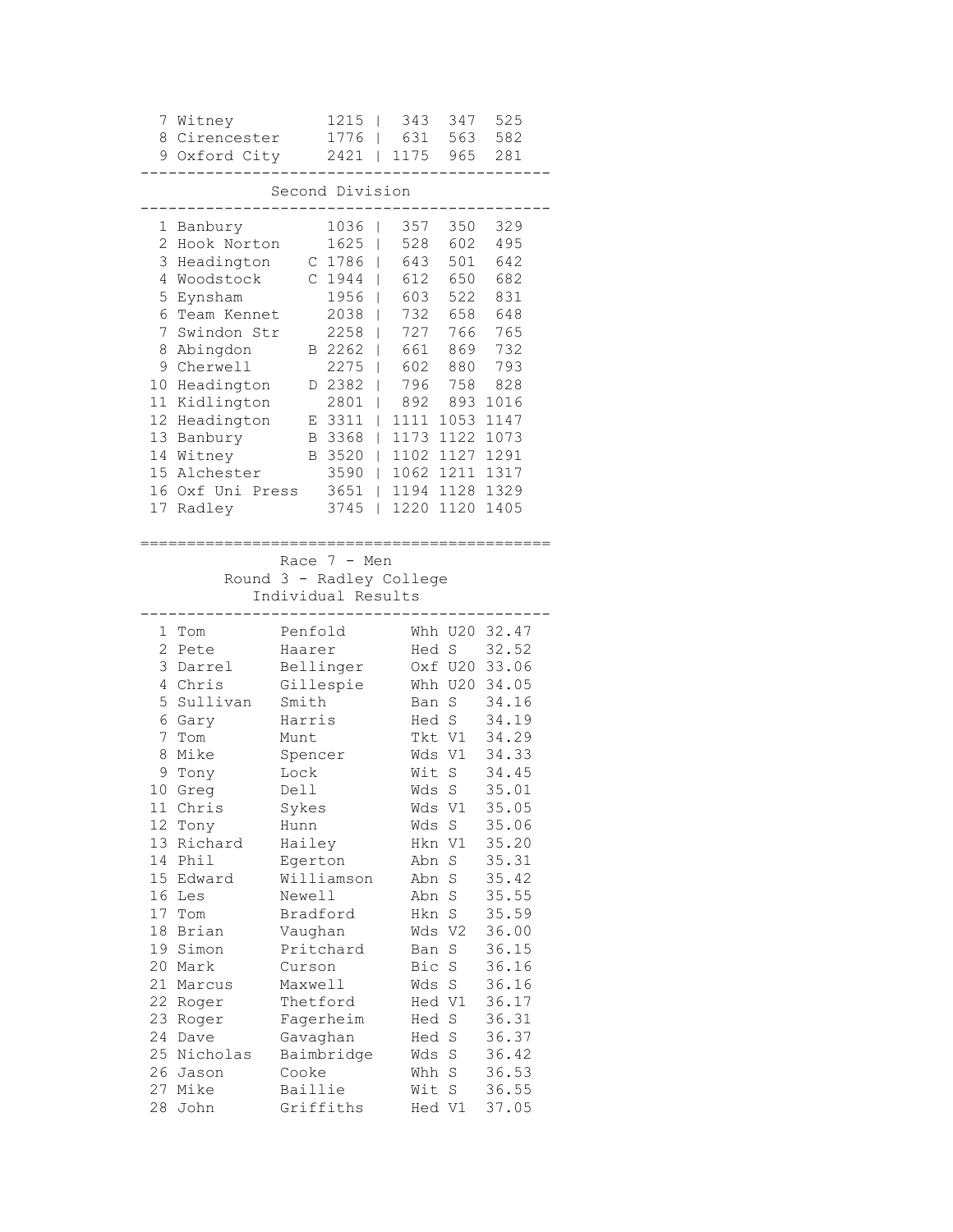| 29 | Trevor      | Dixon         | Oxf V1  |                | 37.07 |
|----|-------------|---------------|---------|----------------|-------|
| 30 | Alan        | Chetwynd      |         | Hed U20        | 37.07 |
| 31 | Timothy     | Wright        | Ban     | S              | 37.15 |
| 32 | Matthew     | <b>Barnes</b> | Hed     | $\rm S$        | 37.21 |
| 33 | Robin       | Schofield     | Abn V1  |                | 37.25 |
| 34 | John        | Harvey        | Abn     | $\mathbf S$    | 37.45 |
| 35 |             | Grant         |         |                |       |
|    | Richard     |               | Oxf V1  |                | 37.47 |
| 36 | Tom         | Glare         | Wds V1  |                | 37.48 |
| 37 | Nick        | Ponting       | Whh V1  |                | 37.53 |
| 38 | Mark        | Creasey       | Eyn V1  |                | 38.06 |
| 39 | Dave        | Wright        | Tkt     | S              | 38.08 |
| 40 | D           | Hartwell      | Oxf V1  |                | 38.17 |
| 41 | Tim         | Osman         | Swi V1  |                | 38.20 |
| 42 | Chris       | Nellins       | Hed V1  |                | 38.24 |
| 43 | Martin      | Dunmore       | Hed S   |                | 38.32 |
| 44 | Dave        | Wheeler       | Oxf V1  |                | 38.35 |
| 45 | Chris       | Dibben        | Hed     | $\rm S$        | 38.39 |
| 46 | John        | Burke         | Ban U20 |                | 38.40 |
| 47 | Michael     | Hailey        | Hkn V2  |                | 38.43 |
| 48 | Robin       | Gardner       | Wds     | V1             | 38.44 |
| 49 |             | Tredwell      | Oxf V2  |                | 38.52 |
|    | Roy         |               |         |                | 38.54 |
| 50 | Carl        | Thompson      | Wds     | V1             |       |
| 51 | Dean        | Sheppard      | Wds     | $\mathbf S$    | 38.55 |
| 52 | Gary        | Richards      | Abn     | V1             | 38.58 |
| 53 | Keith       | Firkin        | Cir V1  |                | 39.00 |
| 54 | Laurie      | Hurman        | Hed V1  |                | 39.02 |
|    | 55 Rob      | Linnell       | Wds     | $\rm S$        | 39.04 |
|    | 56 Luke     | McNeill       | Hed     | $\rm S$        | 39.04 |
| 57 | Michael     | Dix           | Wit     | $\rm S$        | 39.05 |
| 58 | Andy        | Grove         | Eyn     | $\rm S$        | 39.11 |
| 59 | Paul        | Bowden        | Wit     | V1             | 39.16 |
| 60 | Robert      | <b>Briggs</b> | Wds     | V1             | 39.17 |
| 61 | Phil        | Gilkes        | Chw     | V1             | 39.19 |
| 62 | Dick        | Kearn         | Tkt     | V <sub>2</sub> | 39.20 |
| 63 | Guy         | Tucker        | Chw V1  |                | 39.25 |
| 64 | Chris       | Birch         | Abn     | S              | 39.27 |
|    | 65 Kevin    | Ferris        | Cir V1  |                | 39.30 |
|    |             |               |         |                | 39.33 |
|    | 66 Martin   | Townsend      | Wds     | V1             |       |
| 67 | Tim         | Chambers      | Ban     | S              | 39.36 |
|    | 68 Ian      | Meadowcroft   | Hed V1  |                | 39.38 |
| 69 | Jason       | Barry         | Wds     | S              | 39.39 |
| 70 | Ian         | Robinson      | Ban     | $\rm S$        | 39.41 |
| 71 | John        | <b>Brooks</b> | Hkn     | S              | 39.54 |
| 72 | Jon         | Marshall      | Hed V1  |                | 39.56 |
| 73 | Kirk        | Adams         | Wds     | $\rm S$        | 39.58 |
| 74 | Mike        | Shipway       | Wds     | V3             | 39.59 |
| 75 | Nick        | Bull          | Tkt     | S              | 40.06 |
| 76 | Dave        | Murfin        | Whh     | S              | 40.11 |
| 77 | Daniel      | New           | Whh     | S              | 40.14 |
| 78 | James       | Mackinnon     |         | Abn U20        | 40.16 |
| 79 | Thornton    | Greenland     | Abn V2  |                | 40.20 |
| 80 | James       | Moss          | Kid     | $\mathbf S$    | 40.21 |
| 81 | Dominic     | Swords        | Oxf V1  |                | 40.40 |
| 82 | <b>Bill</b> |               | Cir     | $\rm S$        | 40.47 |
|    |             | Leggate       |         |                |       |
| 83 | Andy        | Phelps        | Hed V1  |                | 40.53 |
| 84 | М           | Fallows       | Cir     | S              | 40.54 |
| 85 | Ian         | Adams         | Tkt     | $\mathbf S$    | 40.55 |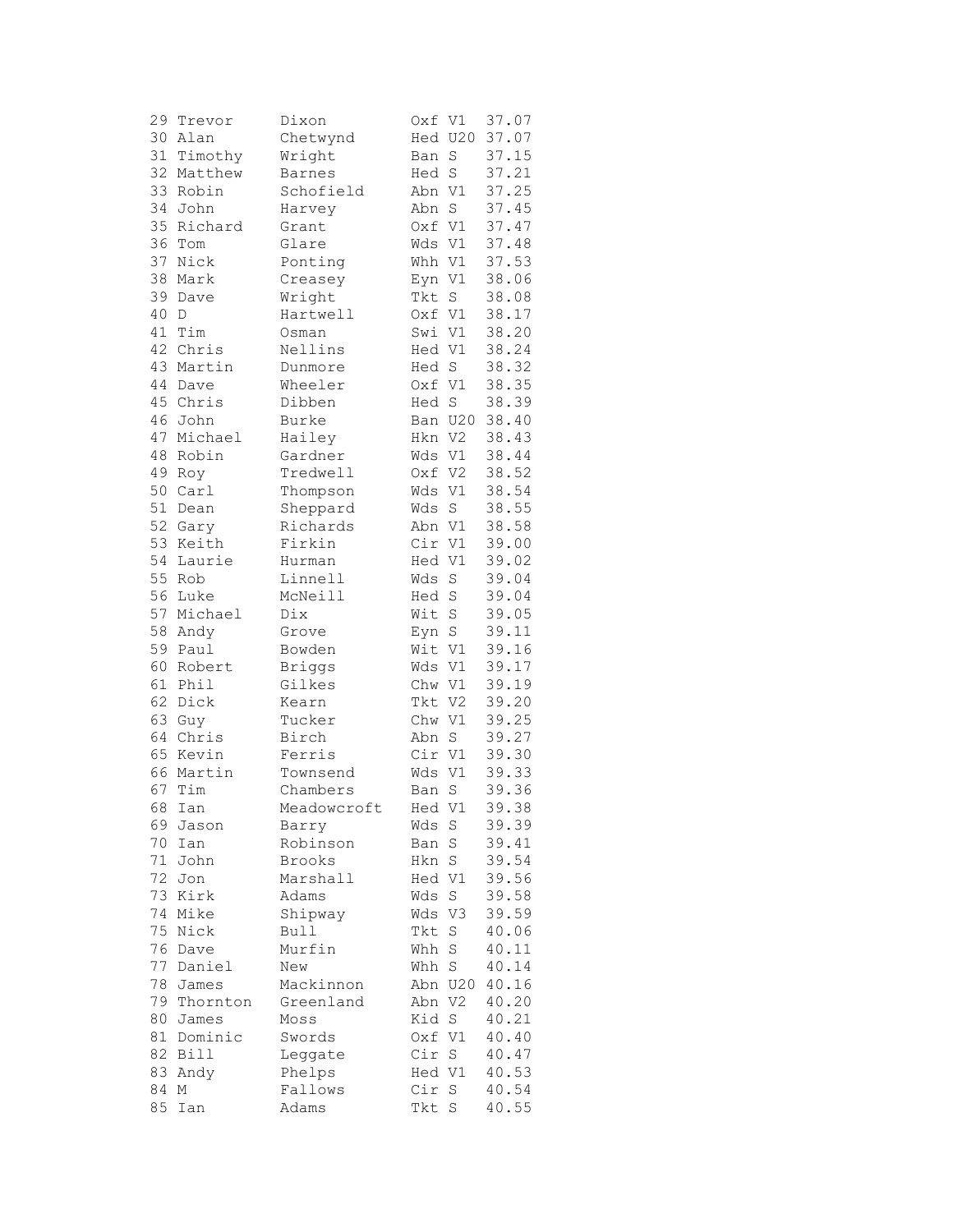| 86  | Roland     | <b>Briscoe</b> | Whh    | S           | 40.57 |
|-----|------------|----------------|--------|-------------|-------|
| 87  | Andy       | Pike           | Hed    | $\rm S$     | 40.59 |
| 88  | Gary       | Mort           | Oup V1 |             | 41.02 |
| 89  | Steve      | Leighfield     | Swi    | $\rm S$     | 41.14 |
| 90  | Malcolm    | Brown          | Hkn V1 |             | 41.17 |
| 91  | Glyn       | Pritchard      | Ban V2 |             | 41.22 |
| 92  | Mick       | Sharland       | Swi V1 |             | 41.27 |
| 93  |            |                | Wit V2 |             | 41.29 |
|     | Graham     | LeGood         |        |             |       |
| 94  | Bob        | Ferris         | Cir V2 |             | 41.31 |
| 95  | Dave       | Wright         | Cir V1 |             | 41.34 |
| 96  | Hanno      | Nickau         | Hed V1 |             | 41.37 |
| 97  | Ian        | Richardson     | Abn V1 |             | 41.38 |
| 98  | Ben        | Breaker        | Eyn    | $\rm S$     | 41.39 |
| 99  | Bill       | Silto          | Wds V2 |             | 41.42 |
| 100 | Martin     | Rasgauski      | Hed V2 |             | 41.45 |
|     | 101 Andrea | Demarchi       | Hed S  |             | 41.46 |
|     | 102 Dave   | Drummond       | Ban    | $\rm S$     | 41.52 |
| 103 | Dave       | Burton         | Hed S  |             | 41.55 |
|     | 104 Gareth | Hudson         | Hed V1 |             | 41.56 |
| 105 | Richard    | Langton        | Oxf V2 |             | 41.58 |
| 106 | Yannis     | Fitsakis       | Hed    | S           | 42.04 |
|     |            |                |        |             |       |
|     | 107 Geoff  | Smith          | Ban V2 |             | 42.08 |
| 108 | Paul       | Grimsdale      | Oxf    | V1          | 42.09 |
|     | 109 Dave   | Cook           | Cir    | $\rm S$     | 42.19 |
| 110 | Frank      | Bailey         | Hed S  |             | 42.29 |
| 111 | Steve      | Caswell        | Wds V1 |             | 42.40 |
|     | 112 Peter  | Langsam        | Cir    | $\mathbf S$ | 42.45 |
| 113 | Ferd       | VanCampen      | Abn V1 |             | 42.50 |
| 114 | Jeremy     | Smeddle        | Whh V1 |             | 42.51 |
| 115 | Simon      | Wooley         | Hkn    | $\mathbf S$ | 42.58 |
| 116 | Simon      | Williamson     | Whh V1 |             | 43.05 |
| 117 | Paul       | Taylor         | Wds V1 |             | 43.07 |
| 118 | Andy       | Bird           | Swi    | $\rm S$     | 43.08 |
| 119 | James      | Wigmore        | Abn V2 |             | 43.09 |
|     | 120 Graham | Cripps         | Kid S  |             | 43.10 |
| 121 | Anthony    | Moore          | Hed V2 |             | 43.15 |
|     | 122 Mike   |                |        |             |       |
|     |            | Northener      | Abn V1 |             | 43.48 |
|     | 123 Gerald | Walker         | Hed V2 |             | 43.49 |
| 124 | Andrew     | Garner         | Abn V1 |             | 44.00 |
|     | 125 Gareth | Bowden         | Chw S  |             | 44.02 |
| 126 | Rob        | Traynor        | Whh V1 |             | 44.04 |
| 127 | Dave       | Roberts        | Abn    | V1          | 44.05 |
| 128 | Wiz        | Bunce          | Kid V2 |             | 44.16 |
| 129 | Will       | Atkinson       | Hed V2 |             | 44.17 |
| 130 | Paul       | Watts          | Chw V1 |             | 44.18 |
| 131 | Stuart     | Twinn          | Abn V2 |             | 44.19 |
| 132 | Kevin      | Benham         | Swi    | V1          | 44.21 |
| 133 | Gareth     | Smith          | Whh V1 |             | 44.24 |
| 134 | Ken        | Chard          | Wit    | V1          | 44.26 |
| 135 | Everard    | Robinson       | Hed V3 |             | 44.32 |
| 136 | Andy       | Sleight        | Chw V1 |             | 44.38 |
| 137 | Dave       | Fortune        | Chw V1 |             | 44.42 |
| 138 |            |                |        |             | 44.53 |
|     | John       | Oliver         | Abn V1 |             |       |
| 139 | Tony       | Maddison       | Wds    | S           | 44.58 |
| 140 | Andy       | Read           | Swi V2 |             | 45.02 |
| 141 | Barry      | Bloomfield     | Chw V2 |             | 45.05 |
| 142 | John       | Critchfield    | Hkn V1 |             | 45.11 |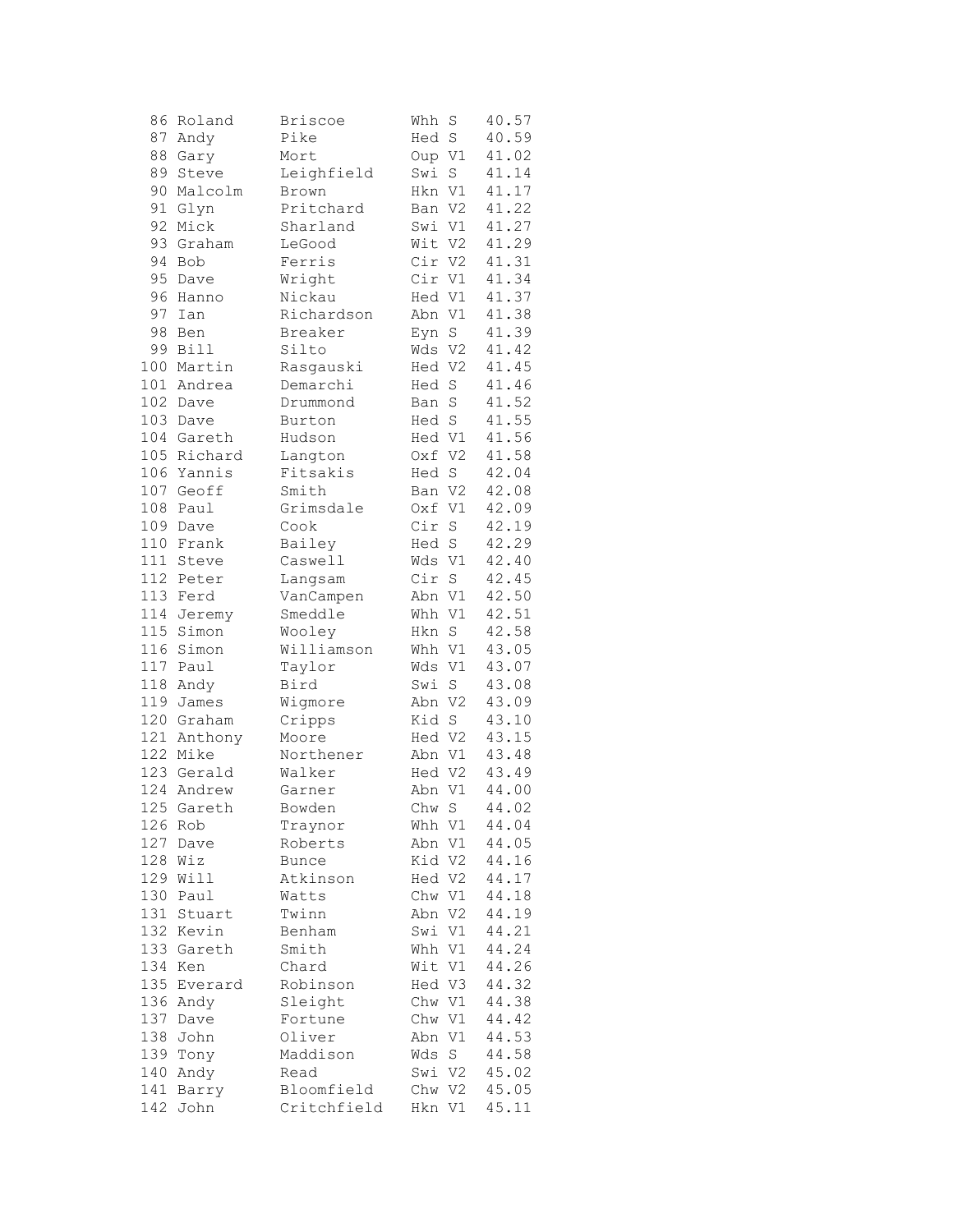| 143 | Derek                | Breaker       | Eyn V1 |         | 45.14          |
|-----|----------------------|---------------|--------|---------|----------------|
|     | 144 Collin           | O'Hare        | Cir V2 |         | 45.15          |
| 145 | John                 | Bethell       | Abn V2 |         | 45.22          |
| 146 | Steve                | Parfitt       | Wit V1 |         | 45.29          |
| 147 | Pat                  | Read          | Hed V1 |         | 45.30          |
| 148 | Alan                 | Caine         | Kid V1 |         | 45.37          |
| 149 | Jerry                | Ross          | Chw V1 |         | 46.07          |
| 150 | Tim                  | Lang          | Ban    | S       | 46.11          |
| 151 | Larry                | Parkes        | Chw V1 |         | 46.18          |
|     | 152 Richard          | Waldron       | Cir V3 |         | 46.19          |
|     | 153 Kevin            | Buttle        | Swi V1 |         | 46.27          |
| 154 | Trevor               | Witts         | Hed V2 |         | 46.30          |
| 155 | Ged                  | Taylor        | Hed V2 |         | 46.31          |
|     | 156 Carl             | Hughes        | Swi S  |         | 46.32          |
|     | 157 Keith            | Morgan        | Wit V2 |         | 46.50          |
| 158 | Pete                 | Chivers       | Alc V2 |         | 47.02          |
| 159 | Simon                | Taylor        | Eyn V2 |         | 47.14          |
|     | 160 Gordon           | Manning       | Hed V1 |         | 47.23          |
|     | 161 Paul             | Timms         | Wit V1 |         | 47.34          |
| 162 | Phil                 | Bevis         | Ban V2 |         | 47.38          |
| 163 | Nick                 | Cherry        | Alc    | $\rm S$ | 47.47          |
| 164 | Tony                 | Petruso       | Ban V1 |         | 47.48          |
| 165 | Anthony              | Linnell       | Wds    | S       | 47.53          |
|     | Tim                  |               | Swi V1 |         |                |
| 166 |                      | Westcott      | Eyn V1 |         | 47.55          |
| 167 | Tony                 | Whitlock      |        |         | 47.59<br>48.00 |
|     | 168 Mike<br>169 John | Glanville     | Eyn V2 |         |                |
|     |                      | McCormac      | Wit V2 |         | 48.15          |
|     | 170 Andy             | Smith         | Swi V1 |         | 48.24          |
| 171 | David                | Berger        | Abn V1 |         | 48.25          |
| 172 | John                 | Warnock       | Kid V1 |         | 48.29          |
| 173 | Andy                 | Curch         | Abn S  |         | 48.47          |
| 174 | Steve                | Cowls         | Hed V1 |         | 48.53          |
| 175 | Douglas              | Graham        | Rad V2 |         | 49.11          |
| 176 | Steve<br>Neil        | Savage        | Tkt    | $\rm S$ | 49.14          |
| 177 |                      | Thomas        | Chw    | $\rm S$ | 49.17          |
|     | 178 Kit              | Villiers      | Hed V3 |         | 49.17          |
|     | 179 Graham           | Norris        | Hed V2 |         | 49.29          |
|     | 180 Ivor             | Hopkins       | Abn V2 |         | 49.39          |
| 181 | Geoff                | Raynham       | Hed V2 |         | 49.58          |
|     | 182 Gordon           | Fogg          | Kid V1 |         | 50.16          |
| 183 | Stuart               | Hathaway      | Hed V1 |         | 50.27          |
| 184 | Simon                | Wysocki-Jones | Whh    | S       | 50.47          |
| 185 | Kent                 | Dixon         | Abn    | S       | 50.53          |
| 186 | Trevor               | Langrish      | Kid V1 |         | 50.54          |
| 187 | Brian                | Page          | Alc V3 |         | 50.55          |
| 188 | Dave                 | Howse         | Alc V2 |         | 51.05          |
| 189 | Andy                 | Barlett       | Ban V1 |         | 51.15          |
| 190 | Andy                 | Creasey       | Eyn V2 |         | 51.25          |
| 191 | Paul                 | Denney        | Chw V1 |         | 52.09          |
| 192 | Paul                 | Creasey       | Eyn V2 |         | 52.49          |
| 193 | Alan                 | Ndee Mbe      | Abn    | $\rm S$ | 53.25          |
| 194 | Gary                 | Burcombe      | Wit    | S       | 53.43          |
| 195 | Tim                  | Loyd          | Rad V1 |         | 54.08          |
| 196 | Doug                 | Roberts       | Wit V2 |         | 54.14          |
| 197 | Tom                  | Stevens       | Cir V1 |         | 54.24          |
| 198 | Dave                 | Edelsten      | Cir V2 |         | 54.55          |
| 199 | Del                  | Randall       | Ban V1 |         | 55.21          |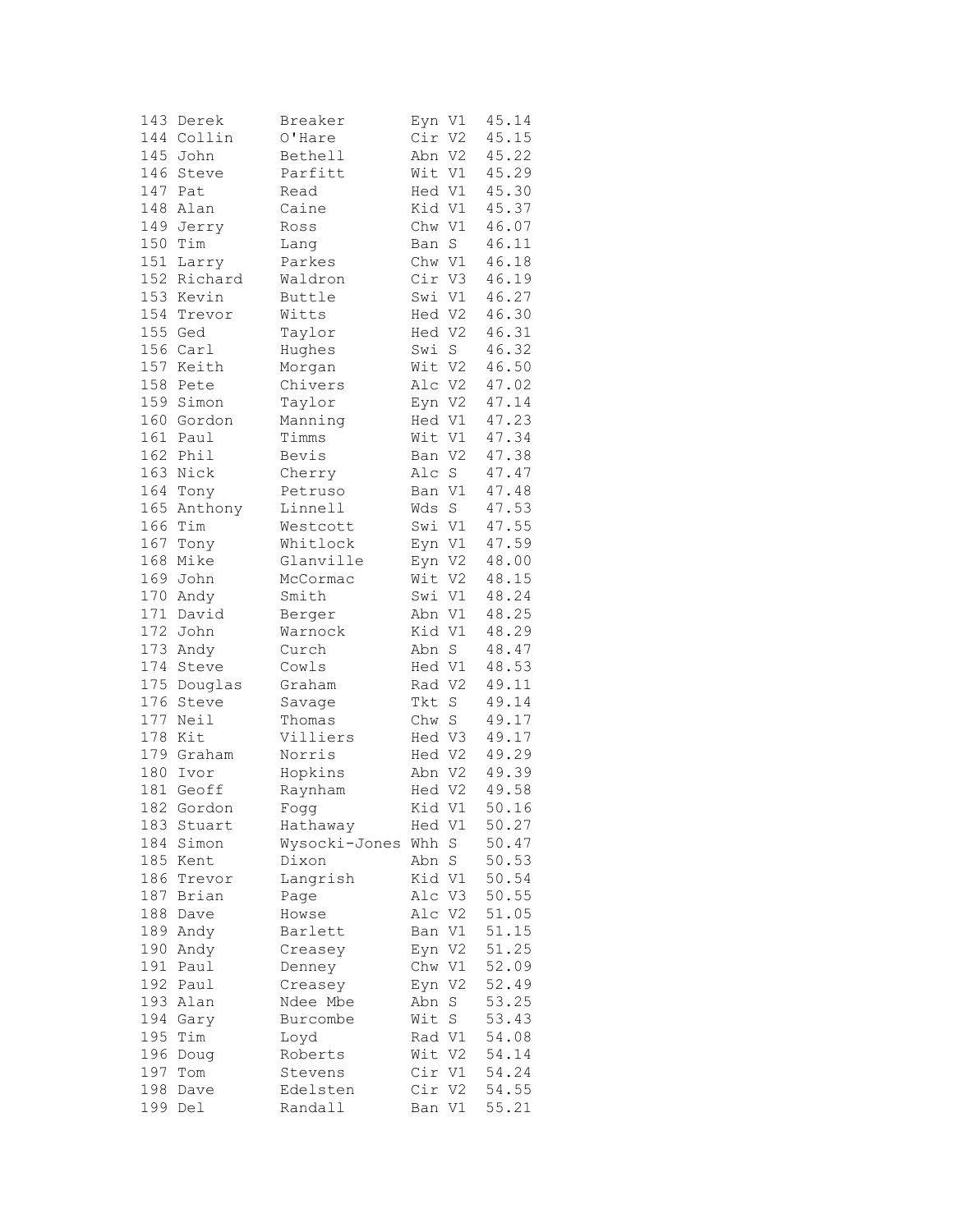|          | 200 Andrew<br>201 Francis<br>202 Tim<br>203 Pete<br>204 Mark<br>205 Jon<br>206 Nick | Griffits<br>Josephs<br>Hampson<br>Hart<br>Pontin<br>Moore<br>Pilkington Oup V1 64.14<br>------------------------------- | Swi S<br>Hed V2<br>Abn V2<br>Chw V3<br>Tkt V1 | Hed S 59.42                                                  | 56.16<br>57.10<br>57.11<br>58.07<br>58.44                  |                                                                               |                                                |
|----------|-------------------------------------------------------------------------------------|-------------------------------------------------------------------------------------------------------------------------|-----------------------------------------------|--------------------------------------------------------------|------------------------------------------------------------|-------------------------------------------------------------------------------|------------------------------------------------|
|          |                                                                                     | Overall U20 Men<br>___________________________                                                                          |                                               |                                                              |                                                            |                                                                               |                                                |
|          | 1 Owain<br>2 Chris<br>3 Chris<br>4 John                                             | Bristow<br>Gillespie<br>Miles<br>Burke<br>------------                                                                  | Whh<br>Whh<br>___________                     | 7 <sub>1</sub><br>$15$                                       | 4<br>11<br>Wit 59   27<br>Ban 69   31                      | 3<br>32<br>38                                                                 | 4<br>46                                        |
|          |                                                                                     | Overall Senior Men<br>----------                                                                                        |                                               |                                                              |                                                            |                                                                               |                                                |
|          | 1 Pete<br>2 Gary<br>3 Greg<br>4 Paul<br>5 Tom                                       | Haarer<br>Harris<br>Dell<br>Jegou<br>Bradford                                                                           | Wds<br>Whh<br>Hkn                             | Hed 2  <br>$Hed \t4$<br>9 <sub>1</sub><br>$11 \quad  $<br>14 | 1<br>$2^{\circ}$<br>3 <sup>7</sup><br>$7\overline{ }$<br>9 | 1<br>2<br>6<br>4<br>5                                                         | 2<br>6<br>10<br>17                             |
| 7        | 6 Tony<br>Tony<br>9 Phil<br>10 Les                                                  | Lock<br>7 Nicholas Baimbridge<br>Hunn<br>Egerton<br>Newell                                                              | Wit<br>Wds<br>Wds<br>Abn<br>Abn               | $16$  <br>23<br>$23 \mid$<br>$24$  <br>$28$                  | 12<br>15<br>13<br>18<br>19                                 | $7\phantom{.0}$<br>8<br>11 <sup>1</sup><br>10 <sub>1</sub><br>12 <sup>°</sup> | $\mathsf 9$<br>$25 =$<br>$12 =$<br>14<br>16    |
|          | 11 Simon<br>12 Marcus<br>13 Dave<br>14 Jason<br>15 Roger                            | Pritchard<br>Maxwell<br>Gavaghan<br>Cooke<br>Bradley                                                                    | Ban<br>Wds<br>Hed<br>Whh<br>Wds               | $30 \mid$<br>38<br>$40$  <br>43  <br>$48$                    | 16<br>$\mathbf{I}$<br>25<br>17<br>22                       | 14<br>17<br>16<br>26                                                          | 19<br>21<br>24<br>26                           |
|          | 16 Edward<br>16 Roger<br>18 Mike<br>18 Rob                                          | Williamson<br>Fagerheim<br>Baillie<br>Linnell                                                                           | Abn<br>Hed<br>Wit<br>Wds                      | 50  <br>$50$  <br>$51$  <br>51                               | 35<br>30                                                   | 27<br>24<br>21                                                                | $15 =$<br>$23 =$<br>$27 =$<br>$55 =$           |
|          | 20 John<br>20 Matthew<br>22 Luke<br>23 Dean                                         | Harvey<br>Barnes<br>Creasey<br>Sheppard                                                                                 | Abn<br>Hed<br>Eyn<br>Wds                      | 60  <br>60  <br>$76$  <br>78                                 | 26<br>28<br>48<br>38                                       | 37<br>28<br>40                                                                | $34 =$<br>$32 =$<br>51                         |
|          | 24 Luke<br>24 Nick<br>26 Ian<br>27 Chris<br>28 Kirk                                 | McNeill<br>Bull<br>Robinson<br>Dibben<br>Adams                                                                          | Hed<br>Tkt<br>Ban<br>Hed<br>Wds               | $86-1$<br>86  <br>92<br>96<br>107                            | 45<br>43<br>L<br>34                                        | 30<br>41<br>49<br>51                                                          | $56 =$<br>$75 =$<br>70<br>45<br>73<br>$\equiv$ |
|          | 28 Phil<br>30 Andy<br>31 Tim<br>32 Michael                                          | Mestecky<br>Grove<br>Chambers<br>Dix                                                                                    | Ban<br>Eyn<br>Ban<br>Wit                      | 107<br>108<br>117<br>118                                     | 54<br>50<br>91                                             | 53<br>64<br>50<br>61                                                          | $=$<br>58<br>67<br>57                          |
| 35       | 33 Dave<br>34 John<br>James                                                         | Luttig<br>Brooks<br>Moss                                                                                                | Hed<br>Hkn<br>Kid                             | 120<br>122<br>132                                            | 60<br>51<br>I<br>76                                        | 60<br>71<br>56                                                                | $71\,$<br>80                                   |
| 38<br>40 | 36 Dave<br>37 Gareth<br>Steve<br>39 Daniel<br>Ian                                   | Murfin<br>Bowden<br>Leighfield<br>New<br>Adams                                                                          | Whh<br>Chw<br>Swi<br>Whh<br>Tkt               | 134<br>150<br>151<br>152<br>153                              | 58<br>57<br>62<br>68                                       | 93<br>75<br>92                                                                | 76<br>125<br>89<br>77<br>85                    |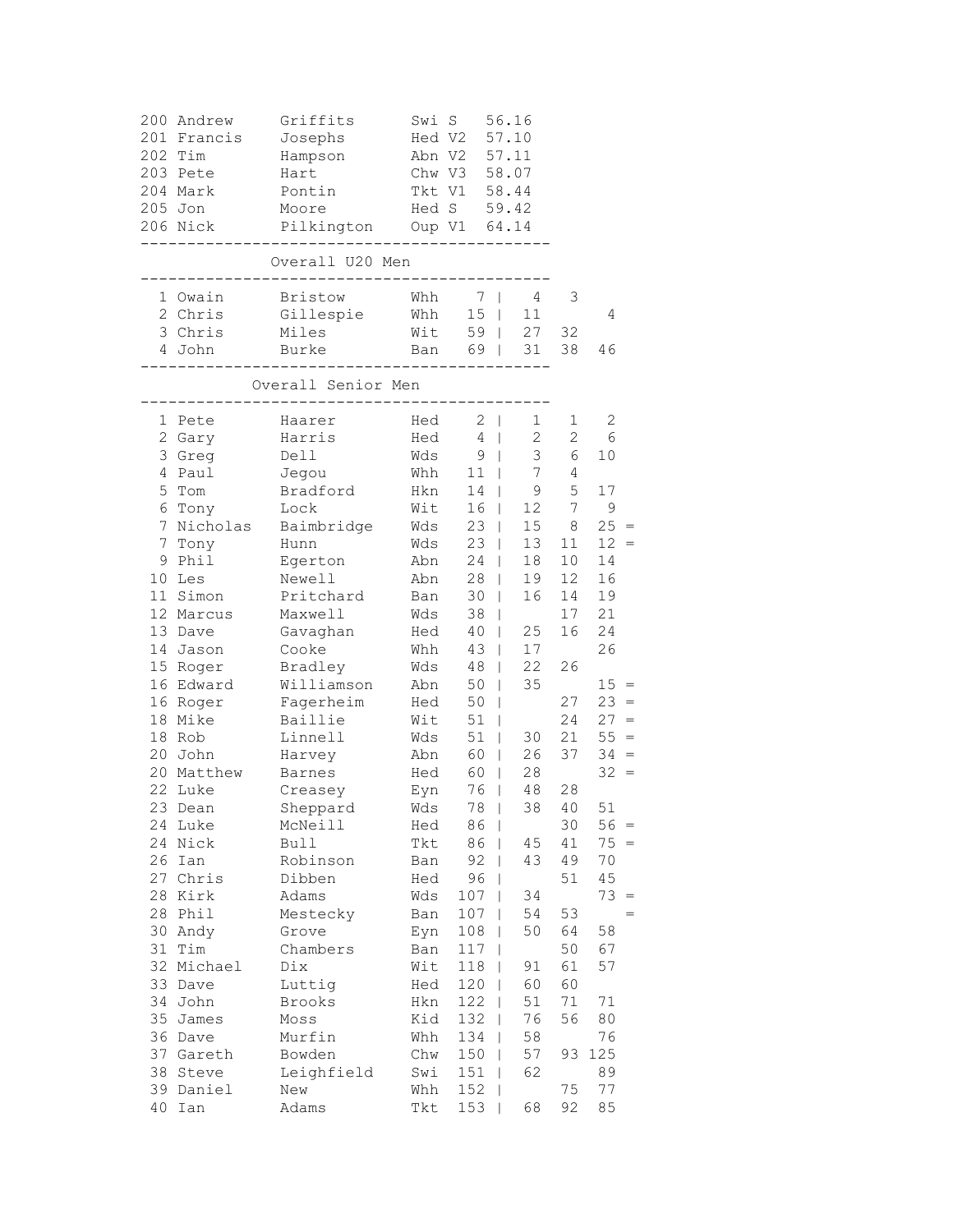|      | 41 Andy    | Pike               | Hed | 160<br>- 1                      | 82      | 78          | 87                                      |
|------|------------|--------------------|-----|---------------------------------|---------|-------------|-----------------------------------------|
|      | 42 Dave    | Drummond           | Ban | 167<br>$\mathbf{I}$             | 65      |             | 102                                     |
|      | 43 Jason   | <b>Bruce</b>       | Abn | $175$                           | 84      | 91          |                                         |
|      | 44 Bill    | Leggate            | Cir | 178                             | 96      |             | 82<br>$=$                               |
|      | 44 Stuart  | Lovell             | Hed | 178                             | 109     | 69          | $=$                                     |
|      | 46 Ben     | Breaker            | Eyn | $179$                           |         | 81 103      | 98                                      |
| 47   | M          | Fallows            | Cir | 185<br>T                        |         | 101         | 84                                      |
|      | 48 Andrea  | Demarchi           | Hed | 191<br>$\mathbf{I}$             | 103     | 90          | 101<br>$=$                              |
|      | 48 Bernard | Scanlan            | Eyn | 191<br>$\Box$                   | 125     | 66          | $=$                                     |
|      | 50 Mike    | Beerling           | Wds | $192$                           |         | 92 100      |                                         |
|      | 51 Andy    | Bird               | Swi | $198$                           | 100     |             | 98 118                                  |
|      | 52 Andy    | Rhodes             | Swi | $199$                           | 97      | 102         |                                         |
|      | 53 Adam    | Barnett            | Hed | $212$                           |         | 106 106     |                                         |
|      | 54 Dave    | Cook               | Cir | $213$                           |         | 123 104     | 109                                     |
|      | 55 Peter   | Langsam            | Cir | 220<br>$\blacksquare$           |         |             | 108 112                                 |
|      | 56 Simon   | Wooley             | Hkn | 226                             |         |             | 111 115                                 |
| 57 M |            | Tyrrell            | Eyn | 232<br>$\mathbf{I}$             |         | 127 105     |                                         |
|      | 58 Fraser  | Howard             | Hed | 234<br>$\perp$                  |         | 122 112     |                                         |
|      | 59 Graham  | Cripps             | Kid | 235<br>$\Box$                   |         | 115 121 120 |                                         |
|      | 60 Tony    | Maddison           | Wds | 272<br>$\Box$                   | 141     |             | 133 139                                 |
|      | 61 Tim     | Lang               | Ban | 283<br>$\Box$                   | 133     |             | 150                                     |
|      | 62 Ian     | Heptonstall        | Oup | 296<br>$\Box$                   | 153 143 |             |                                         |
|      | 63 Kevin   | Wise               | Bor | 320<br>$\mathbf{1}$             |         | 149 171     |                                         |
|      | 64 Anthony | Linnell            | Wds | 321<br>$\Box$                   | 156     |             | 165                                     |
|      | 65 Mark    | Wilson             | Wit | 328                             | 177 151 |             |                                         |
|      | 66 Steve   | Savage             | Tkt | 337<br>$\mathsf{I}$             |         |             | 161 176                                 |
|      | 67 Simon   | Wysocki-Jones Whh  |     | 342<br>$\overline{\phantom{0}}$ |         |             | 158 184                                 |
|      | 68 Alan    | Ndee Mbe           | Abn | $350$                           | 157     |             | 193                                     |
|      |            |                    |     |                                 |         |             |                                         |
|      |            |                    |     |                                 |         |             |                                         |
|      | 69 Jon     | Moore              | Hed | $371$                           |         | 188 183 205 |                                         |
|      | 70 Andrew  | Griffits           | Swi | $382$                           |         |             | 182 200                                 |
|      |            | Overall Vet 40 Men |     |                                 |         |             |                                         |
|      |            |                    |     |                                 |         |             |                                         |
|      | 1 Tom      | Munt               | Tkt | 13<br>$\overline{1}$            | 6       | 9           | 7                                       |
|      | 2 Mike     | Spencer            | Wds | 16<br>$\perp$                   | 8       |             | 8                                       |
|      | 3 Richard  | Hailey             | Hkn | 27<br>$\mathbf{I}$              | 14      |             | 13                                      |
|      | 4 Roger    | Thetford           | Hed | 35<br>$\overline{\phantom{a}}$  |         | 13          | 22                                      |
|      | 5 Carl     | Thompson           | Wds | $40$                            | 20      | 20          | 50                                      |
|      | 6 John     | Griffiths          | Hed | 42<br>$\overline{\phantom{0}}$  | 24      | 18          | 28                                      |
|      | 7 Robin    | Schofield          | Abn | 58                              | 29      | 29          | 33                                      |
|      | 8 Trevor   | Dixon              | Oxf | 65                              |         | 36          | 29                                      |
|      | 9 Mark     | Creasey            | Eyn | 69                              | 41      | 31          | $38 =$                                  |
|      | 9 Tom      | Glare              | Wds | 69                              | 33      | 43          | $36 =$                                  |
|      | 11 Martin  | Townsend           | Wds | $73 \mid$                       | 39      | 34          | 66                                      |
|      | 12 Gary    | Richards           | Abn | 75                              | 40      | 35          | 52                                      |
|      | 13 Nick    | Ponting            | Whh | 83<br>$\Box$                    | 69      | 46          | 37                                      |
|      | 14 Chris   | Nellins            | Hed | $91$                            | 49      | 57          | 42                                      |
|      | 15 Keith   | Firkin             | Cir | $93$                            | 46      | 47          | 53                                      |
|      | 16 Tim     | Osman              | Swi | $96$                            |         | 55          | 41                                      |
|      | 17 Ian     | Meadowcroft        | Hed | $97 \mid$                       | 52      | 45          | $68 =$                                  |
|      | 17 Phil    | Gilkes             | Chw | 97                              | 36      |             | 61<br>$\hspace{0.1cm} = \hspace{0.1cm}$ |
|      | 19 Laurie  | Hurman             | Hed | 102                             |         | 48          | 54                                      |
|      | 20 Kevin   | Ferris             | Cir | 109                             |         | 44          | 65                                      |
|      | 21 Richard | Dunbabin           | Wds | 111<br>$\mathbf{I}$             | 59      | 52          |                                         |
|      | 22 Guy     | Tucker             | Chw | 117<br>T                        | 66      | 54          | 63                                      |
|      | 23 Jon     | Marshall           | Hed | 122                             | 64      | 58          | $72 =$                                  |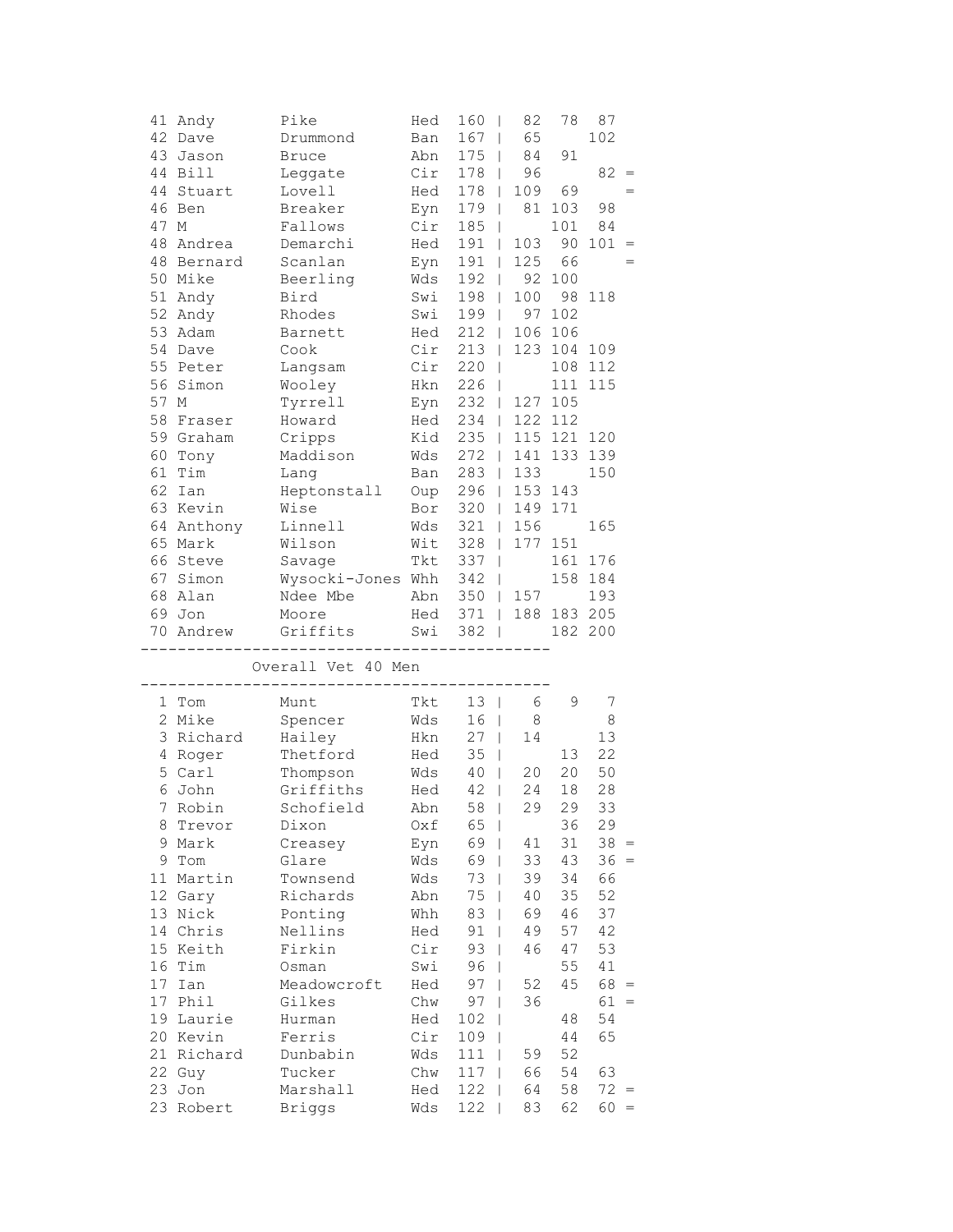| 25 Robin   | Gardner                                                                                                                                                                                                                                                                                                                                                                                                                                           | Wds                                                                                                                                                                                                                                                                                                                                                                                                                                                                                                                | 128                                                                                                                                                                                                                                                                            | 80                                                                                                                                                                                                                                                                                                                                | 97                                                                                                                                                                                                                                                                                                                                                                                                                                                                                                                                                                                                                                                                                                                                              | 48                                                                                                                                                                                                                                                                |                                                                                                                                                                                                                                                                                                                    |
|------------|---------------------------------------------------------------------------------------------------------------------------------------------------------------------------------------------------------------------------------------------------------------------------------------------------------------------------------------------------------------------------------------------------------------------------------------------------|--------------------------------------------------------------------------------------------------------------------------------------------------------------------------------------------------------------------------------------------------------------------------------------------------------------------------------------------------------------------------------------------------------------------------------------------------------------------------------------------------------------------|--------------------------------------------------------------------------------------------------------------------------------------------------------------------------------------------------------------------------------------------------------------------------------|-----------------------------------------------------------------------------------------------------------------------------------------------------------------------------------------------------------------------------------------------------------------------------------------------------------------------------------|-------------------------------------------------------------------------------------------------------------------------------------------------------------------------------------------------------------------------------------------------------------------------------------------------------------------------------------------------------------------------------------------------------------------------------------------------------------------------------------------------------------------------------------------------------------------------------------------------------------------------------------------------------------------------------------------------------------------------------------------------|-------------------------------------------------------------------------------------------------------------------------------------------------------------------------------------------------------------------------------------------------------------------|--------------------------------------------------------------------------------------------------------------------------------------------------------------------------------------------------------------------------------------------------------------------------------------------------------------------|
| 26 Paul    | Ainslie                                                                                                                                                                                                                                                                                                                                                                                                                                           | Wit                                                                                                                                                                                                                                                                                                                                                                                                                                                                                                                | 134                                                                                                                                                                                                                                                                            | 71                                                                                                                                                                                                                                                                                                                                | 63                                                                                                                                                                                                                                                                                                                                                                                                                                                                                                                                                                                                                                                                                                                                              |                                                                                                                                                                                                                                                                   |                                                                                                                                                                                                                                                                                                                    |
| 27 Clive   | Slator                                                                                                                                                                                                                                                                                                                                                                                                                                            | Hed                                                                                                                                                                                                                                                                                                                                                                                                                                                                                                                | 144                                                                                                                                                                                                                                                                            | 77                                                                                                                                                                                                                                                                                                                                | 67                                                                                                                                                                                                                                                                                                                                                                                                                                                                                                                                                                                                                                                                                                                                              |                                                                                                                                                                                                                                                                   |                                                                                                                                                                                                                                                                                                                    |
|            | Mort                                                                                                                                                                                                                                                                                                                                                                                                                                              |                                                                                                                                                                                                                                                                                                                                                                                                                                                                                                                    |                                                                                                                                                                                                                                                                                |                                                                                                                                                                                                                                                                                                                                   | 68                                                                                                                                                                                                                                                                                                                                                                                                                                                                                                                                                                                                                                                                                                                                              | 88                                                                                                                                                                                                                                                                |                                                                                                                                                                                                                                                                                                                    |
|            |                                                                                                                                                                                                                                                                                                                                                                                                                                                   |                                                                                                                                                                                                                                                                                                                                                                                                                                                                                                                    |                                                                                                                                                                                                                                                                                |                                                                                                                                                                                                                                                                                                                                   | 74                                                                                                                                                                                                                                                                                                                                                                                                                                                                                                                                                                                                                                                                                                                                              |                                                                                                                                                                                                                                                                   |                                                                                                                                                                                                                                                                                                                    |
|            |                                                                                                                                                                                                                                                                                                                                                                                                                                                   |                                                                                                                                                                                                                                                                                                                                                                                                                                                                                                                    |                                                                                                                                                                                                                                                                                |                                                                                                                                                                                                                                                                                                                                   |                                                                                                                                                                                                                                                                                                                                                                                                                                                                                                                                                                                                                                                                                                                                                 |                                                                                                                                                                                                                                                                   |                                                                                                                                                                                                                                                                                                                    |
|            |                                                                                                                                                                                                                                                                                                                                                                                                                                                   |                                                                                                                                                                                                                                                                                                                                                                                                                                                                                                                    |                                                                                                                                                                                                                                                                                |                                                                                                                                                                                                                                                                                                                                   |                                                                                                                                                                                                                                                                                                                                                                                                                                                                                                                                                                                                                                                                                                                                                 |                                                                                                                                                                                                                                                                   |                                                                                                                                                                                                                                                                                                                    |
|            |                                                                                                                                                                                                                                                                                                                                                                                                                                                   |                                                                                                                                                                                                                                                                                                                                                                                                                                                                                                                    |                                                                                                                                                                                                                                                                                |                                                                                                                                                                                                                                                                                                                                   |                                                                                                                                                                                                                                                                                                                                                                                                                                                                                                                                                                                                                                                                                                                                                 |                                                                                                                                                                                                                                                                   |                                                                                                                                                                                                                                                                                                                    |
|            |                                                                                                                                                                                                                                                                                                                                                                                                                                                   |                                                                                                                                                                                                                                                                                                                                                                                                                                                                                                                    |                                                                                                                                                                                                                                                                                |                                                                                                                                                                                                                                                                                                                                   |                                                                                                                                                                                                                                                                                                                                                                                                                                                                                                                                                                                                                                                                                                                                                 |                                                                                                                                                                                                                                                                   |                                                                                                                                                                                                                                                                                                                    |
|            |                                                                                                                                                                                                                                                                                                                                                                                                                                                   |                                                                                                                                                                                                                                                                                                                                                                                                                                                                                                                    |                                                                                                                                                                                                                                                                                |                                                                                                                                                                                                                                                                                                                                   |                                                                                                                                                                                                                                                                                                                                                                                                                                                                                                                                                                                                                                                                                                                                                 |                                                                                                                                                                                                                                                                   |                                                                                                                                                                                                                                                                                                                    |
|            |                                                                                                                                                                                                                                                                                                                                                                                                                                                   |                                                                                                                                                                                                                                                                                                                                                                                                                                                                                                                    |                                                                                                                                                                                                                                                                                |                                                                                                                                                                                                                                                                                                                                   |                                                                                                                                                                                                                                                                                                                                                                                                                                                                                                                                                                                                                                                                                                                                                 |                                                                                                                                                                                                                                                                   |                                                                                                                                                                                                                                                                                                                    |
|            |                                                                                                                                                                                                                                                                                                                                                                                                                                                   |                                                                                                                                                                                                                                                                                                                                                                                                                                                                                                                    |                                                                                                                                                                                                                                                                                |                                                                                                                                                                                                                                                                                                                                   |                                                                                                                                                                                                                                                                                                                                                                                                                                                                                                                                                                                                                                                                                                                                                 |                                                                                                                                                                                                                                                                   |                                                                                                                                                                                                                                                                                                                    |
|            |                                                                                                                                                                                                                                                                                                                                                                                                                                                   |                                                                                                                                                                                                                                                                                                                                                                                                                                                                                                                    |                                                                                                                                                                                                                                                                                |                                                                                                                                                                                                                                                                                                                                   |                                                                                                                                                                                                                                                                                                                                                                                                                                                                                                                                                                                                                                                                                                                                                 |                                                                                                                                                                                                                                                                   |                                                                                                                                                                                                                                                                                                                    |
|            |                                                                                                                                                                                                                                                                                                                                                                                                                                                   |                                                                                                                                                                                                                                                                                                                                                                                                                                                                                                                    |                                                                                                                                                                                                                                                                                |                                                                                                                                                                                                                                                                                                                                   |                                                                                                                                                                                                                                                                                                                                                                                                                                                                                                                                                                                                                                                                                                                                                 |                                                                                                                                                                                                                                                                   |                                                                                                                                                                                                                                                                                                                    |
|            |                                                                                                                                                                                                                                                                                                                                                                                                                                                   |                                                                                                                                                                                                                                                                                                                                                                                                                                                                                                                    |                                                                                                                                                                                                                                                                                |                                                                                                                                                                                                                                                                                                                                   |                                                                                                                                                                                                                                                                                                                                                                                                                                                                                                                                                                                                                                                                                                                                                 |                                                                                                                                                                                                                                                                   |                                                                                                                                                                                                                                                                                                                    |
|            |                                                                                                                                                                                                                                                                                                                                                                                                                                                   |                                                                                                                                                                                                                                                                                                                                                                                                                                                                                                                    |                                                                                                                                                                                                                                                                                |                                                                                                                                                                                                                                                                                                                                   |                                                                                                                                                                                                                                                                                                                                                                                                                                                                                                                                                                                                                                                                                                                                                 |                                                                                                                                                                                                                                                                   |                                                                                                                                                                                                                                                                                                                    |
|            |                                                                                                                                                                                                                                                                                                                                                                                                                                                   |                                                                                                                                                                                                                                                                                                                                                                                                                                                                                                                    |                                                                                                                                                                                                                                                                                |                                                                                                                                                                                                                                                                                                                                   |                                                                                                                                                                                                                                                                                                                                                                                                                                                                                                                                                                                                                                                                                                                                                 |                                                                                                                                                                                                                                                                   |                                                                                                                                                                                                                                                                                                                    |
|            |                                                                                                                                                                                                                                                                                                                                                                                                                                                   |                                                                                                                                                                                                                                                                                                                                                                                                                                                                                                                    |                                                                                                                                                                                                                                                                                |                                                                                                                                                                                                                                                                                                                                   |                                                                                                                                                                                                                                                                                                                                                                                                                                                                                                                                                                                                                                                                                                                                                 |                                                                                                                                                                                                                                                                   |                                                                                                                                                                                                                                                                                                                    |
|            |                                                                                                                                                                                                                                                                                                                                                                                                                                                   |                                                                                                                                                                                                                                                                                                                                                                                                                                                                                                                    |                                                                                                                                                                                                                                                                                |                                                                                                                                                                                                                                                                                                                                   |                                                                                                                                                                                                                                                                                                                                                                                                                                                                                                                                                                                                                                                                                                                                                 |                                                                                                                                                                                                                                                                   |                                                                                                                                                                                                                                                                                                                    |
|            |                                                                                                                                                                                                                                                                                                                                                                                                                                                   |                                                                                                                                                                                                                                                                                                                                                                                                                                                                                                                    |                                                                                                                                                                                                                                                                                |                                                                                                                                                                                                                                                                                                                                   |                                                                                                                                                                                                                                                                                                                                                                                                                                                                                                                                                                                                                                                                                                                                                 |                                                                                                                                                                                                                                                                   |                                                                                                                                                                                                                                                                                                                    |
|            |                                                                                                                                                                                                                                                                                                                                                                                                                                                   |                                                                                                                                                                                                                                                                                                                                                                                                                                                                                                                    |                                                                                                                                                                                                                                                                                |                                                                                                                                                                                                                                                                                                                                   |                                                                                                                                                                                                                                                                                                                                                                                                                                                                                                                                                                                                                                                                                                                                                 |                                                                                                                                                                                                                                                                   |                                                                                                                                                                                                                                                                                                                    |
|            |                                                                                                                                                                                                                                                                                                                                                                                                                                                   |                                                                                                                                                                                                                                                                                                                                                                                                                                                                                                                    |                                                                                                                                                                                                                                                                                |                                                                                                                                                                                                                                                                                                                                   |                                                                                                                                                                                                                                                                                                                                                                                                                                                                                                                                                                                                                                                                                                                                                 |                                                                                                                                                                                                                                                                   |                                                                                                                                                                                                                                                                                                                    |
|            |                                                                                                                                                                                                                                                                                                                                                                                                                                                   |                                                                                                                                                                                                                                                                                                                                                                                                                                                                                                                    |                                                                                                                                                                                                                                                                                |                                                                                                                                                                                                                                                                                                                                   |                                                                                                                                                                                                                                                                                                                                                                                                                                                                                                                                                                                                                                                                                                                                                 |                                                                                                                                                                                                                                                                   |                                                                                                                                                                                                                                                                                                                    |
|            |                                                                                                                                                                                                                                                                                                                                                                                                                                                   |                                                                                                                                                                                                                                                                                                                                                                                                                                                                                                                    |                                                                                                                                                                                                                                                                                |                                                                                                                                                                                                                                                                                                                                   |                                                                                                                                                                                                                                                                                                                                                                                                                                                                                                                                                                                                                                                                                                                                                 |                                                                                                                                                                                                                                                                   |                                                                                                                                                                                                                                                                                                                    |
|            |                                                                                                                                                                                                                                                                                                                                                                                                                                                   |                                                                                                                                                                                                                                                                                                                                                                                                                                                                                                                    |                                                                                                                                                                                                                                                                                |                                                                                                                                                                                                                                                                                                                                   |                                                                                                                                                                                                                                                                                                                                                                                                                                                                                                                                                                                                                                                                                                                                                 |                                                                                                                                                                                                                                                                   |                                                                                                                                                                                                                                                                                                                    |
|            |                                                                                                                                                                                                                                                                                                                                                                                                                                                   |                                                                                                                                                                                                                                                                                                                                                                                                                                                                                                                    |                                                                                                                                                                                                                                                                                |                                                                                                                                                                                                                                                                                                                                   |                                                                                                                                                                                                                                                                                                                                                                                                                                                                                                                                                                                                                                                                                                                                                 |                                                                                                                                                                                                                                                                   |                                                                                                                                                                                                                                                                                                                    |
|            |                                                                                                                                                                                                                                                                                                                                                                                                                                                   |                                                                                                                                                                                                                                                                                                                                                                                                                                                                                                                    |                                                                                                                                                                                                                                                                                |                                                                                                                                                                                                                                                                                                                                   |                                                                                                                                                                                                                                                                                                                                                                                                                                                                                                                                                                                                                                                                                                                                                 |                                                                                                                                                                                                                                                                   |                                                                                                                                                                                                                                                                                                                    |
|            |                                                                                                                                                                                                                                                                                                                                                                                                                                                   |                                                                                                                                                                                                                                                                                                                                                                                                                                                                                                                    |                                                                                                                                                                                                                                                                                |                                                                                                                                                                                                                                                                                                                                   |                                                                                                                                                                                                                                                                                                                                                                                                                                                                                                                                                                                                                                                                                                                                                 |                                                                                                                                                                                                                                                                   |                                                                                                                                                                                                                                                                                                                    |
|            |                                                                                                                                                                                                                                                                                                                                                                                                                                                   |                                                                                                                                                                                                                                                                                                                                                                                                                                                                                                                    |                                                                                                                                                                                                                                                                                |                                                                                                                                                                                                                                                                                                                                   |                                                                                                                                                                                                                                                                                                                                                                                                                                                                                                                                                                                                                                                                                                                                                 |                                                                                                                                                                                                                                                                   |                                                                                                                                                                                                                                                                                                                    |
|            |                                                                                                                                                                                                                                                                                                                                                                                                                                                   |                                                                                                                                                                                                                                                                                                                                                                                                                                                                                                                    |                                                                                                                                                                                                                                                                                |                                                                                                                                                                                                                                                                                                                                   |                                                                                                                                                                                                                                                                                                                                                                                                                                                                                                                                                                                                                                                                                                                                                 |                                                                                                                                                                                                                                                                   |                                                                                                                                                                                                                                                                                                                    |
| 55         |                                                                                                                                                                                                                                                                                                                                                                                                                                                   |                                                                                                                                                                                                                                                                                                                                                                                                                                                                                                                    |                                                                                                                                                                                                                                                                                |                                                                                                                                                                                                                                                                                                                                   |                                                                                                                                                                                                                                                                                                                                                                                                                                                                                                                                                                                                                                                                                                                                                 |                                                                                                                                                                                                                                                                   |                                                                                                                                                                                                                                                                                                                    |
|            |                                                                                                                                                                                                                                                                                                                                                                                                                                                   |                                                                                                                                                                                                                                                                                                                                                                                                                                                                                                                    |                                                                                                                                                                                                                                                                                |                                                                                                                                                                                                                                                                                                                                   |                                                                                                                                                                                                                                                                                                                                                                                                                                                                                                                                                                                                                                                                                                                                                 |                                                                                                                                                                                                                                                                   |                                                                                                                                                                                                                                                                                                                    |
|            |                                                                                                                                                                                                                                                                                                                                                                                                                                                   |                                                                                                                                                                                                                                                                                                                                                                                                                                                                                                                    |                                                                                                                                                                                                                                                                                |                                                                                                                                                                                                                                                                                                                                   |                                                                                                                                                                                                                                                                                                                                                                                                                                                                                                                                                                                                                                                                                                                                                 |                                                                                                                                                                                                                                                                   |                                                                                                                                                                                                                                                                                                                    |
|            |                                                                                                                                                                                                                                                                                                                                                                                                                                                   |                                                                                                                                                                                                                                                                                                                                                                                                                                                                                                                    |                                                                                                                                                                                                                                                                                |                                                                                                                                                                                                                                                                                                                                   |                                                                                                                                                                                                                                                                                                                                                                                                                                                                                                                                                                                                                                                                                                                                                 |                                                                                                                                                                                                                                                                   |                                                                                                                                                                                                                                                                                                                    |
|            |                                                                                                                                                                                                                                                                                                                                                                                                                                                   |                                                                                                                                                                                                                                                                                                                                                                                                                                                                                                                    |                                                                                                                                                                                                                                                                                |                                                                                                                                                                                                                                                                                                                                   |                                                                                                                                                                                                                                                                                                                                                                                                                                                                                                                                                                                                                                                                                                                                                 |                                                                                                                                                                                                                                                                   |                                                                                                                                                                                                                                                                                                                    |
| 60         |                                                                                                                                                                                                                                                                                                                                                                                                                                                   |                                                                                                                                                                                                                                                                                                                                                                                                                                                                                                                    |                                                                                                                                                                                                                                                                                |                                                                                                                                                                                                                                                                                                                                   |                                                                                                                                                                                                                                                                                                                                                                                                                                                                                                                                                                                                                                                                                                                                                 |                                                                                                                                                                                                                                                                   |                                                                                                                                                                                                                                                                                                                    |
|            |                                                                                                                                                                                                                                                                                                                                                                                                                                                   |                                                                                                                                                                                                                                                                                                                                                                                                                                                                                                                    |                                                                                                                                                                                                                                                                                |                                                                                                                                                                                                                                                                                                                                   |                                                                                                                                                                                                                                                                                                                                                                                                                                                                                                                                                                                                                                                                                                                                                 |                                                                                                                                                                                                                                                                   | $=$                                                                                                                                                                                                                                                                                                                |
|            |                                                                                                                                                                                                                                                                                                                                                                                                                                                   |                                                                                                                                                                                                                                                                                                                                                                                                                                                                                                                    |                                                                                                                                                                                                                                                                                |                                                                                                                                                                                                                                                                                                                                   |                                                                                                                                                                                                                                                                                                                                                                                                                                                                                                                                                                                                                                                                                                                                                 |                                                                                                                                                                                                                                                                   | $\equiv$                                                                                                                                                                                                                                                                                                           |
| 63<br>John |                                                                                                                                                                                                                                                                                                                                                                                                                                                   |                                                                                                                                                                                                                                                                                                                                                                                                                                                                                                                    |                                                                                                                                                                                                                                                                                |                                                                                                                                                                                                                                                                                                                                   |                                                                                                                                                                                                                                                                                                                                                                                                                                                                                                                                                                                                                                                                                                                                                 | 172                                                                                                                                                                                                                                                               |                                                                                                                                                                                                                                                                                                                    |
|            |                                                                                                                                                                                                                                                                                                                                                                                                                                                   |                                                                                                                                                                                                                                                                                                                                                                                                                                                                                                                    |                                                                                                                                                                                                                                                                                |                                                                                                                                                                                                                                                                                                                                   |                                                                                                                                                                                                                                                                                                                                                                                                                                                                                                                                                                                                                                                                                                                                                 |                                                                                                                                                                                                                                                                   |                                                                                                                                                                                                                                                                                                                    |
| 65 Tim     |                                                                                                                                                                                                                                                                                                                                                                                                                                                   |                                                                                                                                                                                                                                                                                                                                                                                                                                                                                                                    |                                                                                                                                                                                                                                                                                |                                                                                                                                                                                                                                                                                                                                   |                                                                                                                                                                                                                                                                                                                                                                                                                                                                                                                                                                                                                                                                                                                                                 |                                                                                                                                                                                                                                                                   |                                                                                                                                                                                                                                                                                                                    |
|            | Langrish                                                                                                                                                                                                                                                                                                                                                                                                                                          |                                                                                                                                                                                                                                                                                                                                                                                                                                                                                                                    |                                                                                                                                                                                                                                                                                |                                                                                                                                                                                                                                                                                                                                   |                                                                                                                                                                                                                                                                                                                                                                                                                                                                                                                                                                                                                                                                                                                                                 |                                                                                                                                                                                                                                                                   |                                                                                                                                                                                                                                                                                                                    |
| 67 Tim     |                                                                                                                                                                                                                                                                                                                                                                                                                                                   |                                                                                                                                                                                                                                                                                                                                                                                                                                                                                                                    |                                                                                                                                                                                                                                                                                |                                                                                                                                                                                                                                                                                                                                   |                                                                                                                                                                                                                                                                                                                                                                                                                                                                                                                                                                                                                                                                                                                                                 |                                                                                                                                                                                                                                                                   |                                                                                                                                                                                                                                                                                                                    |
| 68 Andy    |                                                                                                                                                                                                                                                                                                                                                                                                                                                   |                                                                                                                                                                                                                                                                                                                                                                                                                                                                                                                    |                                                                                                                                                                                                                                                                                |                                                                                                                                                                                                                                                                                                                                   |                                                                                                                                                                                                                                                                                                                                                                                                                                                                                                                                                                                                                                                                                                                                                 | 189                                                                                                                                                                                                                                                               |                                                                                                                                                                                                                                                                                                                    |
| 69 Tom     | Stevens                                                                                                                                                                                                                                                                                                                                                                                                                                           |                                                                                                                                                                                                                                                                                                                                                                                                                                                                                                                    |                                                                                                                                                                                                                                                                                |                                                                                                                                                                                                                                                                                                                                   |                                                                                                                                                                                                                                                                                                                                                                                                                                                                                                                                                                                                                                                                                                                                                 | 197                                                                                                                                                                                                                                                               |                                                                                                                                                                                                                                                                                                                    |
| 70 Nick    |                                                                                                                                                                                                                                                                                                                                                                                                                                                   |                                                                                                                                                                                                                                                                                                                                                                                                                                                                                                                    |                                                                                                                                                                                                                                                                                |                                                                                                                                                                                                                                                                                                                                   |                                                                                                                                                                                                                                                                                                                                                                                                                                                                                                                                                                                                                                                                                                                                                 | 206                                                                                                                                                                                                                                                               |                                                                                                                                                                                                                                                                                                                    |
|            |                                                                                                                                                                                                                                                                                                                                                                                                                                                   |                                                                                                                                                                                                                                                                                                                                                                                                                                                                                                                    |                                                                                                                                                                                                                                                                                |                                                                                                                                                                                                                                                                                                                                   |                                                                                                                                                                                                                                                                                                                                                                                                                                                                                                                                                                                                                                                                                                                                                 |                                                                                                                                                                                                                                                                   |                                                                                                                                                                                                                                                                                                                    |
|            |                                                                                                                                                                                                                                                                                                                                                                                                                                                   |                                                                                                                                                                                                                                                                                                                                                                                                                                                                                                                    |                                                                                                                                                                                                                                                                                |                                                                                                                                                                                                                                                                                                                                   |                                                                                                                                                                                                                                                                                                                                                                                                                                                                                                                                                                                                                                                                                                                                                 |                                                                                                                                                                                                                                                                   |                                                                                                                                                                                                                                                                                                                    |
|            |                                                                                                                                                                                                                                                                                                                                                                                                                                                   |                                                                                                                                                                                                                                                                                                                                                                                                                                                                                                                    |                                                                                                                                                                                                                                                                                |                                                                                                                                                                                                                                                                                                                                   | 22                                                                                                                                                                                                                                                                                                                                                                                                                                                                                                                                                                                                                                                                                                                                              | 18                                                                                                                                                                                                                                                                |                                                                                                                                                                                                                                                                                                                    |
| 2 Dick     | Kearn                                                                                                                                                                                                                                                                                                                                                                                                                                             |                                                                                                                                                                                                                                                                                                                                                                                                                                                                                                                    |                                                                                                                                                                                                                                                                                | 42                                                                                                                                                                                                                                                                                                                                | 39                                                                                                                                                                                                                                                                                                                                                                                                                                                                                                                                                                                                                                                                                                                                              | 62                                                                                                                                                                                                                                                                |                                                                                                                                                                                                                                                                                                                    |
|            |                                                                                                                                                                                                                                                                                                                                                                                                                                                   |                                                                                                                                                                                                                                                                                                                                                                                                                                                                                                                    |                                                                                                                                                                                                                                                                                |                                                                                                                                                                                                                                                                                                                                   | 81                                                                                                                                                                                                                                                                                                                                                                                                                                                                                                                                                                                                                                                                                                                                              | 47                                                                                                                                                                                                                                                                |                                                                                                                                                                                                                                                                                                                    |
| 4 Laz      |                                                                                                                                                                                                                                                                                                                                                                                                                                                   |                                                                                                                                                                                                                                                                                                                                                                                                                                                                                                                    |                                                                                                                                                                                                                                                                                | 67                                                                                                                                                                                                                                                                                                                                | 70                                                                                                                                                                                                                                                                                                                                                                                                                                                                                                                                                                                                                                                                                                                                              |                                                                                                                                                                                                                                                                   |                                                                                                                                                                                                                                                                                                                    |
|            |                                                                                                                                                                                                                                                                                                                                                                                                                                                   |                                                                                                                                                                                                                                                                                                                                                                                                                                                                                                                    |                                                                                                                                                                                                                                                                                |                                                                                                                                                                                                                                                                                                                                   |                                                                                                                                                                                                                                                                                                                                                                                                                                                                                                                                                                                                                                                                                                                                                 | 79                                                                                                                                                                                                                                                                |                                                                                                                                                                                                                                                                                                                    |
| 6 Glyn     | Pritchard                                                                                                                                                                                                                                                                                                                                                                                                                                         |                                                                                                                                                                                                                                                                                                                                                                                                                                                                                                                    |                                                                                                                                                                                                                                                                                |                                                                                                                                                                                                                                                                                                                                   |                                                                                                                                                                                                                                                                                                                                                                                                                                                                                                                                                                                                                                                                                                                                                 | 91                                                                                                                                                                                                                                                                |                                                                                                                                                                                                                                                                                                                    |
| 7 Graham   |                                                                                                                                                                                                                                                                                                                                                                                                                                                   |                                                                                                                                                                                                                                                                                                                                                                                                                                                                                                                    |                                                                                                                                                                                                                                                                                |                                                                                                                                                                                                                                                                                                                                   |                                                                                                                                                                                                                                                                                                                                                                                                                                                                                                                                                                                                                                                                                                                                                 | 93                                                                                                                                                                                                                                                                |                                                                                                                                                                                                                                                                                                                    |
| 8 Bob      | Ferris                                                                                                                                                                                                                                                                                                                                                                                                                                            | Cir                                                                                                                                                                                                                                                                                                                                                                                                                                                                                                                |                                                                                                                                                                                                                                                                                |                                                                                                                                                                                                                                                                                                                                   | 84                                                                                                                                                                                                                                                                                                                                                                                                                                                                                                                                                                                                                                                                                                                                              | 94                                                                                                                                                                                                                                                                |                                                                                                                                                                                                                                                                                                                    |
| 48         | 28 Gary<br>29 Phil<br>30<br>Andy<br>Dominic<br>32 Malcolm<br>33 Ian<br>34 Mick<br>35 Steve<br>36 Hanno<br>37<br>Paul<br>38 Gareth<br>39<br>Jeremy<br>40<br>John<br>41 Jerry<br>42 Andrew<br>42 Ken<br>44 Simon<br>45 Mike<br>46 Kevin<br>47<br>Dave<br>Paul<br>49 Alan<br>50<br>Tony<br>51<br>Pat<br>52 Derek<br>53 Harry<br>53<br>Steve<br>John<br>56<br>Larry<br>57<br>Andy<br>58 Gordon<br>59 Tony<br>Paul<br>61 David<br>61 Gordon<br>64 Andy | Coy<br>Phelps<br>Swords<br>Brown<br>Richardson<br>Sharland<br>Caswell<br>Nickau<br>Grimsdale<br>Smith<br>Smeddle<br>Weaver<br>Ross<br>Garner<br>Chard<br>Williamson<br>Northener<br>Benham<br>Roberts<br>Watts<br>Caine<br>Whitlock<br>Read<br>Breaker<br>Grundy<br>Parfitt<br>Critchfield<br>Parkes<br>Sleight<br>Manning<br>Petruso<br>Timms<br>Berger<br>Fogg<br>Warnock<br>Smith<br>Westcott<br>66 Trevor<br>Loyd<br>Barlett<br>1 Brian Vaughan<br>3 Michael Hailey<br>Boden<br>5 Thornton Greenland<br>LeGood | Oup<br>Ban<br>Hed<br>Oxf<br>Hkn<br>Abn<br>Swi<br>Wds<br>Hed<br>Oxf<br>Whh<br>Whh<br>Hkn<br>Chw<br>Abn<br>Wit<br>Whh<br>Abn<br>Swi<br>Abn<br>Chw<br>Kid<br>Eyn<br>Hed<br>Eyn<br>Whh<br>Wit<br>Hkn<br>Chw<br>Chw<br>Hed<br>Ban<br>Wit<br>Abn<br>Kid<br>Kid<br>Overall Vet 50 Men | 147<br>149<br>163<br>167<br>173<br>174<br>179<br>181<br>189<br>193<br>220<br>221<br>222<br>226<br>228<br>228<br>232<br>239<br>250<br>253<br>259<br>260<br>263<br>266<br>274<br>276<br>276<br>277<br>283<br>288<br>306<br>308<br>310<br>316<br>316<br>327<br>Swi<br>---------------------------<br>Wds<br>Tkt<br>Abn<br>Ban<br>Wit | $\overline{\phantom{a}}$<br>$\mathsf{I}$<br>$\overline{1}$<br>79<br>$\mathbf{I}$<br>75<br>$\mathbf{I}$<br>102<br>$\mathbf{I}$<br>T<br>88<br>I<br>78<br>I<br>117<br>I<br>72<br>I<br>93<br>I<br>86<br>T<br>121<br>$\mathbf{I}$<br>107<br>$\mathbf{I}$<br>108<br>$\mathbf{I}$<br>116<br>$\mathbf{I}$<br>104<br>$\mathbf{I}$<br>94<br>$\mathsf{I}$<br>I<br>I<br>T<br>137<br>$\mathbf{I}$<br>129<br>$\mathbf{I}$<br>132<br>L<br>138<br>$\mathbf{I}$<br>152<br>$\mathbf{I}$<br>131<br>L<br>154<br>$\mathbf{I}$<br>T<br>T<br>T<br>L<br>T<br>T<br>166<br>$\Box$<br>160<br>$\Box$<br>$\overline{1}$<br>$329$  <br>Swi 331  <br>Kid 364  <br>Rad 370  <br>---------------<br>$39$  <br>81  <br>Hkn 128  <br>Rad 137  <br>$140$  <br>$145$  <br>164<br>178 | 80<br>86<br>85<br>96<br>87<br>109<br>107<br>99<br>114<br>110<br>116<br>118<br>126<br>128<br>119<br>122<br>130<br>135<br>152<br>146<br>144<br>149<br>150<br>156<br>155<br>Ban 375   186<br>Cir 381   184<br>Pilkington Oup 400   194<br>21<br>61<br>73<br>87<br>99 | 83<br>81<br>90<br>97<br>92<br>111<br>96<br>108<br>133<br>114<br>149<br>$124 =$<br>$134 =$<br>116<br>117<br>122<br>132<br>127<br>130<br>148<br>125<br>167<br>147<br>143<br>$146 =$<br>142<br>132<br>151<br>136<br>160<br>164<br>161<br>171<br>182<br>174 159 170<br>165 166<br>178 186<br>175 195<br>79<br>72<br>77 |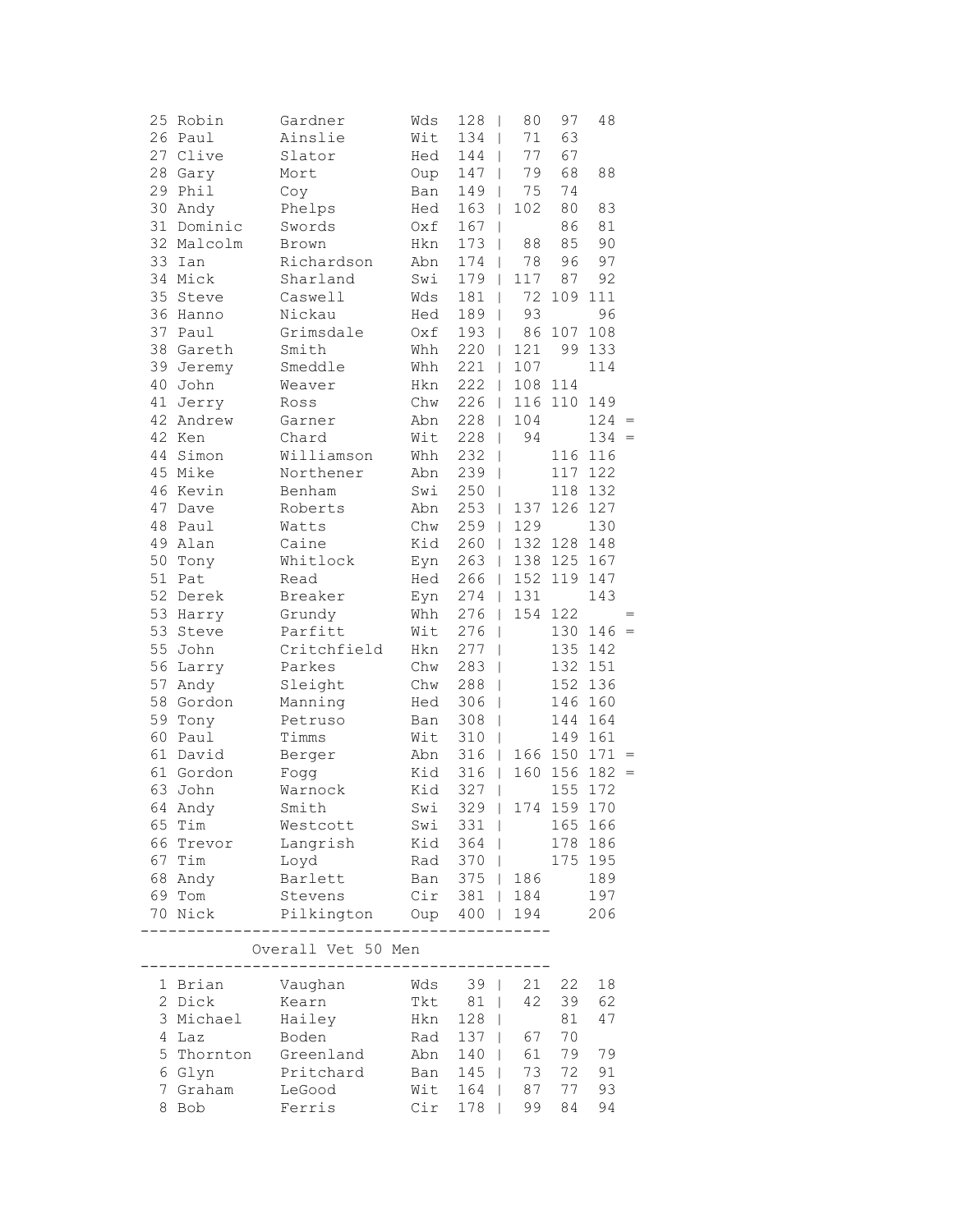| 9 Martin<br>10 Bill<br>11 Chris<br>12 Geoff<br>13 Will<br>14 Anthony<br>15 Stuart | Rasgauski<br>Silto<br>Riches<br>Smith<br>Atkinson<br>Moore<br>Twinn | Hed<br>Wds<br>Cir<br>Ban<br>Hed<br>Hed<br>Abn | 182<br>$\Box$<br>184<br>189  <br>$195$  <br>224<br>225<br>$\Box$<br>246<br>$\Box$ | 105<br>85<br>95<br>110<br>112 | 94<br>113 121<br>134 115 131 | 82 100<br>99<br>88 107<br>95 129 |
|-----------------------------------------------------------------------------------|---------------------------------------------------------------------|-----------------------------------------------|-----------------------------------------------------------------------------------|-------------------------------|------------------------------|----------------------------------|
| 16 Wiz                                                                            | <b>Bunce</b>                                                        | Kid                                           | $248$                                                                             | 120                           |                              | 128                              |
| 17 Andy                                                                           | Read                                                                | Swi                                           | 251<br>$\Box$                                                                     |                               | 111 147 140                  |                                  |
| 18 Collin                                                                         | O'Hare                                                              | Cir                                           | $263 \mid$                                                                        |                               | 136 127 144                  |                                  |
| 19 Barry                                                                          | Bloomfield                                                          | Chw                                           | 265<br>$\Box$                                                                     | 124                           |                              | 141                              |
| 20 John                                                                           | Bethell                                                             | Abn                                           | $269$                                                                             |                               | 150 124 145                  |                                  |
| 21 Trevor                                                                         | Witts                                                               | Hed                                           | $277$                                                                             |                               | 146 131 154                  |                                  |
| 22 Mich                                                                           | Search                                                              | Kid                                           | 281<br>$\Box$                                                                     |                               | 144 137                      |                                  |
| 23 Brian                                                                          | Fiddian                                                             | Kid                                           | 285<br>$\Box$                                                                     |                               | 145 140                      |                                  |
| 24 Keith                                                                          | Morgan                                                              | Wit                                           | $302$                                                                             |                               | 145 157                      |                                  |
| 25 Ged                                                                            | Taylor                                                              | Hed                                           | $303$                                                                             | 148                           |                              | 155                              |
| 26 Kevin                                                                          | Byrne                                                               | Hed                                           | $304$                                                                             |                               | 162 142                      |                                  |
| 27 Graham                                                                         | Norris                                                              | Hed                                           | $305$                                                                             |                               | 167 138 179                  |                                  |
| 28 Mike                                                                           | Glanville                                                           | Eyn                                           | 316                                                                               |                               | 172 148 168                  |                                  |
| 29 Phil                                                                           | Bevis                                                               | Ban                                           | $321$                                                                             |                               | 159 164 162                  |                                  |
| 30 Pete                                                                           | Chivers                                                             | Alc                                           | $322$                                                                             | 164                           |                              | 158                              |
| 31 Andy                                                                           | Creasey                                                             | Eyn                                           | $332$                                                                             |                               | 169 163 190                  |                                  |
| 32 Ivor                                                                           | Hopkins                                                             | Abn                                           | $340$                                                                             |                               | 171 169 180                  |                                  |
| 33 Graham                                                                         | Chambers                                                            | Tkt                                           | $348$                                                                             |                               | 181 167                      |                                  |
| 34 Dave                                                                           | Howse                                                               | Alc                                           | $349$                                                                             |                               | 173 176 188                  |                                  |
| 35 Douglas                                                                        | Graham                                                              | Rad                                           | 353   178                                                                         |                               |                              | 175                              |
| 36 Francis                                                                        | Josephs                                                             |                                               | Hed 368                                                                           |                               | 189 179 201                  |                                  |
| 37 Tim                                                                            | Hampson                                                             |                                               | Abn 373                                                                           |                               | 193 180 202                  |                                  |
|                                                                                   | Overall Vet 60 Men                                                  |                                               | $- - - - -$                                                                       |                               |                              |                                  |
| 1 Mike                                                                            | Shipway                                                             | Wds                                           | $130$                                                                             | 56                            | 76                           | 74                               |
| 2 Everard                                                                         | Robinson                                                            | Hed                                           | 258<br>$\Box$                                                                     |                               | 123 135                      |                                  |
| 3 Nigel                                                                           | Lambert                                                             | Alc                                           | 276                                                                               |                               | 147 129                      |                                  |
| 4 Richard                                                                         | Waldron                                                             | Cir                                           | 286                                                                               |                               | 158 134 152                  |                                  |
| 5 Kit                                                                             | Villiers                                                            | Hed                                           | $318$                                                                             |                               | 161 157 178                  |                                  |
| 6 Derek                                                                           | Wise                                                                | Bor                                           | $329$                                                                             |                               | 176 153                      |                                  |
| 7 Brian                                                                           | Page                                                                | Alc                                           | $357$                                                                             |                               | 170 187                      |                                  |
| 8 Pete                                                                            | Hart                                                                | Chw                                           | $395$                                                                             | 192                           |                              | 203                              |
|                                                                                   |                                                                     |                                               |                                                                                   |                               |                              |                                  |
|                                                                                   | Race 1 - U11 Boys                                                   |                                               |                                                                                   |                               |                              |                                  |

| Round $4 - C$ irencester |  |  |  |  |
|--------------------------|--|--|--|--|

| Round 4 - Cirencester |                     |                  |  |              |  |  |  |  |  |
|-----------------------|---------------------|------------------|--|--------------|--|--|--|--|--|
| 1 Harry<br>2 Joshua   | Robertson<br>Ridley | Oxf MM<br>Wit MM |  | 5.00<br>5.08 |  |  |  |  |  |
| 3 Jack                | Savage              | Tkt MM           |  | 5.09         |  |  |  |  |  |
| 4 Ryan                | Simpson             | Oxf MM           |  | 5.10         |  |  |  |  |  |
| 5 Richard             | Cadle               | Bic MM           |  | 5.20         |  |  |  |  |  |
| 6 Michael             | Randall             | Tkt MM           |  | 5.21         |  |  |  |  |  |
| 7 Alex                | Jones               | Whh MM           |  | 5.26         |  |  |  |  |  |
| 8 Alex                | Ferquson            | Tkt MM           |  | 5.30         |  |  |  |  |  |
| Matthew               | Derrick             | Wit MM           |  | 5.41         |  |  |  |  |  |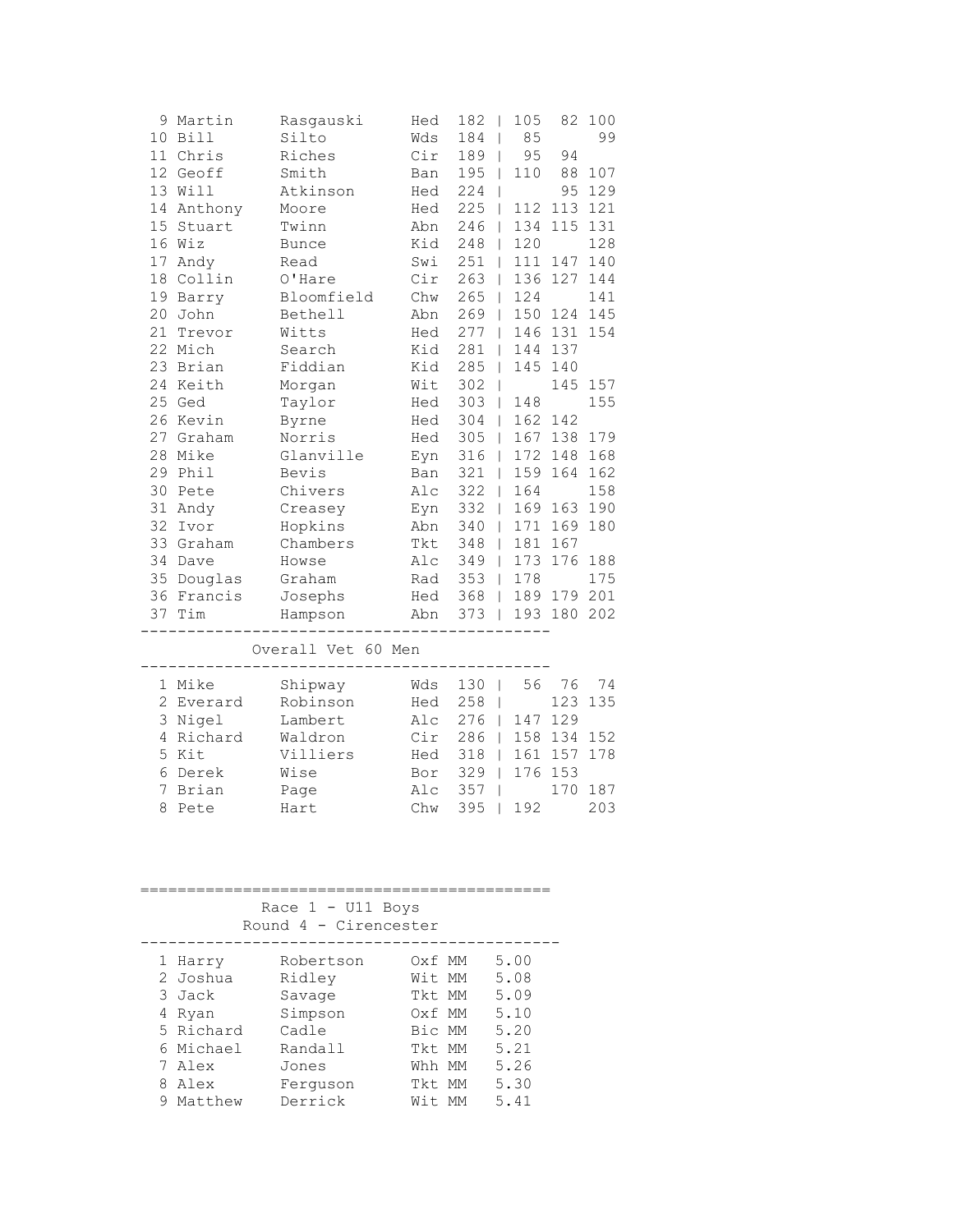| 10 Dan<br>11 Marcus<br>12 James<br>13 Joseph<br>14 Kristien<br>15 Jack<br>16 Dominic<br>17 Thomas<br>18 Chad<br>18 Laura<br>19 Alec<br>20 Will<br>21 Adam<br>22 Tom<br>23 Andrew<br>24 Harry                                                                                  | Warriner<br>Taylor<br>Rhodes<br>Liquorish<br>Ancil<br>Marshall<br>Rowland<br>Cunniffe<br>Meadowcroft<br>Hobson<br>O'Sullivan<br>Clinker<br>Rich<br>Hollis<br>Jones<br>Savage                                                                         | Cir MM<br>Tkt MM<br>Whh MM<br>Whh MM<br>Bic MM<br>Hed MM<br>Whh MM<br>Ban MM<br>Hed MM<br>Cir MM<br>Bic MM<br>Whh MM<br>Whh MM                         | Cir MM<br>Rad MM<br>Tkt MM<br>-----------                                                                                        | 5.48<br>5.49<br>6.07<br>6.08<br>6.20<br>6.22<br>6.33<br>6.36<br>6.38<br>6.54<br>6.55<br>7.02<br>7.14<br>7.18<br>7.32<br>8.01                                                                                                                                                                                                                                                                          |                                                                                                                 |                                                                                                                                                      |                                                                                                                                                                  |
|-------------------------------------------------------------------------------------------------------------------------------------------------------------------------------------------------------------------------------------------------------------------------------|------------------------------------------------------------------------------------------------------------------------------------------------------------------------------------------------------------------------------------------------------|--------------------------------------------------------------------------------------------------------------------------------------------------------|----------------------------------------------------------------------------------------------------------------------------------|-------------------------------------------------------------------------------------------------------------------------------------------------------------------------------------------------------------------------------------------------------------------------------------------------------------------------------------------------------------------------------------------------------|-----------------------------------------------------------------------------------------------------------------|------------------------------------------------------------------------------------------------------------------------------------------------------|------------------------------------------------------------------------------------------------------------------------------------------------------------------|
|                                                                                                                                                                                                                                                                               | Overall U11 Boys                                                                                                                                                                                                                                     |                                                                                                                                                        |                                                                                                                                  |                                                                                                                                                                                                                                                                                                                                                                                                       |                                                                                                                 |                                                                                                                                                      |                                                                                                                                                                  |
| 1 Harry<br>2 Ryan<br>3 Richard<br>4 Michael<br>5 Jack<br>6 Alex<br>7 Matthew<br>8 Marcus<br>9 James<br>10 Joseph<br>10 Thomas<br>12 Riley<br>13 Kristien<br>14 Mathew<br>15 Will<br>16 Chad<br>17 Jack<br>18 Dominic<br>19 Alec<br>20 Adam<br>20 Andrew<br>22 Tom<br>23 Harry | Robertson<br>Simpson<br>Cadle<br>Randall<br>Savage<br>Jones<br>Derrick<br>Taylor<br>Rhodes<br>Liquorish<br>Cunniffe<br>King<br>Ancil<br>Sambrook<br>Clinker<br>Meadowcroft<br>Marshall<br>Rowland<br>O'Sullivan<br>Rich<br>Jones<br>Hollis<br>Savage | Oxf<br>Oxf<br>Bic<br>Tkt<br>Tkt<br>Whh<br>Wit<br>Tkt<br>Whh<br>Whh<br>Ban<br>Wit<br>Bic<br>Wit<br>Whh<br>Hed<br>Hed<br>Whh<br>Bic<br>Whh<br>Cir<br>Tkt | 7<br>8<br>12<br>15<br>16<br>19<br>26<br>30<br>32<br>32<br>34<br>36<br>41<br>42<br>47<br>49<br>55<br>61<br>Rad 61  <br>67  <br>72 | $3 \mid$<br>1<br>$\perp$<br>$\overline{2}$<br>$\mathbf{1}$<br>$\mathbb{R}$<br>$\Box$<br>$\mathbf{I}$<br>4<br>3<br>$\perp$<br>$\perp$<br>6<br>$\perp$<br>9<br>$\perp$<br>5<br>$\mathbf{1}$<br>8<br>$\mathbf{L}$<br>11<br>$\mathbb{R}$<br>$\mathbb{R}$<br>12 <sup>°</sup><br>14<br>$\mathbb{R}^n$<br>13<br>$\mathbb{R}$<br>$\mathbb{R}^n$<br>52  <br>16<br>17<br>$\mathbf{1}$<br>$18\,$<br>$\mathbf{I}$ | 1<br>3<br>$\overline{c}$<br>$\overline{7}$<br>5<br>6<br>12<br>10<br>9<br>11<br>15<br>13<br>16<br>18<br>21<br>22 | 1<br>$\mathbf{2}$<br>3 <sup>7</sup><br>$4 -$<br>5<br>8<br>7<br>9<br>12<br>11<br>17<br>22<br>14<br>15<br>18<br>16<br>20<br>19<br>24<br>19 26<br>23 25 | 1<br>4<br>5<br>$\sqrt{6}$<br>$\mathsf 3$<br>7<br>9<br>11<br>12<br>$13 =$<br>$17 =$<br>14<br>20<br>18<br>15<br>16<br>19<br>$21 =$<br>$17$ $21$ $23 =$<br>22<br>24 |
|                                                                                                                                                                                                                                                                               | Race $2 - 011$ Girls<br>Round 4 - Cirencester                                                                                                                                                                                                        |                                                                                                                                                        |                                                                                                                                  |                                                                                                                                                                                                                                                                                                                                                                                                       |                                                                                                                 |                                                                                                                                                      |                                                                                                                                                                  |
| 1 Danielle Anderson<br>2 Melissa<br>3 Bethan<br>4 Lucy<br>5 Lauren<br>6 Ellen<br>7 Lucy<br>8 Beth<br>9 Katie<br>10 Jessica                                                                                                                                                    | Hawtin<br>Swords<br>Scott<br>Hawtin<br>Sleight<br>Vass<br>Pudifoot<br>Pontin<br>Anstice                                                                                                                                                              |                                                                                                                                                        | Oxf MM<br>Oxf MM<br>Oxf MM<br>Tkt MM<br>Oxf MM<br>Chw MM<br>Cir MM $5.43$<br>$Cir MM$ 5.43<br>Tkt MM<br>Oxf MM 6.03              | 4.50<br>4.55<br>5.12<br>5.27<br>5.35<br>5.38<br>5.53                                                                                                                                                                                                                                                                                                                                                  |                                                                                                                 |                                                                                                                                                      |                                                                                                                                                                  |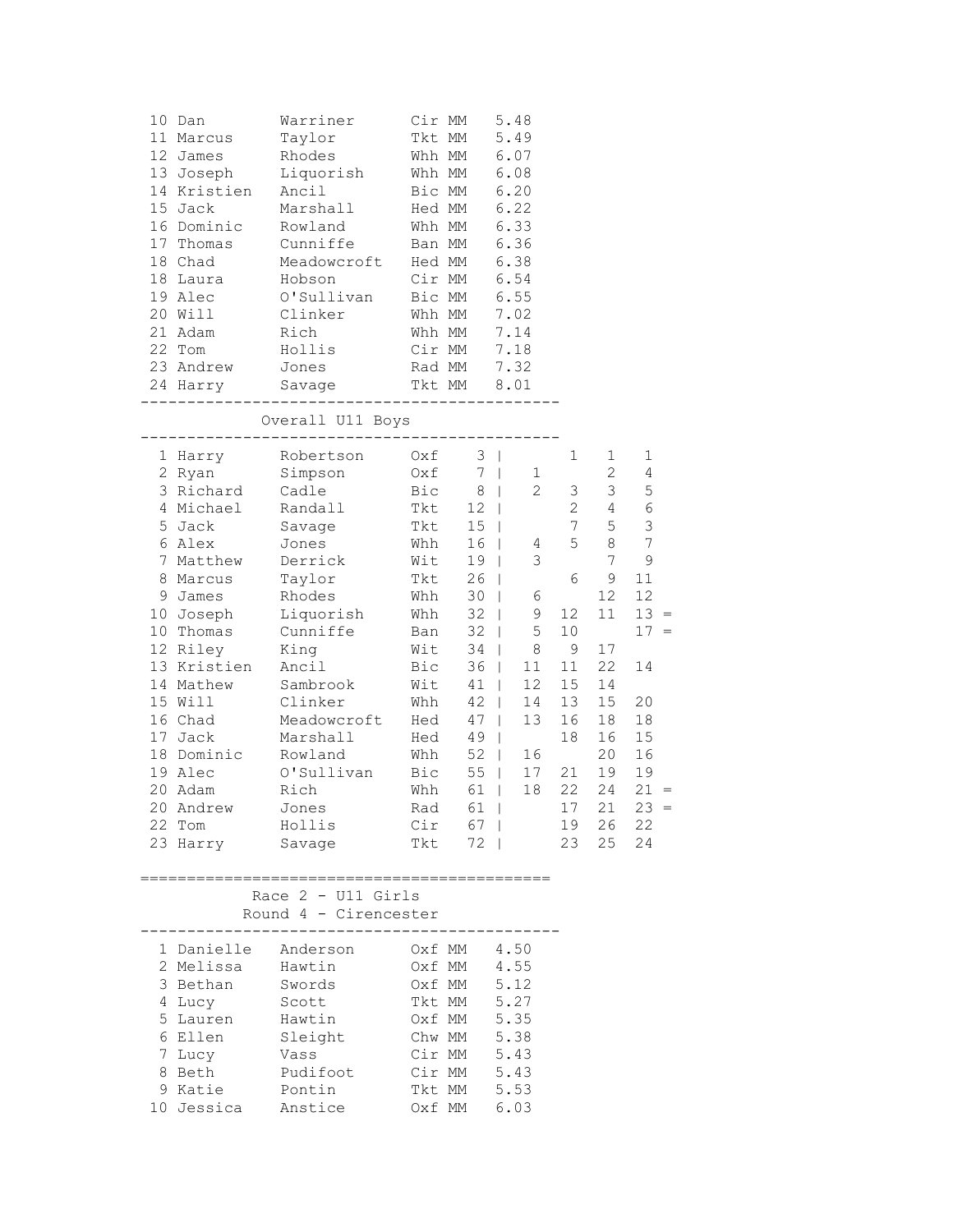| 11 Baz<br>12 Hannah<br>13 Evie<br>14 Olivia<br>15 Jess<br>16 Laura<br>17 Laureen<br>19 Ellen<br>20 Olivia<br>21 Pippa<br>22 Billie<br>23 Adele<br>24 Emily                                                                                             | Owen<br>Warne<br>Boyd<br>Lord<br>Davies<br>Eales<br>Moorcroft<br>Wilkins<br>Williams<br>Howard<br>Meadowcroft<br>Read<br>Stevens                                          |                                                                                                | Bic MM<br>Whh MM<br>Ban MM<br>Whh MM<br>Cir MM<br>Cir MM<br>Tkt MM<br>Abn MM<br>Cir MM<br>Wds MM<br>Hed MM<br>Hed MM<br>Cir MM    |                                                               |                                                                                                                                            | 6.06<br>6.08<br>6.10<br>6.15<br>6.23<br>6.43<br>6.52<br>6.55<br>6.59<br>7.05<br>8.52<br>9.07<br>9.45                                                                                                                                                                |                                                                                                                             |                                                                                                                         |                                                                                                                               |                                                                                                                   |
|--------------------------------------------------------------------------------------------------------------------------------------------------------------------------------------------------------------------------------------------------------|---------------------------------------------------------------------------------------------------------------------------------------------------------------------------|------------------------------------------------------------------------------------------------|-----------------------------------------------------------------------------------------------------------------------------------|---------------------------------------------------------------|--------------------------------------------------------------------------------------------------------------------------------------------|---------------------------------------------------------------------------------------------------------------------------------------------------------------------------------------------------------------------------------------------------------------------|-----------------------------------------------------------------------------------------------------------------------------|-------------------------------------------------------------------------------------------------------------------------|-------------------------------------------------------------------------------------------------------------------------------|-------------------------------------------------------------------------------------------------------------------|
| -------                                                                                                                                                                                                                                                | ___________<br>Overall U11 Girls                                                                                                                                          |                                                                                                | ___________                                                                                                                       |                                                               |                                                                                                                                            |                                                                                                                                                                                                                                                                     |                                                                                                                             |                                                                                                                         |                                                                                                                               |                                                                                                                   |
| 1 Danielle Anderson<br>2 Melissa<br>3 Bethan<br>4 Lucy<br>5 Ellen<br>6 Charlotte Drummond<br>7 Lauren<br>8 Lucy<br>9 Evie<br>10 Beth<br>11 Baz<br>11 Hannah<br>13 Jessica<br>14 Laureen<br>15 Ellen<br>16 Olivia<br>17 Evadne<br>18 Billie<br>19 Adele | Hawtin<br>Swords<br>Scott<br>Sleight<br>Hawtin<br>Vass<br>Boyd<br>Pudifoot<br>Owen<br>Warne<br>Anstice<br>Moorcroft<br>Wilkins<br>Williams<br>King<br>Meadowcroft<br>Read |                                                                                                | Oxf<br>Oxf<br>Oxf<br>Tkt<br>Chw<br>Ban<br>Oxf<br>Cir<br>Ban<br>Cir<br>Bic<br>Whh<br>Oxf<br>Tkt<br>Abn<br>Cir<br>Wit<br>Hed<br>Hed |                                                               | $3 \mid$<br>6<br>9<br>10 <sup>°</sup><br>15<br>18<br>20<br>$\perp$<br>22<br>26<br>32<br>34<br>34<br>36<br>48<br>53<br>55<br>57<br>62<br>64 | $\mathbb{R}$<br>$\mathbb{R}^n$<br>$\Box$<br>$\Box$<br>$\perp$<br>$\mathbf{1}$<br>$\mathbf{1}$<br>$\mathbb{R}$<br>$\mathbb{R}$<br>$\mathbb{R}$<br>$\mathbb{R}^n$<br>$\mathcal{L}(\mathcal{A})$<br>$\mathcal{L}(\mathcal{A})$<br>$\mathcal{L}$<br>L.<br>$\mathcal{L}$ | $1 \quad$<br>$\mathbf{2}$<br>3<br>4<br>5<br>7<br>6<br>8<br>10 <sub>o</sub><br>11<br>- 9<br>15<br>16<br>18<br>17<br>19<br>20 | 1<br>4<br>$\mathbf{2}$<br>8<br>7<br>9<br>$\mathsf S$<br>11<br>13<br>12 <sup>2</sup><br>17<br>19<br>21<br>20<br>23<br>22 | $\mathbf{1}$<br>$\mathbf{2}$<br>3 <sup>7</sup><br>4<br>5<br>6<br>8<br>9<br>13<br>14<br>11<br>16<br>18<br>17<br>20<br>21<br>22 | 1<br>$\mathbf{2}$<br>3<br>4<br>6<br>5<br>7<br>13<br>$8\,$<br>$11 =$<br>$12 =$<br>10<br>17<br>19<br>20<br>22<br>23 |
|                                                                                                                                                                                                                                                        | Race $3 - U13$ Boys<br>Round 4 - Cirencester<br>Team Results                                                                                                              | ------------------------                                                                       |                                                                                                                                   |                                                               |                                                                                                                                            |                                                                                                                                                                                                                                                                     |                                                                                                                             |                                                                                                                         |                                                                                                                               |                                                                                                                   |
| 1 Witney<br>2 Radley<br>3 Team Kennet<br>4 Banbury<br>4 Headington<br>6 Abingdon<br>7 Oxford City<br>8 Cirencester<br>9 Witney                                                                                                                         | 46<br>$\mathbf{B}$                                                                                                                                                        | 27 <sub>1</sub><br>$28$  <br>$34$  <br>35<br>$\overline{1}$<br>$35$  <br>41<br>$42 \mid$<br>54 | 8<br>$\overline{2}$<br>1<br>5<br>6<br>3 <sup>7</sup><br>4<br>12 <sup>7</sup><br>17                                                | 9<br>$\overline{7}$<br>14<br>11<br>13<br>19<br>19<br>15<br>18 | 10<br>19<br>19<br>$19 =$<br>$16 =$<br>19<br>19<br>19<br>19                                                                                 |                                                                                                                                                                                                                                                                     |                                                                                                                             |                                                                                                                         |                                                                                                                               |                                                                                                                   |
|                                                                                                                                                                                                                                                        | Overall Standings                                                                                                                                                         |                                                                                                |                                                                                                                                   |                                                               |                                                                                                                                            |                                                                                                                                                                                                                                                                     |                                                                                                                             |                                                                                                                         |                                                                                                                               |                                                                                                                   |
| 1 Witney<br>2 Radley<br>3 Oxford City<br>4 Banbury                                                                                                                                                                                                     | 158                                                                                                                                                                       | $92$  <br>117<br>157                                                                           | 15<br>31<br>35<br>51                                                                                                              | 35                                                            | 22<br>28<br>37                                                                                                                             | 28<br>30<br>43<br>37                                                                                                                                                                                                                                                |                                                                                                                             | 27<br>28<br>42<br>35                                                                                                    |                                                                                                                               |                                                                                                                   |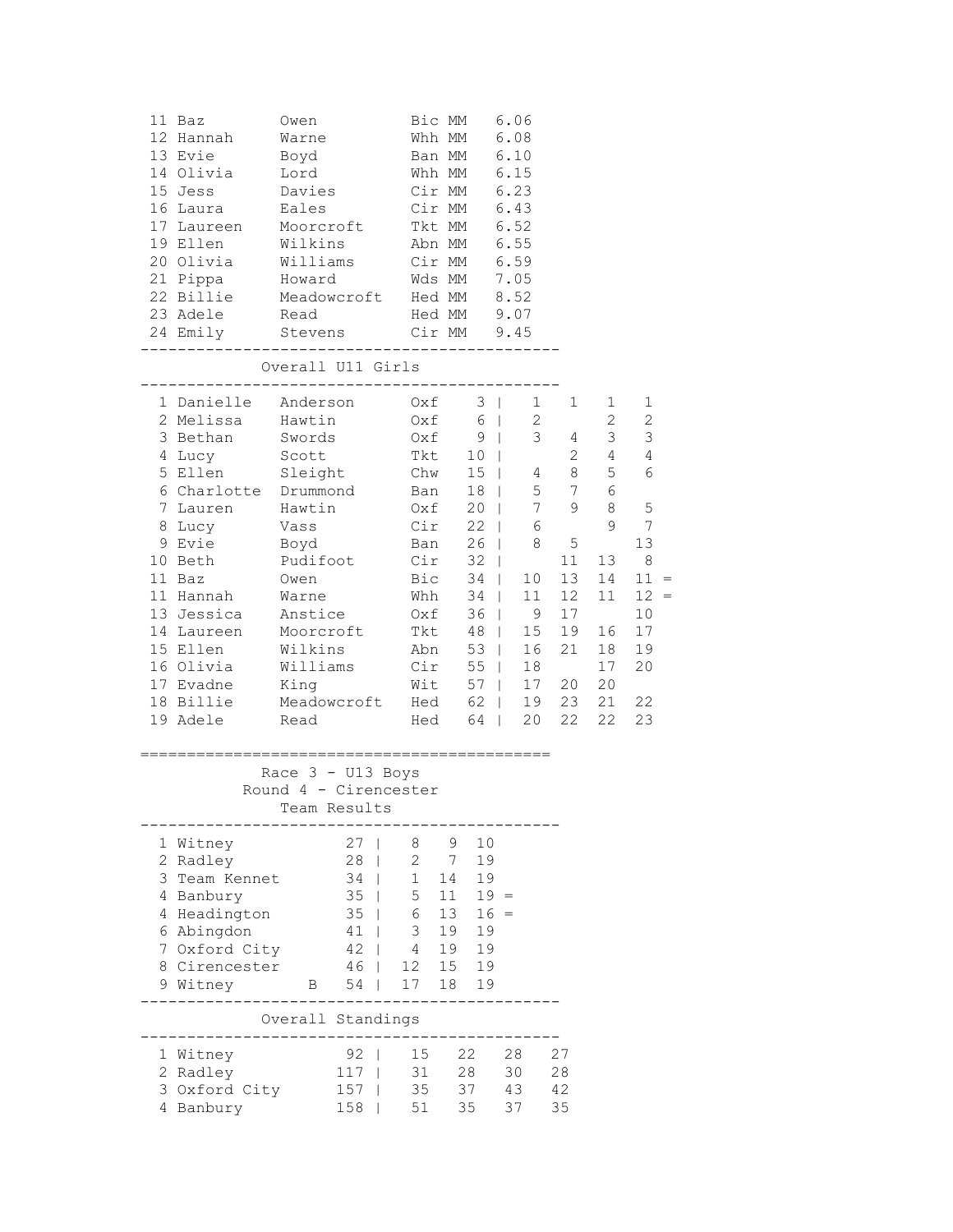| 5 Headington<br>5 Witney<br>7 Cirencester                                                                                                                                                                             |                                                                                                                                                                                           | 188  <br>B 188  <br>$208$ |                   | 58<br>54 55                                                                                                         |            | 57<br>38 45                                                                                                                                     | 38<br>51<br>53                                                                                                                                                                                                                                                                                         | $35 =$<br>$54 =$<br>46                                                 |                                                                                                 |                                                                                                            |                                                                                                                                   |
|-----------------------------------------------------------------------------------------------------------------------------------------------------------------------------------------------------------------------|-------------------------------------------------------------------------------------------------------------------------------------------------------------------------------------------|---------------------------|-------------------|---------------------------------------------------------------------------------------------------------------------|------------|-------------------------------------------------------------------------------------------------------------------------------------------------|--------------------------------------------------------------------------------------------------------------------------------------------------------------------------------------------------------------------------------------------------------------------------------------------------------|------------------------------------------------------------------------|-------------------------------------------------------------------------------------------------|------------------------------------------------------------------------------------------------------------|-----------------------------------------------------------------------------------------------------------------------------------|
|                                                                                                                                                                                                                       | Race 3 - U13 Boys<br>Round 4 - Cirencester<br>Individual Results                                                                                                                          |                           |                   |                                                                                                                     |            |                                                                                                                                                 |                                                                                                                                                                                                                                                                                                        |                                                                        |                                                                                                 |                                                                                                            |                                                                                                                                   |
| 1 George<br>2 Alex<br>3 James<br>4 Aaron<br>5 Chris Hedworth<br>6 Phillippe<br>7 Sam<br>8 Darren<br>9 Simon<br>10 Collis<br>11 Jonathan<br>12 Jack<br>13 Liam<br>14 Thomas<br>15 Liam<br>16 Simon<br>17 Sam<br>18 Sam | Rossiter<br>Jones<br>Charleston<br>Simpson<br>Manning<br>Miller<br>Mason<br>LeGood<br>King<br>Gunn<br>Stevens<br>Marshall<br>Dyer<br>Frazer<br>Nickau<br>Bayliss<br>Benfield              |                           |                   |                                                                                                                     |            | ----------                                                                                                                                      | Tkt U13 8.40<br>Rad U13 8.41<br>Abn U13 8.57<br>Oxf U13 9.06<br>Ban U13 9.12<br>Hed U13 9.18<br>Rad U13 9.21<br>Wit U13 9.41<br>Wit U13 10.00<br>Wit U13 10.02<br>Ban U13 10.24<br>Cir U13 10.40<br>Hed U13 11.20<br>Tkt U13 11.28<br>Cir U13 11.33<br>Hed U13 11.36<br>Wit U13 11.37<br>Wit U13 13.19 |                                                                        |                                                                                                 |                                                                                                            |                                                                                                                                   |
|                                                                                                                                                                                                                       | Overall U13 Boys                                                                                                                                                                          |                           |                   |                                                                                                                     |            |                                                                                                                                                 |                                                                                                                                                                                                                                                                                                        |                                                                        |                                                                                                 |                                                                                                            |                                                                                                                                   |
| 1 George<br>2 Alex<br>2 James<br>4 Aaron<br>5 Chris<br>5 Sam<br>7 Simon<br>8 Darren<br>9 Adam<br>9 Collis<br>11 Jonathan<br>12 Jack<br>13 Ashley<br>14 Liam<br>15 Sam<br>16 Thomas<br>17 Simon<br>18 Liam             | Rossiter<br>Jones<br>Charleston<br>Simpson<br>Hedworth<br>Miller<br>LeGood<br>Mason<br>Sambrook<br>King<br>Gunn<br>Stevens<br>Hubbert<br>Marshall<br>Benfield<br>Dyer<br>Nickau<br>Frazer |                           |                   | Abn<br>Oxf<br>Ban<br>Rad<br>Wit<br>Wit<br>Wit<br>Wit $25$  <br>Ban<br>Cir<br>Eyn<br>Hed<br>Wit<br>Tkt<br>Hed<br>Cir | Tkt<br>Rad | $5 \mid$<br>7 <sub>1</sub><br>16<br>16<br>$19 \mid$<br>21<br>25<br>$27 \mid$<br>$37 \mid$<br>$42 \mid$<br>$43 \mid$<br>45<br>47<br>$49$  <br>52 | $6 \mid$<br>$6 \mid$<br>1<br>$\mathbb{R}$<br>$\mathbb{R}$<br>8<br>4<br>$\Box$<br>5<br>$\mathbb{R}^n$<br>9<br>12<br>13<br>14<br>$\mathbf{1}$<br>$\Box$<br>16<br>- 1                                                                                                                                     | 2<br>3 <sup>7</sup><br>$7\overline{ }$<br>6 10<br>8 <sup>8</sup><br>14 | 1<br>$2^{\circ}$<br>3 <sup>7</sup><br>5<br>4<br>7<br>6<br>9<br>15<br>16<br>13<br>17<br>19<br>18 | 3<br>4<br>$2^{\circ}$<br>1<br>6<br>5<br>8<br>12<br>11<br>9<br>10<br>13<br>15<br>14<br>18<br>16<br>17<br>19 | $\mathbf{1}$<br>$2 =$<br>$3 =$<br>$4\overline{ }$<br>$5 =$<br>$7 =$<br>9<br>8<br>$10 =$<br>11<br>12<br>13<br>18<br>14<br>16<br>15 |
|                                                                                                                                                                                                                       | Race $4 - U13/U15$ Girls<br>Round 4 - Cirencester<br>Team Results                                                                                                                         |                           |                   |                                                                                                                     |            |                                                                                                                                                 |                                                                                                                                                                                                                                                                                                        |                                                                        |                                                                                                 |                                                                                                            |                                                                                                                                   |
| 1 Oxford City<br>2 Radley<br>3 Radley                                                                                                                                                                                 | $\mathbf{B}$                                                                                                                                                                              | $6 \mid$                  | 20  <br>$39 \mid$ | $\mathbf{1}$<br>11                                                                                                  | 12         | $2 \quad 3$<br>5 7 8<br>16                                                                                                                      |                                                                                                                                                                                                                                                                                                        |                                                                        |                                                                                                 |                                                                                                            |                                                                                                                                   |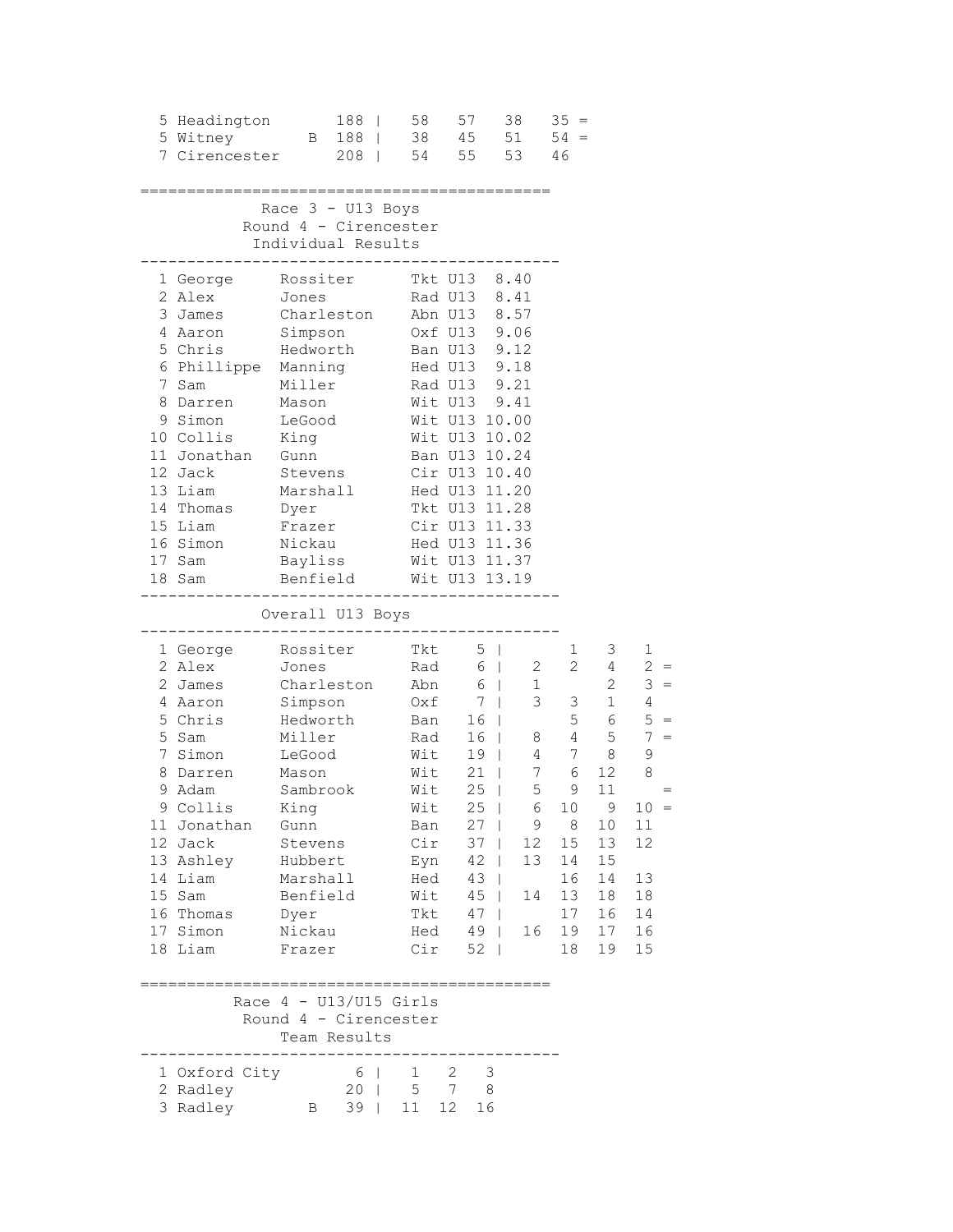| 7                                    | 4 Banbury<br>5 Oxford City<br>6 Witney<br>Abingdon<br>8 Bicester<br>9 Witney<br>10 Radley<br>10 White Horse<br>12 Cirencester<br>13 Bicester<br>13 Exel Gosford<br>13 Team Kennet<br>16 Woodstock<br>17 Swindon Str                      | Β<br>Β<br>$\mathcal{C}$<br>В                                                                                                                                                                                | 40<br>46<br>$53$  <br>63  <br>69<br>95<br>98<br>98<br>$109$  <br>116<br>116<br>$116$  <br>$121$  <br>$123$     | 4<br>- 1<br>6<br>T<br>13<br>9<br>20<br>T<br>27<br>T<br>19<br>T<br>10<br>T<br>31<br>29<br>$28 \t 44 \t 44 =$<br>$30 \t 42 \t 44 =$<br>33 44 44<br>39 40 44 | 15<br>18<br>14<br>17<br>24 25<br>32<br>35<br>44<br>34<br>$43 \quad 44 =$                                                                                                                           | 21<br>22<br>26<br>37<br>36<br>$44 =$<br>$44 =$<br>44                                                                                                                                                                   |                                                                         |
|--------------------------------------|------------------------------------------------------------------------------------------------------------------------------------------------------------------------------------------------------------------------------------------|-------------------------------------------------------------------------------------------------------------------------------------------------------------------------------------------------------------|----------------------------------------------------------------------------------------------------------------|-----------------------------------------------------------------------------------------------------------------------------------------------------------|----------------------------------------------------------------------------------------------------------------------------------------------------------------------------------------------------|------------------------------------------------------------------------------------------------------------------------------------------------------------------------------------------------------------------------|-------------------------------------------------------------------------|
|                                      |                                                                                                                                                                                                                                          | Overall Standings                                                                                                                                                                                           |                                                                                                                |                                                                                                                                                           |                                                                                                                                                                                                    |                                                                                                                                                                                                                        |                                                                         |
|                                      | 1 Oxford City<br>2 Radley<br>3 Radley<br>4 Oxford City<br>5 Banbury<br>6 Witney<br>7 Abingdon<br>8 Bicester<br>9 Exel Gosford<br>10 Cirencester<br>11 Team Kennet<br>12 Swindon Str                                                      | $\mathbf{B}$                                                                                                                                                                                                | 28<br>69  <br>174<br>B 201  <br>$206$  <br>210<br>229<br>$293$  <br>$362$  <br>$402$  <br>436<br>$447 \quad  $ | 8<br>17<br>59<br>T<br>39<br>48<br>50<br>63<br>T<br>65<br>81<br>101<br>118<br>105                                                                          | - 6<br>19<br>36<br>34<br>61<br>51<br>53<br>83<br>80<br>111<br>113<br>105                                                                                                                           | 8<br>13<br>40<br>82<br>57<br>56<br>50<br>76<br>85<br>81<br>89<br>114                                                                                                                                                   | 6<br>20<br>39<br>46<br>40<br>53<br>63<br>69<br>116<br>109<br>116<br>123 |
|                                      |                                                                                                                                                                                                                                          | Individual Results                                                                                                                                                                                          |                                                                                                                | Race $4 - U13/U15$ Girls<br>Round 4 - Cirencester                                                                                                         |                                                                                                                                                                                                    |                                                                                                                                                                                                                        |                                                                         |
| 6<br>8<br>13<br>17<br>18<br>20<br>21 | 1 Bea<br>2 Martha<br>3 Gina<br>4 Sophie<br>5 Jodie<br>Hayley<br>7 Chloe<br>Hayley<br>9 Beth<br>10 Alice<br>11 Kimberley<br>12 Emma<br>Jade<br>14 Alice<br>15 Jessica<br>16 Kelly<br>Amy<br>Jo<br>19 Megan<br>Katie<br>Alice<br>22 Martha | Swords<br>Lloyd<br>Hood<br>Tyers<br>Kafke<br>Luke<br>Mitcham<br>Chaundy<br>Hampson<br>Lord<br>Daly<br>Grant<br>Hewlett<br>Parsons<br>Tyers<br>Daly<br>Chisnall<br>Hart<br>Roberts<br>Allen<br>Gunn<br>Morey |                                                                                                                |                                                                                                                                                           | Oxf U13<br>Oxf U15<br>Oxf U15<br>Ban U13<br>Rad U15<br>Oxf U15<br>Rad U15<br>Rad U15<br>Abn U15<br>Whh U13<br>Rad U15<br>Rad U13<br>Wit U13<br>Wit U13<br>Rad U13<br>Bic U15<br>Ban U15<br>Oxf U13 | 8.56<br>9.10<br>9.15<br>9.24<br>9.29<br>9.36<br>9.42<br>9.46<br>9.51<br>9.52<br>9.53<br>9.55<br>10.03<br>10.06<br>Ban U13 10.11<br>Rad U15 10.12<br>Abn U15 10.17<br>Oxf U13 10.20<br>10.22<br>10.23<br>10.25<br>10.32 |                                                                         |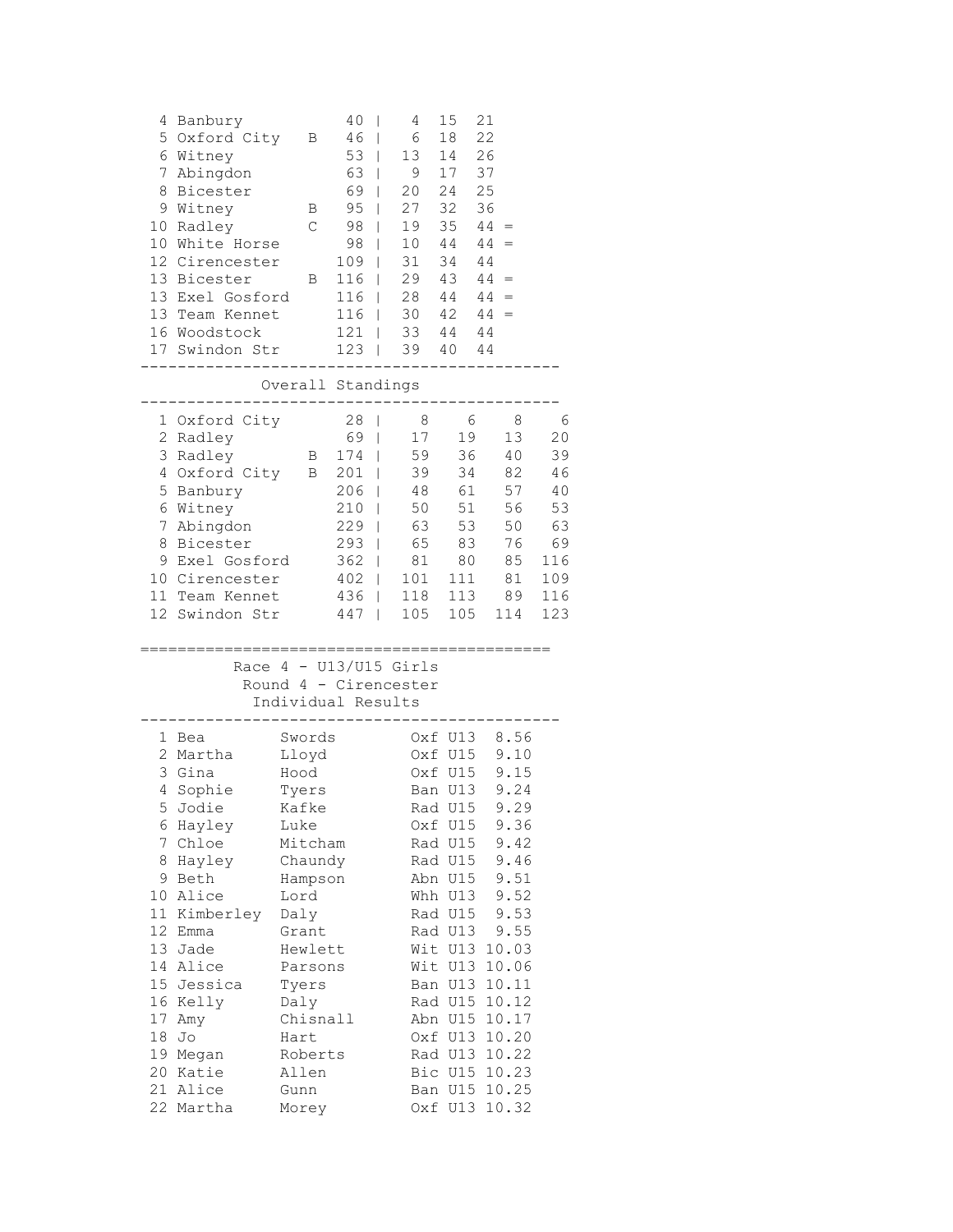| 23 Emily<br>24 Bethany Harrison<br>25 Nikki Cadle<br>26 Katharine Smith<br>27 Kitty Gorman<br>28 Emily McDonnell<br>29 Alice McGill<br>30 Sam<br>31 Sophie McKeeman<br>10 Tlla Gorman | Patrick                     |                | Oxf U13 10.40<br>Bic U13 10.46<br>Bic U13 10.48<br>Wit U13 10.50<br>Wit U13 10.55<br>Gos U13 11.00<br>Bic U15 11.06<br>Tkt U13 11.09 |              |          |                                                        |                |
|---------------------------------------------------------------------------------------------------------------------------------------------------------------------------------------|-----------------------------|----------------|--------------------------------------------------------------------------------------------------------------------------------------|--------------|----------|--------------------------------------------------------|----------------|
|                                                                                                                                                                                       |                             |                | Tkt 013 11.09<br>Cir 013 11.15<br>Wit 013 11.18<br>Wit U13 11.18                                                                     |              |          |                                                        |                |
| 33 Georgina Hunt                                                                                                                                                                      |                             |                | Wds U13 11.42                                                                                                                        |              |          |                                                        |                |
| 34 Alice Thomas<br>35 Emma                                                                                                                                                            | McKee                       |                | Cir U13 12.15<br>Rad U13 12.18                                                                                                       |              |          |                                                        |                |
| 36 Leah                                                                                                                                                                               | Gorman                      |                | Wit U13 12.32                                                                                                                        |              |          |                                                        |                |
| 37 Victoria Richards                                                                                                                                                                  |                             |                | Abn U13 12.47                                                                                                                        |              |          |                                                        |                |
| 38 Laura Cunniffe                                                                                                                                                                     |                             |                | Ban U15 12.58                                                                                                                        |              |          |                                                        |                |
| 39 Louise                                                                                                                                                                             |                             |                |                                                                                                                                      |              |          |                                                        |                |
| 40 Tracey                                                                                                                                                                             | Gartt<br>Sharland<br>Copley |                | Swi U15 13.05<br>Swi U15 13.07                                                                                                       |              |          |                                                        |                |
| 41 Emma                                                                                                                                                                               |                             |                | Abn U13 13.08                                                                                                                        |              |          |                                                        |                |
| 42 Kim                                                                                                                                                                                | Wheeler                     |                | Tkt U15 13.10                                                                                                                        |              |          |                                                        |                |
| 43 Amber Goodwin Bic U15 13.20                                                                                                                                                        |                             |                |                                                                                                                                      |              |          |                                                        |                |
|                                                                                                                                                                                       | Overall U13 Girls           |                |                                                                                                                                      |              |          |                                                        |                |
| 1 Bea                                                                                                                                                                                 | Swords                      |                | Oxf 7   3 3                                                                                                                          |              |          | 4                                                      | 1              |
| 2 Sophie Tyers                                                                                                                                                                        |                             |                |                                                                                                                                      |              |          | $\begin{array}{ccc} & 5 & 7 \\ 10 & 8 & 1 \end{array}$ | 4              |
|                                                                                                                                                                                       |                             |                | Ban 16   7 5<br>Rad 30   10<br>Whh 34   12                                                                                           |              |          | 12                                                     | 12             |
|                                                                                                                                                                                       |                             | Wit 40   14 12 |                                                                                                                                      |              |          | 14                                                     | 10<br>14       |
| 6 Jade Hewlett                                                                                                                                                                        |                             |                | Wit 42                                                                                                                               | 13           | 16       | 16                                                     | 13             |
| 7 Emily Patrick                                                                                                                                                                       |                             | Oxf            | $45 \mid$                                                                                                                            |              | 16 14    | 15                                                     | 23             |
| 8 Jo<br>Hart                                                                                                                                                                          |                             | Oxf            | $49$                                                                                                                                 |              | 18 13    |                                                        | $18 =$         |
| 8 Megan Roberts                                                                                                                                                                       |                             | Rad            | $49$                                                                                                                                 |              | 15 15    | 28                                                     | $19 =$         |
| 10 Emily                                                                                                                                                                              | McDonnell Gos               |                | 63                                                                                                                                   | 20           | 21       | 22                                                     | 28             |
| 11 Hannah                                                                                                                                                                             | Mitchell                    | Gos<br>Abn     | 64  <br>69                                                                                                                           | 21           | 20       | 23                                                     |                |
| 12 Ellis                                                                                                                                                                              | Corcoran                    |                |                                                                                                                                      | 17           | 27       | 25                                                     |                |
| 13 Martha                                                                                                                                                                             | Morey                       |                | $0xf$ 71                                                                                                                             |              | 29 22    | 27                                                     | 22             |
| 14 Katharine Smith                                                                                                                                                                    |                             | Wit            |                                                                                                                                      | 75   23 26   |          | 26                                                     | 26             |
| 15 Kitty Gorman                                                                                                                                                                       |                             | Wit            | $77 \mid$                                                                                                                            | 27           | 23       |                                                        | 27             |
|                                                                                                                                                                                       |                             |                | Wit 88   28 28                                                                                                                       |              |          |                                                        | 32             |
| 17 Emma<br>18 Alice                                                                                                                                                                   | McKee<br>Thomas             | Rad<br>Cir     | 91<br>98                                                                                                                             | 31           | 24<br>33 | 32                                                     | 35<br>34       |
| 19 Victoria                                                                                                                                                                           | Richards                    | Abn            | 104                                                                                                                                  | 36           | 32       | 36                                                     | 37             |
| 20 Emma                                                                                                                                                                               | Copley                      | Abn            | 108                                                                                                                                  | 35           | 36       | 37                                                     | 41             |
| 21 Leah                                                                                                                                                                               | Gorman                      | Wit            | 111                                                                                                                                  | 37           | 38       |                                                        | 36             |
|                                                                                                                                                                                       | Overall U15 Girls           |                |                                                                                                                                      |              |          |                                                        |                |
| 1 Martha                                                                                                                                                                              | Lloyd                       | Oxf            | 4                                                                                                                                    | 1            | 2        | 1                                                      | 2              |
| 2 Gina                                                                                                                                                                                | Hood                        | Oxf            | 10                                                                                                                                   | 4            | 7        | 3                                                      | 3              |
| 2 Hayley                                                                                                                                                                              | Chaundy                     | Rad            | 10                                                                                                                                   | $\mathbf{2}$ | 6        | $\overline{c}$                                         | $\,8\,$<br>$=$ |
| 4 Hayley                                                                                                                                                                              | Luke                        | Oxf            | 12                                                                                                                                   | 5            | 1        |                                                        | 6              |
| 5 Jodie                                                                                                                                                                               | Kafke                       | Rad            | 14                                                                                                                                   |              | 4        | 5                                                      | 5              |
| 6 Chloe                                                                                                                                                                               | Mitcham                     | Rad            | 22                                                                                                                                   | 9            |          | 6                                                      | $\overline{7}$ |
| 7 Beth<br>7 Kimberley                                                                                                                                                                 | Hampson                     | Abn            | 26<br>26                                                                                                                             | 11<br>6      | 8<br>9   | 9<br>13                                                | 9<br>11        |
| 9 Kelly                                                                                                                                                                               | Daly<br>Daly                | Rad<br>Rad     | 37                                                                                                                                   | 10           | 11       | 19                                                     | 16             |
|                                                                                                                                                                                       |                             |                |                                                                                                                                      |              |          |                                                        |                |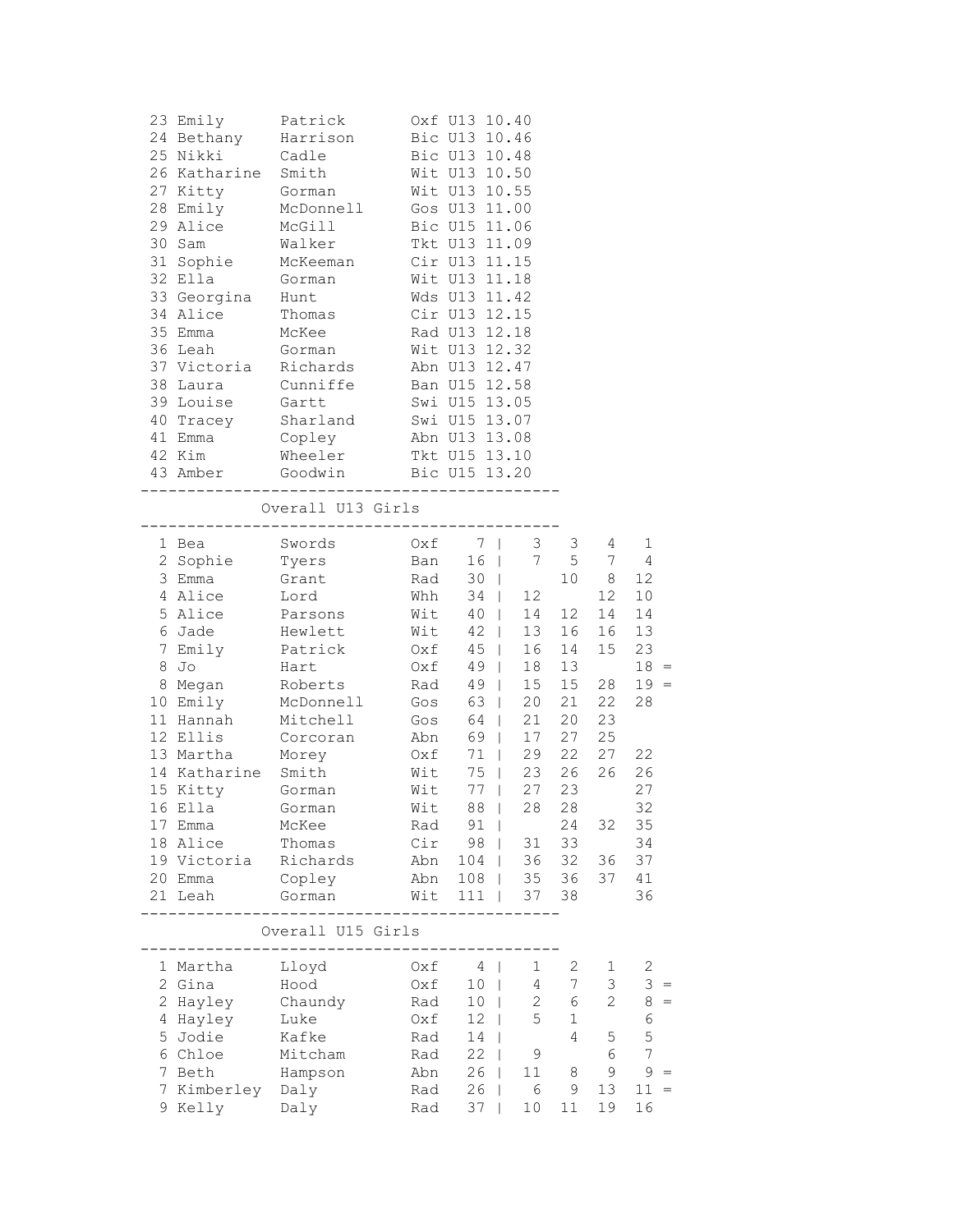|   | 10 Alice<br>11 Katie<br>12 Amy<br>13 Alice<br>14 Harriet<br>15 Jennifer Graham<br>15 Louise<br>17 Tracey Sharland<br>18 Kim<br>19 Amber                      | Gunn<br>Allen<br>Chisnall<br>McGill<br>Griffiths<br>Gartt<br>Wheeler<br>Goodwin                                                                        |                                        | Ban<br>Bic<br>Abn<br>Bic<br>Hed      | Rad 94  <br>Swi 94  <br>Swi 110  <br>Tkt 111  <br>Bic 116     | $39$  <br>$50 \mid$<br>59  <br>84  <br>88  <br>$\Box$                                                                                                                                                                                                       | 8<br>24<br>25<br>32<br>34<br>26 29               | 10<br>19<br>11<br>18<br>24<br>30 35<br>25<br>31<br>31<br>29<br>39 37 34<br>38 35 38<br>34<br>39 | 21<br>20<br>17<br>29<br>$39 =$<br>40<br>42<br>43 |
|---|--------------------------------------------------------------------------------------------------------------------------------------------------------------|--------------------------------------------------------------------------------------------------------------------------------------------------------|----------------------------------------|--------------------------------------|---------------------------------------------------------------|-------------------------------------------------------------------------------------------------------------------------------------------------------------------------------------------------------------------------------------------------------------|--------------------------------------------------|-------------------------------------------------------------------------------------------------|--------------------------------------------------|
|   |                                                                                                                                                              | Race $5 - U15/U17$ Boys<br>Round 4 - Cirencester<br>Team Results                                                                                       |                                        |                                      |                                                               | ====================                                                                                                                                                                                                                                        |                                                  |                                                                                                 |                                                  |
|   | 1 Team Kennet<br>2 Oxford City<br>3 Abingdon<br>4 White Horse<br>5 Witney<br>6 Bicester<br>7 Woodstock<br>8 Team Kennet B 55   14 18 23<br>9 Cherwell        |                                                                                                                                                        | 22<br>23<br>31<br>40  <br>$44$   12 13 | 5 7<br>$4 \qquad 8$<br>$2 \t 6$<br>1 | 17<br>49   3 23 23<br>53   9 21 23<br>62   16 23 23<br>------ | 10<br>11<br>23<br>22<br>19                                                                                                                                                                                                                                  |                                                  |                                                                                                 |                                                  |
|   |                                                                                                                                                              | Overall Standings                                                                                                                                      |                                        |                                      |                                                               |                                                                                                                                                                                                                                                             |                                                  |                                                                                                 |                                                  |
|   | 1 Oxford City<br>2 Team Kennet<br>3 Abingdon<br>4 White Horse<br>5 Witney<br>6 Bicester<br>7 Cherwell<br>8 Woodstock                                         | 222   60 48 61                                                                                                                                         | $93 \mid$<br>$104$                     |                                      | 29 19<br>28 18<br>122   40 34<br>180   39 53<br>220   57 44   | 22<br>36<br>17<br>48<br>209   55 42 68<br>212   58 42 63<br>57                                                                                                                                                                                              | 23<br>22<br>31<br>40<br>$4\,4$<br>49<br>62<br>53 |                                                                                                 |                                                  |
|   |                                                                                                                                                              | Race $5 - U15/U17$ Boys<br>Round 4 - Cirencester<br>Individual Results                                                                                 |                                        |                                      |                                                               |                                                                                                                                                                                                                                                             |                                                  |                                                                                                 |                                                  |
| 8 | 1 Tim<br>2 George<br>3 Joe<br>4 Ed<br>5 Mark<br>6 Steve<br>7 Robert<br>James<br>9 John<br>10 Richard<br>11 Ian<br>12 Gareth<br>13 D<br>14 James<br>15 Philip | Trainer<br>Wood<br>Stachowiak<br>Womersley<br>Vardy<br>Copley<br>Ridley<br>Smart<br>Ewbank<br>Knape<br>Castle<br>Petts<br>Prior<br>Moorcroft<br>Castle |                                        |                                      |                                                               | Whh U15 20.12<br>Abn U15 20.23<br>Bic U17 20.36<br>Oxf U15 20.38<br>Tkt U17 20.39<br>Abn U15 21.02<br>Tkt U17 21.13<br>Oxf U15 21.20<br>Wds U15 21.23<br>Tkt U15 21.27<br>Oxf U15 21.29<br>Wit U17 21.32<br>Wit U17 21.34<br>Tkt U15 21.59<br>Oxf U17 22.20 |                                                  |                                                                                                 |                                                  |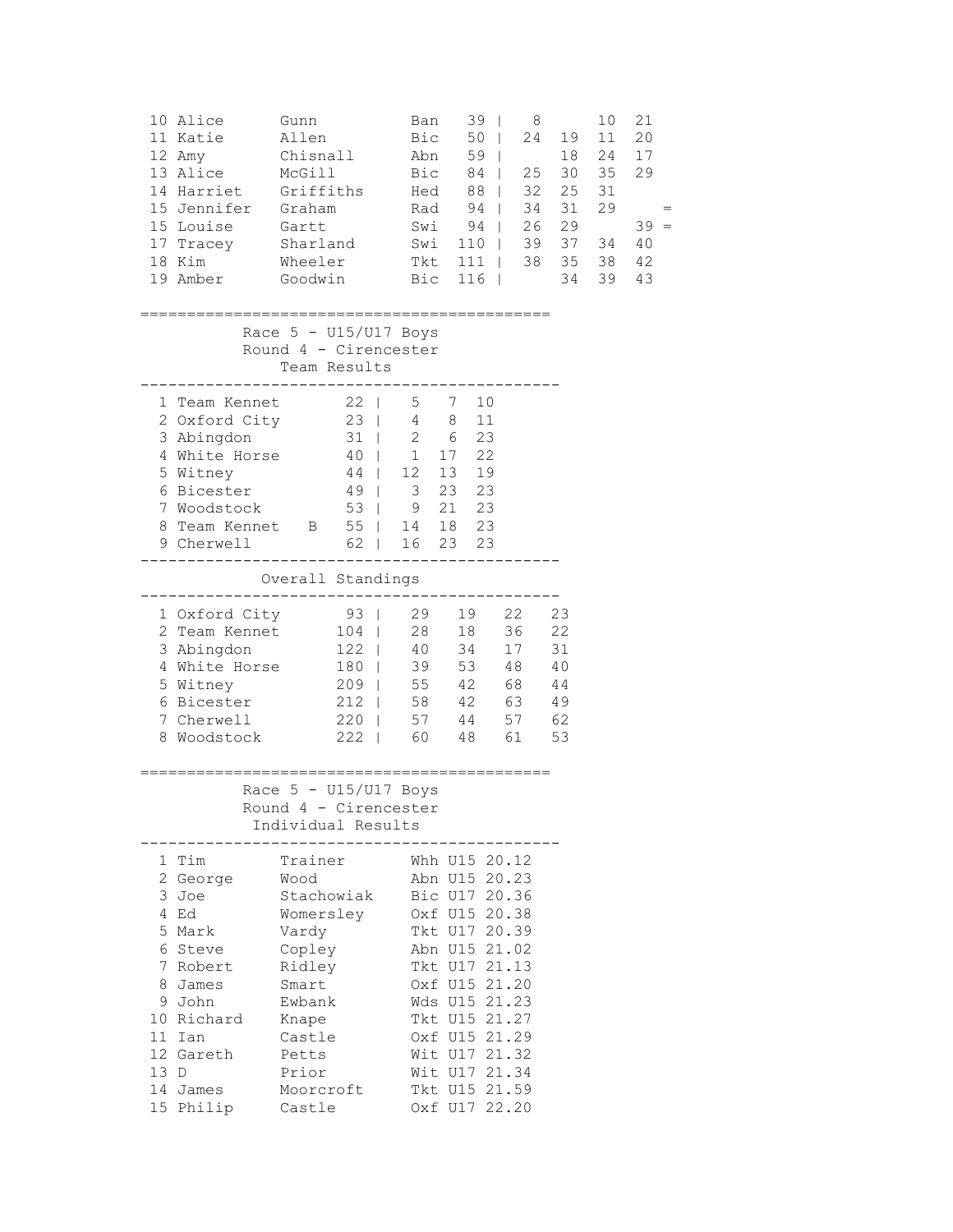|    | 16 Carl<br>17 Henry   | Tucker<br>Penfold |                                           |                                    |     | Chw U17 22.23<br>Whh U15 23.04 |                            |                |                                                      |                |
|----|-----------------------|-------------------|-------------------------------------------|------------------------------------|-----|--------------------------------|----------------------------|----------------|------------------------------------------------------|----------------|
|    | 18 Thomas             | Ridley            |                                           |                                    |     | Tkt U15 23.47                  |                            |                |                                                      |                |
|    | 19 Lewis              | Warren            |                                           |                                    |     | Wit U15 24.08                  |                            |                |                                                      |                |
|    | 20 S                  | Lawlor            |                                           |                                    |     | Wit U17 24.19                  |                            |                |                                                      |                |
|    | 21 Charlie            | Hunt              |                                           |                                    |     | Wds U15 26.01                  |                            |                |                                                      |                |
|    | 22 Pete               |                   | Knopp                                     |                                    |     | Whh U15 30.45                  |                            |                |                                                      |                |
|    |                       |                   | Overall U15 Boys                          |                                    |     |                                |                            |                |                                                      |                |
|    | 1 George Wood         |                   |                                           |                                    |     |                                | Abn 9   6                  |                | $3 \t 4$                                             | $2 =$          |
|    | 1 Tim                 |                   | Trainer                                   |                                    | Whh |                                | $9 \mid$<br>5 <sub>1</sub> |                | $\mathcal{S}$                                        | $1 =$          |
|    | 3 John Sale           | Ewbank            |                                           |                                    |     |                                | Wds 19   4 9 6             |                |                                                      | 9              |
|    | 4 James               | Smart             |                                           |                                    |     | 0xf 27                         |                            | 17 8           | 11                                                   | $8 =$          |
|    | 4 Richard             | Knape             |                                           |                                    |     | Tkt 27                         | 16                         | $\overline{7}$ | 10                                                   | $10 =$<br>11   |
|    | 6 Ian                 | Castle            |                                           |                                    | Oxf | $31$                           | 10 <sup>°</sup>            | 10             | 13                                                   |                |
|    | 7 Steve               | Copley            |                                           |                                    | Abn | $32$                           | 15                         | 11             | 22                                                   | 6              |
|    | 8 James               |                   | Moorcroft                                 |                                    | Tkt | $42 \mid$                      | 21                         | 14             | 14                                                   | 14             |
|    | 9 Lewis               | Warren            |                                           |                                    | Wit | $50 \mid$                      | 18<br>20                   | 13             | 20                                                   | 19             |
|    | 10 Henry              | Penfold           |                                           |                                    | Whh | $51$                           | 56   22                    | 15             | 19                                                   | 17             |
|    | 11 Thomas             | Ridley            |                                           |                                    | Tkt |                                | Whh 65   25                | 16             |                                                      | 18             |
|    | 12 Pete<br>13 Tom     | Knopp<br>Timms    |                                           |                                    |     |                                | Wit 66   24 17 25          |                | 18 26                                                | 22             |
|    |                       |                   |                                           |                                    |     |                                |                            |                |                                                      |                |
|    |                       |                   | Overall U17 Boys                          |                                    |     |                                |                            |                |                                                      |                |
|    | 1 Joe                 |                   | Stachowiak Bic                            |                                    |     |                                | 7   2                      |                | $\begin{array}{ccc} 2 & 7 \\ 4 & 1 \end{array}$<br>7 | 3              |
|    | 2 Carl                | Tucker            |                                           |                                    | Chw | 8 <sup>1</sup>                 |                            | 3 <sup>7</sup> |                                                      | 16             |
|    | 3 Philip              | Castle            |                                           |                                    |     |                                | $0xf$ 17   7 1 9           |                |                                                      | 15             |
|    | 4 Mark                | Vardy             |                                           |                                    | Tkt |                                | 18   8 5 12 5              |                |                                                      |                |
|    | 5 Robert Ridley       |                   |                                           |                                    |     |                                | Tkt 22   9 6               |                |                                                      | $\overline{7}$ |
|    | 6 Gareth Petts        |                   |                                           |                                    |     |                                | Wit 37   13 12             |                | 23                                                   | 12             |
|    | ==========            |                   | =========                                 |                                    |     |                                | =================          |                |                                                      |                |
|    |                       |                   | Race $6 -$ Women<br>Round 4 - Cirencester |                                    |     |                                |                            |                |                                                      |                |
|    |                       |                   | Team Results                              |                                    |     |                                |                            |                |                                                      |                |
|    | 1 Cirencester         |                   | 7 <sup>1</sup>                            |                                    |     | $1 \quad 2 \quad 4$            |                            |                |                                                      |                |
|    | 2 Headington 20   3 8 |                   |                                           |                                    |     | 9                              |                            |                |                                                      |                |
|    | 3 Witney              |                   | 31                                        | 6                                  | 12  | 13                             |                            |                |                                                      |                |
|    | 4 Cirencester         | Β                 | 47                                        | 5                                  | 15  | 27                             |                            |                |                                                      |                |
|    | 5 Headington          | B                 | 70                                        | 16                                 | 24  | 30                             |                            |                |                                                      |                |
|    | 6 Witney              | В                 | $8\,1$                                    | 17                                 | 25  | 39                             |                            |                |                                                      |                |
|    | 7 Oxford City         |                   | 86                                        | 21                                 | 23  | 42                             |                            |                |                                                      |                |
|    | 8 Abingdon            |                   | 95                                        | 20<br>$\overline{\phantom{a}}$     | 28  | $47 =$                         |                            |                |                                                      |                |
|    | 8 Banbury             |                   | 95                                        | 10<br>-1                           | 14  | $71 =$                         |                            |                |                                                      |                |
|    | 10 White Horse        |                   | 97                                        | $1\,8$<br>$\overline{\phantom{a}}$ | 31  | 48                             |                            |                |                                                      |                |
|    | 11 Headington         | С                 | 108                                       | 35                                 | 36  | 37                             |                            |                |                                                      |                |
|    | 12 Oxf Uni Press      |                   | 121                                       | 19                                 | 46  | 56                             |                            |                |                                                      |                |
| 13 | Team Kennet           |                   | 125                                       | 7                                  | 33  | 85                             |                            |                |                                                      |                |
| 14 | Swindon Str           |                   | 133                                       | 29                                 | 50  | 54                             |                            |                |                                                      |                |
|    | 15 Cherwell           |                   | 148                                       | 22                                 | 58  | 68                             |                            |                |                                                      |                |
|    | 16 Headington         | D                 | 152                                       | 38                                 | 53  | 61                             |                            |                |                                                      |                |
|    | 17 Eynsham            |                   | 154                                       | 44                                 | 45  | 65                             |                            |                |                                                      |                |
|    | 18 Radley             |                   | 155                                       | 32                                 | 60  | 63                             |                            |                |                                                      |                |
|    | 19 Cirencester        | С                 | 161                                       | 40                                 | 51  | 70                             |                            |                |                                                      |                |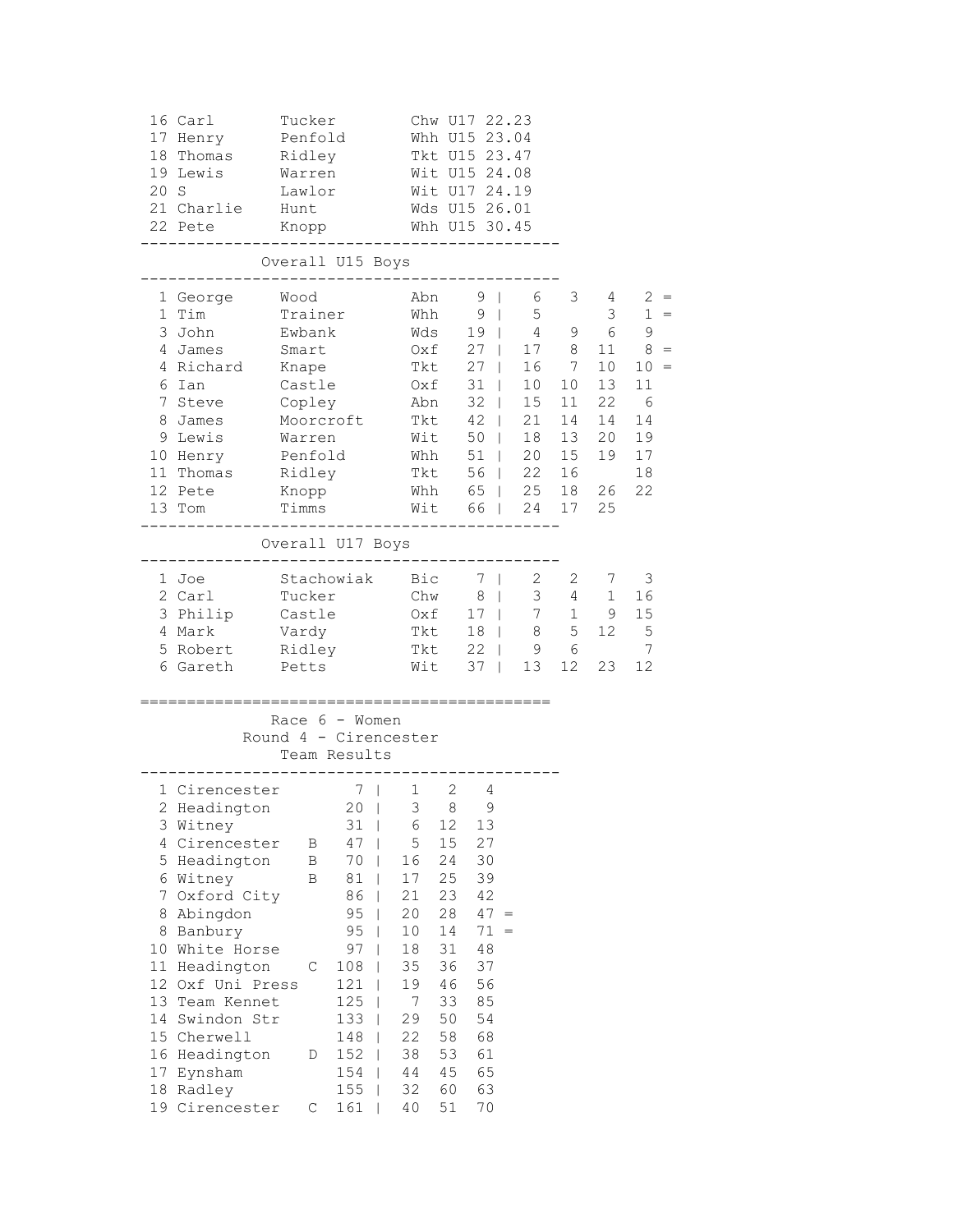| 20<br>21<br>22<br>23<br>24<br>25<br>26<br>27<br>28<br>29                                                                             | Hook Norton<br>Woodstock<br>Kidlington<br>White Horse<br>Abingdon<br>Radley<br>Bicester<br>Headington<br>Eynsham<br>Oxf Uni CCC<br>30 Hook Norton                                                                                                                                                              | Β<br>Β<br>B<br>Е<br>B<br>B                                                                | 162<br>165<br>204<br>206<br>212<br>226<br>229<br>235<br>236<br>246<br>251                                                                                      | I<br>I<br>I<br>I<br>I<br>I<br>I<br>I<br>I<br>I<br>I                                                                                       | 41<br>26<br>34<br>52<br>49<br>67<br>59<br>75<br>73<br>76<br>82                                                                                       | 57<br>62<br>85<br>69<br>78<br>74<br>85<br>79<br>80<br>85<br>84                                                                                       | 64<br>77<br>85<br>85<br>85<br>85<br>85<br>81<br>83<br>85<br>85                                                                                      |                                                                                                                                                    |
|--------------------------------------------------------------------------------------------------------------------------------------|----------------------------------------------------------------------------------------------------------------------------------------------------------------------------------------------------------------------------------------------------------------------------------------------------------------|-------------------------------------------------------------------------------------------|----------------------------------------------------------------------------------------------------------------------------------------------------------------|-------------------------------------------------------------------------------------------------------------------------------------------|------------------------------------------------------------------------------------------------------------------------------------------------------|------------------------------------------------------------------------------------------------------------------------------------------------------|-----------------------------------------------------------------------------------------------------------------------------------------------------|----------------------------------------------------------------------------------------------------------------------------------------------------|
|                                                                                                                                      |                                                                                                                                                                                                                                                                                                                | Overall Standings                                                                         |                                                                                                                                                                |                                                                                                                                           |                                                                                                                                                      |                                                                                                                                                      |                                                                                                                                                     |                                                                                                                                                    |
| 1<br>$\overline{2}$<br>3<br>4<br>5<br>6<br>7<br>8<br>9<br>10<br>11<br>13<br>14<br>15<br>16<br>17<br>18<br>19<br>20<br>21<br>22<br>23 | Cirencester<br>Witney<br>Headington<br>Oxford City<br>Banbury<br>Radley<br>Woodstock<br>Headington<br>White Horse<br>Cirencester<br>Abingdon<br>12 Witney<br>Swindon Str<br>Oxf Uni Press<br>Headington<br>Cherwell<br>Team Kennet<br>Eynsham<br>Hook Norton<br>Radley<br>Headington<br>Kidlington<br>Bicester | Β<br>В<br>В<br>$\mathcal{C}$<br>Β<br>D                                                    | 79<br>127<br>134<br>233<br>285<br>318<br>342<br>370<br>396<br>440<br>456<br>462<br>522<br>525<br>542<br>594<br>622<br>624<br>699<br>744  <br>799<br>827<br>879 | I<br>$\Box$<br>$\overline{1}$<br>$\overline{1}$<br>T<br>T<br>I<br>I<br>I<br>I<br>I<br>I<br>I<br>I<br>I<br>I<br>I<br>I<br>I<br>I<br>I<br>I | 33<br>25<br>56<br>34<br>34<br>51<br>75<br>126<br>69<br>165<br>121<br>107<br>91<br>119<br>178<br>129<br>213<br>106<br>164<br>193<br>226<br>209<br>231 | 15<br>26<br>39<br>60<br>78<br>68<br>48<br>95<br>154<br>127<br>141<br>103<br>155<br>85<br>140<br>191<br>155<br>154<br>158<br>169<br>198<br>180<br>190 | 24<br>45<br>19<br>53<br>78<br>44<br>54<br>79<br>76<br>101<br>99<br>171<br>143<br>200<br>116<br>126<br>129<br>210<br>215<br>156<br>223<br>234<br>229 | 7<br>31<br>20<br>86<br>95<br>155<br>165<br>70<br>97<br>47<br>95<br>81<br>133<br>121<br>108<br>148<br>125<br>154<br>162<br>226<br>152<br>204<br>229 |
|                                                                                                                                      |                                                                                                                                                                                                                                                                                                                | Race 6 - Women<br>Round 4 - Cirencester<br>Individual Results                             |                                                                                                                                                                |                                                                                                                                           |                                                                                                                                                      |                                                                                                                                                      |                                                                                                                                                     |                                                                                                                                                    |
| 1<br>$\overline{c}$<br>3<br>4<br>5<br>6<br>7<br>8<br>9                                                                               | Wendy<br>Ellen<br>Allison<br>Cathy<br>Jane<br>Nicola<br>Sue<br>Helen<br>Lucy                                                                                                                                                                                                                                   | Jones<br>Leggate<br>Hirst<br>Cook<br>Wassell<br>Gomm<br>Baigent<br><b>Barnes</b><br>Smith |                                                                                                                                                                |                                                                                                                                           | Cir<br>Cir<br>Tkt<br>Hed S<br>Hed S                                                                                                                  | Cir S<br>S<br>Hed V1<br>S<br>Cir V1<br>Wit V1<br>S                                                                                                   | 23.20<br>24.26<br>24.38<br>25.06<br>25.24<br>25.43<br>25.55<br>26.06<br>26.18                                                                       |                                                                                                                                                    |

10 Rose Kelling Ban V1 26.33 11 Philippa Jones hed S 26.48 12 Elysia Ridley Wit U17 27.05 13 Veronica Boden Wit V1 27.22 14 Michelle Buzzard Ban S 27.48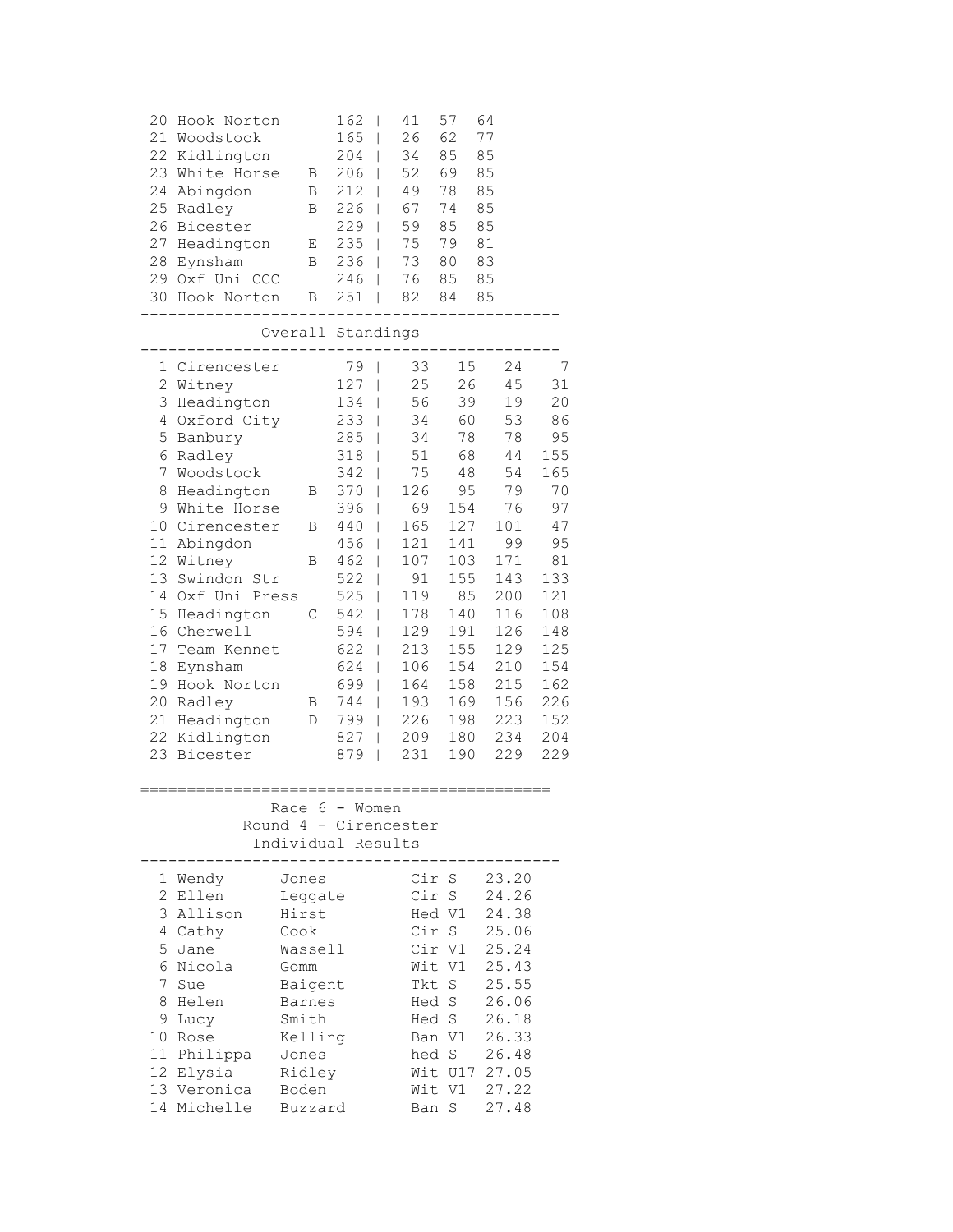| 15 | Helen        | Langsam        | Cir    | S           | 27.53 |
|----|--------------|----------------|--------|-------------|-------|
|    | 16 Janette   | Ashton         | Hed S  |             | 28.05 |
| 17 | Sally        | Pitts          | Wit V1 |             | 28.15 |
| 18 | Ross         | Knopp          | Whh V1 |             | 28.45 |
| 19 | Sue          | Zarutsky       | Oup V1 |             | 28.46 |
| 20 | Sarah        | Mead           | Abn    | V1          | 28.54 |
| 21 | Sarah        | Davies         | Oxf    | S           | 28.56 |
|    |              |                |        |             |       |
| 22 | Kim          | Shaw           | Chw V2 |             | 28.58 |
|    | 23 Gwyneth   | Hueter         | Oxf V2 |             | 29.03 |
| 24 | Diane        | Moore          | Hed S  |             | 29.28 |
| 25 | Jeanette     | Ashton         | Wit V2 |             | 29.40 |
| 26 | Sue          | Donaldson      | Wds V1 |             | 29.48 |
| 27 | Kim          | Ingleby        | Cir S  |             | 29.57 |
| 28 | Laura-Jane   | Chisnall       |        | Abn U17     | 30.12 |
|    | 29 Jude      | Rouse          | Swi V2 |             | 30.17 |
| 30 | Elaine       | Welsh          | Hed V1 |             | 30.21 |
| 31 | Angela       | <b>Briscoe</b> | Whh V2 |             | 30.24 |
| 32 | Rose         | Cormack-Loyd   |        | Rad U20     | 30.33 |
|    | 33 Vicky     | Jordan         | Tkt    | $\mathbf S$ | 30.35 |
| 34 | Ruth         | Duffy          | Kid V1 |             | 30.39 |
| 35 | Annelie      | Niklason       | Hed S  |             | 30.40 |
| 36 | Helen        | Turley         |        |             |       |
| 37 |              |                | Hed V2 |             | 30.50 |
|    | Marie-Anne   | Fischer        | Hed V1 |             | 30.58 |
| 38 | Edwina       | McDowall       | Hed S  |             | 31.06 |
| 39 | Sarah        | LeGood         |        | Wit U20     | 31.11 |
| 40 | Sue          | McKeeman       | Cir V1 |             | 31.12 |
| 41 | Anne         | Foster         | Hkn V1 |             | 31.20 |
| 42 | Pippa        | Sprinz         |        | Oxf U17     | 31.26 |
| 43 | Kate         | Hawkins        | AUS    | $\rm S$     | 31.28 |
| 44 | Jacky        | Pinnock        | Eyn V1 |             | 31.31 |
| 45 | Kate         | Williamson     | Eyn    | V3          | 31.35 |
| 46 | Katie        | Allan          | Oup    | $\rm S$     | 31.42 |
| 47 | Hilary       | O'Shea         | Abn    | V2          | 31.46 |
| 48 | Melanie      | Roberts        | Whh V2 |             | 31.50 |
|    | 49 Michelle  | Richards       | Abn V1 |             | 31.55 |
|    | 50 Caroline  | McBeth         | Swi V1 |             | 31.58 |
|    | 51 Carol     | Clarke         | Cir V2 |             | 32.21 |
|    | 52 Victoria  | Lord           | Whh    | U17         | 32.33 |
| 53 | Catherine    | Shelley        | Hed S  |             | 32.44 |
|    | 54 Carol     |                | Swi Vl |             | 32.47 |
|    |              | Phillips       | Oxf    |             |       |
|    | 55 Catherine | Bartons        |        | $\mathbf S$ | 32.54 |
| 56 | Yasmin       | Naim           | Oup S  |             | 32.57 |
| 57 | J            | Jeffries       | Hkn V1 |             | 33.15 |
|    | 58 Val       | Thomas         | Chw V1 |             | 33.22 |
| 59 | Rachel       | Chicken        |        | Bic U17     | 33.25 |
|    | 60 Hannah    | Roberts        |        | Rad U17     | 33.26 |
| 61 | Vincci       | Lau            | Hed S  |             | 33.27 |
| 62 | Jenni        | Howard         | Wds V1 |             | 33.29 |
| 63 | Michelle     | Pank           | Rad S  |             | 33.30 |
| 64 | Samantha     | Rees           | Hkn V1 |             | 33.50 |
| 65 | Jane         | Larbalestier   | Eyn V2 |             | 34.01 |
| 66 | Becki        | Smith          | Swi V1 |             | 34.06 |
| 67 | Sam          | Daly           |        | Rad U17     | 34.21 |
| 68 | Jane         | Sinclair       | Chw V1 |             | 34.32 |
| 69 | Jill         | Crook          | Whh V1 |             | 35.03 |
| 70 | Kim          | Withycombe     | Cir    | S           | 35.14 |
| 71 |              |                | Ban V2 |             | 35.17 |
|    | Sandra       | Smith          |        |             |       |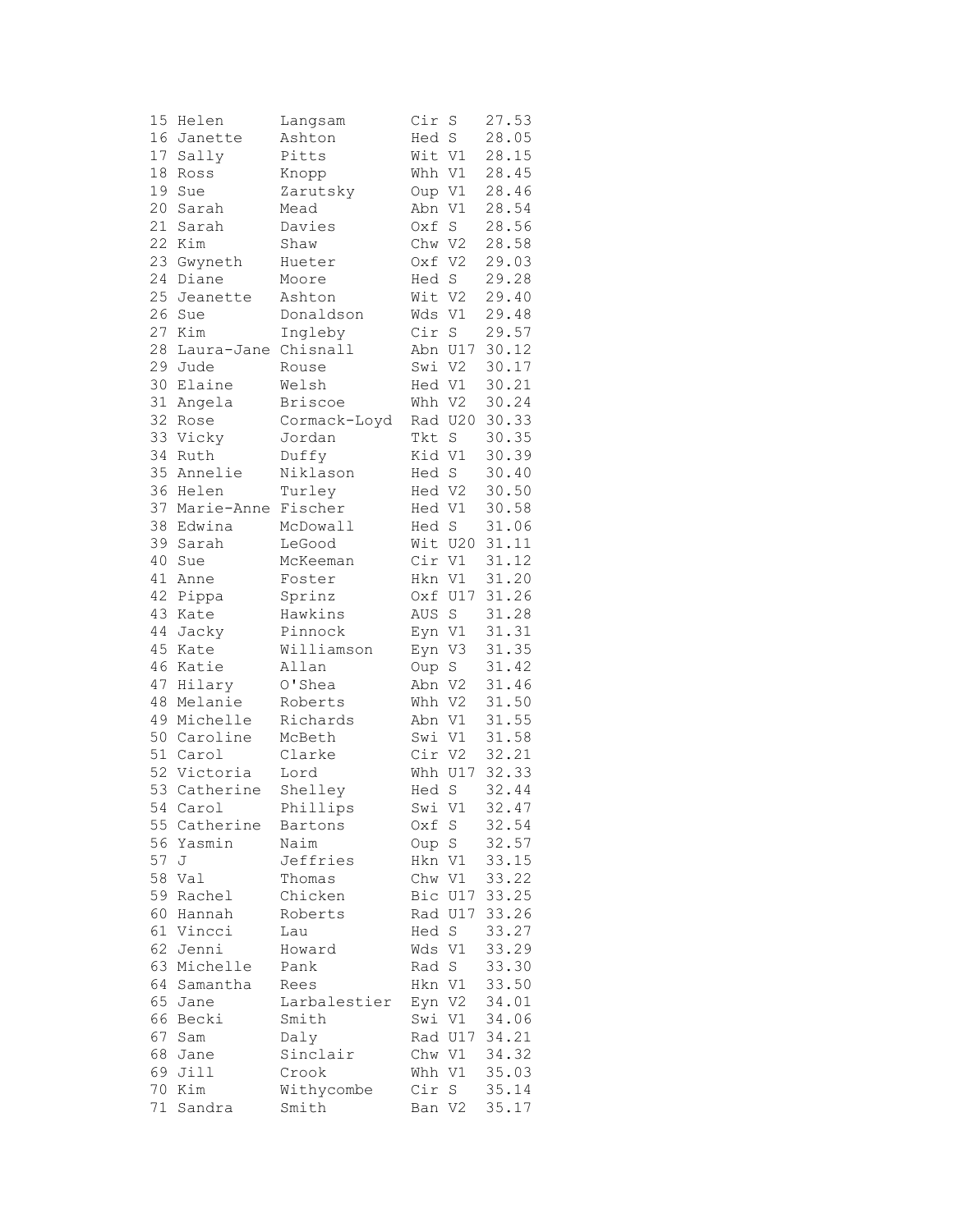|  | 72 Claire             | Goodwin                                         |                              | Ban U20 35.49        |                 |                                                    |                |                 |        |
|--|-----------------------|-------------------------------------------------|------------------------------|----------------------|-----------------|----------------------------------------------------|----------------|-----------------|--------|
|  | 73 Tracey             | Sirot                                           |                              | Eyn V1               |                 | 36.18                                              |                |                 |        |
|  | 74 Rose               | Webb                                            |                              | $\frac{1}{2}$ Rad V3 |                 | 36.46                                              |                |                 |        |
|  | 75 Charlotte Maddison |                                                 |                              | Hed V1               |                 | 36.54                                              |                |                 |        |
|  | 76 Jane               | Alver                                           |                              | Ouc S                |                 | 36.56                                              |                |                 |        |
|  | 77 Susan Haines       |                                                 |                              | Wds V2 37.09         |                 |                                                    |                |                 |        |
|  | 78 Noel               | Blatchford                                      |                              | Abn V3 37.36         |                 |                                                    |                |                 |        |
|  | 79 Sarah              | Grylls                                          | Hed V2 38.04                 |                      |                 |                                                    |                |                 |        |
|  | 80 Jan                | Kavanagh Eyn V2 39.08                           |                              |                      |                 |                                                    |                |                 |        |
|  |                       | 81 Maureen O'Sullivan Hed V3 40.48              |                              |                      |                 |                                                    |                |                 |        |
|  | 82 Sandra             | McCabe                                          | Hkn V2 41.37                 |                      |                 |                                                    |                |                 |        |
|  | 83 S                  | Lewis                                           |                              |                      |                 |                                                    |                |                 |        |
|  | 84 Kay                | Sole                                            | Eyn V1 42.09<br>Hkn V3 42.40 |                      |                 |                                                    |                |                 |        |
|  |                       | ----------------                                |                              |                      |                 |                                                    |                |                 |        |
|  |                       | Overall U17 Women                               |                              |                      |                 |                                                    |                |                 |        |
|  |                       | 1 Elysia Ridley Mit 26                          |                              |                      |                 | 8 <sup>8</sup>                                     | - 6            |                 | 12     |
|  | 2 Charlotte Eadle     |                                                 |                              |                      |                 | Oxf 45   18                                        | 14             | 13              |        |
|  |                       | 3 Laura-Jane Chisnall Abn 72   26               |                              |                      |                 |                                                    | 18             | 50              | 28     |
|  |                       | 4 Pippa Sprinz                                  |                              |                      |                 | Oxf 102   37                                       | 30             | 35              | 42     |
|  | 5 Victoria Lord       |                                                 |                              |                      |                 |                                                    |                | 46              | 52     |
|  | 6 Hannah              | Roberts                                         |                              |                      |                 |                                                    |                | 56              | 60     |
|  | 7 Rachel              | Chicken                                         |                              |                      |                 | Whh 130   32<br>Rad 155   53 46<br>Bic 165   57 49 |                | 67              | 59     |
|  | 8 Sam                 | Daly                                            |                              |                      |                 | Rad 175   60 52                                    |                | 63              | 67     |
|  |                       | Overall U20 Women                               | ---------                    |                      |                 |                                                    |                |                 |        |
|  |                       |                                                 |                              |                      |                 |                                                    |                |                 |        |
|  | 1 Rose                | Cormack-Loyd Rad 66   21                        |                              |                      |                 |                                                    | 19             | 26              | 32     |
|  | 2 Sarah               | LeGood Wit 91   29 26 36                        |                              |                      |                 |                                                    |                |                 | 39     |
|  | 3 Claire              | Goodwin                                         |                              |                      |                 | Ban 193   67 60                                    |                | 66              | 72     |
|  |                       | Overall Senior Women                            |                              |                      |                 |                                                    |                |                 |        |
|  | 1 Wendy               | _____________________<br>Jones                  | Cir                          |                      | $3 \mid$        | 1                                                  | $\overline{1}$ |                 | 1      |
|  | 2 Sue                 | Baigent Tkt 20                                  |                              |                      |                 |                                                    |                | 8 5             | 7      |
|  | 3 Michelle            | Buzzard Ban 32                                  |                              |                      |                 | 9                                                  | 13             | 10              | 14     |
|  | 4 Helen               | Langsam                                         | $Cir$ 40                     |                      |                 |                                                    |                | 10 15           | 15     |
|  | 5 Sharon              | Evans                                           |                              |                      |                 | Wds 56   11                                        | 20             | 25              |        |
|  | 6 Kim                 | Ingleby                                         | Cir                          | 79                   |                 | 34                                                 | 23             | 29              | 27     |
|  | 7 Edwina              | McDowall                                        | Hed                          |                      | $112$           | 41                                                 |                | 33              | 38     |
|  | 8 Vicky               | Jordan                                          | Tkt                          |                      | $115$           | 39                                                 |                | 43              | 33     |
|  | 9 Alison Harris       |                                                 | Oup                          |                      |                 | 122   47                                           | 37             | 38              |        |
|  | 10 Catherine Shelley  |                                                 | Hed                          |                      |                 | $127$   42                                         | 32             |                 | 53     |
|  |                       | 11 Catherine Bartons 0xf                        |                              |                      |                 | 150   63 51 44                                     |                |                 | 55     |
|  | 12 Sarah              | Whittle Swi 153   46 55 52                      |                              |                      |                 |                                                    |                |                 |        |
|  | 13 Vincci             | Lau                                             |                              |                      |                 | Hed 164   54 57 53                                 |                |                 | 61     |
|  |                       |                                                 |                              |                      |                 |                                                    |                |                 |        |
|  |                       | Overall Vet 35 Women<br>_______________________ |                              |                      |                 |                                                    |                |                 |        |
|  | 1 Nicola Gomm         |                                                 | Wit                          |                      | $12 \quad  $    | $5 -$                                              | 3 <sup>7</sup> | 4               | 6      |
|  | 2 Jane                | Wassell                                         | Cir                          |                      | 17 <sup>1</sup> |                                                    | 4              | 8               | $5 =$  |
|  |                       | 2 Rose Kelling                                  | Ban                          |                      |                 | 17   6 5                                           |                | $6\overline{6}$ | $10 =$ |
|  | 4 Veronica Boden      |                                                 |                              |                      |                 | Wit 23   7 9                                       |                | $7\overline{ }$ | 13     |
|  | 5 Sue                 | Zarutsky Oup 45                                 |                              |                      |                 | 14                                                 | 12             |                 | 19     |
|  | 6 Sally               | Pitts                                           | Wit                          |                      | 48              | 12                                                 |                | 19              | 17     |
|  | 7 Sue                 | Donaldson                                       | Wds                          |                      | 61              | 16                                                 | 25             | 20              | 26     |
|  | 8 Ross                | Knopp                                           | Whh                          |                      | 66              | 28                                                 | 27             | 21              | 18     |
|  |                       |                                                 |                              |                      |                 |                                                    |                |                 |        |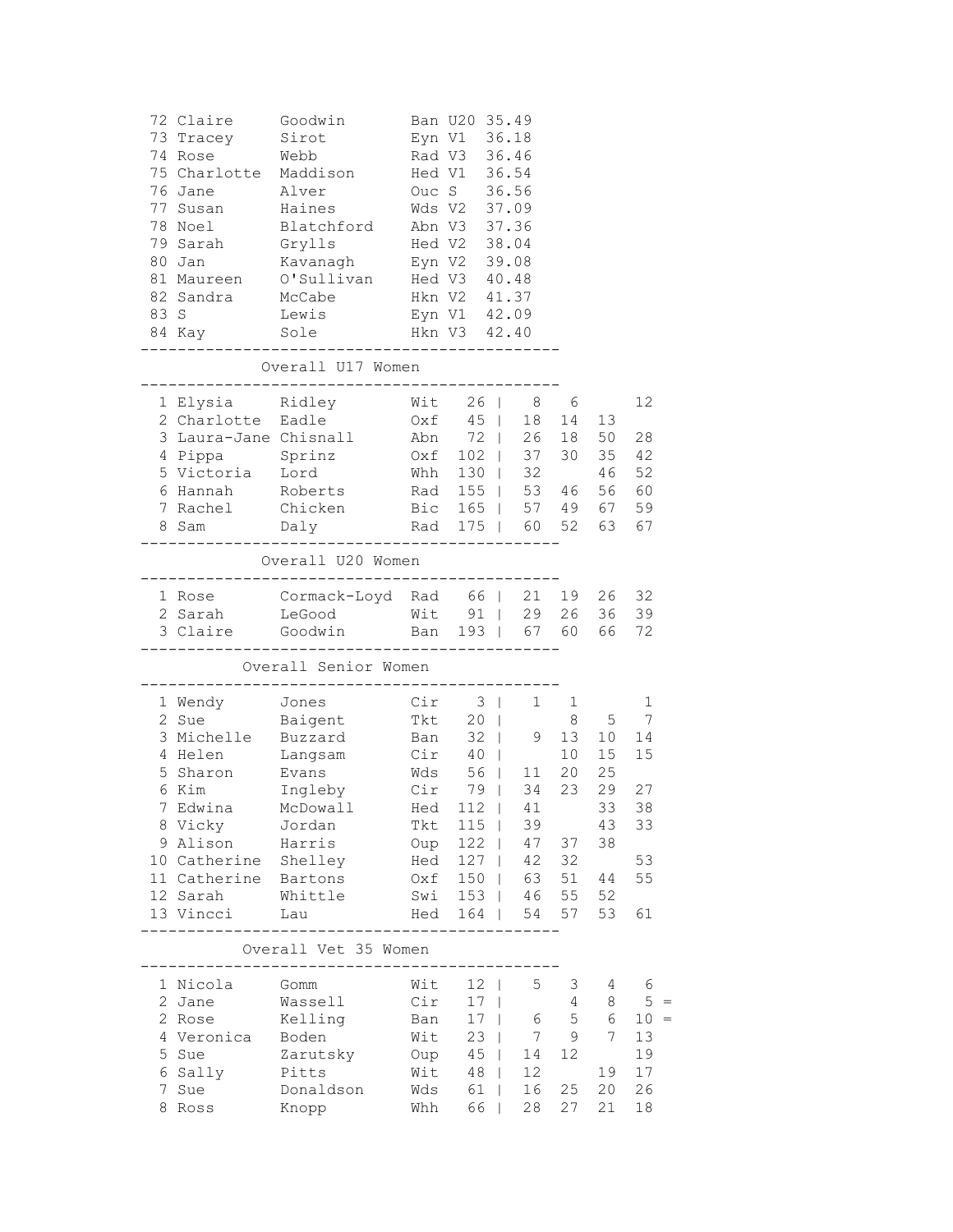|      | 9 Elaine<br>9 Marie-Anne Fischer | Welsh                 |       | Hed<br>Hed |          | 81<br>81<br>$\perp$   | 27<br>25 | 29 | 24<br>27 | $30 =$<br>$37 =$ |
|------|----------------------------------|-----------------------|-------|------------|----------|-----------------------|----------|----|----------|------------------|
|      | 11 Vareena                       | McDonnell             |       | Gos        |          | 101<br>$\Box$         | 36       | 31 | 34       |                  |
|      | 12 Ruth                          | Duffy                 |       | Kid        |          | 102<br>$\mathbf{I}$   | 40       | 28 |          | 34               |
|      | 13 Anne                          | Foster                |       | Hkn        |          | 112<br>$\mathbf{I}$   | 38       | 33 |          | 41               |
| 14   | Jacky                            | Pinnock               |       | Eyn        |          | 114                   | 35       | 35 |          | 44               |
| 15   | Jenni                            | Howard                |       | Wds        |          | 154                   | 49       | 43 |          | 62               |
|      | 16 Val                           | Thomas                |       | Chw        |          | 157                   | 50       | 56 | 51       | 58               |
|      | 17 Michelle                      | Richards              |       | Abn        |          | 158<br>$\perp$        | 62       |    | 47       | 49               |
|      | 18 Becki                         | Smith                 |       | Swi        |          | 166<br>$\mathbf{I}$   | 45       | 62 | 59       | 66               |
| 19 J |                                  | Jeffries              |       | Hkn        |          | 179<br>$\mathbf{I}$   |          | 64 | 58       | $57 =$           |
|      | 19 Jane                          | Sinclair              |       | Chw        |          | 179<br>$\Box$         | 64       | 58 | 57       | 68               |
|      | 21 Samantha                      | Rees                  |       | Hkn        |          | 181<br>$\Box$         | 56       | 61 |          | 64               |
|      | 22 Tracey                        | Sirot                 |       | Eyn        |          | 211<br>$\mathbf{I}$   | 66       | 72 |          | 73               |
|      | 23 Anita                         | Green                 |       | Kid        |          | 224<br>$\Box$         | 82       | 70 | 72       |                  |
|      |                                  |                       |       |            |          |                       |          |    |          |                  |
|      |                                  | Overall Vet 45 Women  |       |            |          |                       |          |    |          |                  |
|      | 1 Gwyneth                        | Hueter                |       | Oxf        |          | 46<br>$\mathbf{I}$    | 13       | 16 | 17       | 23               |
|      | 2 Kim                            | Shaw                  |       | Chw        |          | 55<br>$\Box$          | 15       |    | $1\,8$   | 22               |
|      | 3 Jeanette                       | Ashton                |       | Wit        |          | 71<br>$\mathbf{I}$    |          | 24 | 22       | 25               |
| 4    | Jude                             | Rouse                 |       | Swi        |          | 83<br>$\mathbf{I}$    | 22       | 38 | 32       | 29               |
| 5    | Hilary                           | O'Shea                |       | Abn        |          | 114                   | 33       | 41 | 40       | 47               |
| 6    | Melanie                          | Roberts               |       | Whh        |          | 132                   |          | 45 | 39       | 48               |
| 7    | Suzanne                          | <b>Briggs</b>         |       | Wds        |          | 147                   | 48       | 50 | 49       |                  |
| 8    | Jane                             | Larbalestier          |       | Eyn        |          | 164                   | 51       |    | 48       | 65               |
| 9    | Judith                           | LeGood                |       | Wit        |          | 168<br>$\mathbf{I}$   | 61       | 53 | 54       |                  |
|      | 10 Sandra                        | Smith                 |       | Ban        |          | 193<br>$\mathbf{I}$   | 68       | 63 | 62       | 71               |
|      | 11 Susan                         | Haines                |       | Wds        |          | 200<br>$\Box$         | 74       | 66 | 60       | 77               |
|      | 12 Wendy                         | Audrain               |       | Swi        |          | 216<br>$\mathbf{I}$   | 69       | 76 | 71       |                  |
|      | 13 Sarah                         | Grylls                |       | Hed        |          | 222<br>- 1            | 73       |    | 70       | 79               |
|      | 14 Sandra                        | McCabe                |       | Hkn        |          | 238                   | 84       | 78 | 78       | 82               |
|      |                                  | Overall Vet 55 Women  |       |            |          |                       |          |    |          |                  |
|      | 1 Rose                           | Webb                  |       | Rad        |          | $213$                 |          | 71 | 68       | 74               |
|      | 2 Maureen                        | O'Sullivan            |       | Hed        |          | 224<br>$\Box$         | 77       | 74 | 73       | 81               |
|      | 3 Noel                           | Blatchford            |       | Abn        |          | 232<br>$\blacksquare$ | 79       |    | 75       | 78               |
|      | 4 Kay                            | Sole                  |       | Hkn        |          | 243<br>$\Box$         | 85       | 80 | 79       | 84               |
|      |                                  | Race 7 - Men          |       |            |          |                       |          |    |          |                  |
|      |                                  | Round 4 - Cirencester |       |            |          |                       |          |    |          |                  |
|      |                                  | Team Results          |       |            |          |                       |          |    |          |                  |
|      |                                  | First Division        |       |            |          |                       |          |    |          |                  |
|      | 1 Headington 86   1 2            |                       |       |            |          | - 6                   | 16       |    |          |                  |
|      | 2 Woodstock                      |                       | $91$  | 4          | 18<br>5  | 21<br>10 <sub>1</sub> | 22<br>13 |    |          |                  |
|      |                                  |                       |       |            | 14       | 20                    | 25       |    |          |                  |
|      | 3 White Horse                    |                       | $226$ | 3          | 9        | 12                    | 35       |    |          |                  |
|      |                                  |                       |       |            | 36       | 59                    | 72       |    |          |                  |
| 4    | Headington                       | $\mathbf{B}$          | $318$ | 27         | 30       | 44                    | 48       |    |          |                  |
| 5    | Woodstock                        | B                     | $343$ | 29         | 49<br>38 | 56<br>41              | 64<br>43 |    |          |                  |
|      |                                  |                       |       |            | 61       | 62                    | 69       |    |          |                  |
|      | 6 Witney                         |                       | $355$ | 15         | 19       | 46                    | 50       |    |          |                  |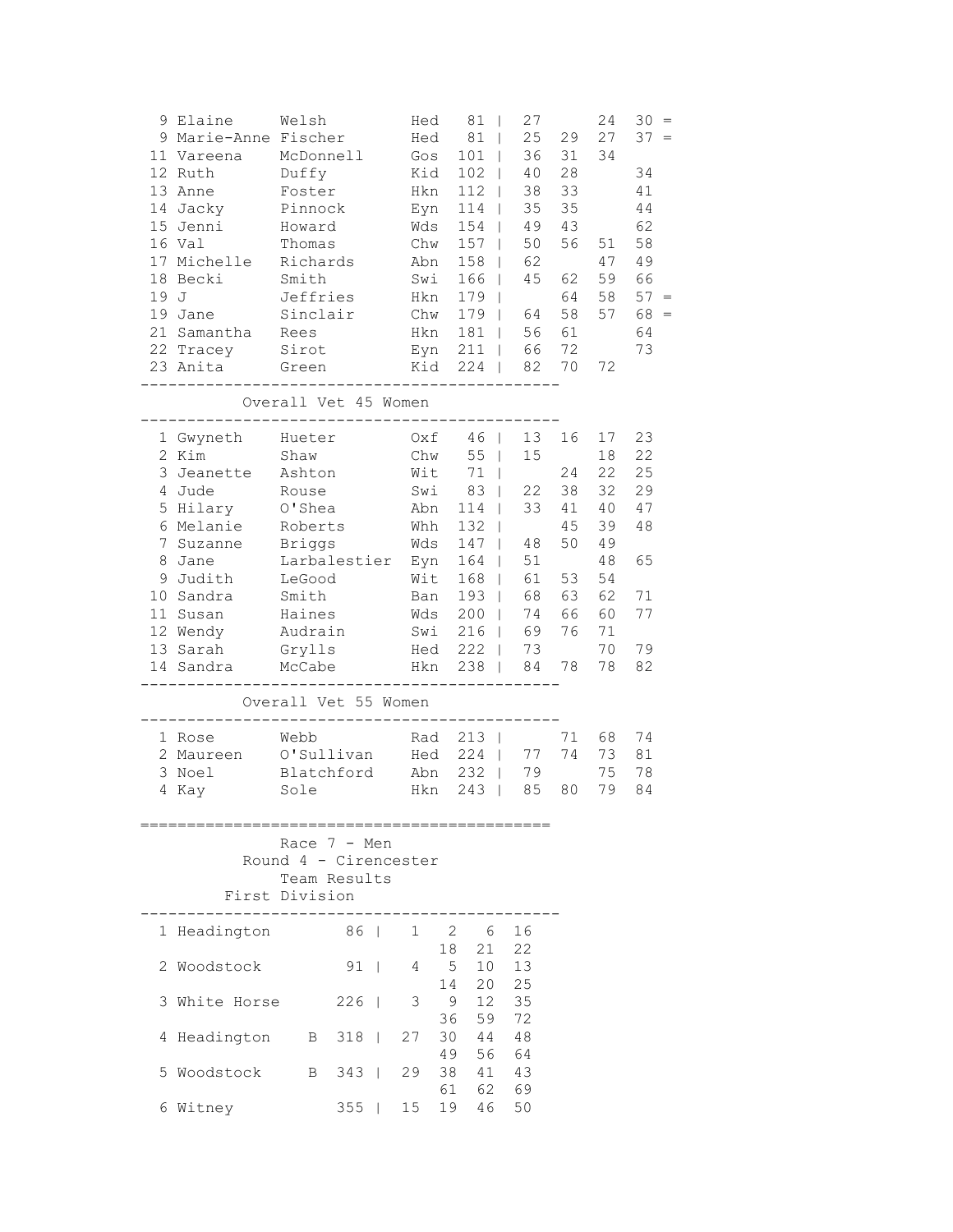|                                         |                        |                     | 57 63 105       |    |
|-----------------------------------------|------------------------|---------------------|-----------------|----|
| 7 Abingdon 410   11 17 42 53            |                        |                     |                 |    |
|                                         |                        |                     | 73 99 115       |    |
| 8 Oxford City 419   23 24 26 32         |                        |                     |                 |    |
|                                         |                        |                     | 65 66 183       |    |
| 9 Cirencester 551   47 67 77 80         |                        |                     |                 |    |
|                                         |                        |                     | 87 89 104       |    |
| ----------------------                  |                        |                     | ------------    |    |
|                                         | Second Division        |                     |                 |    |
| 1 Hook Norton 481   7 28 34 55          |                        |                     |                 |    |
|                                         |                        |                     | 110 121 126     |    |
| 2 Headington C 545   70 74 75 78        |                        |                     |                 |    |
|                                         |                        |                     | 81 83 84        |    |
| 3 Swindon Str 595   31 71 86 88         |                        |                     |                 |    |
|                                         |                        |                     | 90 107 122      |    |
| 4 Headington  D 672   91 93 94 96       |                        |                     |                 |    |
|                                         |                        |                     | 97 100 101      |    |
| 5 Team Kennet 673   8 37 52 58          |                        |                     |                 |    |
|                                         |                        |                     | 164 175 179     |    |
| 6 Woodstock C 723   76 82 92 95         |                        |                     |                 |    |
|                                         |                        |                     | 112 130 136     |    |
| 7 Banbury 737   33 40 85 98             |                        |                     |                 |    |
|                                         |                        |                     | 142 156 183     |    |
| 8 Cherwell 755   54 60 103 116          |                        |                     |                 |    |
|                                         |                        |                     | 129 138 155     |    |
| 9 White Horse B 876   79 108 111 114    |                        |                     |                 |    |
|                                         |                        |                     | 119 162 183     |    |
| 10 Eynsham 898   68 102 123 132         |                        |                     |                 |    |
|                                         |                        |                     | 135 160 178     |    |
| 11 Headington E 933   124 125 127 131   |                        |                     |                 |    |
|                                         |                        |                     | 139 143 144     |    |
| 12 Cirencester B 1019   106 109 128 141 |                        |                     |                 |    |
|                                         |                        |                     | 169 183 183     |    |
| 13 Alchester 1046   45 146 161 166      |                        |                     |                 |    |
|                                         |                        |                     | 168 177 183     |    |
| 14 Oxf Uni CCC 1067   39 113 183 183    |                        |                     |                 |    |
| 15 Abingdon B 1087   118 120 148 165    |                        |                     | 183 183 183     |    |
|                                         |                        |                     | 172 181 183     |    |
| 16 Oxf Uni Press 1099   51 152 173 174  |                        |                     |                 |    |
|                                         |                        |                     | 183 183 183     |    |
| 17 Kidlington                           | 1100   117 133 134 167 |                     |                 |    |
|                                         |                        |                     | 183 183 183     |    |
| 18 Headington F 1136   150 153 154 158  |                        |                     |                 |    |
|                                         |                        |                     | 170 171 180     |    |
| 19 Witney                               | B 1139                 |                     | 137 145 151 157 |    |
|                                         |                        |                     | 183 183 183     |    |
| 20 Swindon Str B 1141                   |                        |                     | 140 147 149 163 |    |
|                                         |                        |                     | 176 183 183     |    |
| 21 Radley                               | 1257   159 183 183 183 |                     |                 |    |
|                                         |                        |                     | 183 183 183     |    |
|                                         |                        | ___________________ |                 |    |
|                                         | Overall Standings      |                     |                 |    |
|                                         | First Division         |                     |                 |    |
|                                         |                        |                     |                 |    |
| 1 Woodstock                             | 394   102 96 105       |                     |                 | 91 |
|                                         |                        |                     |                 |    |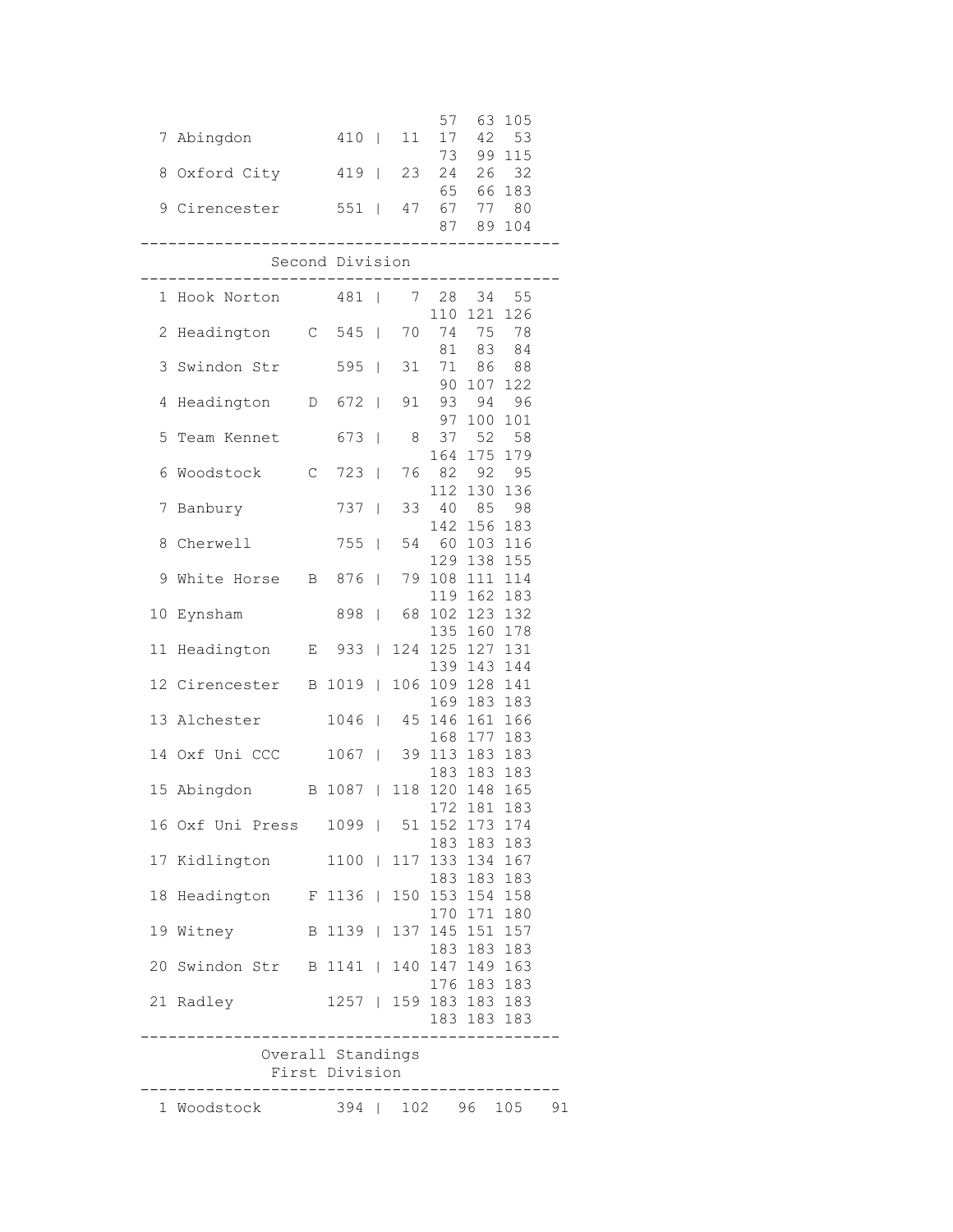| Headington<br>2<br>3 Abingdon<br>4 Woodstock<br>5<br>White Horse                                                                                                                                                                                                                                                    | В                                                                                                                                                                                                                                                     | 416<br>1153<br>1221<br>1271                                                                                                                           | 95<br>222<br>274<br>273<br>I                                                                                                                                   | 100<br>293<br>238<br>465                                                                                                                                                                                                           | 135<br>228<br>366<br>307                                                                                                                                                                                    | 86<br>410<br>343<br>226                                                                                    |
|---------------------------------------------------------------------------------------------------------------------------------------------------------------------------------------------------------------------------------------------------------------------------------------------------------------------|-------------------------------------------------------------------------------------------------------------------------------------------------------------------------------------------------------------------------------------------------------|-------------------------------------------------------------------------------------------------------------------------------------------------------|----------------------------------------------------------------------------------------------------------------------------------------------------------------|------------------------------------------------------------------------------------------------------------------------------------------------------------------------------------------------------------------------------------|-------------------------------------------------------------------------------------------------------------------------------------------------------------------------------------------------------------|------------------------------------------------------------------------------------------------------------|
| Headington<br>6<br>7<br>Witney<br>8 Cirencester<br>9 Oxford City                                                                                                                                                                                                                                                    |                                                                                                                                                                                                                                                       | B 1359<br>1570<br>2327<br>2840                                                                                                                        | 379<br>I<br>343<br>I<br>631<br>I<br>1175<br>I                                                                                                                  | 322<br>347<br>563<br>965                                                                                                                                                                                                           | 340<br>525<br>582<br>281                                                                                                                                                                                    | 318<br>355<br>551<br>419                                                                                   |
|                                                                                                                                                                                                                                                                                                                     | Second Division                                                                                                                                                                                                                                       |                                                                                                                                                       |                                                                                                                                                                |                                                                                                                                                                                                                                    |                                                                                                                                                                                                             |                                                                                                            |
| 1 Banbury<br>$\overline{2}$<br>Hook Norton<br>3<br>Headington<br>4<br>Woodstock<br>5<br>Team Kennet<br>6<br>Swindon Str<br>$7\phantom{.}$<br>Eynsham<br>8 Cherwell<br>Headington<br>9<br>10 Abingdon<br>11<br>Kidlington<br>12<br>Headington<br>13<br>Alchester<br>14 Witney<br>Oxf Uni Press<br>15<br>16<br>Radley |                                                                                                                                                                                                                                                       | 1773<br>2106<br>C <sub>2331</sub><br>$C$ 2667<br>2711<br>2853<br>2854<br>3030<br>D 3054<br>B 3349<br>3901<br>E 4244<br>4636<br>B 4659<br>4750<br>5002 | 357<br>I<br>528<br>I<br>643<br>I<br>612<br>732<br>727<br>603<br>602<br>796<br>661<br>892<br>I<br>1111<br>I<br>1062<br>L<br>1102<br>L<br>1194<br>L<br>1220<br>L | 350<br>602<br>501<br>650<br>658<br>766<br>522<br>880<br>758<br>869<br>893<br>1053<br>1211<br>1127<br>1128<br>1120                                                                                                                  | 329<br>495<br>642<br>682<br>648<br>765<br>831<br>793<br>828<br>732<br>1016<br>1147<br>1317<br>1291<br>1329 1099<br>1405                                                                                     | 737<br>481<br>545<br>723<br>673<br>595<br>898<br>755<br>672<br>1087<br>1100<br>933<br>1046<br>1139<br>1257 |
|                                                                                                                                                                                                                                                                                                                     | Individual Results                                                                                                                                                                                                                                    | Race 7 - Men                                                                                                                                          | Round 4 - Cirencester                                                                                                                                          |                                                                                                                                                                                                                                    |                                                                                                                                                                                                             |                                                                                                            |
| 1 Kevin<br>2 Pete<br>3 Chris<br>4 Greg<br>5 Mike<br>6 Chris<br>$7\overline{ }$<br>Tom<br>8<br>Tom<br>9 Owain<br>10 Steve<br>11 Phil<br>12 Jason<br>13 Dominic<br>14 Tony<br>15 Tony<br>16<br>John<br>17<br>Les<br>18 Gary<br>19 Kieran<br>20 Brian<br>21 Dave<br>22 Dan<br>23 Brian<br>24 Richard                   | Murphy<br>Haarer<br>Gillespie<br>Dell<br>Spencer<br>Dettmar<br>Bradford<br>Munt<br><b>Bristow</b><br>Mead<br>Egerton<br>Cooke<br>Croft<br>Hunn<br>Lock<br>Lisiewicz<br>Newell<br>Harris<br>Roebuck<br>Vaughan<br>Gavaghan<br>Burton<br>Green<br>Grant |                                                                                                                                                       | Wds<br>Wds<br>Wds                                                                                                                                              | Hed S<br>Hed S<br>Whh U20<br>$\mathbf S$<br>Wds V1<br>Hed S<br>Hkn S<br>Tkt V1<br>Whh U20 34.04<br>S<br>Abn S<br>Whh S<br>S<br>Wds S<br>Wit S<br>Hed S<br>Abn S<br>Hed S<br>Wit V1<br>Wds V2<br>Hed S<br>Hed S<br>Oxf V1<br>Oxf V1 | 31.14<br>32.22<br>32.45<br>33.26<br>33.35<br>33.40<br>33.44<br>33.54<br>34.06<br>34.12<br>34.17<br>34.20<br>34.29<br>34.30<br>34.31<br>34.58<br>35.09<br>35.13<br>35.18<br>35.34<br>35.51<br>35.51<br>35.56 |                                                                                                            |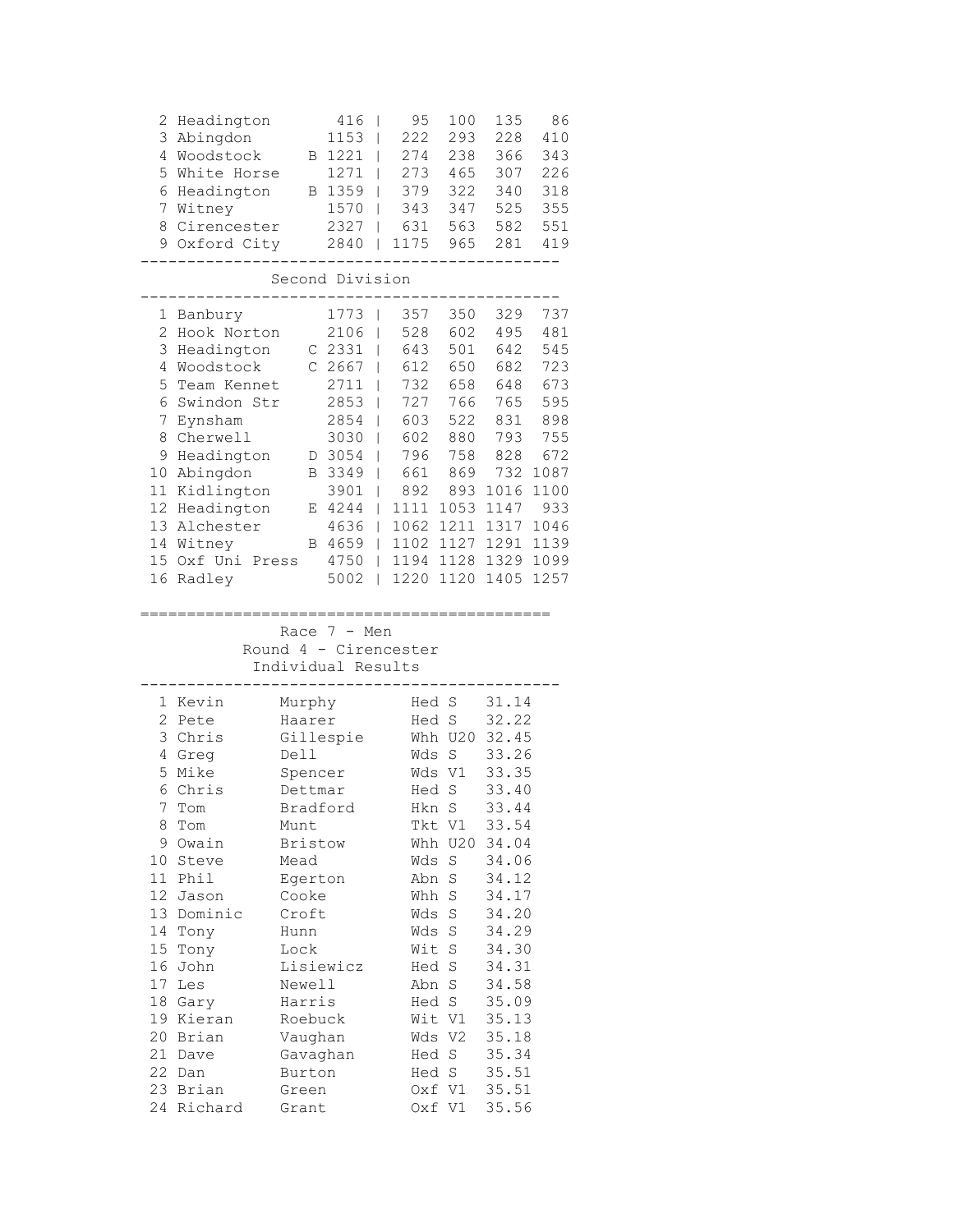| 25 | Rob              | Linnell        | Wds    | S              | 35.59 |
|----|------------------|----------------|--------|----------------|-------|
| 26 | Trevor           | Dixon          | Oxf V1 |                | 36.07 |
| 27 | John             | Griffiths      | Hed V1 |                | 36.09 |
| 28 | Andrew           | Tilsley        | Hkn    | S              | 36.11 |
| 29 | John             | Reason         | Wds    | V1             | 36.12 |
| 30 | Crispin          | Hetherington   | Hed V1 |                | 36.16 |
| 31 | John             | Burt           | Swi    | $\mathbf S$    | 36.19 |
| 32 | Dave             | Wheeler        | Oxf V1 |                | 36.34 |
| 33 | Simon            | Pritchard      | Ban    | $\rm S$        | 36.36 |
|    | 34 Michael       | Hailey         | Hkn V2 |                | 36.41 |
| 35 | Paul             | Jegou          | Whh    | S              | 36.51 |
| 36 | Nick             | Ponting        | Whh V1 |                | 36.56 |
| 37 | Dick             | Kearn          | Tkt    | V <sub>2</sub> | 36.57 |
| 38 | Carl             | Thompson       | Wds    | V1             | 37.06 |
| 39 | Dan              | Graber         | Ouc    | S              | 37.08 |
| 40 | Ian              | Robinson       | Ban    | S              | 37.12 |
| 41 |                  | Bradley        | Wds    | $\rm S$        | 37.16 |
|    | Roger<br>42 Gary | Richards       | Abn    |                | 37.28 |
|    |                  |                |        | V1             | 37.36 |
| 43 | Jason            | Barry          | Wds    | S              |       |
| 44 | Chris            | Nellins        | Hed V1 |                | 37.44 |
| 45 | James            | Percival       | Alc V1 |                | 37.49 |
| 46 | Laz              | Boden          | Wit V1 |                | 37.57 |
| 47 | Keith            | Firkin         | Cir V1 |                | 38.08 |
| 48 | Laurie           | Hurman         | Hed V1 |                | 38.13 |
| 49 | Ian              | Meadowcroft    | Hed V1 |                | 38.24 |
|    | 50 Chris         | Miles          |        | Wit U20        | 38.36 |
| 51 | Gary             | Mort           | Oup V1 |                | 38.37 |
| 52 | Ian              | Adams          | Tkt    | S              | 38.38 |
| 53 | Thornton         | Greenland      | Abn V2 |                | 38.40 |
| 54 | Guy              | Tucker         | Chw V1 |                | 38.42 |
| 55 | John             | Brooks         | Hkn    | S              | 38.42 |
| 56 | Jon              | Marshall       | Hed V1 |                | 38.46 |
| 57 | Michael          | Dix            | Wit    | S              | 38.49 |
| 58 | Nick             | Bull           | Tkt    | S              | 38.58 |
| 59 | Daniel           | New            | Whh S  |                | 39.01 |
| 60 | Phil             | Gilkes         | Chw V1 |                | 39.04 |
| 61 | Martin           | Townsend       | Wds    | V1             | 39.08 |
| 62 | Robin            | Gardner        | Wds    | V1             | 39.14 |
| 63 | Paul             | Ainslie        | Wit    | V1             | 39.15 |
|    | 64 Dave          | Burton         | Hed S  |                | 39.18 |
| 65 | John             | Exley          | Oxf    | V <sub>2</sub> | 39.19 |
| 66 | Dominic          | Swords         | Oxf    | V1             | 39.22 |
| 67 | Kevin            | Ferris         | Cir    | V1             | 39.30 |
| 68 | Andy             | Grove          | Eyn    | S              | 39.32 |
| 69 | Richard          | Dunbabin       | Wds    | V1             | 39.40 |
| 70 | Dave             | Luttig         | Hed    | $\rm S$        | 39.46 |
| 71 | Steve            | Leighfield     | Swi    | S              | 39.58 |
| 72 | Roland           | <b>Briscoe</b> | Whh    | $\mathbf S$    | 40.02 |
| 73 | Ian              | Richardson     | Abn    | V1             | 40.04 |
| 74 | Andy             | Pike           | Hed    | $\rm S$        | 40.06 |
| 75 | Gavin            | Bird           | Hed    | $\mathbf S$    | 40.08 |
| 76 | Mike             | Shipway        | Wds    | V3             | 40.08 |
| 77 | Marc             | Fallows        | Cir    | $\rm S$        | 40.15 |
| 78 | Patrick          | Grant          | Hed    | $\mathbf S$    | 40.19 |
| 79 | Peter            | Hall           | Whh    | $\rm S$        | 40.29 |
| 80 | Dave             | Wright         | Cir    | V1             | 40.30 |
| 81 | Manos            | Antoninis      | Hed V1 |                | 40.30 |
|    |                  |                |        |                |       |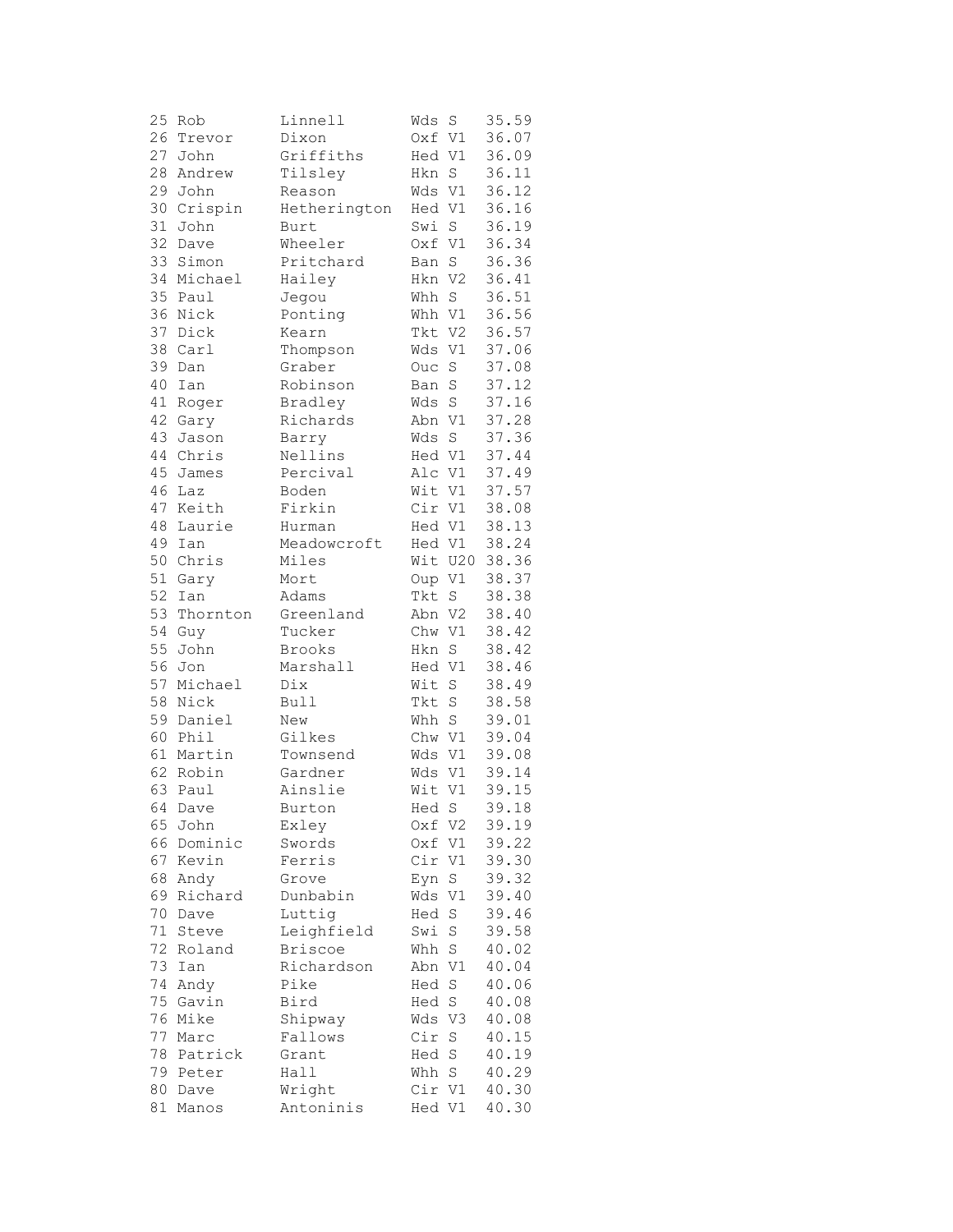| 82      | Kirk        | Adams        | Wds    | S              | 40.31 |
|---------|-------------|--------------|--------|----------------|-------|
|         | 83 Andy     | Sears        | Hed    | $\rm S$        | 40.34 |
| 84      | Richard     | Skilbeck     | Hed    | $\mathbf S$    | 40.37 |
| 85      | Geoff       | Smith        | Ban    | V <sub>2</sub> | 40.38 |
| 86      | Andy        | Bird         | Swi    | S              | 40.39 |
| 87      | Tim         | Collings     | Cir    | V1             | 40.41 |
| 88      |             | Rhodes       | Swi    | $\rm S$        |       |
|         | Andy        |              |        |                | 40.46 |
| 89      | <b>Bill</b> | Leggate      | Cir    | $\rm S$        | 40.49 |
| 90      | Mick        | Sharland     | Swi V1 |                | 40.51 |
|         | 91 Gareth   | Hudson       | Hed V1 |                | 40.52 |
| 92      | Bill        | Silto        | Wds V2 |                | 40.55 |
| 93      | Andy        | Phelps       | Hed V1 |                | 40.56 |
| 94      | Will        | Atkinson     | Hed V2 |                | 40.57 |
| 95      | Chris       | Sykes        | Wds    | V1             | 40.58 |
| 96      | Frank       | Bailey       | Hed S  |                | 41.00 |
| 97      | Anthony     | Moore        | Hed V2 |                | 41.02 |
| 98      | Phil        | Coy          | Ban V1 |                | 41.08 |
| 99      | James       | Wigmore      | Abn V2 |                | 41.10 |
|         | 100 Andrea  |              | Hed    | $\rm S$        | 41.16 |
|         |             | Demarchi     |        |                |       |
|         | 101 Yannis  | Fitsakis     | Hed    | $\rm S$        | 41.35 |
| 102     | Ben         | Breaker      | Eyn    | S              | 41.37 |
| 103     | Reg         | Smith        | Chw    | V1             | 41.39 |
| 104     | Peter       | Langsam      | Cir    | $\rm S$        | 41.48 |
|         | 105 Graham  | LeGood       | Wit    | V <sub>2</sub> | 41.52 |
| 106 Bob |             | Ferris       | Cir V2 |                | 42.02 |
|         | 107 Neil    | Pringle      | Swi V1 |                | 42.09 |
|         | 108 Gareth  | Smith        | Whh V1 |                | 42.12 |
| 109     | Dave        | Cook         | Cir    | $\rm S$        | 42.17 |
| 110     | Simon       | Wooley       | Hkn    | $\rm S$        | 42.24 |
| 111     | Jeremy      | Smeddle      | Whh V1 |                | 42.31 |
| 112     | Jon         | Ashworth     | Wds    | $\rm S$        | 42.33 |
| 113     | Nick        | Aggelopoulos | Ouc    | $\rm S$        | 42.46 |
| 114     | Rob         |              | Whh    |                |       |
|         |             | Traynor      |        | V1             | 42.51 |
|         | 115 Ferdy   | VanCampen    | Abn V1 |                | 42.54 |
| 116     | Andy        | Sleight      | Chw V1 |                | 43.05 |
| 117 Wiz |             | <b>Bunce</b> | Kid V2 |                | 43.07 |
| 118     | Stuart      | Twinn        | Abn V2 |                | 43.10 |
| 119     | Harry       | Grundy       | Whh V1 |                | 43.17 |
| 120     | Dave        | Roberts      | Abn V1 |                | 43.24 |
|         | 121 John    | Weaver       | Hkn V1 |                | 43.33 |
| 122     | Kevin       | Benham       | Swi V1 |                | 43.39 |
| 123     | Μ           | Tyrrell      | Eyn    | S              | 43.45 |
| 124     | Hanno       | Nickau       | Hed V1 |                | 43.50 |
| 125     | Everard     | Robinson     | Hed V3 |                | 44.01 |
|         | 126 John    | Critchfield  | Hkn V1 |                | 44.15 |
|         | 127 Gerald  | Walker       | Hed V2 |                | 44.20 |
| 128     | Chris       | Riches       | Cir V2 |                | 44.24 |
|         |             |              |        |                | 44.26 |
| 129     | Α           | White        | Chw    | V1             |       |
| 130     | Tony        | Maddison     | Wds    | S              | 44.42 |
| 131     | Pat         | Read         | Hed V1 |                | 44.43 |
| 132     | Simon       | Taylor       | Eyn V2 |                | 44.47 |
| 133     | Peter       | Kyberd       | Kid V1 |                | 44.52 |
| 134     | Graham      | Cripps       | Kid    | S              | 45.03 |
| 135     | Tony        | Whitlock     | Eyn V1 |                | 45.07 |
| 136     | John        | Christopher  | Wds    | V1             | 45.11 |
| 137     | John        | McCormac     | Wit    | V2             | 45.20 |
| 138     | Barry       | Bloomfield   | Chw V2 |                | 45.27 |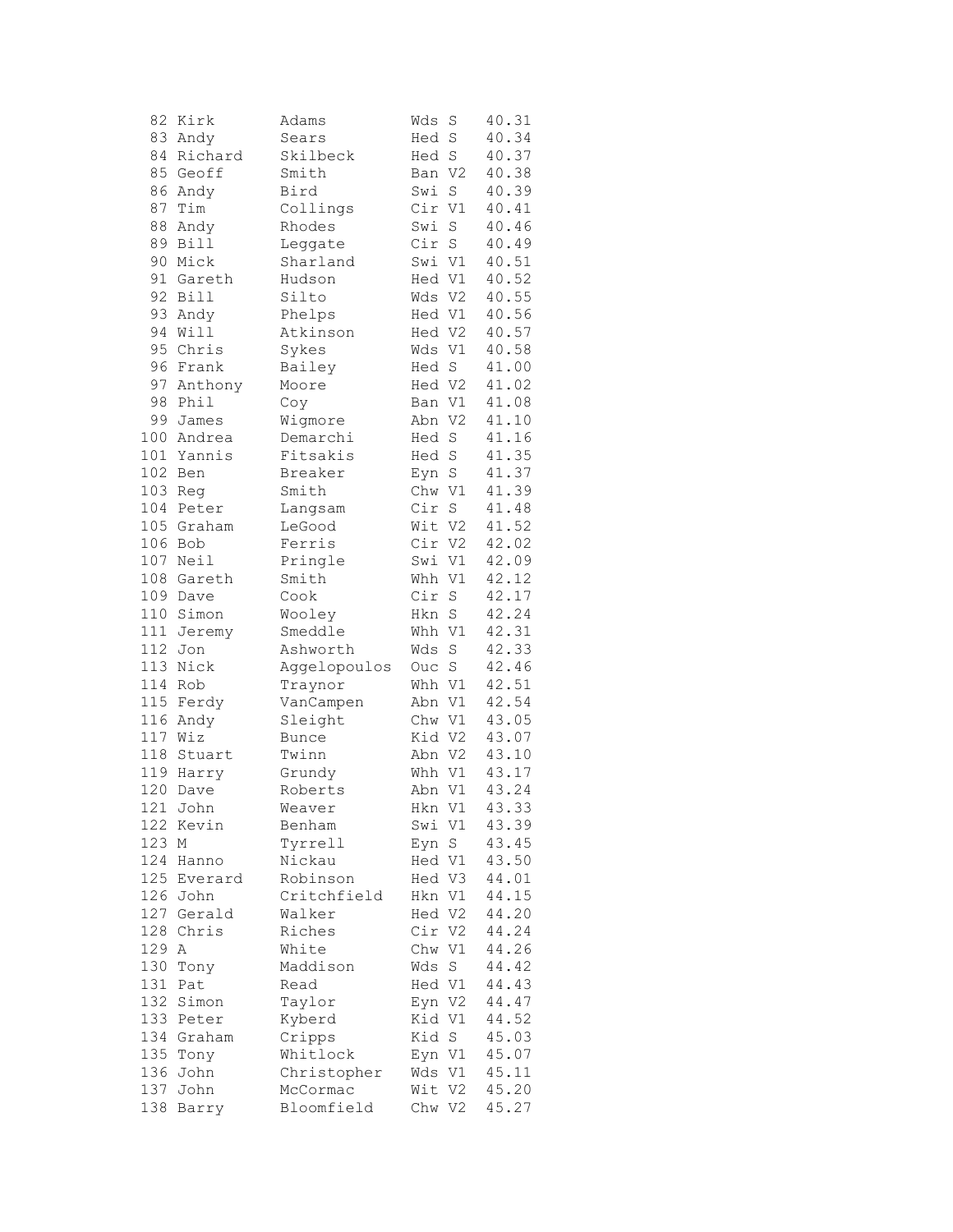| 139 Fergus             | Burtenshaw                                                      | Hed V2       |              | 45.32 |                |              |    |                |
|------------------------|-----------------------------------------------------------------|--------------|--------------|-------|----------------|--------------|----|----------------|
| 140 Kevin              | Buttle                                                          | Swi V1       |              |       | 45.37          |              |    |                |
| 141 Richard            | Waldron                                                         |              | Cir V3       | 45.48 |                |              |    |                |
| 142 Tony               | Petruso                                                         |              | Ban V1       |       | 45.59          |              |    |                |
| 143 Mark               | Herd                                                            |              | Hed S        | 46.01 |                |              |    |                |
| 144 Gordon             | Manning                                                         |              | Hed V1       |       | 46.09          |              |    |                |
| 145 Steve              | Parfitt                                                         |              | Wit V1       | 46.15 |                |              |    |                |
| 146 Nigel              | Lambert                                                         |              | Alc V3       | 46.18 |                |              |    |                |
| 147 Andy               | Smith                                                           |              | Swi V1 46.32 |       |                |              |    |                |
| 148 Jean-Luc           | Coudret                                                         |              | Abn S        |       | 46.47          |              |    |                |
| 149 Carl               | Hughes                                                          |              | Swi S        |       | 46.48          |              |    |                |
| 150 Kit                | Villiers                                                        |              | Hed V3       | 46.51 |                |              |    |                |
|                        |                                                                 |              |              |       |                |              |    |                |
| 151 Keith              | Morgan                                                          |              | Wit V2       | 47.07 |                |              |    |                |
| 152 Ian                | Heptonstall                                                     |              | Oup S        |       | 47.13          |              |    |                |
| 153 Graham             | Norris                                                          |              | Hed V2       | 47.15 |                |              |    |                |
| 154 Nick               | Hall                                                            |              | Hed V1       | 47.19 |                |              |    |                |
| 155 Alan               | Thomas                                                          |              | Chw V1       |       | 47.33          |              |    |                |
| 156 Phil               | Bevis                                                           |              | Ban V2       | 47.42 |                |              |    |                |
| 157 Mark               | Wilson                                                          |              | Wit S        |       | 47.50          |              |    |                |
| 158 Martin             | Rasgauski                                                       |              | Hed V2       |       | 47.55          |              |    |                |
| 159 Tim                | Loyd                                                            |              | Rad V1       |       | 48.07          |              |    |                |
| 160 Andy               | Creasey                                                         |              | Eyn V2       | 48.14 |                |              |    |                |
| 161 Brian              | Page                                                            |              | Alc V3       | 48.19 |                |              |    |                |
| 162 Simon              | Wysocki-Jones Whh S                                             |              |              |       | 48.29          |              |    |                |
| 163 Tim                | Westcott                                                        | Swi V1       |              | 48.44 |                |              |    |                |
| 164 Dave               | Simmons                                                         | Tkt S        |              |       | 48.52          |              |    |                |
| 165 David              | Berger                                                          | Abn V1       |              | 49.15 |                |              |    |                |
| 166 Nick               | Cherry                                                          |              | Alc S        |       | 49.17          |              |    |                |
| 167 Gordon             | Fogg                                                            |              | Kid V1 49.43 |       |                |              |    |                |
| 168 Dave               | Howse                                                           |              | Alc V2       |       | 49.56          |              |    |                |
| 169 Bob                |                                                                 |              | Cir V2       |       | 50.08          |              |    |                |
|                        | May                                                             |              |              |       |                |              |    |                |
| 170 Stuart             | Hathaway                                                        |              | Hed V1       | 50.33 |                |              |    |                |
| 171 Noureddine Bakkali |                                                                 |              | Hed S        |       | 50.43          |              |    |                |
| 172 Ivor               | Hopkins                                                         | Abn V2       |              |       | 50.46          |              |    |                |
| 173 Tony               | O'Keefe                                                         | Oup V1       |              |       | 50.54          |              |    |                |
| 174 Hermann            | Eckel                                                           |              | Oup S        |       | 50.55          |              |    |                |
| 175 Graham             | Chambers                                                        | Tkt V2       |              |       | 51.26          |              |    |                |
| 176 Andrew             | Griffits                                                        |              | Swi S        |       | 51.54          |              |    |                |
| 177 Andy               | Johnson                                                         |              | Alc V2       | 52.43 |                |              |    |                |
| 178 Paul               | Creasey                                                         |              | Eyn V2       |       | 54.27          |              |    |                |
|                        | 179 Mark Pontin                                                 | Tkt V1 55.31 |              |       |                |              |    |                |
| 180 Jon                | Moore<br>Hed S 57.35                                            |              |              |       |                |              |    |                |
| 181 Tim                | Hampson Abn V2 60.04                                            |              |              |       |                |              |    |                |
| 182 Pete               | Hart                                                            | Chw V3 62.43 |              |       |                |              |    |                |
|                        | ______________________                                          |              |              |       |                |              |    |                |
|                        | Overall U20 Men<br>-----------------------------                |              |              |       |                |              |    |                |
|                        | 1 Owain Bristow Whh 16   4 3                                    |              |              |       |                |              |    | 9              |
|                        | 2 Chris Gillespie Whh 18   11                                   |              |              |       |                |              |    |                |
|                        |                                                                 |              |              |       |                |              | 4  | 3              |
|                        | 3 Chris Miles Mit 109   27 32                                   |              |              |       |                |              |    | 50             |
| 4 John                 | Burke Ban 115   31 38<br>-------------------------------------- |              |              |       |                |              | 46 |                |
|                        | Overall Senior Men                                              |              |              |       |                |              |    |                |
|                        |                                                                 |              |              |       |                |              |    |                |
| 1 Pete                 | Haarer                                                          |              |              |       | Hed 4   1 1    |              | 2  | 2              |
| 2 Gary                 | Harris                                                          |              |              |       | Hed 10   2 2 6 |              |    | 18             |
| 3 Greg                 | Dell                                                            | Wds 13       |              |       |                | $3 \qquad 6$ | 10 | $\overline{4}$ |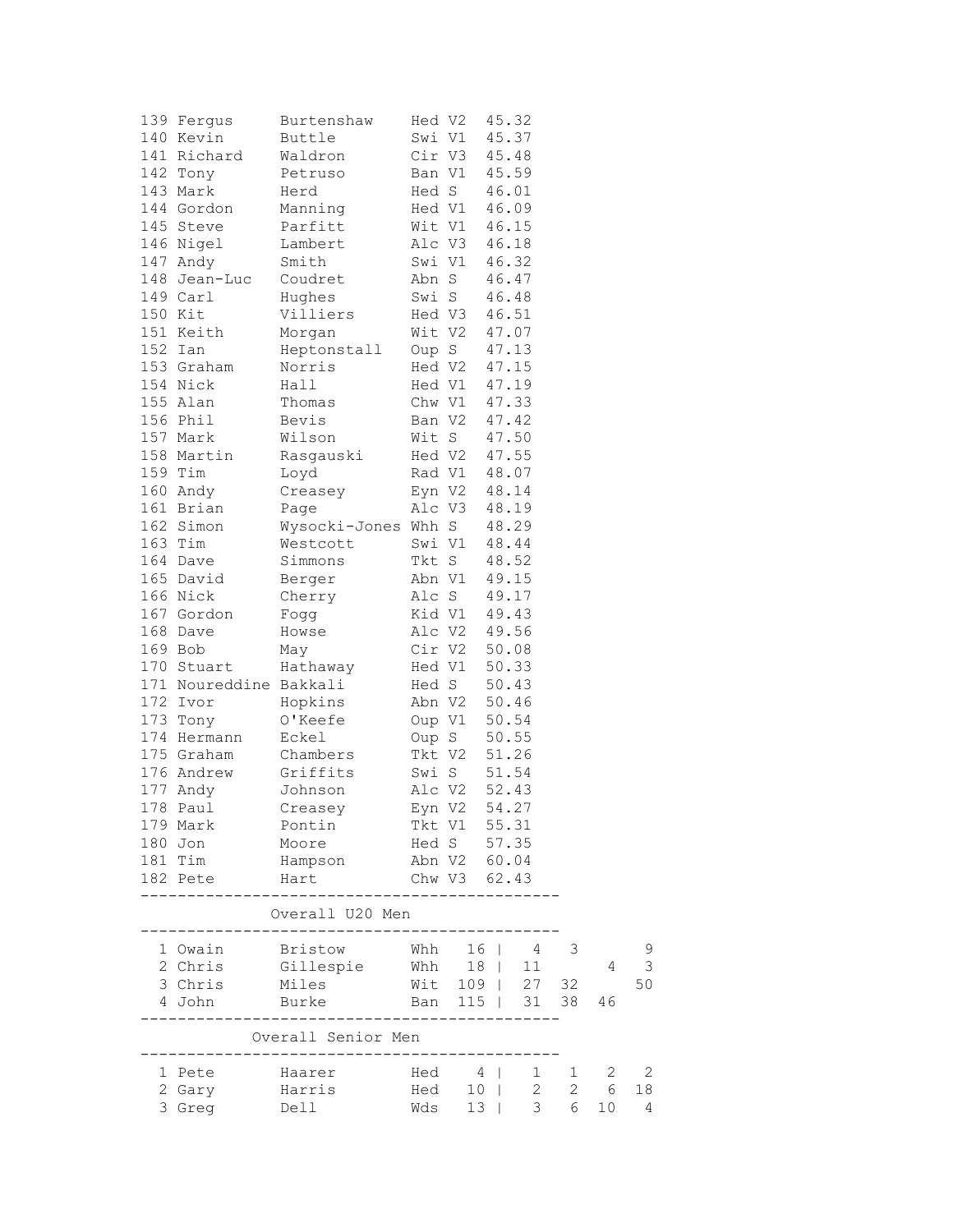| 4  | Tom       | Bradford                       | Hkn | 21<br>T                   | 9      | 5       | 17          | 7     |  |
|----|-----------|--------------------------------|-----|---------------------------|--------|---------|-------------|-------|--|
| 5  | Tony      | Lock                           | Wit | 28<br>L                   | 12     | 7       | 9           | 15    |  |
| 6  | Phil      | Egerton                        | Abn | 35<br>L                   | 18     | 10      | 14          | 11    |  |
| 7  | Tony      | Hunn                           | Wds | 36<br>L                   | 13     | 11      | 12          | 14    |  |
| 8  | Les       | Newell                         | Abn | 45<br>L                   | 19     | 12      | 16          | 17    |  |
| 9  | Paul      | Jegou                          | Whh | 46                        | 7      | 4       |             | 35    |  |
| 10 | Nicholas  | Baimbridge                     | Wds | 48                        | 15     | $\,8\,$ | 25          |       |  |
| 11 | Simon     | Pritchard                      | Ban | 49                        | 16     | 14      | 19          | 33    |  |
| 12 | Jason     | Cooke                          | Whh | 55<br>T                   | 17     |         | 26          | 12    |  |
| 13 | Dave      | Gavaghan                       | Hed | 61<br>L                   | 25     | 16      | 24          | 21    |  |
| 14 | Rob       | Linnell                        | Wds | 76<br>T                   | 30     | 21      | 55          | 25    |  |
| 15 | Roger     | Bradley                        | Wds | 89<br>I                   | 22     | 26      |             | 41    |  |
| 16 | John      | Harvey                         | Abn | 97<br>T                   | 26     | 37      | 34          |       |  |
| 17 | Dean      | Sheppard                       | Wds | 129<br>T                  | 38     | 40      | 51          |       |  |
| 18 | Ian       | Robinson                       | Ban | 132                       | 43     | 49      | 70          | 40    |  |
| 19 | Nick      | <b>Bull</b>                    | Tkt | 144                       | 45     | 41      | 75          | 58    |  |
| 20 | Andy      | Grove                          | Eyn | 172                       | 50     | 64      | 58          | 68    |  |
| 21 | Michael   | Dix                            | Wit | 175<br>T                  | 91     | 61      | 57          | 57    |  |
| 22 | John      | <b>Brooks</b>                  | Hkn | 177<br>T                  | 51     | 71      | 71          | 55    |  |
| 23 | Kirk      | Adams                          | Wds | 189<br>I                  | 34     |         | 73          | 82    |  |
| 24 | Dave      | Luttig                         | Hed | 190<br>T                  | 60     | 60      |             | 70    |  |
| 25 | Ian       | Adams                          | Tkt | 205<br>L                  | 68     | 92      | 85          | 52    |  |
| 26 | Daniel    | New                            | Whh | 211<br>T                  |        | 75      | 77          | 59    |  |
| 27 | James     | Moss                           | Kid | 212                       | 76     | 56      | 80          |       |  |
| 28 | Steve     | Leighfield                     | Swi | 222                       | 62     |         | 89          | 71    |  |
| 29 | Andy      | Pike                           | Hed | 234                       | 82     | 78      | 87          | 74    |  |
| 30 | Marc      | Fallows                        | Cir | 262<br>I                  |        | 101     | 84          | 77    |  |
| 31 | Bill      | Leggate                        | Cir | 267<br>T                  | 96     |         | 82          | 89    |  |
|    | 32 Gareth | Bowden                         | Chw | 275<br>I                  | 57     | 93      | 125         |       |  |
| 33 | Ben       | Breaker                        | Eyn | 281<br>I                  | $8\,1$ | 103     | 98          | 102   |  |
| 34 | Andy      | Bird                           | Swi | 284<br>T                  | 100    | 98      | 118         | 86    |  |
| 35 | Andy      | Rhodes                         | Swi | 287<br>L                  | 97     | 102     |             | 88    |  |
| 36 | Andrea    | Demarchi                       | Hed | 291<br>I                  | 103    | 90      | 101         | 100   |  |
| 37 | Dave      | Cook                           | Cir | 322                       | 123    | 104     | 109         | 109   |  |
| 38 | Peter     | Langsam                        | Cir | 324<br>I                  |        | 108     | 112         | 104   |  |
| 39 | Simon     | Wooley                         | Hkn | 336<br>I                  |        | 111     | 115         | 110   |  |
| 40 | М         | Tyrrell                        | Eyn | 355<br>$\mathbf{I}$       | 127    | 105     |             | 123   |  |
| 41 | Graham    | Cripps                         | Kid | 356<br>$\mathbf{I}$       | 115    | 121     | 120         | 134   |  |
| 42 | Tony      | Maddison                       | Wds | 402<br>L                  | 141    | 133     | 139         | 130   |  |
|    | 43 Ian    | Heptonstall                    | Oup | 448   153 143             |        |         |             | 152   |  |
|    | 44 Mark   | Wilson                         |     | Wit 485   177 151         |        |         |             | 157   |  |
|    |           | 45 Simon Wysocki-Jones Whh 504 |     |                           |        |         | 158 184 162 |       |  |
|    | 46 Jon    | Moore                          |     | Hed 551   188 183 205 180 |        |         |             |       |  |
|    | 47 Andrew | Griffits                       |     | Swi 558                   |        |         | 182 200 176 |       |  |
|    |           | Overall Vet 40 Men             |     |                           |        |         |             |       |  |
|    |           | ------                         |     |                           |        |         |             |       |  |
|    |           | 1 Mike Spencer Wds 21          |     |                           | 8      |         | 8           | $5 =$ |  |

1 Tom Munt Tkt 21 | 6 9 7 8 = 3 John Griffiths Hed 69 | 24 18 28 27 4 Carl Thompson Wds 78 | 20 20 50 38 5 Robin Schofield Abn 91 | 29 29 33 = 5 Trevor Dixon Oxf 91 | 36 29 26 = Eyn 110 | 41 31 38 8 Tom Glare Wds 112 | 33 43 36 9 Gary Richards Abn 117 | 40 35 52 42<br>10 Nick Ponting Whh 119 | 69 46 37 36 Ponting Whh 119 | 69 46 37 36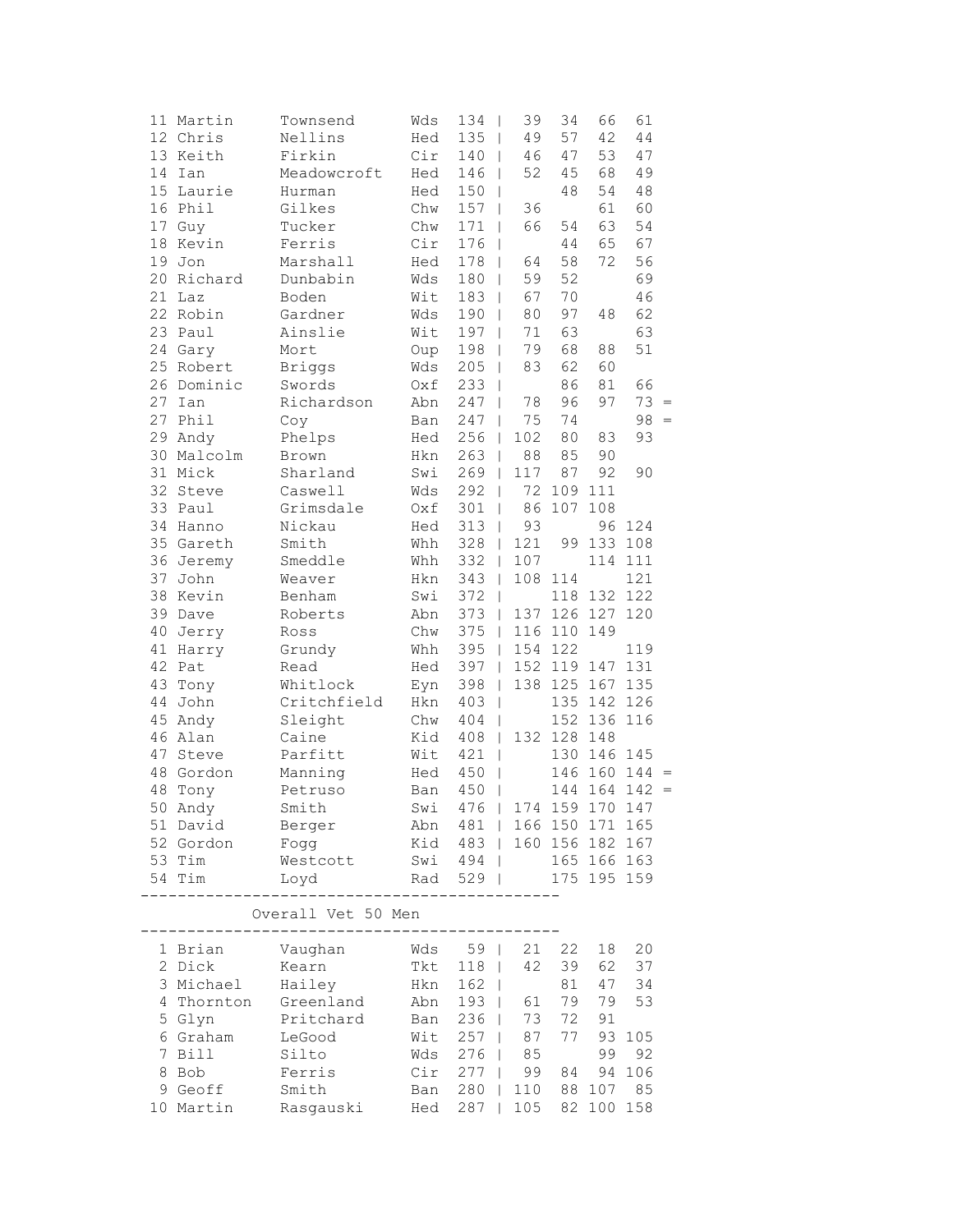| 11 | Chris     | Riches             | Cir | 317                            |                          | 95  | 94      |     | 128 |
|----|-----------|--------------------|-----|--------------------------------|--------------------------|-----|---------|-----|-----|
| 12 | Will      | Atkinson           | Hed | 318                            |                          |     | 95      | 129 | 94  |
| 13 | Anthony   | Moore              | Hed | $322$                          |                          |     | 112 113 | 121 | 97  |
| 14 | Stuart    | Twinn              | Abn | 364                            |                          | 134 | 115     | 131 | 118 |
| 15 | Wiz       | <b>Bunce</b>       | Kid | 365                            | $\Box$                   | 120 |         | 128 | 117 |
| 16 | Andy      | Read               | Swi | 398                            |                          | 111 | 147     | 140 |     |
| 17 | Barry     | Bloomfield         | Chw | 403                            |                          | 124 |         | 141 | 138 |
| 18 | Collin    | O'Hare             | Cir | 407                            |                          | 136 | 127     | 144 |     |
| 19 | John      | Bethell            | Abn | 419                            | $\mathbf{I}$             | 150 | 124     | 145 |     |
| 20 | Trevor    | Witts              | Hed | 431                            |                          | 146 | 131     | 154 |     |
| 21 | Keith     | Morgan             | Wit | 453                            |                          |     | 145     | 157 | 151 |
| 22 | Graham    | Norris             | Hed | 458                            | $\overline{\phantom{a}}$ | 167 | 138     | 179 | 153 |
| 23 | Phil      | Bevis              | Ban | 4771                           |                          | 159 | 164     | 162 | 156 |
| 24 | Mike      | Glanville          | Eyn | 488                            | $\mathbf{I}$             | 172 | 148     | 168 |     |
| 25 | Andy      | Creasey            | Eyn | 492                            |                          | 169 | 163     | 190 | 160 |
| 26 | Ivor      | Hopkins            | Abn | 512                            | $\mathbf{I}$             | 171 | 169     | 180 | 172 |
| 27 | Dave      | Howse              | Alc | 517                            | $\mathbf{I}$             | 173 | 176     | 188 | 168 |
| 28 | Graham    | Chambers           | Tkt | 523                            | $\Box$                   | 181 | 167     |     | 175 |
|    | 29 Tim    | Hampson            | Abn | 554                            |                          | 193 | 180     | 202 | 181 |
| 30 | Francis   | Josephs            | Hed | 569                            | $\Box$                   |     | 189 179 | 201 |     |
|    |           | Overall Vet 60 Men |     |                                |                          |     |         |     |     |
|    |           |                    |     |                                |                          |     |         |     |     |
|    | 1 Mike    | Shipway            | Wds | 206                            |                          | 56  | 76      | 74  | 76  |
|    | 2 Everard | Robinson           | Hed | 383                            |                          |     | 123     | 135 | 125 |
|    | 3 Nigel   | Lambert            | Alc | $422$ $\overline{\phantom{0}}$ |                          | 147 | 129     |     | 146 |
| 4  | Richard   | Waldron            | Cir | 427                            | $\mathbf{I}$             | 158 | 134     | 152 | 141 |
| 5  | Kit       | Villiers           | Hed | $468$                          |                          | 161 | 157     | 178 | 150 |
| 6  | Brian     | Page               | Alc | 518                            |                          |     | 170     | 187 | 161 |
| 7  | Pete      | Hart               | Chw | 577                            |                          | 192 |         | 203 | 182 |
|    |           |                    |     |                                |                          |     |         |     |     |

| ____<br>_____<br>__ |  |
|---------------------|--|
| Race $1 - U11$ Boys |  |

|    |          | Race $1 - U11$ Boys<br>Round $5$ - Banbury |        |    |      |
|----|----------|--------------------------------------------|--------|----|------|
| 1  | Harry    | Robertson                                  | Oxf MM |    | 6.02 |
| 2  | Joshua   | Ridley                                     | Wit    | MM | 6.04 |
| 3  | Richard  | Cadle                                      | Bic MM |    | 6.11 |
| 4  | Michael  | Randall                                    | Tkt    | MM | 6.14 |
| 5  | Ryan     | Simpson                                    | 0xf    | МM | 6.19 |
| 6  | Jack     | Savage                                     | Tkt    | МM | 6.22 |
| 7  | Alex     | Jones                                      | Whh MM |    | 6.24 |
| 8  | Marcus   | Taylor                                     | Tkt    | MM | 7.00 |
| 9  | Aston    | Nichols                                    | Tkt    | МM | 7.03 |
| 10 | Joseph   | Liquorish                                  | Whh MM |    | 7.22 |
| 11 | Dan      | Warriner                                   | Cir MM |    | 7.23 |
| 12 | Kristien | Ancil                                      | Bic MM |    | 7.31 |
| 13 | Riley    | King                                       | Wit    | MM | 7.32 |
| 14 | Lewis    | Ashton                                     | Wit    | MM | 7.39 |
| 15 | Martin   | Thetford                                   | Hed MM |    | 7.45 |
| 16 | Thomas   | Cunniffe                                   | Ban MM |    | 7.49 |
| 17 | Mathew   | Sambrook                                   | Wit    | MM | 7.58 |
| 18 | Chad     | Meadowcroft                                | Hed MM |    | 8.16 |
| 19 | Jack     | Marshall                                   | Hed MM |    | 8.23 |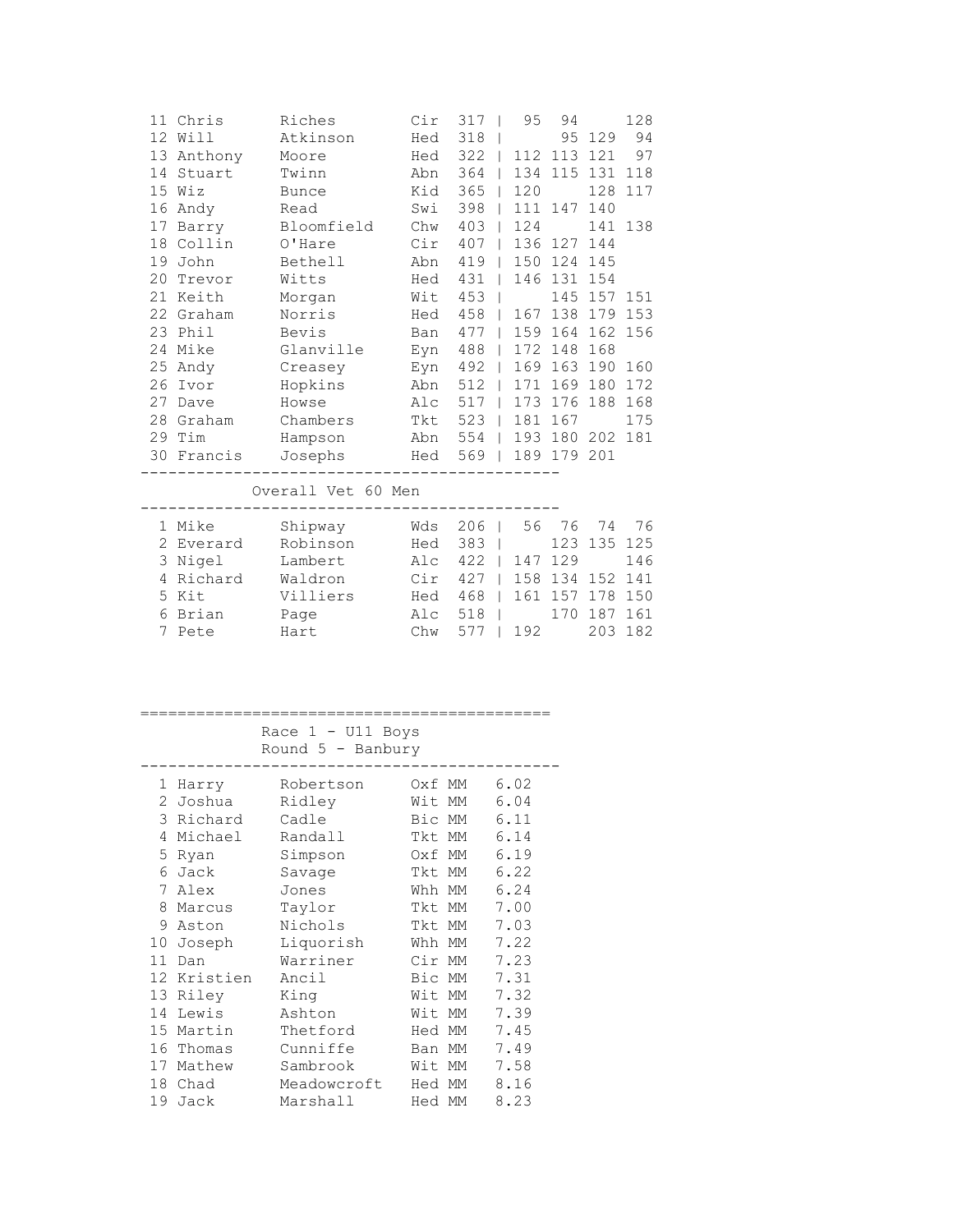| 20 Will<br>21 Andrew<br>22 Alec<br>23 Adam<br>24 Tom<br>25 Harry                                                                                                                                                                                                                          | Clinker<br>Jones<br>O'Sullivan<br>Rich<br>Hollis<br>Savage                                                                                                                                                    | Whh MM<br>Rad MM<br>Bic MM<br>Whh MM<br>Cir MM $9.27$<br>Tkt MM 9.31                                                                                                                                                               |                                                                                                                                                                        | 8.23<br>8.37<br>8.44<br>9.22                                                                                                                                        |                                                                                                                         |                                                                                                                        |                                                                                                                                           |                                                                                                                       |
|-------------------------------------------------------------------------------------------------------------------------------------------------------------------------------------------------------------------------------------------------------------------------------------------|---------------------------------------------------------------------------------------------------------------------------------------------------------------------------------------------------------------|------------------------------------------------------------------------------------------------------------------------------------------------------------------------------------------------------------------------------------|------------------------------------------------------------------------------------------------------------------------------------------------------------------------|---------------------------------------------------------------------------------------------------------------------------------------------------------------------|-------------------------------------------------------------------------------------------------------------------------|------------------------------------------------------------------------------------------------------------------------|-------------------------------------------------------------------------------------------------------------------------------------------|-----------------------------------------------------------------------------------------------------------------------|
|                                                                                                                                                                                                                                                                                           | ----------------------------<br>Overall U11 Boys                                                                                                                                                              |                                                                                                                                                                                                                                    |                                                                                                                                                                        |                                                                                                                                                                     |                                                                                                                         |                                                                                                                        |                                                                                                                                           |                                                                                                                       |
| 1 Harry<br>2 Richard<br>3 Ryan<br>4 Michael<br>5 Jack<br>6 Alex<br>7 Marcus Taylor<br>9 Riley<br>10 Kristien<br>10 Thomas<br>12 Mathew<br>13 Will<br>14 Chad<br>15 Jack<br>16 Alec<br>17 Andrew<br>18 Adam<br>19 Tom<br>20 Harry Savage                                                   | Robertson Oxf<br>Cadle<br>Simpson<br>Randall<br>Savage<br>Jones<br>8 Joseph Liquorish<br>King<br>Ancil<br>Cunniffe<br>Sambrook<br>Clinker<br>Meadowcroft<br>Marshall<br>O'Sullivan<br>Jones<br>Rich<br>Hollis | $Bic$ 11  <br>0xf 12  <br>Tkt 16  <br>Tkt<br>Tkt<br>Whh<br>Tkt<br>Whh<br>Wit<br>Bic<br>Ban<br>Wit<br>Whh<br>Hed<br>Hed<br>Bic<br>Rad<br>Cir<br>Tkt                                                                                 | $4 \mid$<br>16 <sup>1</sup><br>$21$  <br>$23 \mid$<br>$34$  <br>$42 \mid$<br>$47 \mid$<br>48<br>48<br>58<br>$62 \mid$<br>65  <br>68  <br>76  <br>$82 \mid$<br>91<br>97 | $2 \overline{2}$<br>1<br>9<br>8 <sup>8</sup><br>11<br>$5\phantom{.0}$<br>$\Box$<br>12 <sup>°</sup><br>$\mathbf{L}$<br>14<br>13<br>17<br>Whh 84   18<br>$\mathbf{I}$ | 1<br>3<br>2<br>$7\overline{ }$<br>4 5<br>6<br>12<br>9<br>11<br>10<br>15<br>13<br>16<br>18<br>21<br>17<br>22<br>19<br>23 | 1<br>3 <sup>7</sup><br>$\frac{2}{4}$<br>8<br>9<br>11<br>17<br>22<br>14<br>15<br>18<br>16<br>19<br>21<br>24<br>26<br>25 | 1<br>5<br>$\overline{4}$<br>- 6<br>$5 \qquad 3$<br>$\overline{7}$<br>11<br>13<br>14<br>17<br>20<br>18<br>15<br>19<br>23<br>21<br>22<br>24 | 1<br>3<br>5<br>4<br>6<br>7<br>8<br>10<br>13<br>$12 =$<br>$16 =$<br>17<br>20<br>18<br>19<br>22<br>21<br>23<br>24<br>25 |
|                                                                                                                                                                                                                                                                                           | Race $2 - U11$ Girls<br>Round $5$ - Banbury                                                                                                                                                                   |                                                                                                                                                                                                                                    |                                                                                                                                                                        |                                                                                                                                                                     |                                                                                                                         |                                                                                                                        |                                                                                                                                           |                                                                                                                       |
| 1 Danielle Anderson<br>2 Melissa<br>3 Bethan<br>4 Lauren<br>5 Lucy<br>6 Charlotte Drummond<br>7 Shona<br>8 Katie<br>9 Baz<br>10 Lucy<br>11 Evie<br>12 Jessica<br>13 Jess<br>14 Hannah<br>15 Lily<br>16 Olivia<br>17 Ellen<br>18 Laura<br>19 Evadne<br>20 Laureen<br>21 Billie<br>22 Adele | Hawtin<br>Swords<br>Hawtin<br>Scott<br>Stanley<br>Pontin<br>Owen<br>Vass<br>Boyd<br>Anstice<br>Davies<br>Warne<br>Cartwright<br>Lord<br>Wilkins<br>Eales<br>King<br>Moorcroft<br>Meadowcroft<br>Read          | Oxf MM 5.40<br>Oxf MM<br>Oxf MM 6.13<br>Oxf MM<br>Tkt MM<br>Ban MM<br>Wit MM<br>Tkt MM<br>Bic MM<br>Cir MM<br>Ban MM<br>Oxf MM<br>Cir MM<br>Whh MM<br>Abn MM<br>Whh MM<br>Abn MM<br>Cir MM<br>Wit MM<br>Tkt MM<br>Hed MM<br>Hed MM |                                                                                                                                                                        | 5.41<br>6.30<br>6.55<br>7.01<br>7.08<br>7.17<br>7.19<br>7.24<br>7.26<br>7.29<br>7.41<br>7.44<br>7.52<br>7.55<br>8.16<br>8.27<br>8.55<br>8.57<br>8.59<br>10.09       |                                                                                                                         |                                                                                                                        |                                                                                                                                           |                                                                                                                       |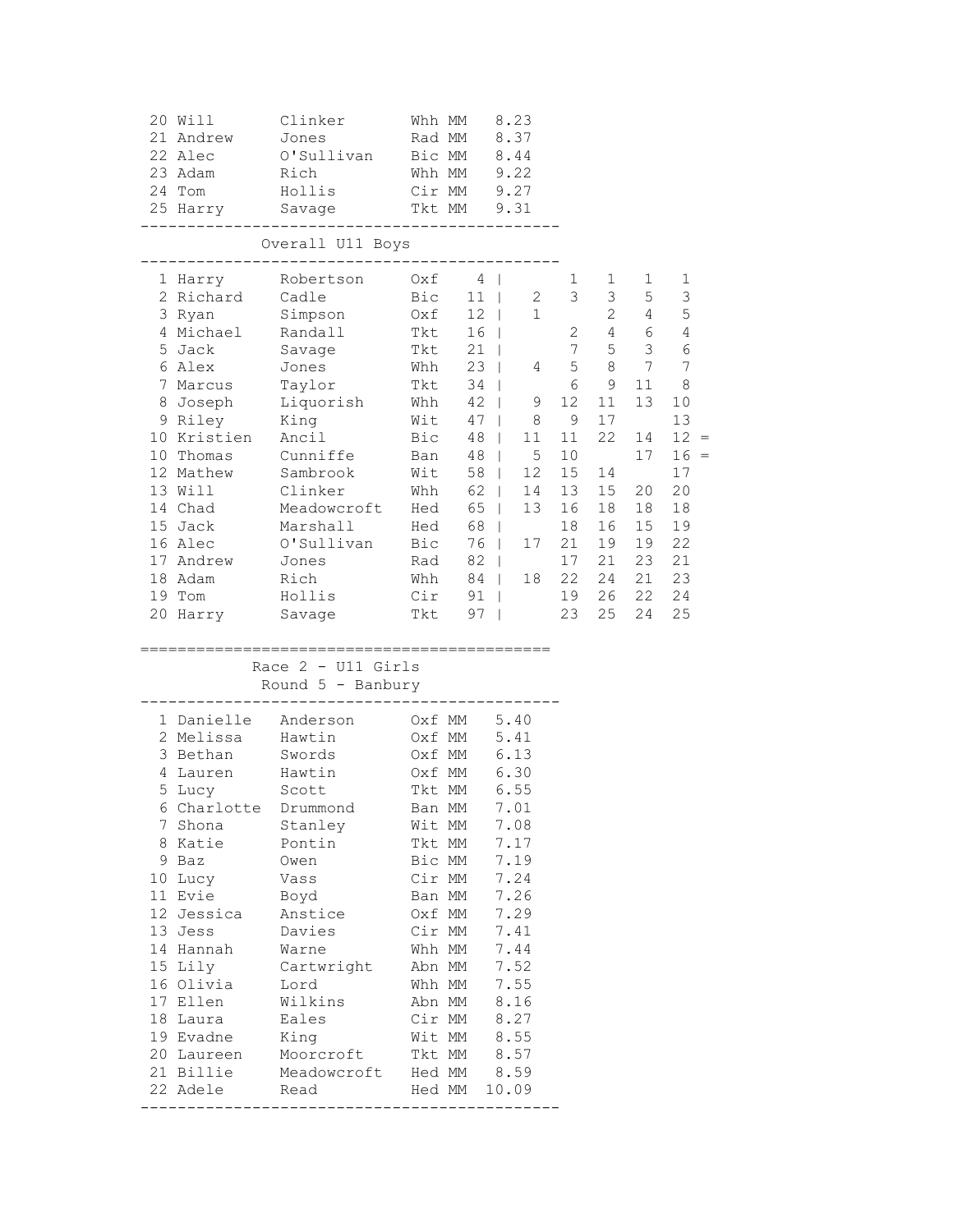Overall U11 Girls

| 1 Danielle<br>2 Melissa<br>3 Bethan<br>4 Lucy<br>5 Ellen<br>6 Charlotte Drummond<br>6 Lauren<br>8 Lucy<br>9 Evie | Anderson<br>Hawtin<br>Swords<br>Scott<br>Sleight<br>Hawtin<br>Vass<br>Boyd | Oxf<br>Oxf<br>Oxf<br>Tkt<br>Chw<br>Ban<br>Oxf<br>Cir<br>Ban | 4<br>8 <sup>1</sup><br>12 <sub>1</sub><br>15 <sub>1</sub><br>$23 \mid$<br>24<br>24<br>$\Box$<br>$32$  <br>$37 \mid$ | $\mathbf{1}$<br>$\overline{\phantom{a}}$<br>2<br>3<br>4<br>5<br>$7\phantom{.}$<br>6<br>8 | 1<br>4<br>2<br>8<br>7<br>9<br>5 | 1<br>$\mathbf{2}$<br>3<br>4<br>5<br>6<br>8<br>9 | 1<br>2<br>$\mathcal{S}$<br>$\overline{4}$<br>6<br>5<br>7<br>13 | 1<br>$\mathbf{2}$<br>3<br>5<br>6<br>4<br>10<br>11 |
|------------------------------------------------------------------------------------------------------------------|----------------------------------------------------------------------------|-------------------------------------------------------------|---------------------------------------------------------------------------------------------------------------------|------------------------------------------------------------------------------------------|---------------------------------|-------------------------------------------------|----------------------------------------------------------------|---------------------------------------------------|
| 10 Baz<br>11 Hannah                                                                                              | Owen<br>Warne                                                              | Bic<br>Whh                                                  | $43 \mid$<br>$46-1$                                                                                                 | 10 <sub>1</sub><br>11                                                                    | 13<br>12                        | 14<br>11                                        | 11<br>12                                                       | 9<br>14                                           |
| 12 Jessica                                                                                                       | Anstice                                                                    | Oxf                                                         | $48$                                                                                                                | 9                                                                                        | 17                              |                                                 | 10                                                             | 12                                                |
| 13 Laureen                                                                                                       | Moorcroft                                                                  | Tkt                                                         | $67 \mid$                                                                                                           | 15                                                                                       | 19                              | 16                                              | 17                                                             | 20                                                |
| 14 Ellen<br>15 Evadne                                                                                            | Wilkins<br>King                                                            | Abn<br>Wit                                                  | 70<br>76                                                                                                            | 16<br>17                                                                                 | 21<br>20                        | 18<br>20                                        | 19                                                             | 17<br>19                                          |
| 16 Billie                                                                                                        | Meadowcroft                                                                | Hed                                                         | $83 \mid$                                                                                                           | 19                                                                                       | 23                              | 21                                              | 22                                                             | 21                                                |
| 17 Adele                                                                                                         | Read                                                                       | Hed                                                         | $86$                                                                                                                | 20                                                                                       | 22                              | 22                                              | 23                                                             | 22                                                |
|                                                                                                                  |                                                                            |                                                             |                                                                                                                     |                                                                                          |                                 |                                                 |                                                                |                                                   |
|                                                                                                                  | Race $3 - U13$ Boys                                                        |                                                             |                                                                                                                     |                                                                                          |                                 |                                                 |                                                                |                                                   |
|                                                                                                                  | Round $5$ - Banbury                                                        |                                                             |                                                                                                                     |                                                                                          |                                 |                                                 |                                                                |                                                   |
|                                                                                                                  | Team Results                                                               |                                                             |                                                                                                                     |                                                                                          |                                 |                                                 |                                                                |                                                   |
| 1 Radley                                                                                                         | $23 \mid$                                                                  | $\mathbf{1}$<br>-7                                          | 15                                                                                                                  |                                                                                          |                                 |                                                 |                                                                |                                                   |
| 2 Witney                                                                                                         | $27 \mid$                                                                  | 8<br>$\overline{9}$                                         | 10                                                                                                                  |                                                                                          |                                 |                                                 |                                                                |                                                   |
| 3 Headington                                                                                                     | $29$                                                                       | 5<br>11                                                     | 13                                                                                                                  |                                                                                          |                                 |                                                 |                                                                |                                                   |
| 4 Team Kennet                                                                                                    | $31$                                                                       | $\overline{2}$<br>14                                        | 15                                                                                                                  |                                                                                          |                                 |                                                 |                                                                |                                                   |
| 5 Oxford City<br>6 Abingdon                                                                                      | $33 \mid$<br>$34$                                                          | $\mathcal{S}$<br>15<br>$4\overline{ }$                      | 15<br>15 15                                                                                                         |                                                                                          |                                 |                                                 |                                                                |                                                   |
| 7 Banbury                                                                                                        | $36 \mid$                                                                  | 6                                                           | 15 15                                                                                                               |                                                                                          |                                 |                                                 |                                                                |                                                   |
| 8 Cirencester                                                                                                    |                                                                            | 42   12<br>15                                               | 15                                                                                                                  |                                                                                          |                                 |                                                 |                                                                |                                                   |
|                                                                                                                  |                                                                            |                                                             |                                                                                                                     |                                                                                          |                                 |                                                 |                                                                |                                                   |
|                                                                                                                  | Overall Standings                                                          |                                                             |                                                                                                                     |                                                                                          |                                 |                                                 |                                                                |                                                   |
| 1 Witney                                                                                                         | $119$                                                                      | 15 22                                                       |                                                                                                                     | 28                                                                                       | 27                              | 27                                              |                                                                |                                                   |
| 2 Radley                                                                                                         | 140                                                                        | 31                                                          | 28                                                                                                                  | 30                                                                                       | 28                              | 23                                              |                                                                |                                                   |
| 3 Oxford City                                                                                                    | 190                                                                        | 35<br>51                                                    | 37<br>35                                                                                                            | 43<br>37                                                                                 | 42<br>35                        | 33                                              |                                                                |                                                   |
| 4 Banbury<br>5 Headington                                                                                        | 194  <br>$217$                                                             | 58                                                          | 57                                                                                                                  | 38                                                                                       | 35                              | 36<br>29                                        |                                                                |                                                   |
| 6 Cirencester                                                                                                    | $250$                                                                      | 54                                                          | 55                                                                                                                  | 53                                                                                       | 46                              | 42                                              |                                                                |                                                   |
|                                                                                                                  |                                                                            |                                                             |                                                                                                                     |                                                                                          |                                 |                                                 |                                                                |                                                   |
|                                                                                                                  | Race 3 - U13 Boys                                                          | ======================                                      |                                                                                                                     |                                                                                          |                                 |                                                 |                                                                |                                                   |
|                                                                                                                  | Round $5$ - Banbury                                                        |                                                             |                                                                                                                     |                                                                                          |                                 |                                                 |                                                                |                                                   |
|                                                                                                                  | Individual Results                                                         |                                                             |                                                                                                                     |                                                                                          |                                 |                                                 |                                                                |                                                   |
| 1 Alex                                                                                                           | Jones                                                                      |                                                             | Rad U13 9.28                                                                                                        |                                                                                          |                                 |                                                 |                                                                |                                                   |
| 2 George                                                                                                         | Rossiter                                                                   |                                                             | Tkt U13 9.34                                                                                                        |                                                                                          |                                 |                                                 |                                                                |                                                   |
| 3 Aaron<br>4 James                                                                                               | Simpson<br>Charleston                                                      |                                                             | Oxf U13 9.39<br>Abn U13 9.43                                                                                        |                                                                                          |                                 |                                                 |                                                                |                                                   |
| 5 Phillippe Manning                                                                                              |                                                                            |                                                             | Hed U13 9.57                                                                                                        |                                                                                          |                                 |                                                 |                                                                |                                                   |
| 6 Chris                                                                                                          | Hepworth                                                                   |                                                             | Ban U13 10.14                                                                                                       |                                                                                          |                                 |                                                 |                                                                |                                                   |
| 7 Sam                                                                                                            | Miller                                                                     |                                                             | Rad U13 10.15                                                                                                       |                                                                                          |                                 |                                                 |                                                                |                                                   |
| 8 Darren                                                                                                         | Mason                                                                      |                                                             | Wit U13 10.35                                                                                                       |                                                                                          |                                 |                                                 |                                                                |                                                   |
| 9 Collis                                                                                                         | King                                                                       |                                                             | Wit U13 10.47                                                                                                       |                                                                                          |                                 |                                                 |                                                                |                                                   |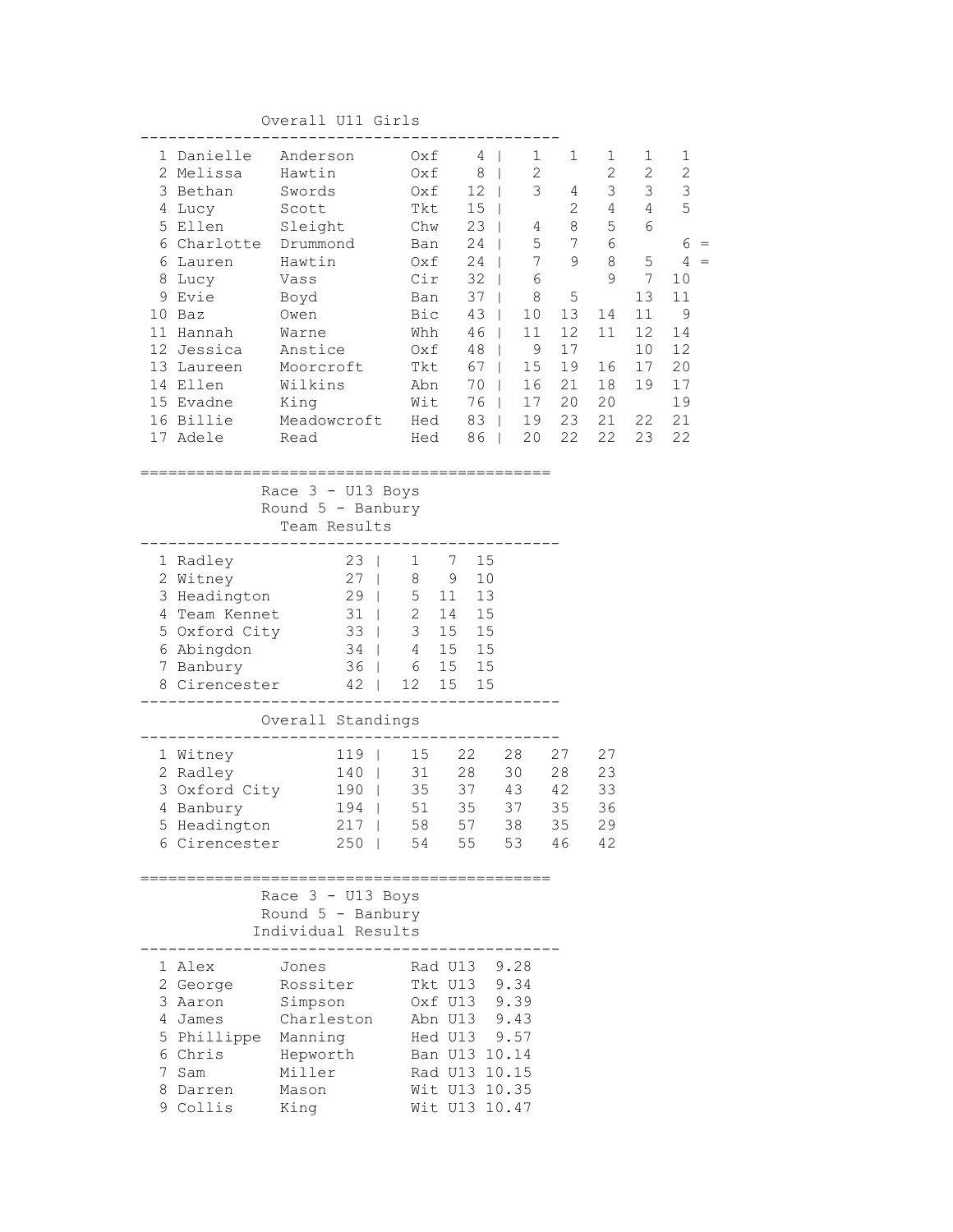|    | 10 Adam<br>11 Liam<br>12 Jack<br>13 Simon<br>14 Thomas                                                                                                                                                                                             | Sambrook<br>Marshall<br>Stevens<br>Nickau<br>Dyer                                                                                                |                                                                                      | Cir U13 12.17<br>Tkt U13 13.40                                                                  | Wit U13 11.20<br>Hed U13 12.11<br>Hed U13 12.48                            |                                                    |                                                                      |                                                                                                                                                                  |                                                                                                             |                                                                                                                                        |                                                                                    |
|----|----------------------------------------------------------------------------------------------------------------------------------------------------------------------------------------------------------------------------------------------------|--------------------------------------------------------------------------------------------------------------------------------------------------|--------------------------------------------------------------------------------------|-------------------------------------------------------------------------------------------------|----------------------------------------------------------------------------|----------------------------------------------------|----------------------------------------------------------------------|------------------------------------------------------------------------------------------------------------------------------------------------------------------|-------------------------------------------------------------------------------------------------------------|----------------------------------------------------------------------------------------------------------------------------------------|------------------------------------------------------------------------------------|
|    | -----------------------------------                                                                                                                                                                                                                | Overall U13 Boys<br>. _ _ _ _ _ _ _ _ _ _ _ _ _ _ _                                                                                              |                                                                                      |                                                                                                 |                                                                            |                                                    |                                                                      |                                                                                                                                                                  |                                                                                                             |                                                                                                                                        |                                                                                    |
|    | 1 George Rossiter Tkt<br>1 Alex<br>3 James<br>3 Aaron<br>5 Chris<br>6 Sam<br>7 Simon LeGood<br>8 Darren Mason<br>9 Collis<br>10 Adam<br>11 Jonathan Gunn<br>12 Jack<br>13 Liam<br>14 Thomas<br>15 Simon                                            | Jones Rad 7  <br>Charleston Abn 10  <br>Simpson 0xf 10  <br>Hepworth<br>Miller<br>King<br>Sambrook<br>Stevens<br>~<br>Marshall<br>Dyer<br>Nickau |                                                                                      | Ban 22  <br>Rad<br>Wit<br>Wit 35  <br>Ban 38  <br>Cir 49                                        | Wit 29  <br>$Head = 54$<br>Tkt 61                                          | 7 <sub>1</sub><br>7 <sup>1</sup><br>$28$  <br>49   | Wit 34   6<br>Hed 62   16                                            | 1<br>$2\overline{ }$<br>$2\overline{ }$<br>1<br>$3 \quad 3$<br>23   8 4 5 7<br>4 7 8<br>7 6<br>10<br>5 <sup>5</sup><br>9<br>9<br>8<br>12<br>15<br>16<br>17<br>19 | 3<br>$4\overline{ }$<br>$2^{\circ}$<br>$5 \qquad 6 \qquad 5$<br>12<br>9<br>11<br>10<br>13<br>14<br>16<br>17 | $\mathbf{1}$<br>$\frac{2}{2}$<br>3 <sup>7</sup><br>$\begin{array}{cc} 1 & 4 \end{array}$<br>9<br>8<br>10<br>11<br>12<br>13<br>14<br>16 | $2 =$<br>$1 =$<br>$4 =$<br>$3 =$<br>6<br>7<br>8<br>9<br>10<br>12<br>11<br>14<br>13 |
|    | 16 Sam<br>-----------                                                                                                                                                                                                                              | Benfield<br>Race $4 - U13/U15$ Girls<br>Round $5$ - Banbury<br>-----------                                                                       | Team Results                                                                         | =====================                                                                           |                                                                            |                                                    | Wit 63   14                                                          | 13                                                                                                                                                               | 18                                                                                                          | 18                                                                                                                                     |                                                                                    |
| 10 | 1 Oxford City 9  <br>2 Radley<br>3 Radley B 39   9<br>4 Bicester<br>5 Witney<br>$6$ Oxford City $B$ 52   12<br>7 Banbury<br>8 Exel Gosford<br>9 White Horse<br>Team Kennet<br>11 Witney<br>12 Swindon Str<br>13 Abingdon<br>14 Cirencester 92   26 | $\mathbf{B}$                                                                                                                                     | $69$  <br>85  <br>$88$                                                               | 18   4 6 8<br>48   11<br>50   13<br>64   2<br>73   7<br>81   15 33<br>27<br>24<br>90   25 32 33 | $1 \qquad 3 \qquad 5$<br>16 21<br>18 22<br>17  19  33<br>33<br>28<br>33 33 | 10 20<br>14 23<br>29 33<br>33<br>33<br>30<br>31 33 |                                                                      |                                                                                                                                                                  |                                                                                                             |                                                                                                                                        |                                                                                    |
|    | -----------                                                                                                                                                                                                                                        | Overall Standings                                                                                                                                |                                                                                      |                                                                                                 | -------------                                                              |                                                    |                                                                      |                                                                                                                                                                  |                                                                                                             |                                                                                                                                        |                                                                                    |
|    | 1 Oxford City<br>2 Radley<br>3 Radley<br>4 Oxford City B 253  <br>5 Witney<br>6 Banbury<br>7 Abingdon<br>8 Bicester<br>9 Exel Gosford<br>10 Cirencester                                                                                            | B 213                                                                                                                                            | $37 \mid$<br>$87 \mid$<br>$260$  <br>$270$  <br>$319$  <br>$341$  <br>431  <br>$494$ | 8 <sup>8</sup><br>17<br>59<br>39<br>50<br>48<br>63<br>65<br>81<br>101                           | 111                                                                        | 6<br>19<br>36<br>34<br>51<br>61<br>53<br>83<br>80  | 8 <sup>8</sup><br>13<br>40<br>82<br>56<br>57<br>50<br>76<br>85<br>81 | - 6<br>20<br>39<br>46<br>53<br>40<br>63<br>69<br>116<br>109                                                                                                      | 9<br>18<br>39<br>52<br>50<br>64<br>90<br>48<br>69<br>92                                                     |                                                                                                                                        |                                                                                    |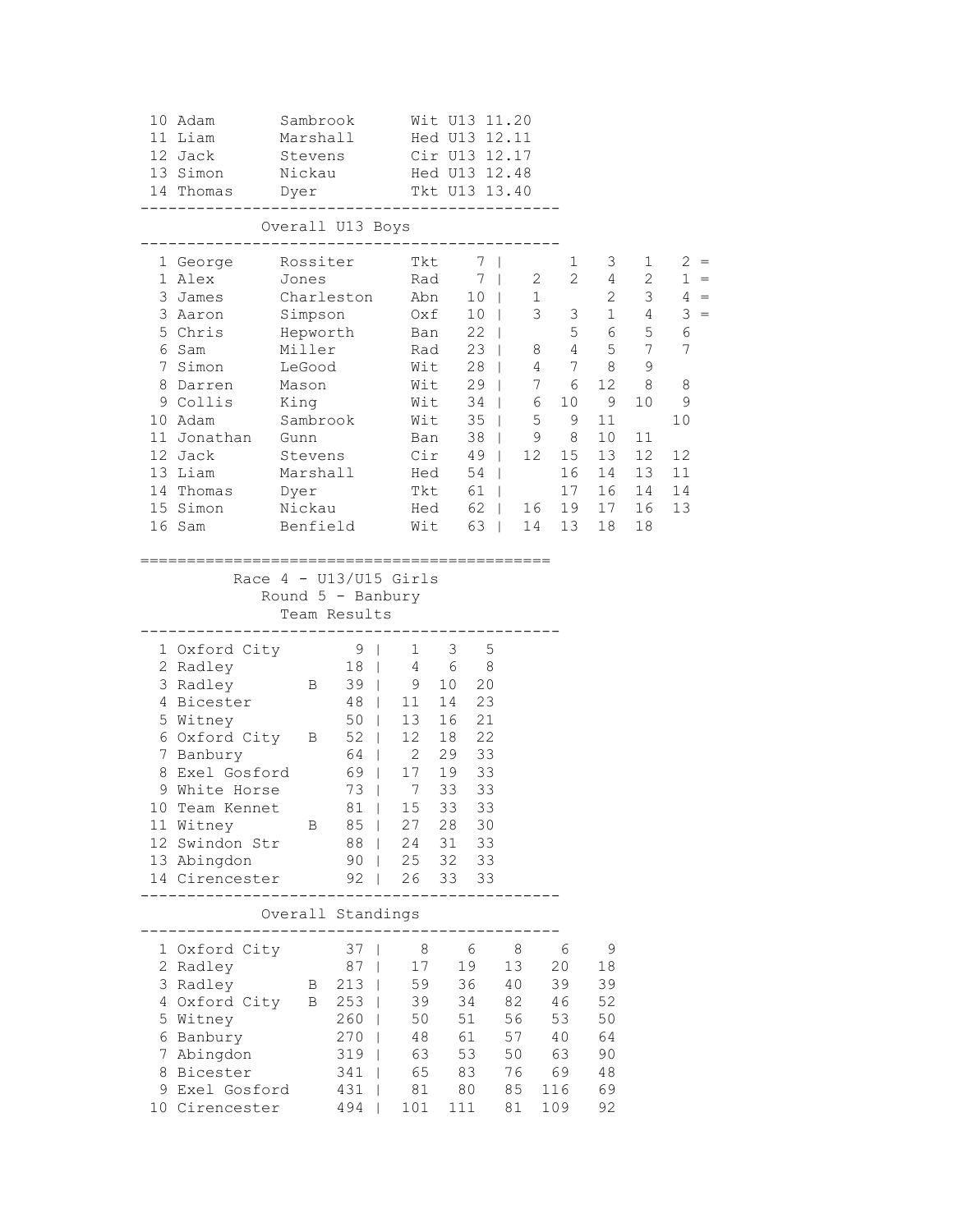|   |                                                                                                                                                                | 11 Team Kennet 517   118 113 89 116<br>12 Swindon Str 535   105 105 114 123 88                                                                                                                                                                                                                                                                                                                                                                                                                                                                                                                                                                                                                                                                               |                                                                                                |                                                                                  |                                                                                                                                                                           |                                                                                        | 81                                                                      |                                                                          |                                                                        |
|---|----------------------------------------------------------------------------------------------------------------------------------------------------------------|--------------------------------------------------------------------------------------------------------------------------------------------------------------------------------------------------------------------------------------------------------------------------------------------------------------------------------------------------------------------------------------------------------------------------------------------------------------------------------------------------------------------------------------------------------------------------------------------------------------------------------------------------------------------------------------------------------------------------------------------------------------|------------------------------------------------------------------------------------------------|----------------------------------------------------------------------------------|---------------------------------------------------------------------------------------------------------------------------------------------------------------------------|----------------------------------------------------------------------------------------|-------------------------------------------------------------------------|--------------------------------------------------------------------------|------------------------------------------------------------------------|
|   |                                                                                                                                                                | Race $4 - U13/U15$ Girls<br>Round $5$ - Banbury<br>Individual Results                                                                                                                                                                                                                                                                                                                                                                                                                                                                                                                                                                                                                                                                                        |                                                                                                |                                                                                  |                                                                                                                                                                           |                                                                                        |                                                                         |                                                                          |                                                                        |
|   | $12$ Jo<br>Hart<br>13 Alice<br>14 Katie<br>15 Sam<br>21 Katharine Smith<br>22 Martha Morey<br>23 Alice<br>23 Anise Mossie<br>24 Louise Garth<br>30 Leah Gorman | ---------------------------------<br>1 Martha Lloyd 0xf U15 9.52<br>2 Sophie Tyers Ban U13 9.59<br>3 Gina Hood<br>4 Chloe Mitcham Rad U15 10.07<br>5 Hayley Luke 0xf U15 10.12<br>6 Jodie Kafke Rad U15 10.23<br>7 Alice Lord Whh U13 10.31<br>8 Megan Roberts Rad U13 10.32<br>9 Emma Grant Rad U13 10.46<br>10 Hayley Chaundy Rad U15 10.56<br>11 Nikki Holloway Bic U13 11.11<br>16 Jade Hewlett Wit U13 11.18<br>17 Hannah Mitchell Gos U13 11.20<br>18 Emily Patrick 0xf U13 11.21<br>19 Emily McDonnell Gos U13 11.32<br>20 Jennifer Graham Rad U15 11.53<br>McGill<br>25 Emma Copley Abn U13 12.45<br>26 Alice Thomas Cir U13 13.02<br>27 Kitty Gorman Wit U13 13.21<br>29 Laura Cunniffe Ban U15 14.09<br>31 Tracey Sharland<br>32 Victoria Richards | Wit U13 14.23                                                                                  |                                                                                  | Oxf U15 10.04<br>Rad U15 10.07<br>Oxf U13 11.12<br>Wit U13 11.14<br>Wit U13 11.57<br>Oxf U13 12.18<br>Bic U15 12.29<br>Swi U15 12.33<br>Swi U15 14.32<br>Abn U13 15.07    |                                                                                        |                                                                         |                                                                          |                                                                        |
|   |                                                                                                                                                                | Overall U13 Girls                                                                                                                                                                                                                                                                                                                                                                                                                                                                                                                                                                                                                                                                                                                                            |                                                                                                |                                                                                  |                                                                                                                                                                           |                                                                                        |                                                                         |                                                                          |                                                                        |
| 8 | 1 Bea<br>2 Sophie<br>3 Emma<br>4 Alice<br>5 Alice<br>6 Megan<br>7 Jade<br>Jo<br>9 Emily<br>10 Hannah<br>11 Emily<br>12 Nikki<br>13 Martha<br>14 Katharine      | Swords<br>Tyers<br>Grant<br>Lord<br>Parsons<br>Roberts<br>Hewlett<br>Hart<br>Patrick<br>Mitchell<br>McDonnell<br>Holloway<br>Morey<br>Smith                                                                                                                                                                                                                                                                                                                                                                                                                                                                                                                                                                                                                  | Oxf<br>Ban<br>Rad<br>Whh<br>Wit<br>Rad<br>Wit<br>Oxf<br>Oxf<br>Gos<br>Gos<br>Bic<br>Oxf<br>Wit | 11<br>18<br>39<br>41<br>53<br>57<br>58<br>61<br>63<br>81<br>82<br>88<br>93<br>96 | 12<br>$\perp$<br>14<br>$\mathbf{I}$<br>15<br>$\mathbf{I}$<br>13<br>$\mathbf{I}$<br>18<br>$\Box$<br>16<br>$\perp$<br>21<br>$\mathbf{I}$<br>20<br>22<br>29<br>$\perp$<br>23 | 3<br>3<br>$\mathsf S$<br>7<br>10<br>12<br>15<br>16<br>13<br>14<br>20<br>21<br>22<br>26 | 4<br>7<br>8<br>12<br>14<br>28<br>16<br>15<br>23<br>22<br>30<br>27<br>26 | 1<br>4<br>12<br>10<br>14<br>19<br>13<br>18<br>23<br>28<br>25<br>22<br>26 | 2<br>9<br>7<br>13<br>8<br>16<br>12<br>18<br>17<br>19<br>11<br>22<br>21 |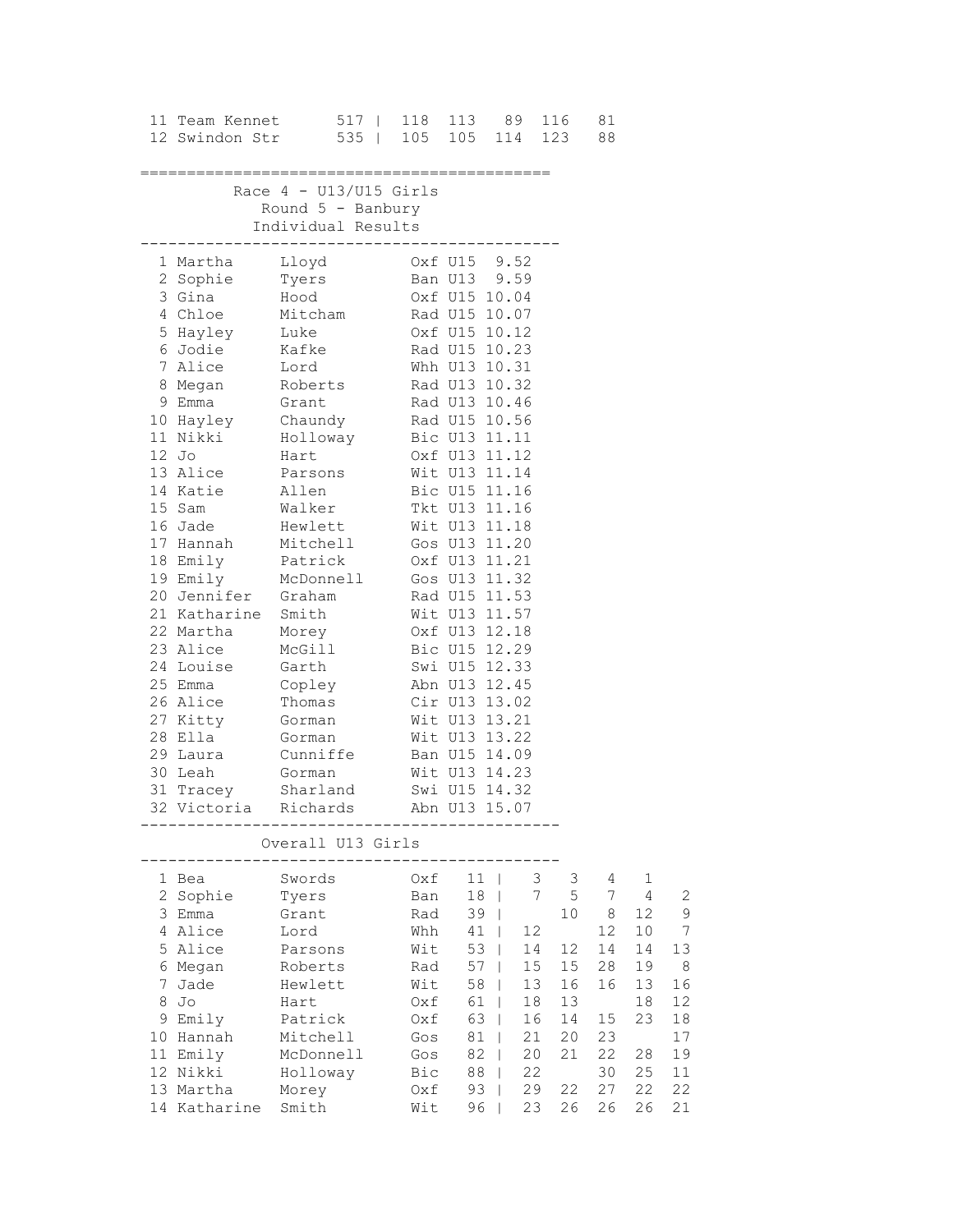| 15 Kitty<br>16 Ella<br>17 Alice<br>18 Emma<br>20 Leah | 19 Victoria                                                                                                                                            | Gorman<br>Gorman<br>Thomas<br>Copley<br>Richards<br>Gorman                                                                           | Wit<br>Wit                                                                                                                                               | 104<br>116<br>$Cir$ 124  <br>Abn 133  <br>Abn 136  <br>$Wit$ 141                                                   | - 1<br>$\perp$<br>$\Box$                                                                                                                                             | 27<br>23<br>28<br>28<br>31<br>33<br>35<br>36<br>36 32<br>37<br>38                                                                                                                                          | 37<br>36                                                                       | 27<br>32<br>34<br>41<br>37<br>36                                                                 | 27<br>28<br>26<br>25<br>32<br>30                            |
|-------------------------------------------------------|--------------------------------------------------------------------------------------------------------------------------------------------------------|--------------------------------------------------------------------------------------------------------------------------------------|----------------------------------------------------------------------------------------------------------------------------------------------------------|--------------------------------------------------------------------------------------------------------------------|----------------------------------------------------------------------------------------------------------------------------------------------------------------------|------------------------------------------------------------------------------------------------------------------------------------------------------------------------------------------------------------|--------------------------------------------------------------------------------|--------------------------------------------------------------------------------------------------|-------------------------------------------------------------|
|                                                       |                                                                                                                                                        | Overall U15 Girls                                                                                                                    |                                                                                                                                                          |                                                                                                                    |                                                                                                                                                                      |                                                                                                                                                                                                            |                                                                                |                                                                                                  |                                                             |
| 2 Gina<br>7 Beth<br>15 Kim                            | 1 Martha<br>3 Hayley<br>4 Hayley<br>5 Jodie<br>6 Chloe<br>8 Kimberley Daly<br>9 Kelly<br>10 Katie<br>11 Alice<br>12 Jennifer<br>13 Louise<br>14 Tracey | Lloyd<br>Hood<br>Luke<br>Chaundy<br>Kafke<br>Mitcham<br>Hampson<br>Daly<br>Allen<br>McGill<br>Graham<br>Garth<br>Sharland<br>Wheeler | Oxf<br>Oxf<br>Oxf<br>Rad<br>Bic<br>Bic<br>Tkt                                                                                                            | $5 \mid$<br>Rad<br>Rad<br>Rad<br>Abn 37  <br>Rad 39<br>56<br>64<br>107<br>Rad 114<br>Swi 118  <br>Swi $141$<br>153 | $13 \mid$<br>$17 \mid$<br>18 <sup>1</sup><br>$20 \mid$<br>$26$  <br>$\mathbf{L}$<br>$\mathbf{L}$<br>$\mathbb{R}$<br>$\Box$<br>$\Box$<br>$\mathbf{1}$<br>$\mathbb{R}$ | 2<br>1<br>$\overline{4}$<br>7<br>5<br>$\mathbf{1}$<br>$\overline{2}$<br>6<br>4<br>9<br>11<br>8<br>$6\overline{6}$<br>9<br>10<br>11<br>24<br>19<br>25<br>30<br>34<br>31<br>26<br>29<br>39<br>37<br>35<br>38 | 1<br>3<br>2<br>5<br>6<br>$\mathsf 9$<br>13<br>19<br>11<br>35<br>29<br>34<br>38 | 2<br>$\mathfrak{Z}$<br>6<br>8<br>5<br>7<br>$\mathsf 9$<br>11<br>16<br>20<br>29<br>39<br>40<br>42 | 1<br>3<br>5<br>10<br>- 6<br>4<br>14<br>23<br>20<br>24<br>31 |
|                                                       |                                                                                                                                                        | Race $5 - U15/U17$ Boys<br>Round $5$ - Banbury<br>Team Results                                                                       | ================                                                                                                                                         |                                                                                                                    |                                                                                                                                                                      |                                                                                                                                                                                                            |                                                                                |                                                                                                  |                                                             |
|                                                       | 1 Oxford City<br>2 Abingdon<br>3 Cherwell<br>3 Team Kennet<br>5 Bicester<br>5 Witney<br>5 Woodstock<br>8 Banbury<br>9 Headington<br>10 White Horse     | $24$  <br>$33 \mid$<br>37<br>37<br>38<br>38<br>38<br>42<br>49<br>$51$                                                                | 4<br>$\mathbb{R}^n$<br>1 5 14<br>$\mathbb{R}$<br>10 <sub>o</sub><br>$\mathbb{R}^n$<br>3<br>$\mathbf{L}$<br>6<br>$\mathbf{L}$<br>13<br>$\mathbb{R}$<br>15 | 9<br>7 8<br>$1\quad 18$<br>2 18<br>12<br>17<br>18<br>18<br>18                                                      | 11<br>18<br>$18 =$<br>$18 =$<br>$18 =$<br>$16 =$<br>$18 =$<br>18<br>18<br>18                                                                                         |                                                                                                                                                                                                            |                                                                                |                                                                                                  |                                                             |
|                                                       |                                                                                                                                                        | Overall Standings                                                                                                                    |                                                                                                                                                          |                                                                                                                    |                                                                                                                                                                      |                                                                                                                                                                                                            |                                                                                |                                                                                                  |                                                             |
|                                                       | 1 Oxford City<br>2 Team Kennet<br>3 Abingdon<br>4 White Horse<br>5 Witney<br>6 Bicester<br>7 Cherwell<br>8 Woodstock                                   | 117<br>141<br>155<br>231<br>247<br>250<br>$260$                                                                                      | 29<br>28<br>40<br>39<br>$\mathbf{1}$<br>55<br>$\mathbf{1}$<br>$\vert$ 58<br>257   57<br>60 —                                                             | 19<br>18<br>34<br>53<br>42<br>42<br>44<br>48                                                                       | 22<br>36<br>17<br>48<br>68<br>63<br>57<br>61                                                                                                                         | 23<br>22<br>31<br>40<br>44<br>49<br>62<br>53                                                                                                                                                               | 24<br>37<br>33<br>51<br>38<br>38<br>37<br>38                                   |                                                                                                  |                                                             |
|                                                       |                                                                                                                                                        | Race $5 - U15/U17$ Boys<br>Round 5 - Banbury<br>Individual Results                                                                   |                                                                                                                                                          |                                                                                                                    |                                                                                                                                                                      |                                                                                                                                                                                                            |                                                                                |                                                                                                  |                                                             |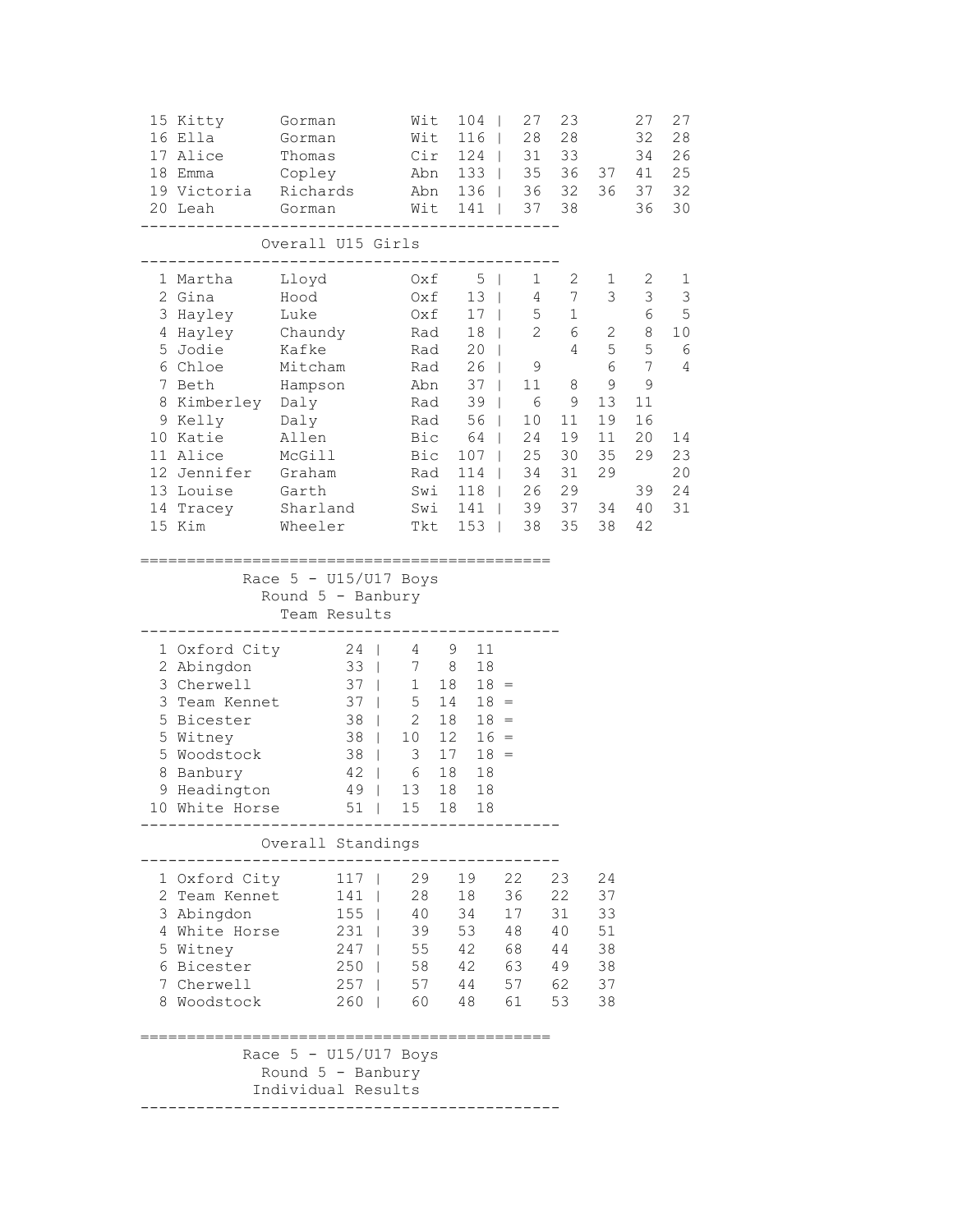| 10 D<br>16 Tom | 1 Carl<br>2 Joe<br>3 John<br>4 Philip<br>5 Mark<br>6 Scott<br>7 Steve<br>8 George<br>9 Ian<br>11 James<br>12 Gareth<br>13 Jack<br>14 James<br>15 Sean<br>17 George Holding Wds U15 25.12 | Tucker<br>Stachowiak<br>Ewbank<br>Castle<br>Vardy<br>Devonish<br>Copley<br>Wood<br>Castle<br>Prior<br>Smart<br>Petts<br>Griffiths<br>Moorcroft<br>Coulter<br>Timms |                                                                         |                                                                                        |                                                                   | Chw U17 20.42<br>Bic U17 20.50<br>Wds U15 21.07<br>Oxf U17 21.09<br>Tkt U17 21.11<br>Ban U15 21.13<br>Abn U15 21.16<br>Abn U15 21.29<br>Oxf U15 21.53<br>Wit U17 22.10<br>Oxf U15 22.29<br>Wit U17 22.37<br>Hed U15 23.09<br>Tkt U15 23.38<br>Whh U15 24.12<br>Wit U15 25.02<br>___________ |                                                                      |                                                                                       |                                                                                                                   |                                                                   |                                    |
|----------------|------------------------------------------------------------------------------------------------------------------------------------------------------------------------------------------|--------------------------------------------------------------------------------------------------------------------------------------------------------------------|-------------------------------------------------------------------------|----------------------------------------------------------------------------------------|-------------------------------------------------------------------|---------------------------------------------------------------------------------------------------------------------------------------------------------------------------------------------------------------------------------------------------------------------------------------------|----------------------------------------------------------------------|---------------------------------------------------------------------------------------|-------------------------------------------------------------------------------------------------------------------|-------------------------------------------------------------------|------------------------------------|
|                |                                                                                                                                                                                          | Overall U15 Boys                                                                                                                                                   |                                                                         |                                                                                        |                                                                   |                                                                                                                                                                                                                                                                                             |                                                                      |                                                                                       |                                                                                                                   |                                                                   |                                    |
|                | 1 George<br>2 John<br>3 James<br>4 Steve<br>5 Ian<br>6 Richard<br>7 James<br>8 Lewis<br>9 Henry<br>10 Tom<br>11 Pete                                                                     | Wood<br>Ewbank<br>Smart<br>Copley<br>Castle<br>Knape<br>Moorcroft<br>Warren<br>Penfold<br>Timms<br>Knopp                                                           |                                                                         | Abn<br>Wds<br>Oxf<br>Abn<br>Oxf<br>Tkt<br>Tkt<br>Wit<br>Whh<br>Wit                     |                                                                   | $15 \mid$<br>$22 \mid$<br>$39 \mid$<br>40<br>$43 \mid$<br>56  <br>70                                                                                                                                                                                                                        | 6<br>15<br>10<br>16<br>21<br>18<br>71   20<br>82   24<br>Whh 91   25 | 3<br>$4\overline{ }$<br>9<br>38   17 8<br>11<br>10<br>7<br>14<br>13<br>15<br>17<br>18 | 4<br>6<br>11<br>22<br>13<br>10<br>14<br>20<br>19<br>25<br>26                                                      | 2<br>9<br>8 <sup>8</sup><br>6<br>11<br>10<br>14<br>19<br>17<br>22 | 8<br>3<br>11<br>7<br>9<br>14<br>16 |
|                |                                                                                                                                                                                          | Overall U17 Boys                                                                                                                                                   |                                                                         |                                                                                        |                                                                   |                                                                                                                                                                                                                                                                                             |                                                                      |                                                                                       |                                                                                                                   |                                                                   |                                    |
|                | 1 Carl<br>1 Joe<br>3 Philip<br>4 Mark<br>5 Gareth                                                                                                                                        | Tucker<br>Stachowiak<br>Castle<br>Vardy<br>Petts                                                                                                                   |                                                                         | Chw<br>Bic<br>Tkt<br>Wit                                                               | Oxf                                                               | $9 \mid$<br>$9 \mid$<br>$21 \mid$<br>$23 \mid$<br>$49$                                                                                                                                                                                                                                      | 7<br>13                                                              | 3 <sup>7</sup><br>$4\overline{ }$<br>$\overline{c}$<br>8<br>5<br>12 <sup>°</sup>      | 1<br>$\begin{array}{c} 4 \\ 2 \\ 9 \\ 2 \end{array}$<br>$\begin{array}{ccc} 7 & & \\ & & \end{array}$<br>12<br>23 | 16<br>$\overline{3}$<br>15<br>5<br>12                             | $1 =$<br>$2 =$<br>4<br>5<br>12     |
|                |                                                                                                                                                                                          | Race $6 -$ Women<br>Round $5$ - Banbury<br>Team Results                                                                                                            |                                                                         |                                                                                        |                                                                   |                                                                                                                                                                                                                                                                                             |                                                                      |                                                                                       |                                                                                                                   |                                                                   |                                    |
|                | 1 Witney<br>2 Cirencester<br>3 Headington<br>4 Oxford City<br>5 White Horse<br>6 Banbury<br>6 Witney<br>8 Swindon Str<br>9 Cirencester<br>10 Headington<br>11 Team Kennet<br>12 Radley   | 51<br>63<br>63<br>В<br>78<br>97<br>B<br>B<br>99<br>101<br>103                                                                                                      | $22 \quad$<br>26 <sub>1</sub><br>40 <sub>1</sub><br>$\Box$<br>$62 \mid$ | 4<br>$\mathbf{1}$<br>6<br>11<br>$\overline{2}$<br>7<br>12<br>23<br>27<br>25<br>5<br>16 | 8<br>3<br>15<br>14<br>18<br>9<br>21<br>24<br>34<br>33<br>29<br>32 | 10<br>22<br>19<br>26<br>42<br>$47 =$<br>30<br>31<br>36<br>41<br>67<br>55                                                                                                                                                                                                                    | $\hspace{0.1cm} = \hspace{0.1cm}$                                    |                                                                                       |                                                                                                                   |                                                                   |                                    |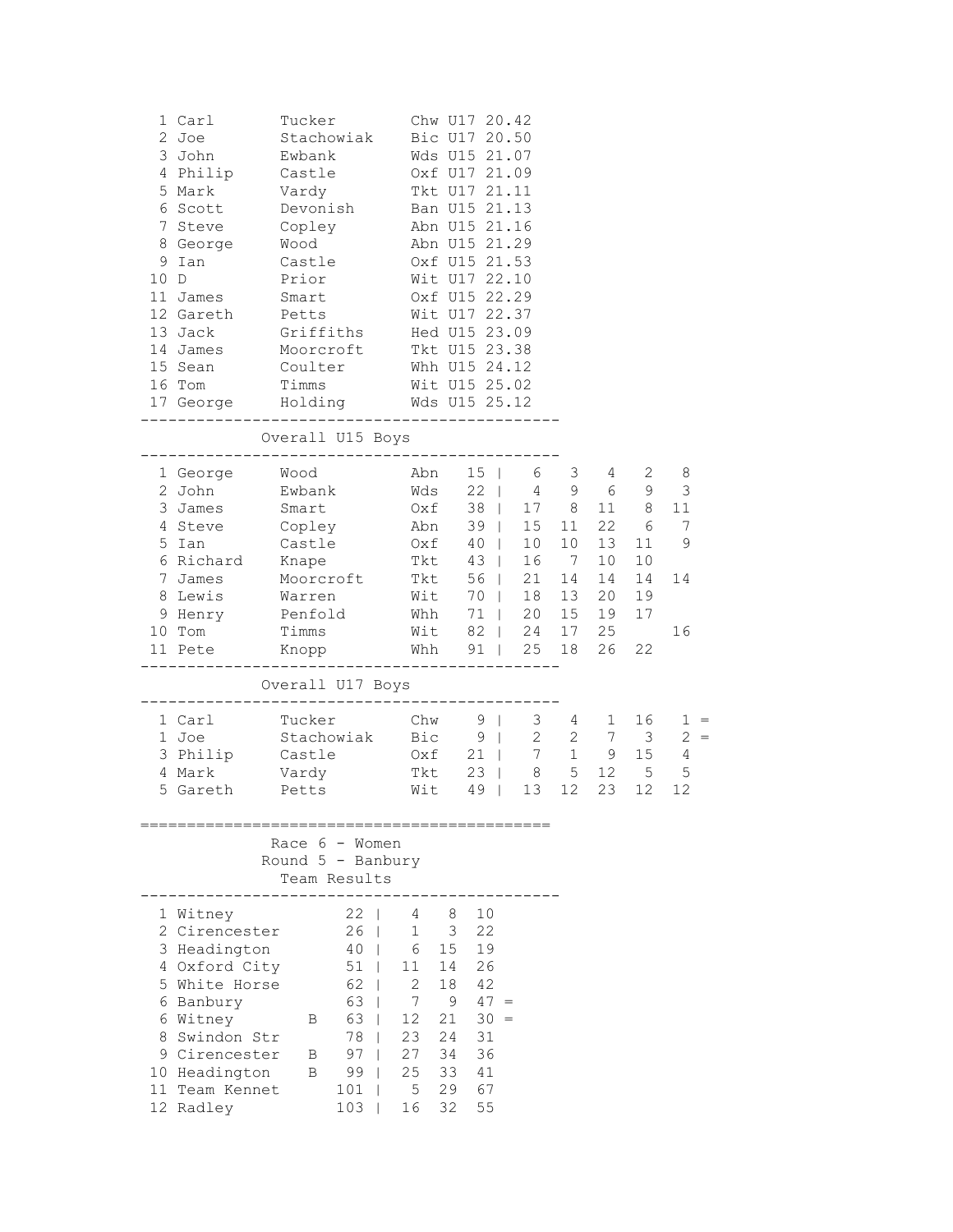| 17                        | 13 Woodstock<br>14 Cherwell<br>15 Oxf Uni Press<br>16 Abingdon<br>Swindon Str<br>18 Headington<br>19 Cirencester<br>20 Banbury<br>21 Bicester<br>22 Woodstock<br>23 Hook Norton<br>24 Kidlington<br>25 Headington                                                                                                                     | B<br>$\mathbb{C}$<br>$\mathbb C$<br>B<br>В<br>D                                                                                                 | 111<br>118<br>$147$  <br>150<br>$\overline{\phantom{0}}$<br>$151$  <br>156<br>$163$  <br>167<br>171<br>174<br>$175$  <br>194<br>$195$                                                                                       | 28<br>T<br>17<br>$\mathsf{I}$<br>13<br>20<br>39<br>43<br>40<br>49<br>$\mathbf{I}$<br>37<br>$\overline{\phantom{a}}$<br>50<br>$\mathbf{I}$<br>46                                                                                                         | 38<br>48<br>67<br>63<br>54<br>52<br>56<br>51<br>67<br>57<br>64<br>60 67 67<br>62 66 67                                          | 45<br>53<br>67<br>67<br>58<br>61<br>67<br>67<br>67<br>67<br>65                                                                             |                                                                                                                                      |                                                                                                                                       |
|---------------------------|---------------------------------------------------------------------------------------------------------------------------------------------------------------------------------------------------------------------------------------------------------------------------------------------------------------------------------------|-------------------------------------------------------------------------------------------------------------------------------------------------|-----------------------------------------------------------------------------------------------------------------------------------------------------------------------------------------------------------------------------|---------------------------------------------------------------------------------------------------------------------------------------------------------------------------------------------------------------------------------------------------------|---------------------------------------------------------------------------------------------------------------------------------|--------------------------------------------------------------------------------------------------------------------------------------------|--------------------------------------------------------------------------------------------------------------------------------------|---------------------------------------------------------------------------------------------------------------------------------------|
|                           |                                                                                                                                                                                                                                                                                                                                       | Overall Standings                                                                                                                               |                                                                                                                                                                                                                             |                                                                                                                                                                                                                                                         |                                                                                                                                 |                                                                                                                                            |                                                                                                                                      |                                                                                                                                       |
| $7\phantom{.}$<br>8<br>17 | 1 Cirencester<br>2 Witney<br>3 Headington<br>4 Oxford City<br>5 Banbury<br>6 Radley<br>Woodstock<br>White Horse<br>9 Headington<br>10 Witney<br>11 Cirencester<br>12 Swindon Str<br>13 Abingdon<br>14 Oxf Uni Press<br>15 Headington<br>16 Cherwell<br>Team Kennet<br>18 Hook Norton<br>19 Headington<br>20 Kidlington<br>21 Bicester | $\mathbf{B}$<br>B<br>C<br>$D \qquad \qquad$                                                                                                     | 105<br>149<br>174<br>284  <br>348  <br>$421$  <br>$453$  <br>$458$  <br>$469$  <br>525<br>B 537<br>600<br>606<br>$\Box$<br>$672$  <br>698  <br>$712$  <br>723<br>$874$  <br>994<br>1021<br>$\blacksquare$<br>1050<br>$\Box$ | 33<br>T<br>25<br>$\mathsf{I}$<br>56<br>$\overline{\phantom{a}}$<br>34<br>34<br>51<br>75<br>69<br>126<br>107<br>$\mathbf{I}$<br>165<br>$\mathbf{I}$<br>91<br>$\mathsf{I}$<br>121<br>119<br>178<br>129<br>213<br>164<br>226<br>$\mathbf{I}$<br>209<br>231 | 15<br>26<br>39<br>60<br>78<br>68<br>48<br>154<br>95<br>103<br>127<br>155<br>141<br>85<br>140<br>191<br>155<br>158<br>198<br>190 | 24<br>45<br>19<br>53<br>78<br>44<br>54<br>76<br>79<br>171<br>101<br>143<br>99<br>200<br>116<br>126<br>129<br>215<br>223<br>180 234<br>229  | 7<br>31<br>20<br>86<br>95<br>155<br>165<br>97<br>70<br>81<br>47<br>133<br>95<br>121<br>108<br>148<br>125<br>162<br>152<br>204<br>229 | 26<br>22<br>40<br>51<br>63<br>103<br>111<br>62<br>99<br>63<br>97<br>78<br>150<br>147<br>156<br>118<br>101<br>175<br>195<br>194<br>171 |
|                           |                                                                                                                                                                                                                                                                                                                                       | Race 6 - Women<br>Round $5$ - Banbury<br>Individual Results                                                                                     |                                                                                                                                                                                                                             |                                                                                                                                                                                                                                                         |                                                                                                                                 |                                                                                                                                            |                                                                                                                                      |                                                                                                                                       |
| 7                         | 1 Wendy<br>2 Frances<br>3 Jane<br>4 Nicola<br>5 Sue<br>6 Lucy<br>Rose<br>8 Veronica<br>9 Michelle<br>10 Sally<br>11 Gwyneth<br>12 Elysia<br>13 Sue<br>14 Charlotte                                                                                                                                                                    | Jones<br><b>Briscoe</b><br>Wassell<br>Gomm<br>Baigent<br>Smith<br>Kelling<br>Boden<br>Buzzard<br>Pitts<br>Hueter<br>Ridley<br>Zarutsky<br>Eadle |                                                                                                                                                                                                                             |                                                                                                                                                                                                                                                         | Cir S<br>Whh U20<br>Cir V1<br>Wit V1<br>Tkt S<br>Hed S<br>Ban V1<br>Wit V1<br>Ban S<br>Wit V1<br>Oxf V2<br>Oup V1               | 20.41<br>21.29<br>21.59<br>22.06<br>22.07<br>22.15<br>22.45<br>22.57<br>23.25<br>23.48<br>24.04<br>Wit U17 24.13<br>24.20<br>Oxf U17 24.28 |                                                                                                                                      |                                                                                                                                       |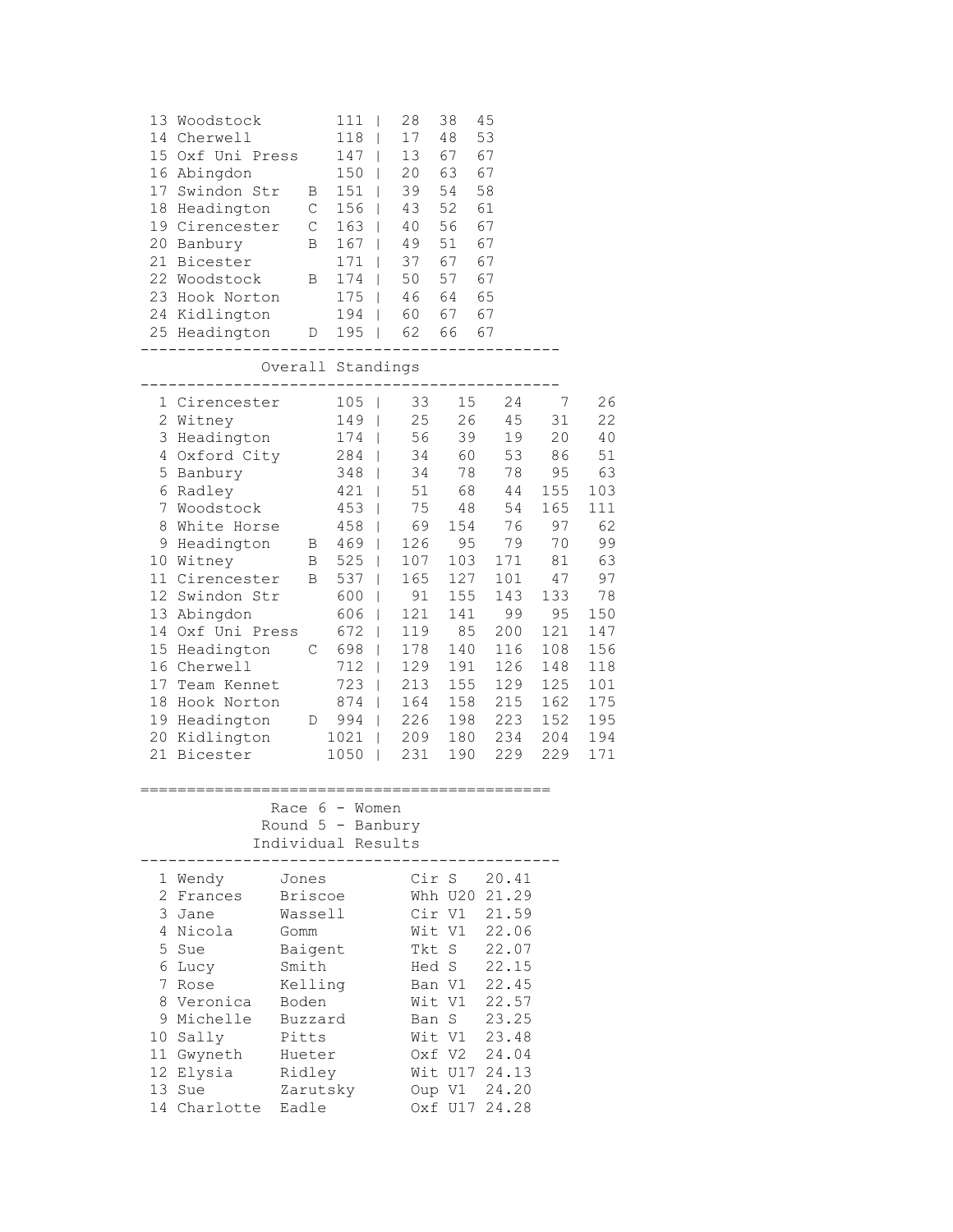|      | 15 Annelie             | Niklason                | Hed S  |               | 24.57 |              |    |    |    |    |
|------|------------------------|-------------------------|--------|---------------|-------|--------------|----|----|----|----|
|      | 16 Rose                | Cormack-Loyd            |        | Rad U20 24.59 |       |              |    |    |    |    |
|      | 17 Kim                 | Shaw                    |        | Chw V2        | 25.21 |              |    |    |    |    |
|      | 18 Angela              | <b>Briscoe</b>          |        | Whh V2        | 25.34 |              |    |    |    |    |
|      | 19 Helen               | Turley                  |        | Hed V2        | 25.45 |              |    |    |    |    |
|      | 20 Laura-Jane Chisnall |                         |        | Abn U17 25.46 |       |              |    |    |    |    |
|      | 21 Jeanette            | Ashton                  |        | Wit V2        | 25.47 |              |    |    |    |    |
|      | 22 Kim                 | Ingleby                 |        | Cir S         | 25.49 |              |    |    |    |    |
|      | 23 Jude                | Rouse                   |        | Swi V2        | 25.50 |              |    |    |    |    |
|      | 24 Caroline            | McBeth                  |        | Swi V1        | 25.55 |              |    |    |    |    |
|      | 25 Marie-Anne Fischer  |                         |        | Hed V1        | 26.01 |              |    |    |    |    |
|      | 26 Pippa               | Sprinz                  |        | Oxf U17 26.05 |       |              |    |    |    |    |
|      | 27 Sue                 | McKeeman                |        | Cir V1        | 26.18 |              |    |    |    |    |
|      | 28 Sharon              | Evans                   |        | Wds S         | 26.24 |              |    |    |    |    |
|      |                        |                         |        |               |       |              |    |    |    |    |
|      | 29 Vicky               | Jordan                  |        | Tkt S         | 26.25 |              |    |    |    |    |
|      | 30 Sarah               | LeGood                  |        | Wit U20 26.36 |       |              |    |    |    |    |
|      | 31 Carol               | Phillips                |        | Swi V1        | 26.44 |              |    |    |    |    |
|      | 32 Hannah              | Roberts                 |        | Rad U17 26.53 |       |              |    |    |    |    |
|      | 33 Edwina              | McDowall                |        | Hed S         | 26.54 |              |    |    |    |    |
|      | 34 Carol               | Clarke                  |        | Cir V2        | 27.09 |              |    |    |    |    |
|      | 35 Catherine Bartons   |                         |        | Oxf S         | 27.15 |              |    |    |    |    |
|      | 36 Fiona               | West                    |        | Cir S         | 27.17 |              |    |    |    |    |
|      | 37 Rachel              | Chicken                 |        | Bic U17 27.38 |       |              |    |    |    |    |
|      | 38 Zazi                | Barrell                 |        | Wds S         | 27.43 |              |    |    |    |    |
|      | 39 Becki               | Smith                   |        | Swi V1        | 27.53 |              |    |    |    |    |
|      | 40 Sue                 | Brown                   |        | Cir V2        | 28.01 |              |    |    |    |    |
|      | 41 Catherine Shelley   |                         |        | Hed S         | 28.13 |              |    |    |    |    |
|      | 42 Victoria            | Lord                    |        | Whh U17 28.30 |       |              |    |    |    |    |
|      | 43 Alison              | Barry                   |        | Hed V1        | 29.02 |              |    |    |    |    |
|      | 44 Judith              | LeGood                  |        | Wit V2        | 29.09 |              |    |    |    |    |
|      | 45 Suzanne             | <b>Briggs</b>           |        | Wds V2        | 29.23 |              |    |    |    |    |
| 46 J |                        | Jeffries                |        | Hkn V1        | 29.31 |              |    |    |    |    |
|      | 47 Jean                | Armstrong               | Ban V2 |               | 29.46 |              |    |    |    |    |
|      | 48 Heather             | Aston                   |        | Chw V1        | 30.10 |              |    |    |    |    |
|      | 49 Claire              | Goodwin                 |        | Ban U20 30.31 |       |              |    |    |    |    |
|      | 50 Susan               | Haines                  |        | Wds V2        | 30.36 |              |    |    |    |    |
|      | 51 Sandra              |                         |        | Ban V2        | 30.49 |              |    |    |    |    |
|      | 52 Fiona               | Smith                   |        |               |       |              |    |    |    |    |
|      |                        | Haarer                  |        | Hed S         | 30.55 |              |    |    |    |    |
| 53 S |                        | Long                    |        | Chw V1        | 31.03 |              |    |    |    |    |
|      | 54 Wendy               | Audrain                 |        | Swi V2        | 31.06 |              |    |    |    |    |
|      | 55 Rose                | Webb                    |        | Rad V3 31.31  |       |              |    |    |    |    |
|      | 56 Chloe               | O'Brian                 |        | Cir S 31.49   |       |              |    |    |    |    |
|      | 57 Sally               | Stephens                |        | Wds V1 32.11  |       |              |    |    |    |    |
|      | 58 Helen               | Smith                   |        | Swi V2        | 32.23 |              |    |    |    |    |
|      | 59 Kay                 | Harries                 |        | Chw V2        | 32.38 |              |    |    |    |    |
|      | 60 Anita               | Green                   |        | Kid V1        | 32.41 |              |    |    |    |    |
|      | 61 Sarah               | Grylls                  |        | Hed V2        | 32.45 |              |    |    |    |    |
|      |                        | 62 Maureen O'Sullivan   |        | Hed V3        | 33.23 |              |    |    |    |    |
|      | 63 Noel                | Blatchford              |        | Abn V3 34.22  |       |              |    |    |    |    |
|      |                        | 64 Sandra McCabe        |        | Hkn V2 35.07  |       |              |    |    |    |    |
|      | 65 Кау                 | Sole                    |        | Hkn V3 36.35  |       |              |    |    |    |    |
|      | 66 Kirsten             | Cannatella Hed V1 37.43 |        |               |       |              |    |    |    |    |
|      |                        |                         |        |               |       |              |    |    |    |    |
|      |                        | Overall U17 Women       |        |               |       |              |    |    |    |    |
|      |                        |                         |        |               |       |              |    |    |    |    |
|      | 1 Elysia Ridley        |                         |        |               |       | Wit 38   8 6 |    |    | 12 | 12 |
|      | 2 Charlotte Eadle      |                         | Oxf    |               | 59    | 18           | 14 | 13 |    | 14 |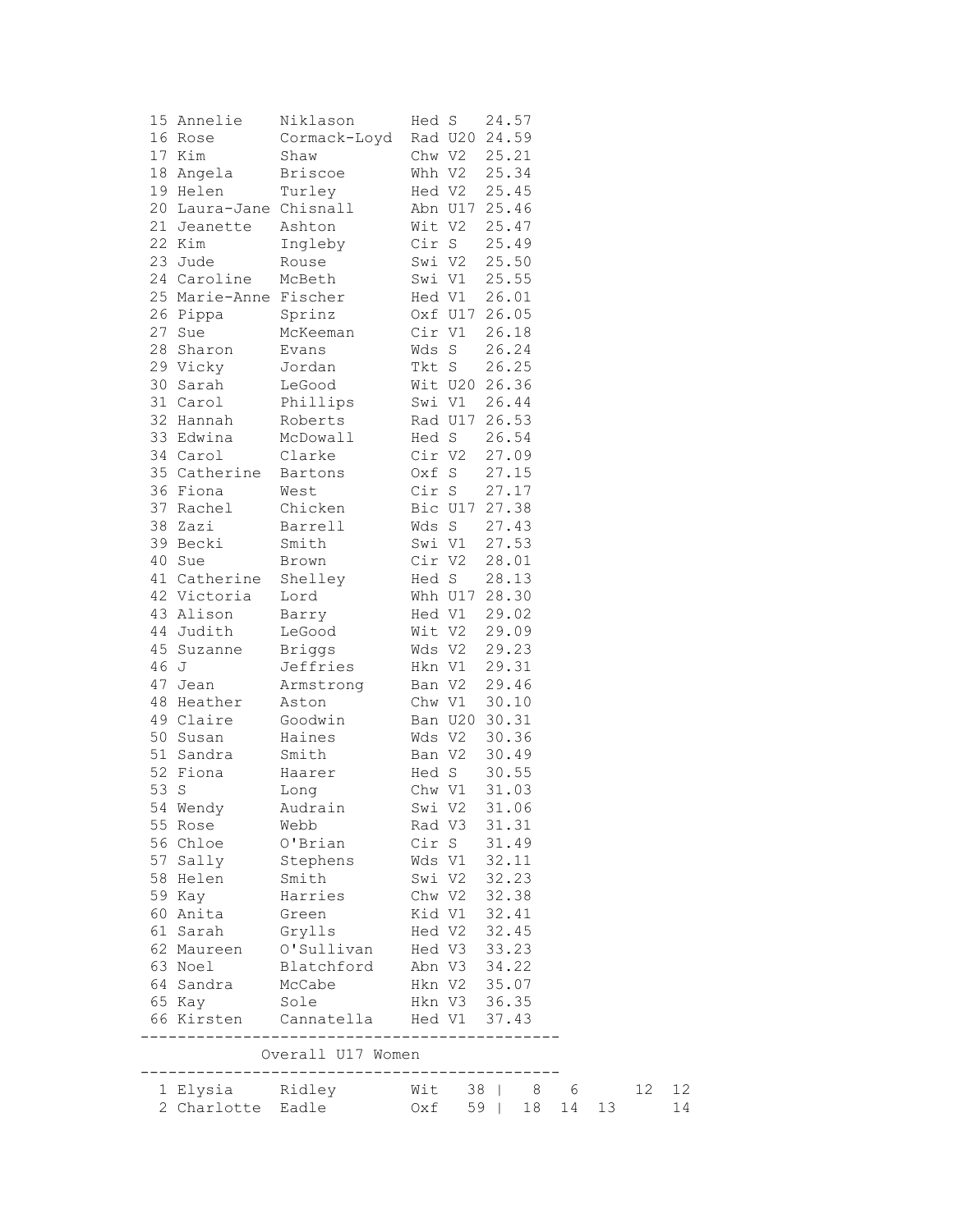|   | 3 Laura-Jane Chisnall<br>4 Pippa<br>5 Victoria<br>6 Hannah<br>7 Rachel                                                                                                        | Sprinz<br>Lord<br>Roberts<br>Chicken                                                                                      | Abn<br>Oxf<br>Whh<br>Rad<br>Bic                                                         | 92<br>128<br>$171$  <br>$187$  <br>$201$                                                                                              | 26<br>37<br>32<br>53<br>57                                                                | 18<br>30<br>46<br>49                                                   | 50<br>35<br>46<br>56<br>67                                             | 28<br>42<br>51<br>59<br>58                                               | 20<br>26<br>42<br>32<br>37                               |
|---|-------------------------------------------------------------------------------------------------------------------------------------------------------------------------------|---------------------------------------------------------------------------------------------------------------------------|-----------------------------------------------------------------------------------------|---------------------------------------------------------------------------------------------------------------------------------------|-------------------------------------------------------------------------------------------|------------------------------------------------------------------------|------------------------------------------------------------------------|--------------------------------------------------------------------------|----------------------------------------------------------|
|   | 8 Sam                                                                                                                                                                         | Daly<br>Overall U20 Women                                                                                                 |                                                                                         | Rad 241                                                                                                                               | 60                                                                                        | 52                                                                     | 63                                                                     | 66                                                                       |                                                          |
|   | 1 Rose<br>2 Sarah                                                                                                                                                             | Cormack-Loyd Rad 82  <br>LeGood                                                                                           | Wit                                                                                     | $121$                                                                                                                                 | 21<br>29                                                                                  | 19<br>26                                                               | 26<br>36                                                               | 32<br>39                                                                 | 16<br>30                                                 |
|   | 3 Claire                                                                                                                                                                      | Goodwin                                                                                                                   | Ban                                                                                     | $242$  <br>-----------                                                                                                                | 67                                                                                        | 60                                                                     | 66                                                                     | 71                                                                       | 49                                                       |
|   |                                                                                                                                                                               | Overall Senior Women                                                                                                      |                                                                                         |                                                                                                                                       |                                                                                           |                                                                        |                                                                        |                                                                          |                                                          |
|   | 1 Wendy<br>2 Sue<br>3 Michelle<br>4 Sharon<br>5 Kim<br>6 Vicky<br>7 Edwina<br>8 Catherine Shelley<br>9 Catherine Bartons<br>10 Vincci                                         | Jones<br>Baigent<br>Buzzard<br>Evans<br>Ingleby<br>Jordan<br>McDowall<br>Lau                                              | Cir<br>Tkt<br>Ban<br>Wds<br>Cir<br>Tkt<br>Hed<br>Hed<br>Oxf<br>Hed                      | 4<br>25<br>41<br>84<br>$101$  <br>144<br>$145$  <br>$167$  <br>224                                                                    | 1<br>9<br>11<br>34<br>39<br>41<br>42<br>184   63<br>54                                    | 1<br>8<br>13<br>20<br>23<br>32<br>51<br>57                             | 5<br>10<br>25<br>29<br>43<br>33<br>44<br>53                            | 1<br>7<br>14<br>27<br>33<br>38<br>52<br>54<br>60                         | 1<br>5<br>9<br>28<br>22<br>29<br>33<br>41<br>35          |
|   |                                                                                                                                                                               | Overall Vet 35 Women                                                                                                      |                                                                                         | -------                                                                                                                               |                                                                                           |                                                                        |                                                                        |                                                                          |                                                          |
|   | 1 Nicola<br>2 Jane<br>3 Rose<br>4 Veronica Boden<br>5 Sally<br>5 Sue<br>7 Sue<br>8 Ross<br>9 Marie-Anne Fischer<br>10 Becki<br>11 Val<br>12J<br>13 Jane<br>14 Anita<br>------ | Gomm<br>Wassell<br>Kelling<br>Pitts<br>Zarutsky<br>Donaldson<br>Knopp<br>Smith<br>Thomas<br>Jeffries<br>Sinclair<br>Green | Wit<br>Cir<br>Ban<br>Wit<br>Wit<br>Oup<br>Wds<br>Whh<br>Hed<br>Swi<br>Chw<br>Hkn<br>Kid | 16 <sup>1</sup><br>20 <sub>1</sub><br>24<br>$31 \quad  $<br>58  <br>$58$  <br>87<br>94<br>$106$  <br>$205$  <br>214<br>$224$  <br>284 | 5<br>6<br>$7\overline{ }$<br>12<br>14<br>16<br>28<br>25<br>45<br>50<br>Chw 246   64<br>82 | 3<br>4<br>5<br>9<br>12<br>25<br>27<br>29<br>62<br>56<br>64<br>58<br>70 | 4<br>8<br>6<br>7<br>19<br>20<br>21<br>27<br>59<br>51<br>58<br>57<br>72 | 6<br>5<br>10<br>13<br>17<br>19<br>26<br>18<br>37<br>65<br>57<br>56<br>67 | 4<br>3<br>7<br>8<br>10<br>$13 =$<br>25<br>39<br>46<br>60 |
|   |                                                                                                                                                                               | Overall Vet 45 Women                                                                                                      |                                                                                         |                                                                                                                                       |                                                                                           |                                                                        |                                                                        |                                                                          |                                                          |
| 7 | 1 Gwyneth Hueter<br>2 Kim<br>3 Jeanette<br>4 Jude<br>5 Hilary<br>6 Suzanne<br>Judith<br>8 Sandra                                                                              | Shaw<br>Ashton<br>Rouse<br>O'Shea<br>Briggs<br>LeGood<br>Smith                                                            | Oxf<br>Chw<br>Wit<br>Swi<br>Abn<br>Wds<br>Wit<br>Ban                                    | $57$  <br>72<br>$92 \mid$<br>$106$  <br>$160$  <br>$192$  <br>$212$  <br>244                                                          | 13<br>15<br>22<br>33<br>48<br>61<br>68<br>74                                              | 16<br>24<br>38<br>41<br>50<br>53<br>63<br>66                           | 17<br>18<br>22<br>32<br>40<br>49<br>54<br>62                           | 23<br>22<br>25<br>29<br>46<br>70<br>76                                   | 11<br>17<br>21<br>23<br>45<br>44<br>51<br>50             |
|   | 9 Susan<br>10 Wendy<br>11 Sarah<br>12 Sandra                                                                                                                                  | Haines<br>Audrain<br>Grylls<br>McCabe                                                                                     | Wds<br>Swi<br>Hed<br>Hkn                                                                | 250<br>$270$  <br>282<br>301                                                                                                          | 69<br>73<br>84                                                                            | 76<br>78                                                               | 60<br>71<br>70<br>78                                                   | 78<br>81                                                                 | 54<br>61<br>64                                           |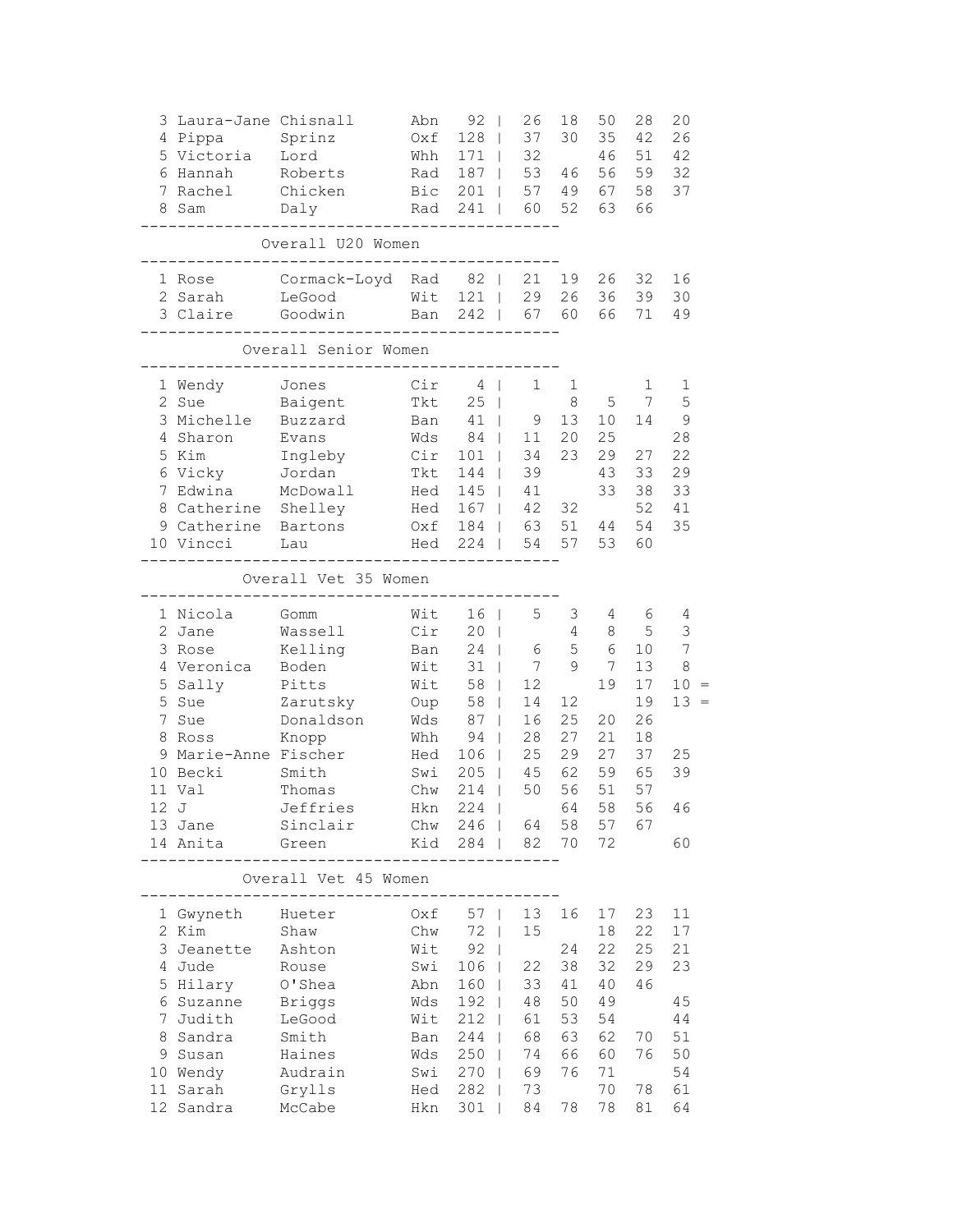|   |                                                                                                                              | Overall Vet 55 Women                                               | -----------      |    |                              |                           |                               |    |                         |                      |
|---|------------------------------------------------------------------------------------------------------------------------------|--------------------------------------------------------------------|------------------|----|------------------------------|---------------------------|-------------------------------|----|-------------------------|----------------------|
|   | 1 Rose Webb<br>2 Maureen 0'Sullivan Hed 286   77 74 73 80<br>3 Noel Blatchford Abn 294   79<br>4 Kay 501e 50 Hkn 307   85 80 |                                                                    | Rad 267          |    |                              |                           | ============================= | 71 | 68 73<br>75 77<br>79 83 | 55<br>62<br>63<br>65 |
|   | First Division                                                                                                               | Race $7 - Men$<br>Round $5$ - Banbury<br>Team Results<br>--------- |                  |    |                              |                           |                               |    |                         |                      |
|   | 1 Headington 68   1 2 4 8                                                                                                    |                                                                    |                  |    |                              |                           |                               |    |                         |                      |
|   | 2 Woodstock                                                                                                                  |                                                                    | 97   3 7         |    | 14                           | 13 19 21                  | 10 12<br>24 27                |    |                         |                      |
|   | 3 Headington B 253   22 26                                                                                                   |                                                                    |                  |    |                              | 43 45 48                  | 29 40                         |    |                         |                      |
|   | 4 Woodstock B 285                                                                                                            |                                                                    |                  |    | 32 34                        |                           | 35 39                         |    |                         |                      |
|   | 5 Witney                                                                                                                     |                                                                    | $355$            |    | 16 20                        | 41 42 62                  | 33 38                         |    |                         |                      |
|   | 6 Abingdon                                                                                                                   |                                                                    | 405   5 15 36 53 |    |                              | 50 82 116                 |                               |    |                         |                      |
|   | 7 Oxford City 427                                                                                                            |                                                                    |                  |    | 93<br>18 30                  |                           | 99 104<br>31 52               |    |                         |                      |
|   | 8 Cirencester 429   37 49 51 55                                                                                              |                                                                    |                  |    |                              | 77 89 130                 |                               |    |                         |                      |
|   |                                                                                                                              |                                                                    |                  |    |                              | 67 83 87<br>134 134 134   |                               |    |                         |                      |
|   |                                                                                                                              | Second Division                                                    |                  |    |                              |                           |                               |    |                         |                      |
|   | 1 Hook Norton 383   6 17 28 47                                                                                               |                                                                    |                  |    |                              | 84 92 109                 |                               |    |                         |                      |
|   | 2 Swindon Str 486                                                                                                            |                                                                    |                  |    | 25 58 69 70<br>78            |                           | 80 106                        |    |                         |                      |
|   | 3 Banbury                                                                                                                    |                                                                    | 502              | 23 | 54                           |                           | 71 73                         |    |                         |                      |
|   | 4 Headington C 508                                                                                                           |                                                                    |                  |    | 75<br>56 57                  | 60                        | 91 115<br>72                  |    |                         |                      |
|   | 5 Team Kennet                                                                                                                |                                                                    | 563              | 11 | 81<br>46                     | 85                        | 97<br>59 61                   |    |                         |                      |
|   | 6 Cherwell                                                                                                                   |                                                                    | 636              | 44 | 124<br>65                    | 128 134<br>79 95          |                               |    |                         |                      |
|   | 7 Woodstock                                                                                                                  | $\mathbb C$                                                        | 647              | 63 | 107<br>68                    | 112<br>74                 | 134<br>76                     |    |                         |                      |
| 8 | Headington                                                                                                                   | D                                                                  | 766              |    | 98<br>101 102 103 110<br>113 | 134 134<br>117 120        |                               |    |                         |                      |
|   | 9 Eynsham                                                                                                                    |                                                                    | 796              | 64 |                              | 96 105 129<br>134 134 134 |                               |    |                         |                      |
|   | 10 Kidlington                                                                                                                |                                                                    | 800              | 66 |                              | 90 108 134<br>134 134 134 |                               |    |                         |                      |
|   | 11 Alchester                                                                                                                 |                                                                    | 907              |    | 119 125 127 134              | 134 134 134               |                               |    |                         |                      |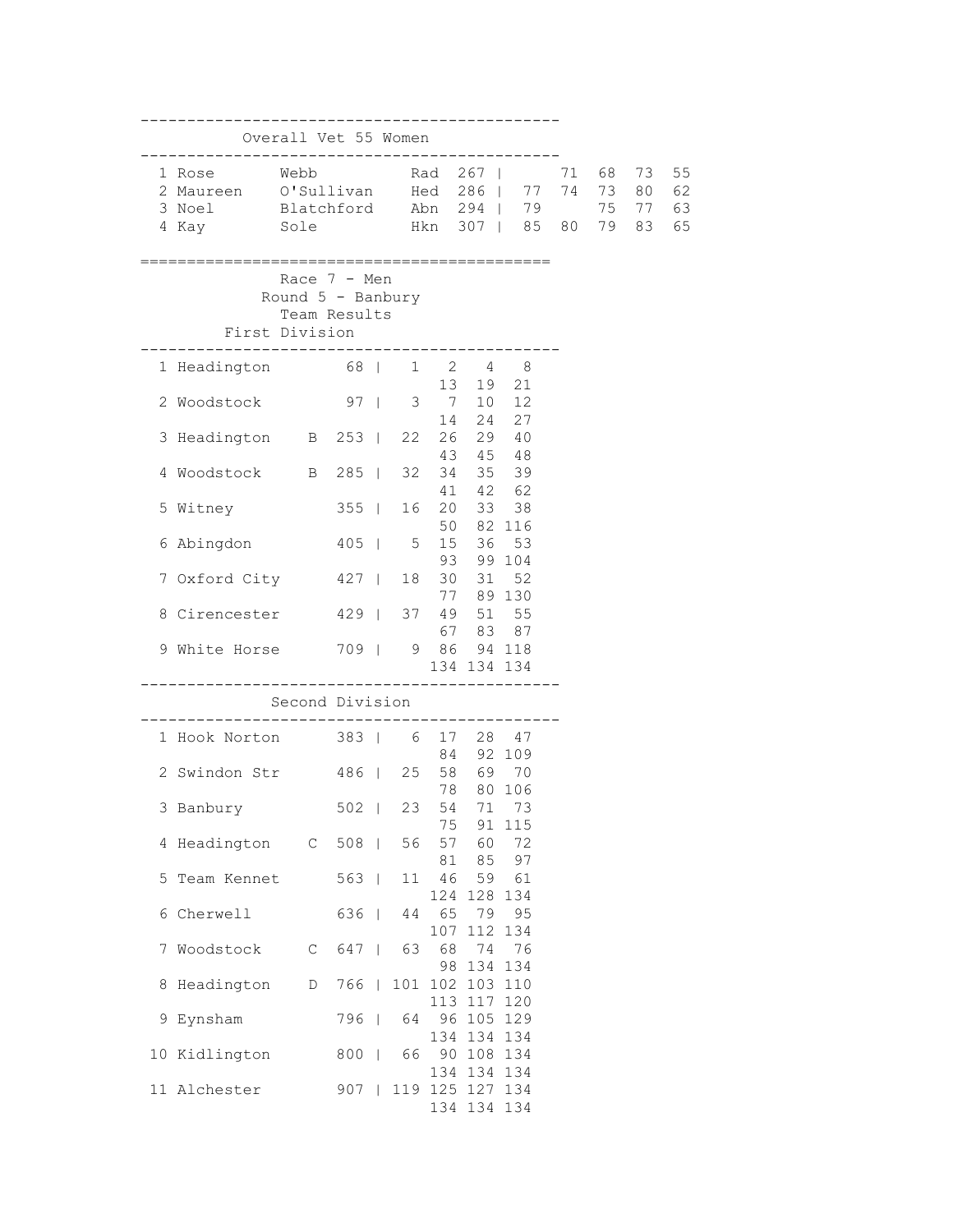| 134 134 134                                                              |        |
|--------------------------------------------------------------------------|--------|
| 927   123 134 134 134<br>13 Bourton                                      |        |
| 134 134 134                                                              |        |
|                                                                          |        |
| Overall Standings                                                        |        |
| First Division                                                           |        |
| 484   95 100 135<br>1 Headington                                         | - 8    |
| 100000710F<br>$\Lambda$ $\cap$ $\Lambda$ $\Lambda$<br>$0.77 - 0.7 + 0.7$ | $\sim$ |

| 1<br>$\overline{2}$<br>3<br>4<br>5<br>6<br>7<br>8                        | Headington<br>Woodstock<br>Woodstock<br>Abingdon<br>Headington<br>Witney<br>White Horse<br>Cirencester                                                                   |                                                                                                                                                                                               | 484<br>491<br>B 1506<br>1558<br>B 1612<br>1925<br>1980<br>2756                                     | 95<br>I<br>102<br>274<br>222<br>T<br>379<br>$\overline{1}$<br>343<br>$\overline{1}$<br>273<br>$\mathsf{I}$<br>631<br>$\mathbf{I}$                                                                                       | 100<br>96<br>238<br>293<br>322<br>347<br>465<br>563                                                                                                              | 135<br>105<br>366<br>228<br>340<br>525<br>307<br>582                                                                                                           | 86<br>91<br>343<br>410<br>318<br>355<br>226<br>551                                  | 68<br>97<br>285<br>405<br>253<br>355<br>709<br>429                               |
|--------------------------------------------------------------------------|--------------------------------------------------------------------------------------------------------------------------------------------------------------------------|-----------------------------------------------------------------------------------------------------------------------------------------------------------------------------------------------|----------------------------------------------------------------------------------------------------|-------------------------------------------------------------------------------------------------------------------------------------------------------------------------------------------------------------------------|------------------------------------------------------------------------------------------------------------------------------------------------------------------|----------------------------------------------------------------------------------------------------------------------------------------------------------------|-------------------------------------------------------------------------------------|----------------------------------------------------------------------------------|
| 9                                                                        | Oxford City                                                                                                                                                              |                                                                                                                                                                                               | 3267<br>Second Division                                                                            | 1175<br>T                                                                                                                                                                                                               | 965                                                                                                                                                              | 281                                                                                                                                                            | 419                                                                                 | 427                                                                              |
| 1<br>$\overline{2}$<br>3<br>4<br>5<br>6<br>7<br>8<br>9<br>10<br>11       | Banbury<br>Hook Norton<br>Headington<br>Team Kennet<br>Woodstock<br>Swindon Str<br>Eynsham<br>Cherwell<br>Headington<br>Kidlington<br>Alchester<br>12 Radley             |                                                                                                                                                                                               | 2275<br>2489<br>C 2839<br>3274<br>C 3314<br>3339<br>3650<br>3666<br>D 3820<br>4701<br>5543<br>5927 | 357<br>T<br>528<br>$\overline{1}$<br>643<br>$\mathbf{I}$<br>732<br>$\mathsf{I}$<br>612<br>$\mathbf{I}$<br>727<br>T<br>603<br>$\mathbf{I}$<br>602<br>L<br>796<br>T<br>892<br>T<br>$\overline{1}$<br>1220<br>$\mathbf{I}$ | 350<br>602<br>501<br>658<br>650<br>766<br>522<br>880<br>758<br>893<br>1062 1211<br>1120                                                                          | 329<br>495<br>642<br>648<br>682<br>765<br>831<br>793<br>828<br>1016<br>1317<br>1405                                                                            | 737<br>481<br>545<br>673<br>723<br>595<br>898<br>755<br>672<br>1100<br>1046<br>1257 | 502<br>383<br>508<br>563<br>647<br>486<br>796<br>636<br>766<br>800<br>907<br>925 |
|                                                                          |                                                                                                                                                                          |                                                                                                                                                                                               | Race $7 - Men$<br>Round $5$ - Banbury<br>Individual Results                                        |                                                                                                                                                                                                                         |                                                                                                                                                                  |                                                                                                                                                                |                                                                                     |                                                                                  |
| 1<br>$\overline{2}$<br>3<br>4<br>5<br>6<br>7<br>8<br>9<br>14<br>15<br>17 | Kevin<br>Pete<br>Mike<br>Gary<br>Phil<br>Tom<br>Dominic<br>Chris<br>Owain<br>10 Tony<br>11 Tom<br>12 Greg<br>13 Chris<br>Chris<br>Les<br>16 Mike<br>Andrew<br>18 Richard | Murphy<br>Haarer<br>Spencer<br>Harris<br>Egerton<br>Bradford<br>Croft<br>Dettmar<br><b>Bristow</b><br>${\tt Hunn}$<br>Munt<br>Dell<br>Riley<br>Sykes<br>Newell<br>Baillie<br>Tilsley<br>Grant |                                                                                                    | Wds                                                                                                                                                                                                                     | Hed S<br>Hed S<br>Wds V1<br>Hed S<br>Abn S<br>Hkn S<br>S<br>Hed S<br>Whh U20<br>Wds S<br>Tkt V1<br>Wds S<br>Hed S<br>Wds V1<br>Abn S<br>Wit S<br>Hkn S<br>Oxf V1 | 32.22<br>33.04<br>33.30<br>33.48<br>33.56<br>33.58<br>34.08<br>34.13<br>34.19<br>34.46<br>34.52<br>35.04<br>35.07<br>35.09<br>35.43<br>35.48<br>35.51<br>35.55 |                                                                                     |                                                                                  |

19 Crispin Hetherington Hed V1 35.56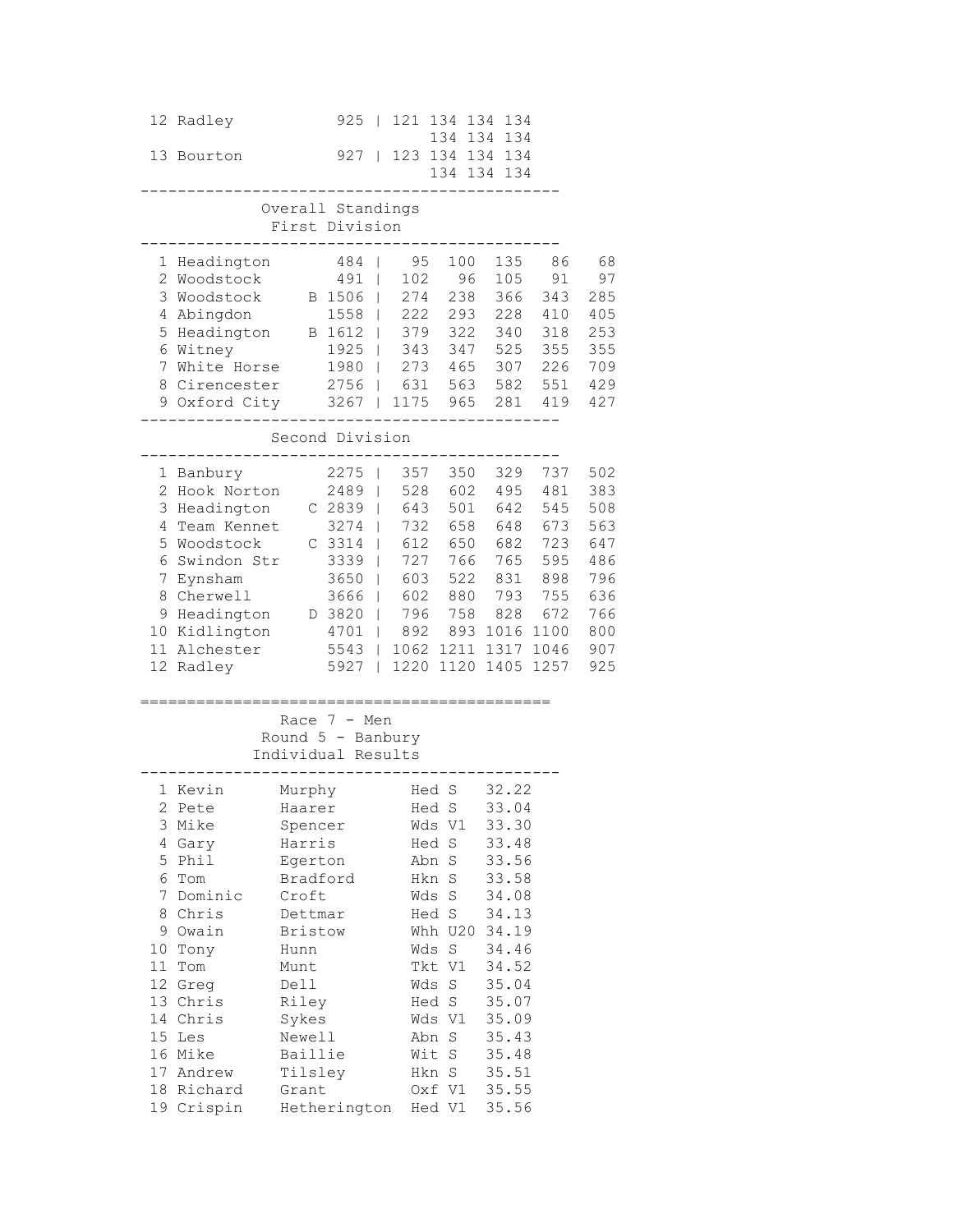| 20 | Tony     | Lock          | Wit    | S              | 35.58 |
|----|----------|---------------|--------|----------------|-------|
| 21 | Roger    | Thetford      | Hed V1 |                | 35.59 |
| 22 | Dave     | Gavaghan      | Hed    | $\rm S$        | 36.07 |
| 23 | Simon    | Pritchard     | Ban    | S              | 36.11 |
| 24 | Nicholas | Baimbridge    | Wds    | $\rm S$        | 36.16 |
| 25 |          |               | Swi    | $\rm S$        | 36.19 |
|    | John     | Burt          |        |                |       |
| 26 | Dan      | Burton        | Hed S  |                | 36.21 |
| 27 | Brian    | Vaughan       | Wds    | V <sub>2</sub> | 36.22 |
| 28 | Michael  | Hailey        | Hkn    | V <sub>2</sub> | 36.27 |
| 29 | John     | Griffiths     | Hed V1 |                | 36.36 |
| 30 | Trevor   | Dixon         | Oxf V1 |                | 36.51 |
| 31 | Dave     | Wheeler       | 0xf    | V1             | 37.03 |
| 32 | Roger    | Bradley       | Wds    | $\mathbf S$    | 37.11 |
| 33 | Chris    | Miles         | Wit    | U20            | 37.12 |
| 34 | Rob      | Linnell       | Wds    | S              | 37.20 |
| 35 | Jason    | Barry         | Wds    | $\rm S$        | 37.24 |
| 36 | Gary     | Richards      | Abn V1 |                | 37.41 |
| 37 | Keith    | Firkin        | Cir    | V1             | 37.52 |
| 38 | Laz      | Boden         | Wit    | V1             | 38.06 |
| 39 |          | Sheppard      | Wds    | $\rm S$        | 38.09 |
|    | Dean     |               |        |                |       |
| 40 | Chris    | Nellins       | Hed V1 |                | 38.14 |
| 41 | Tom      | Glare         | Wds    | V1             | 38.24 |
| 42 | Peter    | George        | Wds    | $\rm S$        | 38.26 |
| 43 | Dave     | Burton        | Hed S  |                | 38.28 |
| 44 | Phil     | Gilkes        | Chw V1 |                | 38.46 |
| 45 | Andy     | Phelps        | Hed V1 |                | 38.56 |
| 46 | Nick     | Bull          | Tkt    | S              | 39.00 |
| 47 | John     | Brooks        | Hkn    | $\rm S$        | 39.05 |
| 48 | Ian      | Meadowcroft   | Hed V1 |                | 39.10 |
| 49 | Kevin    | Ferris        | Cir    | V1             | 39.14 |
| 50 | Michael  | Dix           | Wit    | S              | 39.18 |
| 51 | Dave     | Wright        | Cir    | V1             | 39.21 |
| 52 | Roy      | Tredwell      | Oxf    | V <sub>2</sub> | 39.24 |
| 53 | Simon    | Cartright     | Abn    | V1             | 39.28 |
| 54 | Ian      | Robinson      | Ban    | $\rm S$        | 39.30 |
| 55 | Marc     | Fallows       | Cir    | $\rm S$        | 39.35 |
| 56 |          |               | Hed S  |                | 39.36 |
|    | Dave     | Luttig        |        |                |       |
| 57 | Laurie   | Hurman        | Hed V1 |                | 39.39 |
| 58 | Steve    | Leighfield    | Swi    | S              | 39.41 |
| 59 | Ian      | Adams         | Tkt S  |                | 39.45 |
| 60 | Jon      | Marshall      | Hed V1 |                | 39.48 |
| 61 | Dick     | Kearn         | Tkt    | V2             | 39.53 |
| 62 | Martin   | Townsend      | Wds    | V1             | 39.58 |
|    | 63 Carl  | Thompson      | Wds    | V1             | 40.08 |
| 64 | Luke     | Creasey       | Eyn    | $\rm S$        | 40.11 |
| 65 | Guy      | Tucker        | Chw    | V1             | 40.13 |
| 66 | James    | Moss          | Kid    | $\rm S$        | 40.18 |
| 67 | Bill     | Leggate       | Cir    | $\rm S$        | 40.29 |
| 68 | Robert   | <b>Briggs</b> | Wds    | V1             | 40.33 |
| 69 | Andy     | Bird          | Swi    | $\rm S$        | 40.38 |
| 70 | Mick     | Sharland      | Swi    | V1             | 40.41 |
| 71 | Phil     | Coy           | Ban    | V1             | 40.47 |
| 72 |          | Nickau        | Hed V1 |                | 40.53 |
|    | Hanno    |               |        |                |       |
| 73 | Geoff    | Smith         | Ban    | V <sub>2</sub> | 40.56 |
| 74 | Mike     | Shipway       | Wds    | V3             | 41.06 |
| 75 | Glyn     | Pritchard     | Ban    | V2             | 41.09 |
| 76 | Kirk     | Adams         | Wds    | $\rm S$        | 41.12 |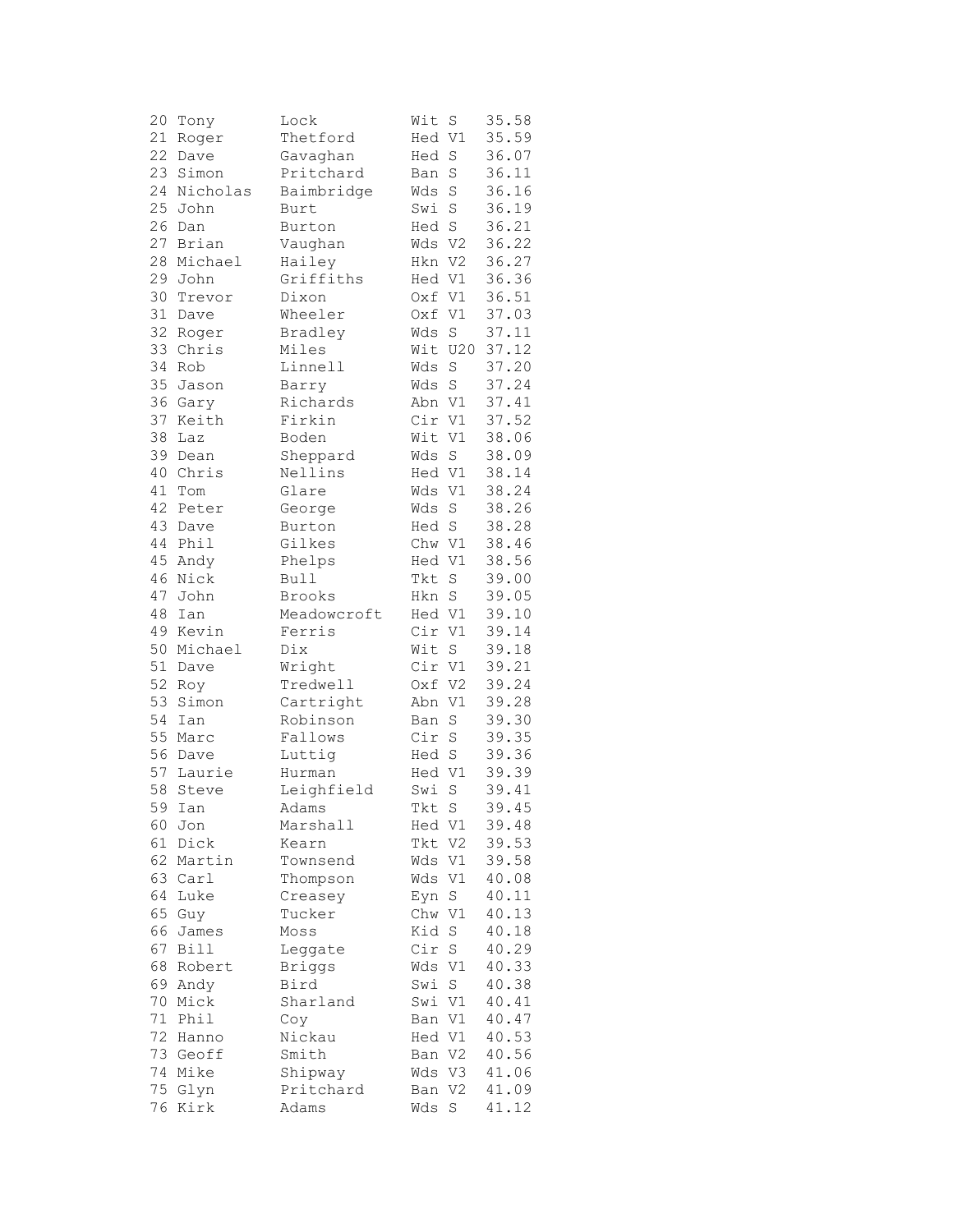| 77  | Dominic     | Swords             | Oxf V1 |    | 41.17 |
|-----|-------------|--------------------|--------|----|-------|
| 78  | Andy        | Rhodes             | Swi    | S  | 41.32 |
| 79  | Andy        | Sleight            | Chw V1 |    | 41.38 |
| 80  | Neil        | Pringle            | Swi V1 |    | 41.42 |
| 81  | Will        | Atkinson           | Hed V2 |    | 41.50 |
| 82  | Graham      | LeGood             | Wit V2 |    | 41.53 |
| 83  | Bob         | Ferris             | Cir V2 |    | 42.02 |
| 84  | Malcolm     | Brown              | Hkn V1 |    | 42.11 |
| 85  | Anthony     | Moore              | Hed V2 |    | 42.17 |
| 86  | Jeremy      | Smeddle            | Whh V1 |    | 42.30 |
| 87  | Chris       | Riches             | Cir V2 |    | 42.34 |
| 88  | Michael     | Worthington        | hed V2 |    | 42.51 |
| 89  | Paul        | Grimsdale          | Oxf V1 |    | 43.14 |
| 90  | Wiz         | <b>Bunce</b>       | Kid V2 |    | 43.37 |
| 91  | Paul        | Brain              | Ban    | S  | 43.51 |
| 92  | John        | Weaver             | Hkn V1 |    | 44.05 |
| 93  | Stuart      | Twinn              | Abn V2 |    | 44.16 |
| 94  | Simon       | Williamson         | Whh V1 |    | 44.23 |
|     |             |                    |        |    |       |
| 95  | Jerry       | Ross               | Chw V1 |    | 44.27 |
| 96  | Simon       | Taylor             | Eyn V2 |    | 44.30 |
| 97  | Martin      | Rasgauski          | Hed V2 |    | 44.32 |
| 98  | Paul        | Taylor             | Wds V1 |    | 44.38 |
| 99  | John        | Bethell            | Abn V2 |    | 44.45 |
| 100 | Collin      | O'Hare             | Cir V2 |    | 44.47 |
|     | 101 Pat     | Read               | Hed V1 |    | 44.51 |
|     | 102 Everard | Robinson           | Hed V3 |    | 45.01 |
|     | 103 Gerald  | Walker             | Hed V2 |    | 45.16 |
|     | 104 Andrew  | Garner             | Abn V1 |    | 45.27 |
| 105 | Tony        | Whitlock           | Eyn V1 |    | 45.37 |
| 106 | Mick        | Willis             | Swi V1 |    | 45.40 |
| 107 | Barry       | Bloomfield         | Chw V2 |    | 45.44 |
| 108 | Graham      | Cripps             | Kid S  |    | 45.47 |
| 109 | John        | Critchfield        | Hkn V1 |    | 46.23 |
| 110 | John        | Worth              | Hed S  |    | 46.33 |
|     | 111 Andy    | Smith              | Swi V1 |    | 46.48 |
| 112 | Larry       | Parkes             | Chw V1 |    | 47.04 |
|     | 113 Graham  | Norris             | Hed V2 |    | 47.15 |
|     | 114 Richard | Waldron            | Cir V3 |    | 47.23 |
| 115 | Phil        | Bevis              | Ban V2 |    | 48.00 |
|     | 116 Keith   | Morgan             | Wit V2 |    | 48.06 |
| 117 | Kit         | Villiers           | Hed V3 |    | 48.12 |
| 118 | Simon       | Wysocki-Jones      | Whh    | S  | 48.24 |
| 119 | Brian       | Page               | Alc V3 |    | 48.34 |
| 120 | Gordon      | Manning            | Hed V1 |    | 48.47 |
| 121 | Tim         | Loyd               | Rad V1 |    | 48.51 |
| 122 | Geoff       | Raynham            | Hed V2 |    | 49.00 |
| 123 | Robin       | Macdonald          | Bor V2 |    | 49.48 |
| 124 | Graham      | Chambers           | Tkt    | V2 | 50.13 |
| 125 | Dave        | Howse              | Alc V2 |    | 50.41 |
| 126 | Ivor        | Hopkins            | Abn V2 |    | 51.43 |
| 127 | Andy        | Johnson            | Alc V2 |    | 52.03 |
| 128 | Mark        | Pontin             | Tkt V1 |    | 52.17 |
| 129 | Paul        | Creasey            | Eyn V2 |    | 52.46 |
| 130 | Duncan      | Jenkerson          | Oxf V3 |    | 55.25 |
| 131 | Tim         |                    | Abn V2 |    | 56.58 |
| 132 | Francis     | Hampson<br>Josephs | Hed V2 |    | 57.28 |
|     |             |                    |        |    |       |
| 133 | Jon         | Moore              | Hed S  |    | 61.48 |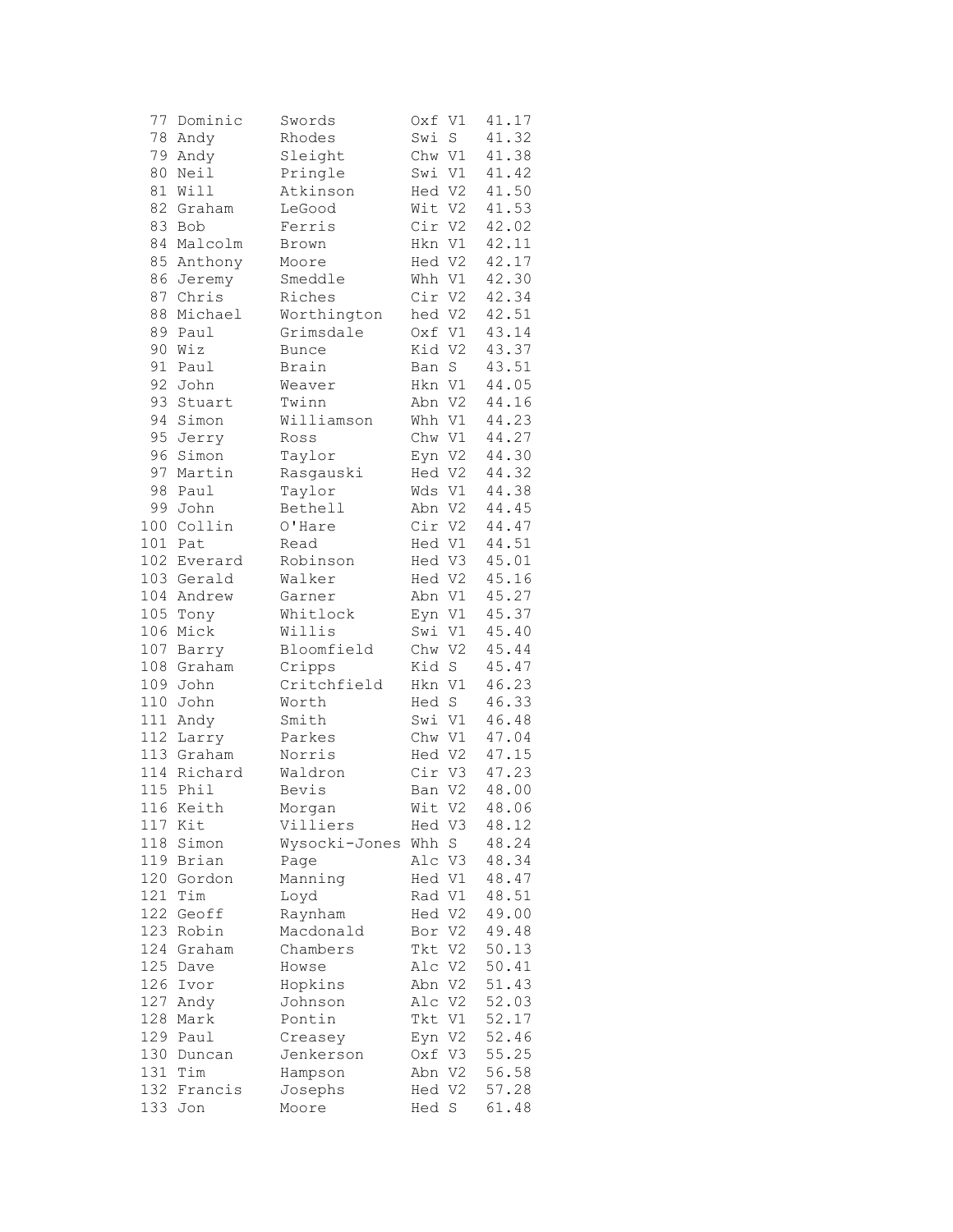|             |                     | Overall U20 Men                      |            |                               |                       |                 |                 |                 |                |  |
|-------------|---------------------|--------------------------------------|------------|-------------------------------|-----------------------|-----------------|-----------------|-----------------|----------------|--|
|             | 1 Owain             | Bristow                              | Whh        | $25 \mid$                     | 4                     | 3               |                 | 9               | 9              |  |
|             | 2 Chris             | Miles                                | Wit        | 142                           | 27                    | 32              |                 | 50              | 33             |  |
|             |                     | Overall Senior Men<br>--------       |            |                               |                       |                 |                 |                 |                |  |
|             | 1 Pete              | Haarer                               | Hed        | 6 <sup>1</sup>                | 1                     | $\mathbf{1}$    | 2               | 2               | $\overline{2}$ |  |
|             | 2 Gary              | Harris                               | Hed        | 14                            | $\overline{c}$        | $\mathbf{2}$    | 6               | 18              | 4              |  |
|             | 3 Greg              | Dell                                 | Wds        | $23$                          | 3                     | 6               | 10              | 4               | 12             |  |
|             | 4 Tom               | Bradford                             | Hkn        | $27 \mid$                     | 9                     | 5               | 17              | 7               | 6              |  |
|             | 5 Phil              | Egerton                              | Abn        | $40 \mid$                     | 18                    | 10 <sub>1</sub> | 14              | 11              | 5              |  |
|             | 6 Tony              | Lock                                 | Wit        | $43 \mid$                     | 12                    | 7               | 9               | 15              | 20             |  |
| $7^{\circ}$ | Tony                | Hunn                                 | Wds        | 46                            | 13                    | 11              | 12              | 14              | 10             |  |
|             | 8 Les               | Newell                               | Abn        | 60                            | 19                    | 12              | 16              | 17              | 15             |  |
|             | 9 Nicholas          | Baimbridge                           | Wds        | 72                            | 15<br>$\mathbf{L}$    | 8               | 25              |                 | $24 =$         |  |
|             | 9 Simon             | Pritchard                            | Ban        | 72<br>$\Box$                  | 16                    | 14              | 19              | 33              | 23             |  |
|             | 11 Dave<br>12 Rob   | Gavaghan                             | Hed        | 83<br>$\Box$                  | 25                    | 16              | 24              | 21              | 22             |  |
|             |                     | Linnell                              | Wds        | $110$                         | 30                    | 21              | 55              | 25              | 34             |  |
|             | 13 Roger<br>14 Dean | Bradley                              | Wds        | $121$                         | 22                    | 26              | 51              | 41              | 32<br>39       |  |
|             | 15 Ian              | Sheppard<br>Robinson                 | Wds<br>Ban | $168$  <br>186                | 38<br>43              | 40<br>49        | 70              | 40              | 54             |  |
|             | 16 Nick             | <b>Bull</b>                          | Tkt        | 190                           | 45                    | 41              | 75              | 58              | 46             |  |
|             | 17 John             | <b>Brooks</b>                        | Hkn        | 224                           | 51                    | 71              | 71              | 55              | 47             |  |
|             | 18 Michael          | Dix                                  | Wit        | 225                           | 91<br>$\mathbf{I}$    | 61              | 57              | 57              | 50             |  |
|             | 19 Andy             | Grove                                | Eyn        | 240                           | 50<br>$\Box$          | 64              | 58              | 68              |                |  |
|             | 20 Dave             | Luttig                               | Hed        | 246<br>$\mathbb{R}$           | 60                    | 60              |                 | 70              | 56             |  |
|             | 21 Ian              | Adams                                | Tkt        | 264                           | 68<br>$\perp$         | 92              | 85              | 52              | 59             |  |
|             | 22 Kirk             | Adams                                | Wds        | 265                           | 34<br>$\Box$          |                 | 73              | 82              | 76             |  |
|             | 23 James            | Moss                                 | Kid        | $278$                         | 76                    | 56              | 80              |                 | 66             |  |
|             | 24 Steve            | Leighfield                           | Swi        | 280                           | 62                    |                 | 89              | 71              | 58             |  |
|             | 25 Marc             | Fallows                              | Cir        | 317                           |                       | 101             | 84              | 77              | 55             |  |
|             | 26 Andy             | Pike                                 | Hed        | 321                           | 82                    | 78              | 87              | 74              |                |  |
|             | 27 Bill             | Leggate                              | Cir        | 334                           | 96<br>$\mathbf{I}$    |                 | 82              | 89              | 67             |  |
|             | 28 Andy             | Bird                                 | Swi        | $353$                         | 100                   |                 | 98 118          | 86              | 69             |  |
|             | 29 Andy             | Rhodes                               | Swi        | $365$                         | 97                    | 102             |                 | 88              | 78             |  |
|             | 30 Ben              | Breaker                              | Eyn        | 384                           | 81<br>$\mathbf{I}$    | 103             | 98              | 102             |                |  |
|             | 31 Andrea           | Demarchi                             | Hed        | 394                           | 103<br>$\perp$        |                 | 90 101 100      |                 |                |  |
|             | 32 Dave             | Cook                                 | Cir        | 445                           |                       |                 | 123 104 109 109 |                 |                |  |
|             | 33 Graham           | Cripps                               |            | Kid 464   115 121 120 134 108 |                       |                 |                 |                 |                |  |
|             | 34 Tony             | Maddison                             | Wds        |                               | 543   141 133 139 130 |                 |                 |                 |                |  |
|             | 35 Simon            | Wysocki-Jones Whh 622                |            |                               |                       |                 |                 | 158 184 162 118 |                |  |
|             | 36 Jon              | Moore                                |            | Hed 684   188 183 205 180 133 |                       |                 |                 |                 |                |  |
|             |                     | Overall Vet 40 Men<br>-------------- |            |                               |                       |                 |                 |                 |                |  |
|             | 1 Mike              | Spencer                              | Wds        | $24$                          | 8                     |                 | 8               | 5               | 3              |  |
|             | 2 Tom               | Munt                                 | Tkt        | $30$                          |                       | 69              | 7               | 8               | 11             |  |
|             | 3 John              | Griffiths                            |            | Hed 97                        | 24                    | 18              | 28              | 27              | 29             |  |
|             | 4 Trevor            | Dixon                                | Oxf        | $121$                         |                       | 36              | 29              | 26              | 30             |  |
|             | 5 Carl              | Thompson                             | Wds        | $128$                         | 20                    | 20              | 50              | 38              | 63             |  |
|             | 6 Gary              | Richards                             | Abn        | $153$                         | 40                    | 35              | 52              | 42              | $36 =$         |  |
|             | 6 Tom               | Glare                                | Wds        | $153$                         | 33                    | 43              | 36              |                 | $41 =$         |  |
|             | 8 Chris             | Nellins                              | Hed        | $175 \mid$                    | 49                    | 57              | 42              | 44              | 40             |  |
|             | 9 Keith             | Firkin                               | Cir        | 177                           | 46                    | 47              | 53              | 47              | 37             |  |
|             | 10 Nick             | Ponting                              | Whh        | 188                           | 69                    | 46              | 37              | 36              |                |  |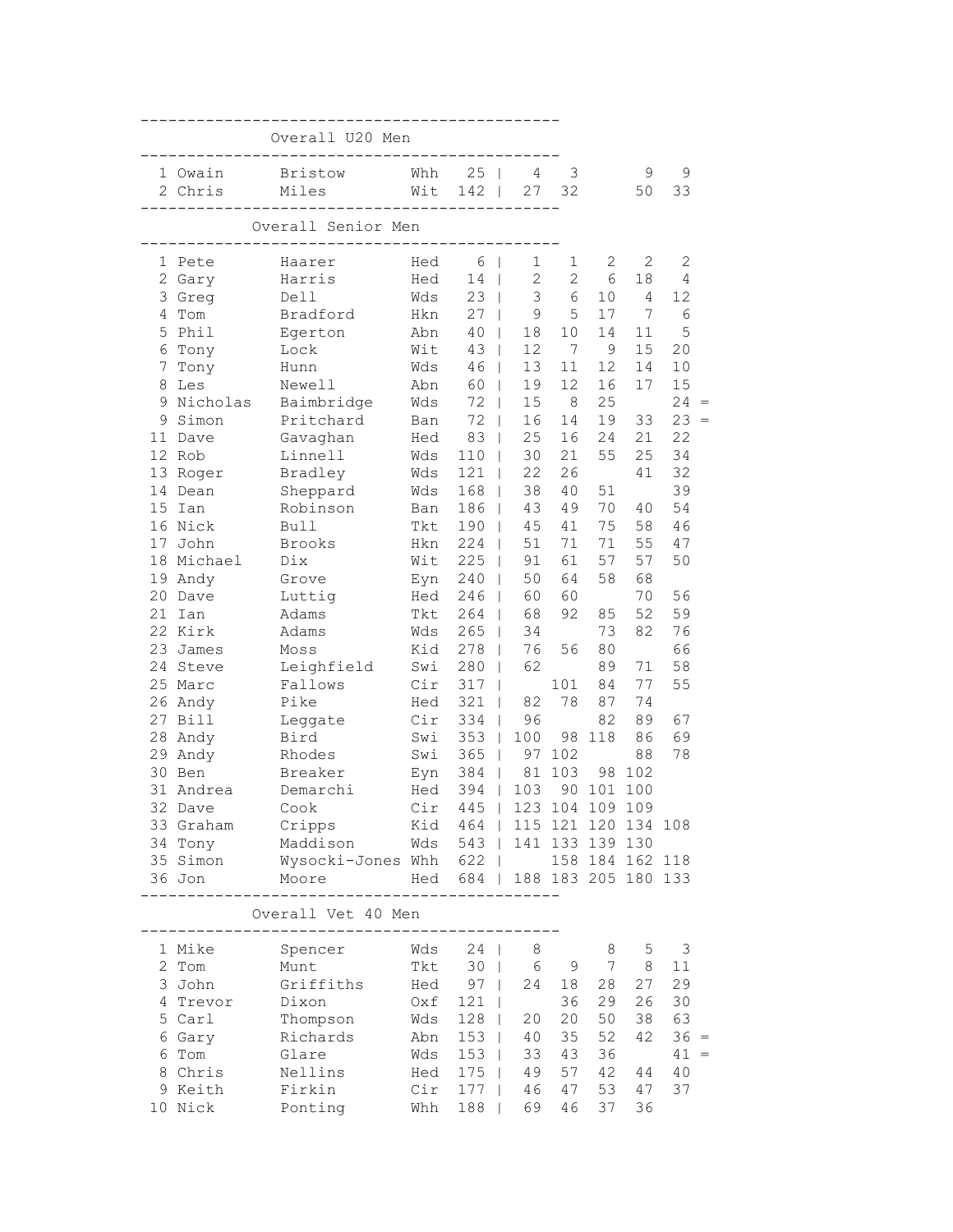|    | 11 Ian          | Meadowcroft        | Hed        | 194                                    | 52                      | 45              | 68      | 49                  | 48  |
|----|-----------------|--------------------|------------|----------------------------------------|-------------------------|-----------------|---------|---------------------|-----|
|    | 12 Martin       | Townsend           | Wds        | 196<br>$\mathbf{I}$                    | 39                      | 34              | 66      | 61                  | 62  |
|    | 13 Phil         | Gilkes             | Chw        | 201                                    | 36<br>$\overline{1}$    |                 | 61      | 60                  | 44  |
| 14 | Laurie          | Hurman             | Hed        | 207                                    | T                       | 48              | 54      | 48                  | 57  |
| 15 | Laz             | Boden              | Wit        | 221                                    | 67                      | 70              |         | 46                  | 38  |
|    | 16 Kevin        | Ferris             | Cir        | 225                                    |                         | 44              | 65      | 67                  | 49  |
| 17 | Guy             | Tucker             | Chw        | 236                                    | 66                      | 54              | 63      | 54                  | 65  |
| 18 | Jon             | Marshall           | Hed        | 238                                    | 64                      | 58              | 72      | 56                  | 60  |
| 19 | Robert          | <b>Briggs</b>      | Wds        | 273                                    | 83                      | 62              | 60      |                     | 68  |
| 20 | Gary            | Mort               | Oup        | 286                                    | 79                      | 68              | 88      | 51                  |     |
|    | 21 Robin        | Gardner            | Wds        | 287                                    | 80<br>$\overline{1}$    | 97              | 48      | 62                  |     |
|    | 22 Andy         | Phelps             | Hed        | 301                                    | 102<br>$\overline{1}$   | 80              | 83      | 93                  | 45  |
| 23 | Dominic         | Swords             | Oxf        | 310                                    | $\overline{1}$          | 86              | 81      | 66                  | 77  |
|    | 24 Phil         | Coy                | Ban        | 318                                    | 75<br>T                 | 74              |         | 98                  | 71  |
|    | 25 Mick         | Sharland           | Swi        | 339                                    | 117                     | 87              | 92      | 90                  | 70  |
| 26 | Ian             | Richardson         | Abn        | 344                                    | 78                      | 96              | 97      | 73                  |     |
| 27 | Malcolm         | Brown              | Hkn        | 347                                    | 88                      | 85              | 90      |                     | 84  |
| 28 | Hanno           | Nickau             | Hed        | 385                                    | 93                      |                 | 96      | 124                 | 72  |
|    | 29 Paul         | Grimsdale          | Oxf        | 390<br>$\perp$                         | 86                      | 107             | 108     |                     | 89  |
|    | 30 Jeremy       | Smeddle            | Whh        | 418<br>$\Box$                          | 107                     |                 | 114     | 111                 | 86  |
| 31 | John            | Weaver             | Hkn        | 435<br>$\mathbb{R}$                    | 108                     | 114             |         | 121                 | 92  |
|    | 32 Gareth       | Smith              | Whh        | 461<br>$\Box$                          | 121                     | 99              | 133     | 108                 |     |
| 33 | Jerry           | Ross               | Chw        | 470<br>$\perp$                         |                         | 116 110         | 149     |                     | 95  |
| 34 | Andy            | Sleight            | Chw        | 483                                    | $\mathbf{I}$            | 152             | 136     | 116                 | 79  |
| 35 | Pat             | Read               | Hed        | 498                                    | 152 119<br>$\mathbf{I}$ |                 | 147     | 131                 | 101 |
| 36 | Tony            | Whitlock           | Eyn        | 503                                    | 138 125<br>$\mathbf{I}$ |                 | 167     | 135                 | 105 |
| 37 | Dave            | Roberts            | Abn        | 510                                    |                         | 137 126         | 127     | 120                 |     |
| 38 | John            | Critchfield        | Hkn        | 512                                    |                         | 135             | 142 126 |                     | 109 |
|    | 39 Gordon       | Manning            | Hed        | 570                                    |                         | 146             | 160 144 |                     | 120 |
| 40 | Andy            | Smith              | Swi        | 587<br>$\Box$                          |                         | 174 159         | 170     | 147                 | 111 |
| 41 | Tim             | Loyd               | Rad        | 650<br>$\perp$                         |                         | 175             | 195     | 159                 | 121 |
|    | 42 David        | Berger             | Abn        | 652<br>$\Box$                          |                         | 166 150         | 171     | 165                 |     |
|    | 43 Gordon       | Fogg               | Kid        | 665                                    | $\Box$                  | 160 156 182 167 |         |                     |     |
|    |                 |                    |            |                                        |                         |                 |         |                     |     |
|    |                 | Overall Vet 50 Men |            |                                        |                         |                 |         |                     |     |
|    | 1 Brian         | Vaughan            | Wds        | 81<br>$\blacksquare$                   | 21                      | 22              | 18      | 20                  | 27  |
|    | 2 Dick          | Kearn              | Tkt        | 179<br>$\Box$                          |                         | 39              | 62      | 37                  | 61  |
|    | 3 Michael       |                    |            |                                        |                         |                 |         |                     |     |
| 4  |                 |                    |            |                                        | 42                      |                 |         |                     |     |
|    |                 | Hailey             | Hkn        | 190<br>$\overline{\phantom{0}}$        |                         | 81              | 47      | 34                  | 28  |
|    | Thornton        | Greenland          | Abn        | $272$                                  | 61                      | 79              | 79      | 53                  |     |
|    | 5 Glyn          | Pritchard          | Ban        | $311$                                  | 73                      | 72              | 91      |                     | 75  |
|    | 6 Graham        | LeGood             | Wit        | 339                                    | 87                      | 77              |         | 93 105              | 82  |
|    | 7 Geoff         | Smith              | Ban        | 353                                    | 110                     | 88              | 107     | 85                  | 73  |
|    | 8 Bob           | Ferris             | Cir        | 360                                    | 99                      | 84              | 94      | 106                 | 83  |
|    | 9 Martin        | Rasgauski          | Hed        | 384                                    | 105                     | 82              | 100     | 158                 | 97  |
|    | 10 Will         | Atkinson           | Hed        | 399<br>$\blacksquare$                  |                         | 95              | 129     | 94                  | 81  |
|    | 11 Chris        | Riches             | Cir        | 404                                    | 95                      | 94              |         | 128                 | 87  |
|    | 12 Anthony      | Moore              | Hed        | 407<br>$\Box$                          | 112                     | 113             | 121     | 97                  | 85  |
|    | 13 Wiz          | <b>Bunce</b>       | Kid        | 455<br>$\perp$                         | 120                     |                 | 128     | 117                 | 90  |
|    | 14 Stuart       | Twinn              | Abn        | $457$                                  | 134                     | 115             | 131     | 118                 | 93  |
|    | 15 Collin       | O'Hare             | Cir        | 507<br>- 1                             | 136                     | 127             | 144     |                     | 100 |
|    | 16 Barry        | Bloomfield         | Chw        | 510                                    | 124                     |                 | 141     | 138                 | 107 |
|    | 17 John         | Bethell            | Abn        | 518                                    | 150                     | 124             | 145     |                     | 99  |
|    | 18 Keith        | Morgan             | Wit        | 569                                    |                         |                 | 145 157 | 151                 | 116 |
|    | 19 Graham       | Norris             | Hed        | 571<br>$\overline{1}$                  |                         | 167 138         | 179 153 |                     | 113 |
| 21 | 20 Phil<br>Ivor | Bevis<br>Hopkins   | Ban<br>Abn | 592<br>$\overline{\phantom{a}}$<br>638 |                         | 171 169 180 172 |         | 159 164 162 156 115 | 126 |